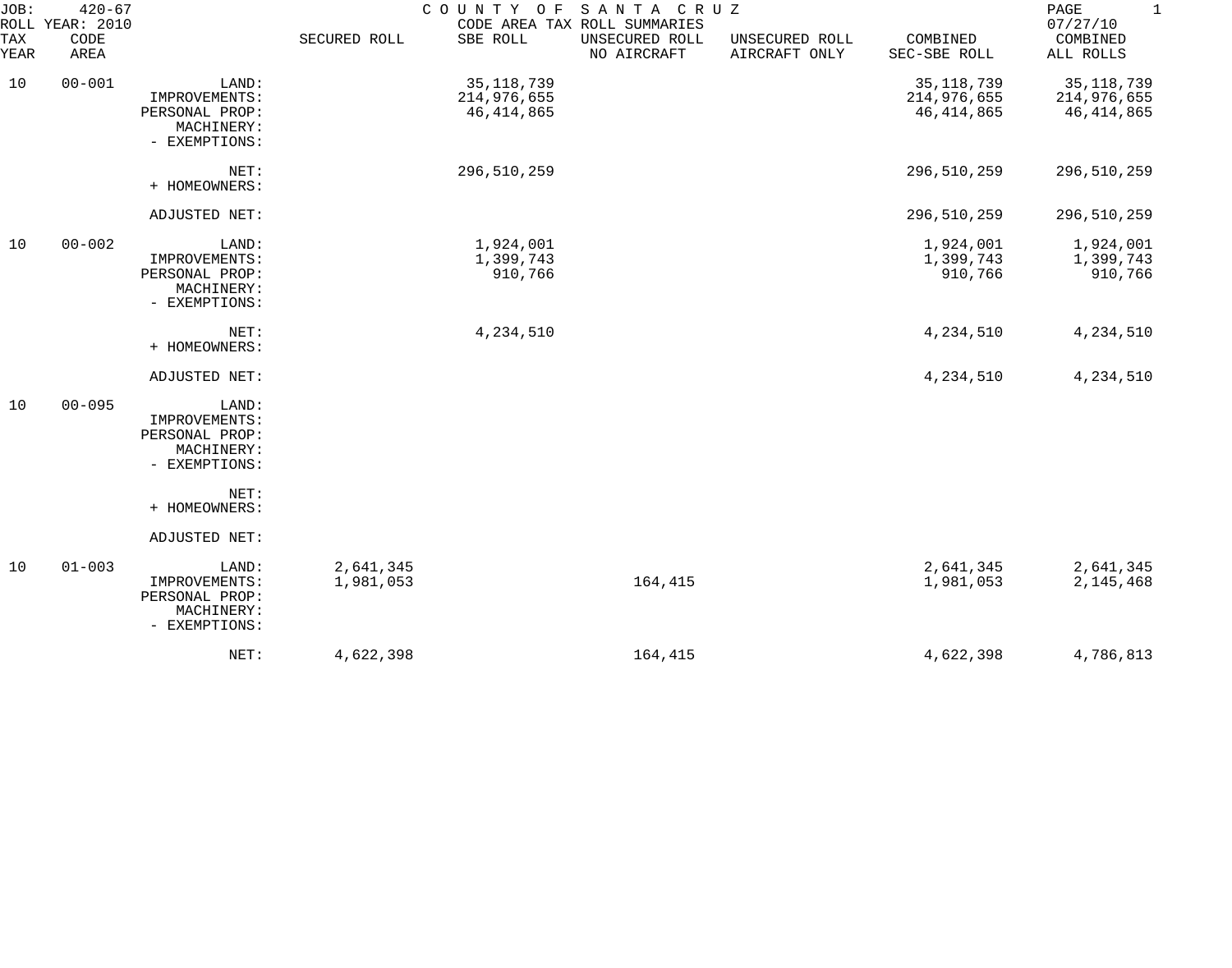| JOB:<br><b>TAX</b><br>YEAR | $420 - 67$<br>ROLL YEAR: 2010<br>CODE<br>AREA | + HOMEOWNERS:                                                           | SECURED ROLL       | SANTA CRUZ<br>COUNTY OF<br>CODE AREA TAX ROLL SUMMARIES<br>SBE ROLL<br>UNSECURED ROLL<br>NO AIRCRAFT | UNSECURED ROLL<br>AIRCRAFT ONLY | COMBINED<br>SEC-SBE ROLL | $\overline{a}$<br>PAGE<br>07/27/10<br>COMBINED<br>ALL ROLLS |
|----------------------------|-----------------------------------------------|-------------------------------------------------------------------------|--------------------|------------------------------------------------------------------------------------------------------|---------------------------------|--------------------------|-------------------------------------------------------------|
|                            |                                               | ADJUSTED NET:                                                           | 4,622,398          | 164,415                                                                                              |                                 | 4,622,398                | 4,786,813                                                   |
| 10                         | $01 - 006$                                    | LAND:<br>IMPROVEMENTS:<br>PERSONAL PROP:<br>MACHINERY:<br>- EXEMPTIONS: |                    |                                                                                                      |                                 |                          |                                                             |
|                            |                                               | NET:<br>+ HOMEOWNERS:                                                   |                    |                                                                                                      |                                 |                          |                                                             |
|                            |                                               | ADJUSTED NET:                                                           |                    |                                                                                                      |                                 |                          |                                                             |
| 10                         | $01 - 009$                                    | LAND:<br>IMPROVEMENTS:<br>PERSONAL PROP:<br>MACHINERY:<br>- EXEMPTIONS: | 315,000<br>166,500 |                                                                                                      |                                 | 315,000<br>166,500       | 315,000<br>166,500                                          |
|                            |                                               | NET:<br>+ HOMEOWNERS:                                                   | 481,500            |                                                                                                      |                                 | 481,500                  | 481,500                                                     |
|                            |                                               | ADJUSTED NET:                                                           | 481,500            |                                                                                                      |                                 | 481,500                  | 481,500                                                     |
| 10                         | $01 - 010$                                    | LAND:<br>IMPROVEMENTS:<br>PERSONAL PROP:<br>MACHINERY:<br>- EXEMPTIONS: |                    |                                                                                                      |                                 |                          |                                                             |
|                            |                                               | NET:<br>+ HOMEOWNERS:                                                   |                    |                                                                                                      |                                 |                          |                                                             |
|                            |                                               | <b>ADJUSTED NET:</b>                                                    |                    |                                                                                                      |                                 |                          |                                                             |
| 10                         | $01 - 014$                                    | LAND:<br>IMPROVEMENTS:<br>PERSONAL PROP:<br>MACHINERY:                  |                    |                                                                                                      |                                 |                          |                                                             |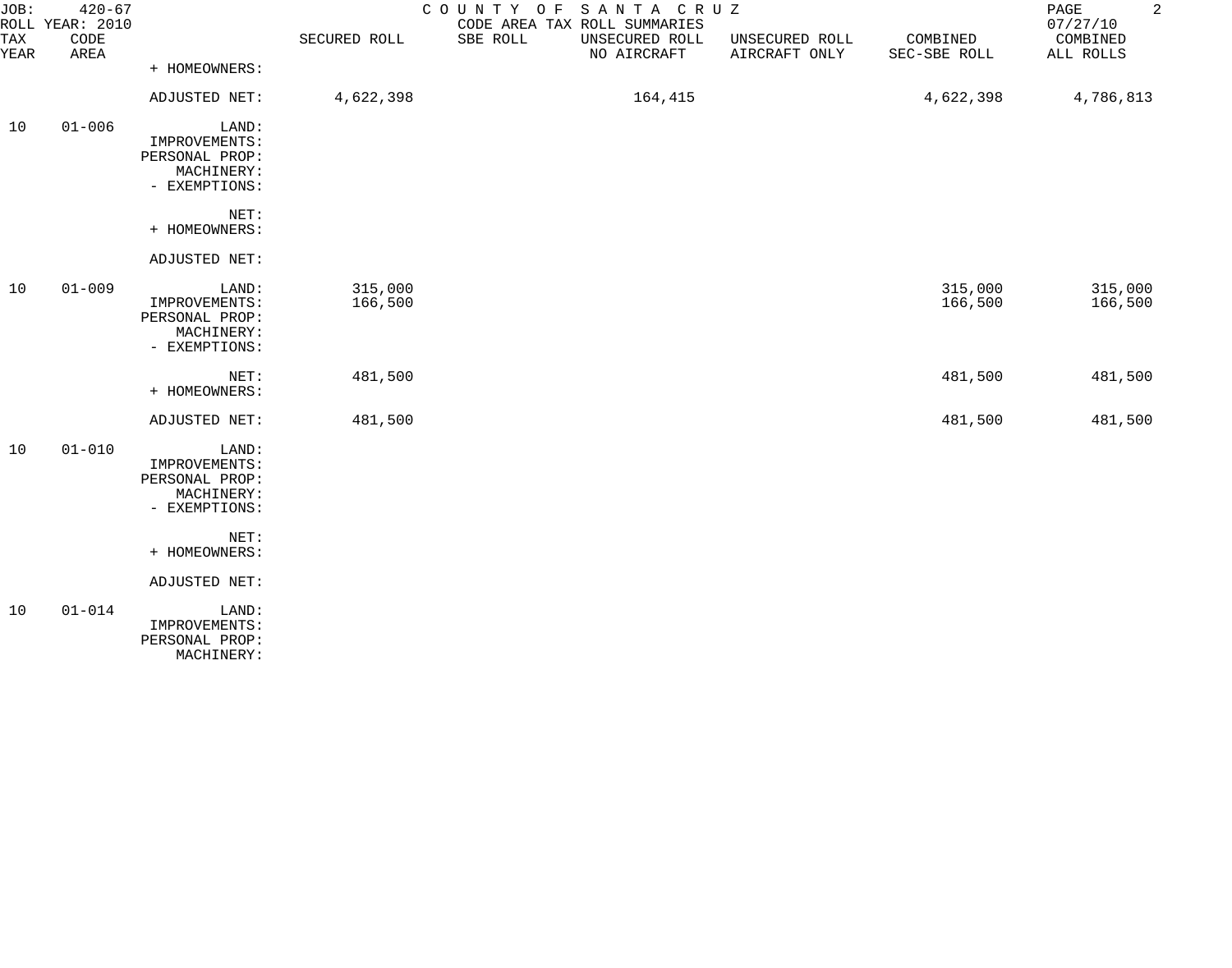| JOB:<br>ROLL | $420 - 67$<br>YEAR: 2010 |                                                        |                                      | COUNTY<br>O F<br>SANTA CRUZ<br>CODE AREA TAX ROLL SUMMARIES |                                 |                                      | PAGE<br>07/27/10                       |
|--------------|--------------------------|--------------------------------------------------------|--------------------------------------|-------------------------------------------------------------|---------------------------------|--------------------------------------|----------------------------------------|
| TAX<br>YEAR  | CODE<br>AREA             |                                                        | SECURED ROLL                         | SBE ROLL<br>UNSECURED ROLL<br>NO AIRCRAFT                   | UNSECURED ROLL<br>AIRCRAFT ONLY | COMBINED<br>SEC-SBE ROLL             | COMBINED<br>ALL ROLLS                  |
|              |                          | - EXEMPTIONS:                                          |                                      |                                                             |                                 |                                      |                                        |
|              |                          | NET:<br>+ HOMEOWNERS:                                  |                                      |                                                             |                                 |                                      |                                        |
|              |                          | ADJUSTED NET:                                          |                                      |                                                             |                                 |                                      |                                        |
| 10           | $01 - 015$               | LAND:                                                  | 66,996                               |                                                             |                                 | 66,996                               | 66,996                                 |
|              |                          | IMPROVEMENTS:<br>PERSONAL PROP:<br>MACHINERY:          | 741,084                              | 581,076<br>591,847                                          |                                 | 741,084                              | 1,322,160<br>591,847                   |
|              |                          | - EXEMPTIONS:                                          |                                      | 973,044                                                     |                                 |                                      | 973,044                                |
|              |                          | NET:<br>+ HOMEOWNERS:                                  | 808,080                              | 199,879                                                     |                                 | 808,080                              | 1,007,959                              |
|              |                          | ADJUSTED NET:                                          | 808,080                              | 199,879                                                     |                                 | 808,080                              | 1,007,959                              |
| 10           | $01 - 017$               | LAND:<br>IMPROVEMENTS:<br>PERSONAL PROP:               | 32, 299, 482<br>89,704,449<br>86,002 | 320,653<br>13,874,076<br>8,529,613                          |                                 | 32, 299, 482<br>89,704,449<br>86,002 | 32,620,135<br>103,578,525<br>8,615,615 |
|              |                          | MACHINERY:<br>- EXEMPTIONS:                            | 4,236,798                            | 638,464                                                     |                                 | 4,236,798                            | 4,875,262                              |
|              |                          | NET:<br>+ HOMEOWNERS:                                  | 117,853,135                          | 22,085,878                                                  |                                 | 117,853,135                          | 139,939,013                            |
|              |                          | ADJUSTED NET:                                          | 117,853,135                          | 22,085,878                                                  |                                 | 117,853,135                          | 139,939,013                            |
| 10           | $01 - 020$               | LAND:<br>IMPROVEMENTS:<br>PERSONAL PROP:<br>MACHINERY: | 50,068,489<br>92,634,114<br>373,912  | 671,790<br>7,107,192<br>6,810,670                           |                                 | 50,068,489<br>92,634,114<br>373,912  | 50,740,279<br>99,741,306<br>7,184,582  |
|              |                          | - EXEMPTIONS:                                          | 13,769,502                           | 1,575,322                                                   |                                 | 13,769,502                           | 15, 344, 824                           |
|              |                          | NET:<br>+ HOMEOWNERS:                                  | 129, 307, 013<br>21,000              | 13,014,330                                                  |                                 | 129,307,013<br>21,000                | 142, 321, 343<br>21,000                |
|              |                          | ADJUSTED NET:                                          | 129,328,013                          | 13,014,330                                                  |                                 | 129,328,013                          | 142, 342, 343                          |
| 10           | $01 - 023$               | LAND:                                                  | 81,062,205                           | 627,264                                                     |                                 | 81,689,469                           | 81,689,469                             |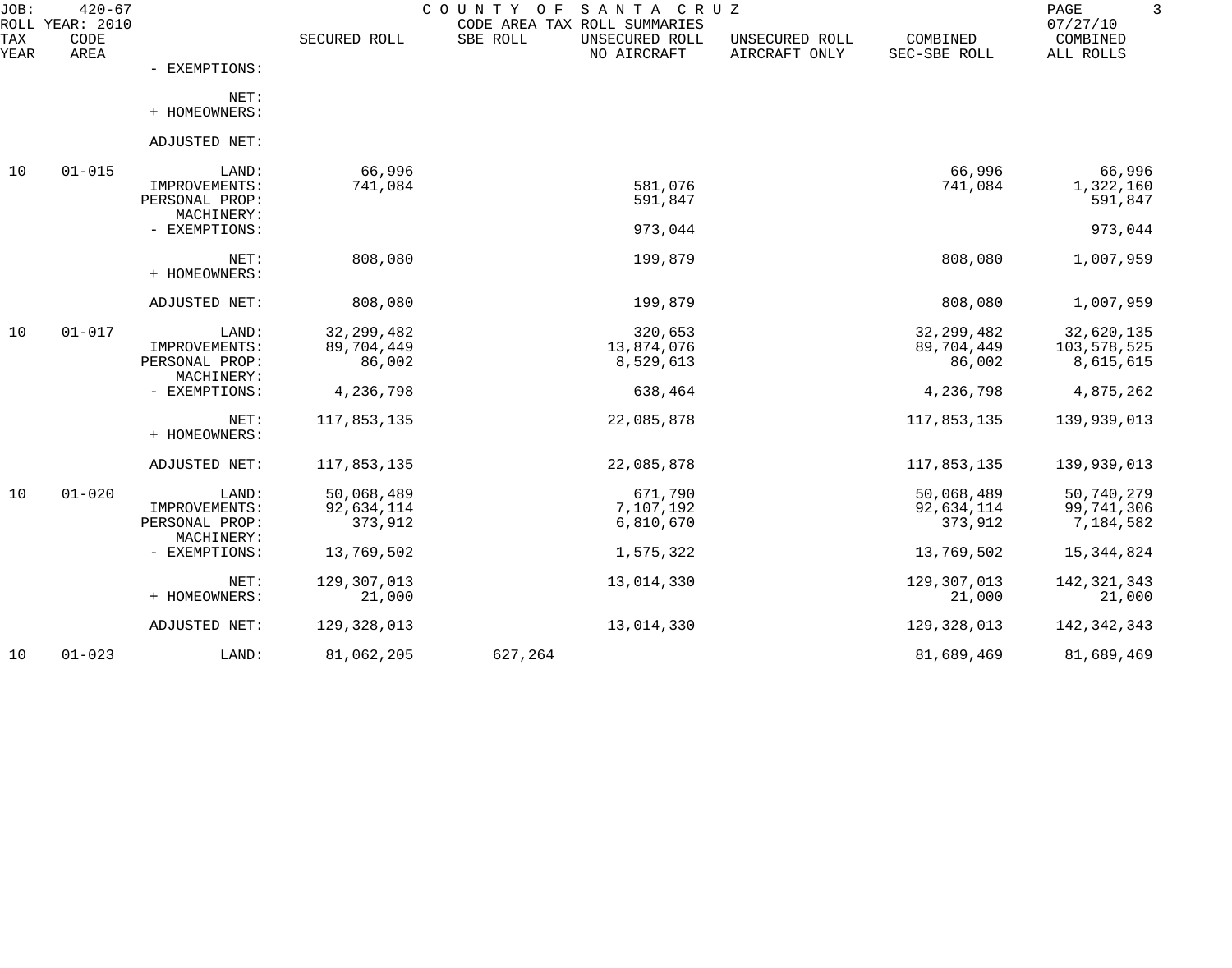| JOB:        | $420 - 67$<br>ROLL YEAR: 2010 |                              |               | COUNTY<br>SANTA CRUZ<br>O F<br>CODE AREA TAX ROLL SUMMARIES |                                 |                          | 4<br>PAGE<br>07/27/10 |
|-------------|-------------------------------|------------------------------|---------------|-------------------------------------------------------------|---------------------------------|--------------------------|-----------------------|
| TAX<br>YEAR | CODE<br>AREA                  |                              | SECURED ROLL  | SBE ROLL<br>UNSECURED ROLL<br>NO AIRCRAFT                   | UNSECURED ROLL<br>AIRCRAFT ONLY | COMBINED<br>SEC-SBE ROLL | COMBINED<br>ALL ROLLS |
|             |                               | IMPROVEMENTS:                | 90, 915, 455  | 49,085                                                      |                                 | 90, 915, 455             | 90,964,540            |
|             |                               | PERSONAL PROP:<br>MACHINERY: | 247,536       | 237,068                                                     |                                 | 247,536                  | 484,604               |
|             |                               | - EXEMPTIONS:                | 9,765,263     |                                                             |                                 | 9,765,263                | 9,765,263             |
|             |                               | NET:                         | 162, 459, 933 | 627,264<br>286,153                                          |                                 | 163,087,197              | 163, 373, 350         |
|             |                               | + HOMEOWNERS:                | 686,000       |                                                             |                                 | 686,000                  | 686,000               |
|             |                               | ADJUSTED NET:                | 163, 145, 933 | 286,153                                                     |                                 | 163,773,197              | 164,059,350           |
| 10          | $01 - 024$                    | LAND:                        | 86, 284, 151  |                                                             |                                 | 86, 284, 151             | 86, 284, 151          |
|             |                               | IMPROVEMENTS:                | 95, 113, 220  | 10,651,349                                                  |                                 | 95,113,220               | 105,764,569           |
|             |                               | PERSONAL PROP:               | 1,746,195     | 23,362,787                                                  |                                 | 1,746,195                | 25,108,982            |
|             |                               | MACHINERY:                   | 582,289       |                                                             |                                 | 582,289                  | 582,289               |
|             |                               | - EXEMPTIONS:                | 30,753,468    | 12,526,157                                                  |                                 | 30,753,468               | 43, 279, 625          |
|             |                               | NET:                         | 152,972,387   | 21, 487, 979                                                |                                 | 152,972,387              | 174,460,366           |
|             |                               | + HOMEOWNERS:                | 70,000        |                                                             |                                 | 70,000                   | 70,000                |
|             |                               | ADJUSTED NET:                | 153,042,387   | 21,487,979                                                  |                                 | 153,042,387              | 174,530,366           |
| 10          | $01 - 025$                    | LAND:                        | 927,770       |                                                             |                                 | 927,770                  | 927,770               |
|             |                               | IMPROVEMENTS:                | 813,034       | 158,557                                                     |                                 | 813,034                  | 971,591               |
|             |                               | PERSONAL PROP:<br>MACHINERY: |               | 364,196                                                     |                                 |                          | 364,196               |
|             |                               | - EXEMPTIONS:                |               | 522,753                                                     |                                 |                          | 522,753               |
|             |                               | NET:<br>+ HOMEOWNERS:        | 1,740,804     |                                                             |                                 | 1,740,804                | 1,740,804             |
|             |                               |                              |               |                                                             |                                 |                          |                       |
|             |                               | ADJUSTED NET:                | 1,740,804     |                                                             |                                 | 1,740,804                | 1,740,804             |
| 10          | $01 - 026$                    | LAND:                        | 2,923,145     |                                                             |                                 | 2,923,145                | 2,923,145             |
|             |                               | IMPROVEMENTS:                | 8,256,054     | 467,311                                                     |                                 | 8,256,054                | 8,723,365             |
|             |                               | PERSONAL PROP:               | 50,000        | 573,684                                                     |                                 | 50,000                   | 623,684               |
|             |                               | MACHINERY:<br>- EXEMPTIONS:  |               |                                                             |                                 |                          |                       |
|             |                               | NET:                         | 11,229,199    | 1,040,995                                                   |                                 | 11,229,199               | 12,270,194            |
|             |                               | + HOMEOWNERS:                |               |                                                             |                                 |                          |                       |
|             |                               | ADJUSTED NET:                | 11,229,199    | 1,040,995                                                   |                                 | 11,229,199               | 12,270,194            |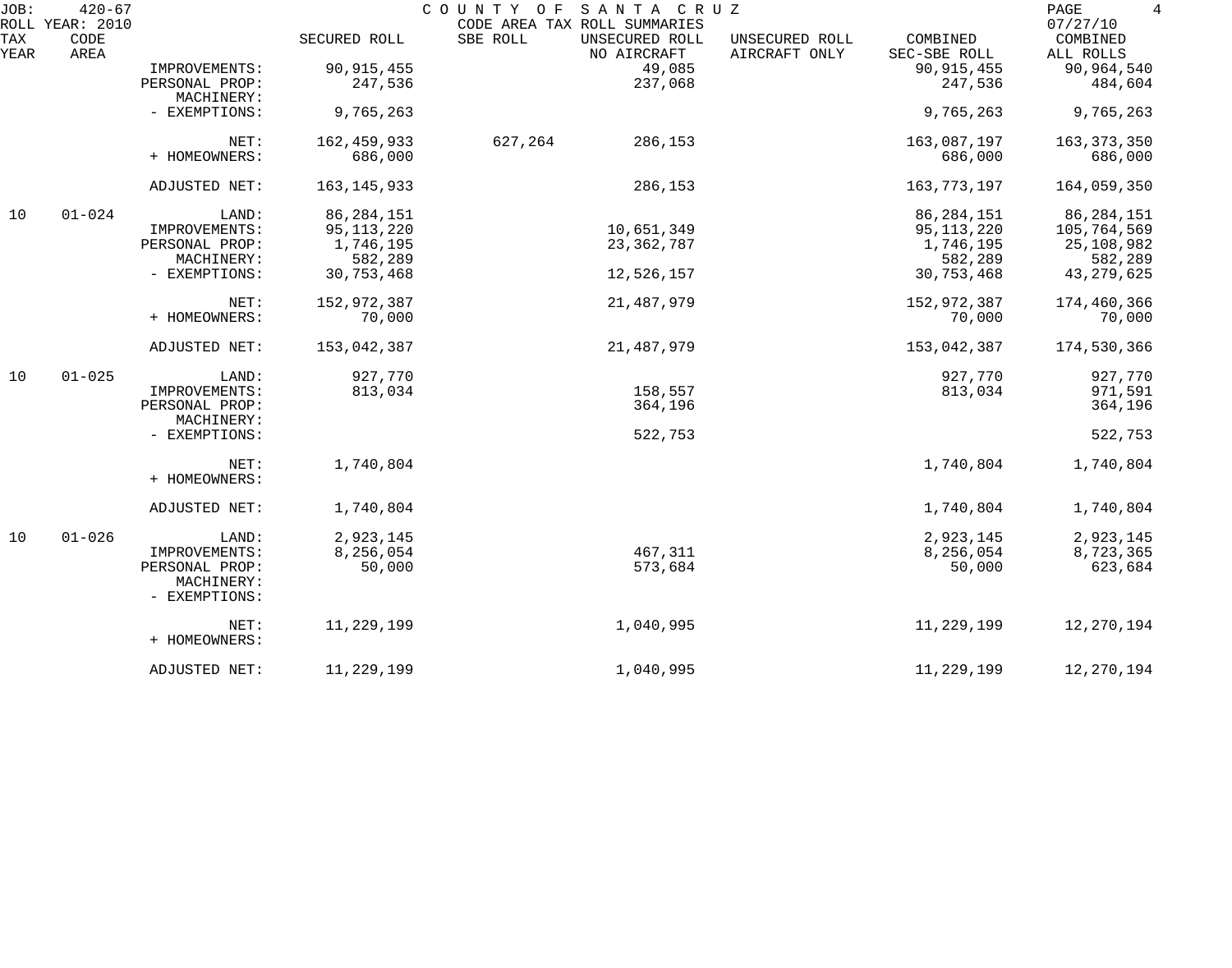| JOB: | $420 - 67$      |                |              | COUNTY OF SANTA CRUZ         |                |               | 5<br>PAGE     |
|------|-----------------|----------------|--------------|------------------------------|----------------|---------------|---------------|
|      | ROLL YEAR: 2010 |                |              | CODE AREA TAX ROLL SUMMARIES |                |               | 07/27/10      |
| TAX  | CODE            |                | SECURED ROLL | SBE ROLL<br>UNSECURED ROLL   | UNSECURED ROLL | COMBINED      | COMBINED      |
| YEAR | AREA            |                |              | NO AIRCRAFT                  | AIRCRAFT ONLY  | SEC-SBE ROLL  | ALL ROLLS     |
| 10   | $01 - 027$      | LAND:          | 364,034,513  | 405,092                      | 283,735        | 364, 439, 605 | 364,723,340   |
|      |                 | IMPROVEMENTS:  | 382,853,510  |                              | 25, 134, 326   | 382,853,510   | 407,987,836   |
|      |                 | PERSONAL PROP: | 31,714,919   |                              | 49,077,015     | 31,714,919    | 80,791,934    |
|      |                 | MACHINERY:     | 20,339,742   |                              |                | 20,339,742    | 20,339,742    |
|      |                 | - EXEMPTIONS:  | 24,865,303   |                              | 6,473,905      | 24,865,303    | 31, 339, 208  |
|      |                 | NET:           | 774,077,381  | 405,092                      | 68,021,171     | 774, 482, 473 | 842,503,644   |
|      |                 | + HOMEOWNERS:  | 655,200      |                              |                | 655,200       | 655,200       |
|      |                 |                |              |                              |                |               |               |
|      |                 | ADJUSTED NET:  | 774,732,581  |                              | 68,021,171     | 775, 137, 673 | 843, 158, 844 |
| 10   | $01 - 028$      | LAND:          | 8,625,004    |                              | 1,584,447      | 8,625,004     | 10,209,451    |
|      |                 | IMPROVEMENTS:  | 41,838,759   |                              | 3,018,250      | 41,838,759    | 44,857,009    |
|      |                 | PERSONAL PROP: | 109,015      |                              | 942,361        | 109,015       | 1,051,376     |
|      |                 | MACHINERY:     |              |                              |                |               |               |
|      |                 | - EXEMPTIONS:  | 5,984,320    |                              |                | 5,984,320     | 5,984,320     |
|      |                 | NET:           | 44,588,458   |                              | 5,545,058      | 44,588,458    | 50, 133, 516  |
|      |                 | + HOMEOWNERS:  | 7,000        |                              |                | 7,000         | 7,000         |
|      |                 |                |              |                              |                |               |               |
|      |                 | ADJUSTED NET:  | 44,595,458   |                              | 5,545,058      | 44,595,458    | 50,140,516    |
| 10   | $01 - 030$      | LAND:          | 198          |                              | 3, 257, 488    | 198           | 3,257,686     |
|      |                 | IMPROVEMENTS:  | 75,272       |                              | 4,051,785      | 75,272        | 4,127,057     |
|      |                 | PERSONAL PROP: |              |                              | 6,596,749      |               | 6,596,749     |
|      |                 | MACHINERY:     |              |                              |                |               |               |
|      |                 | - EXEMPTIONS:  | 198          |                              | 474,996        | 198           | 475,194       |
|      |                 | NET:           | 75,272       |                              | 13,431,026     | 75,272        | 13,506,298    |
|      |                 | + HOMEOWNERS:  |              |                              | 33,600         |               | 33,600        |
|      |                 |                |              |                              |                |               |               |
|      |                 | ADJUSTED NET:  | 75,272       |                              | 13,464,626     | 75,272        | 13,539,898    |
| 10   | $01 - 031$      | LAND:          | 202,068,764  |                              | 4,634,263      | 202,068,764   | 206,703,027   |
|      |                 | IMPROVEMENTS:  | 200,812,021  |                              | 13,967,010     | 200,812,021   | 214,779,031   |
|      |                 | PERSONAL PROP: | 1,332,709    |                              | 5,265,266      | 1,332,709     | 6,597,975     |
|      |                 | MACHINERY:     | 2,870        |                              |                | 2,870         | 2,870         |
|      |                 | - EXEMPTIONS:  | 16, 139, 244 |                              | 14,340,007     | 16,139,244    | 30, 479, 251  |
|      |                 | NET:           | 388,077,120  |                              | 9,526,532      | 388,077,120   | 397,603,652   |
|      |                 | + HOMEOWNERS:  | 1,680,000    |                              |                | 1,680,000     | 1,680,000     |
|      |                 | ADJUSTED NET:  | 389,757,120  |                              | 9,526,532      | 389,757,120   | 399, 283, 652 |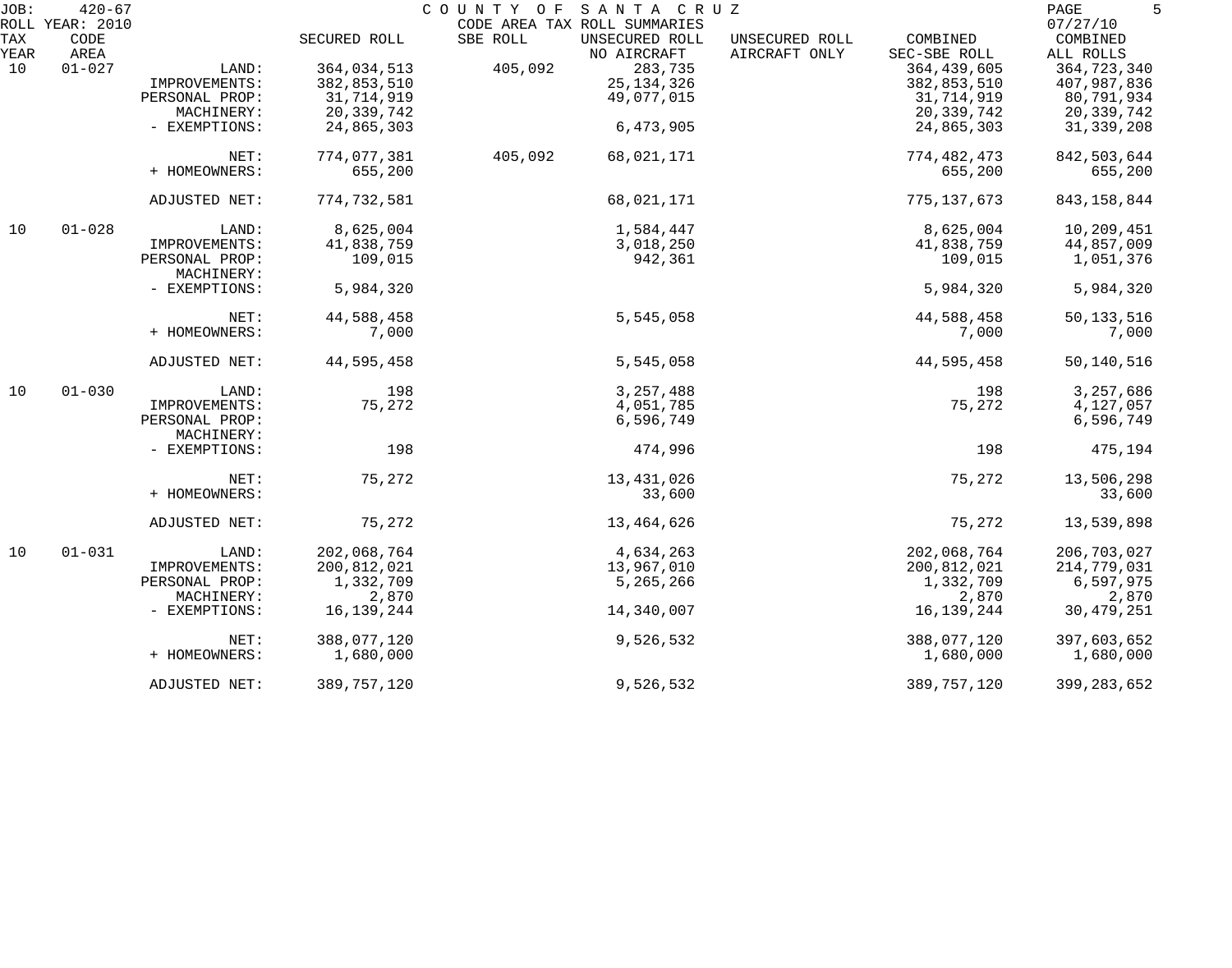| JOB:<br>ROLL | $420 - 67$<br><b>YEAR: 2010</b> |                                                        |                                                       | COUNTY OF SANTA CRUZ | CODE AREA TAX ROLL SUMMARIES          |                                 |                                                       | PAGE<br>6<br>07/27/10                                     |
|--------------|---------------------------------|--------------------------------------------------------|-------------------------------------------------------|----------------------|---------------------------------------|---------------------------------|-------------------------------------------------------|-----------------------------------------------------------|
| TAX<br>YEAR  | CODE<br>AREA                    |                                                        | SECURED ROLL                                          | SBE ROLL             | UNSECURED ROLL<br>NO AIRCRAFT         | UNSECURED ROLL<br>AIRCRAFT ONLY | COMBINED<br>SEC-SBE ROLL                              | COMBINED<br>ALL ROLLS                                     |
| 10           | $01 - 032$                      | LAND:<br>IMPROVEMENTS:<br>PERSONAL PROP:<br>MACHINERY: | 2,777,335,191<br>2,185,186,675<br>1,061,246<br>52,041 | 849,420              | 6,709,635<br>12,366,807<br>40,794,567 |                                 | 2,778,184,611<br>2,185,186,675<br>1,061,246<br>52,041 | 2,784,894,246<br>2, 197, 553, 482<br>41,855,813<br>52,041 |
|              |                                 | - EXEMPTIONS:                                          | 113,697,116                                           |                      | 2,808,214                             |                                 | 113,697,116                                           | 116,505,330                                               |
|              |                                 | NET:<br>+ HOMEOWNERS:                                  | 4,849,938,037<br>48,393,800                           | 849,420              | 57,062,795<br>54,600                  |                                 | 4,850,787,457<br>48,393,800                           | 4,907,850,252<br>48,448,400                               |
|              |                                 | ADJUSTED NET:                                          | 4,898,331,837                                         |                      | 57, 117, 395                          |                                 | 4,899,181,257                                         | 4,956,298,652                                             |
| 10           | $01 - 033$                      | LAND:<br>IMPROVEMENTS:<br>PERSONAL PROP:<br>MACHINERY: | 32,098,467<br>17,330,545                              |                      | 146,718<br>178,481<br>472,463         |                                 | 32,098,467<br>17,330,545                              | 32, 245, 185<br>17,509,026<br>472,463                     |
|              |                                 | - EXEMPTIONS:                                          | 358,785                                               |                      |                                       |                                 | 358,785                                               | 358,785                                                   |
|              |                                 | NET:<br>+ HOMEOWNERS:                                  | 49,070,227<br>357,000                                 |                      | 797,662                               |                                 | 49,070,227<br>357,000                                 | 49,867,889<br>357,000                                     |
|              |                                 | ADJUSTED NET:                                          | 49, 427, 227                                          |                      | 797,662                               |                                 | 49, 427, 227                                          | 50, 224, 889                                              |
| 10           | $01 - 034$                      | LAND:<br>IMPROVEMENTS:<br>PERSONAL PROP:<br>MACHINERY: | 33,350<br>215,525                                     |                      | 14,250                                |                                 | 33,350<br>215,525                                     | 33,350<br>215,525<br>14,250                               |
|              |                                 | - EXEMPTIONS:                                          | 7,000                                                 |                      |                                       |                                 | 7,000                                                 | 7,000                                                     |
|              |                                 | NET:<br>+ HOMEOWNERS:                                  | 241,875<br>7,000                                      |                      | 14,250                                |                                 | 241,875<br>7,000                                      | 256,125<br>7,000                                          |
|              |                                 | ADJUSTED NET:                                          | 248,875                                               |                      | 14,250                                |                                 | 248,875                                               | 263,125                                                   |
| 10           | $01 - 035$                      | LAND:<br>IMPROVEMENTS:                                 |                                                       |                      |                                       |                                 |                                                       |                                                           |

 PERSONAL PROP: MACHINERY:

- EXEMPTIONS:

NET: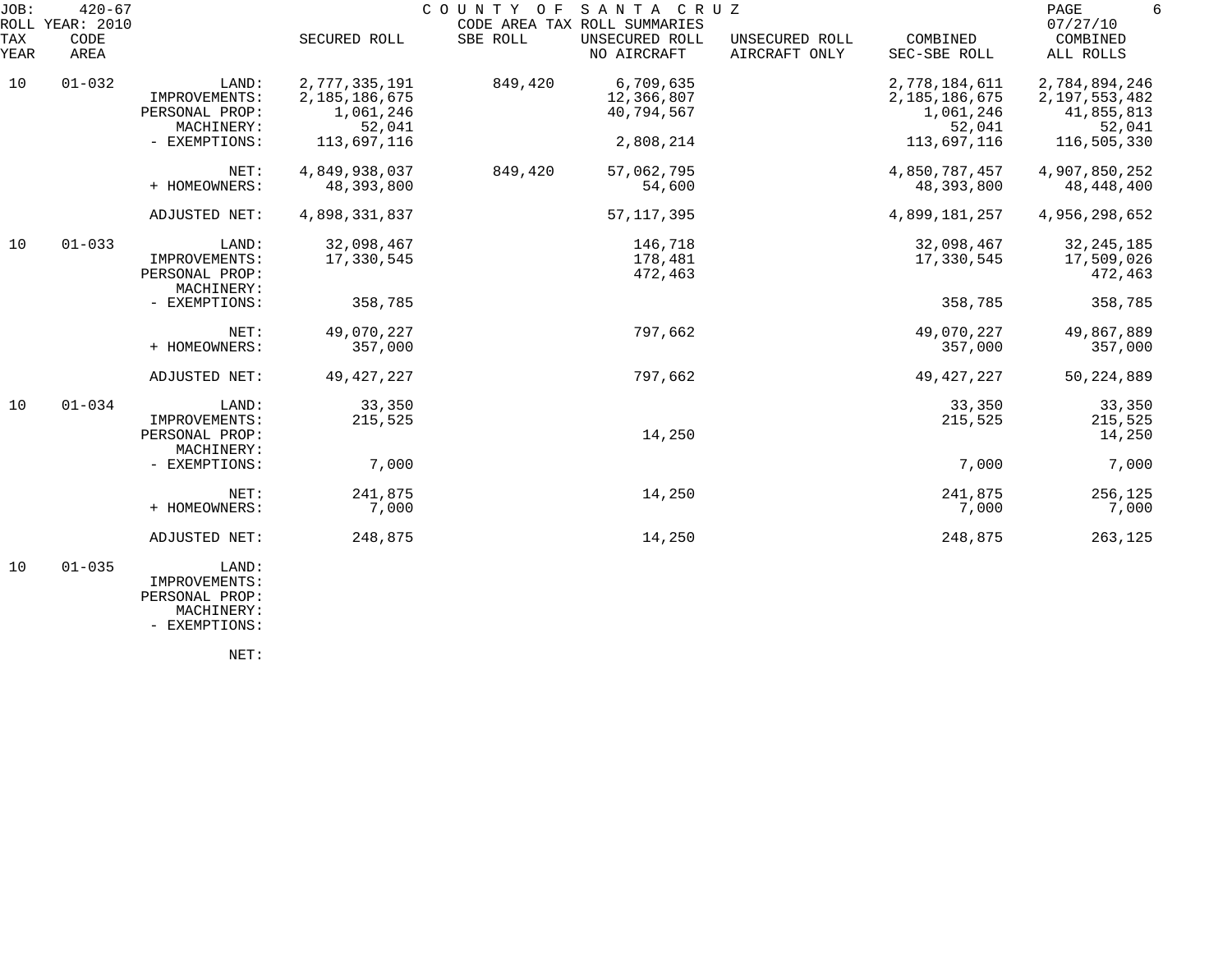| JOB:        | $420 - 67$<br>ROLL YEAR: 2010 |                                                                         |                                                                     | COUNTY OF | SANTA CRUZ<br>CODE AREA TAX ROLL SUMMARIES |                                 |                                                                   | $7\overline{ }$<br>PAGE<br>07/27/10                                |
|-------------|-------------------------------|-------------------------------------------------------------------------|---------------------------------------------------------------------|-----------|--------------------------------------------|---------------------------------|-------------------------------------------------------------------|--------------------------------------------------------------------|
| TAX<br>YEAR | CODE<br>AREA                  |                                                                         | SECURED ROLL                                                        | SBE ROLL  | UNSECURED ROLL<br>NO AIRCRAFT              | UNSECURED ROLL<br>AIRCRAFT ONLY | COMBINED<br>SEC-SBE ROLL                                          | COMBINED<br>ALL ROLLS                                              |
|             |                               | + HOMEOWNERS:                                                           |                                                                     |           |                                            |                                 |                                                                   |                                                                    |
|             |                               | ADJUSTED NET:                                                           |                                                                     |           |                                            |                                 |                                                                   |                                                                    |
| 10          | $01 - 036$                    | LAND:<br>IMPROVEMENTS:<br>PERSONAL PROP:<br>MACHINERY:<br>- EXEMPTIONS: |                                                                     |           |                                            |                                 |                                                                   |                                                                    |
|             |                               | NET:<br>+ HOMEOWNERS:                                                   |                                                                     |           |                                            |                                 |                                                                   |                                                                    |
|             |                               | ADJUSTED NET:                                                           |                                                                     |           |                                            |                                 |                                                                   |                                                                    |
| 10          | $02 - 021$                    | LAND:<br>IMPROVEMENTS:<br>PERSONAL PROP:<br>MACHINERY:<br>- EXEMPTIONS: | 47, 318, 765<br>96,069,116<br>28,503,916<br>13,562,016<br>3,333,010 | 41,405    | 5, 113, 095<br>16,996,260                  |                                 | 47,360,170<br>96,069,116<br>28,503,916<br>13,562,016<br>3,333,010 | 47,360,170<br>101,182,211<br>45,500,176<br>13,562,016<br>3,333,010 |
|             |                               | NET:<br>+ HOMEOWNERS:                                                   | 182, 120, 803<br>21,000                                             | 41,405    | 22,109,355                                 |                                 | 182, 162, 208<br>21,000                                           | 204, 271, 563<br>21,000                                            |
|             |                               | ADJUSTED NET:                                                           | 182, 141, 803                                                       |           | 22,109,355                                 |                                 | 182, 183, 208                                                     | 204, 292, 563                                                      |
| 10          | $02 - 023$                    | LAND:<br>IMPROVEMENTS:<br>PERSONAL PROP:<br>MACHINERY:                  | 40, 346, 058<br>49,876,225<br>546,951<br>308,084                    |           | 19,165<br>1,447,796<br>2,610,118           |                                 | 40,346,058<br>49,876,225<br>546,951<br>308,084                    | 40, 365, 223<br>51,324,021<br>3,157,069<br>308,084                 |
|             |                               | - EXEMPTIONS:                                                           | 11,809,920                                                          |           | 19,517                                     |                                 | 11,809,920                                                        | 11,829,437                                                         |
|             |                               | NET:<br>+ HOMEOWNERS:                                                   | 79, 267, 398<br>308,000                                             |           | 4,057,562                                  |                                 | 79, 267, 398<br>308,000                                           | 83, 324, 960<br>308,000                                            |
|             |                               | ADJUSTED NET:                                                           | 79,575,398                                                          |           | 4,057,562                                  |                                 | 79,575,398                                                        | 83,632,960                                                         |
| 10          | $02 - 029$                    | LAND:<br>IMPROVEMENTS:<br>PERSONAL PROP:                                |                                                                     |           |                                            |                                 |                                                                   |                                                                    |

MACHINERY: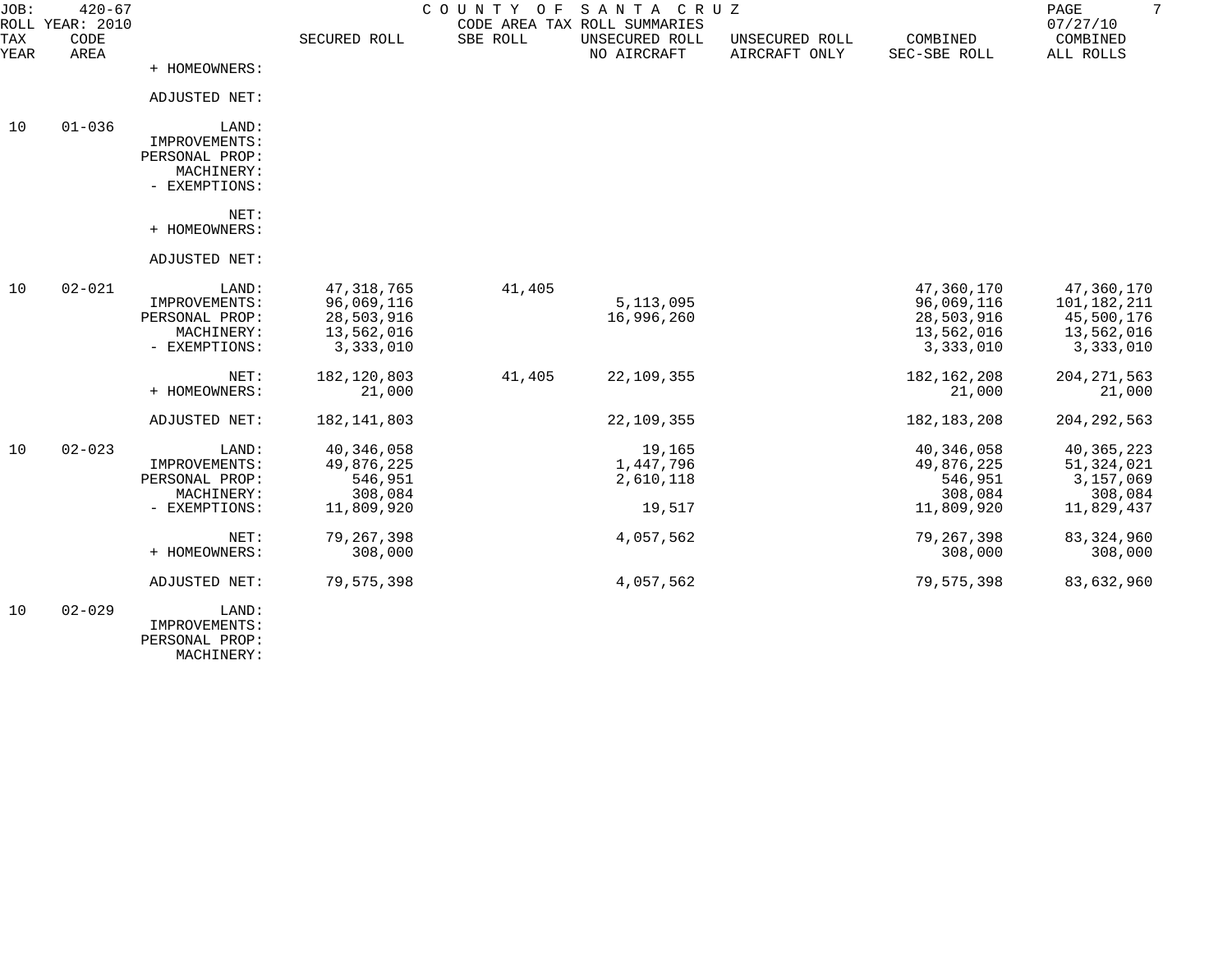| JOB:               | $420 - 67$<br>ROLL YEAR: 2010 |                                                                         |                                                              | COUNTY OF SANTA CRUZ<br>CODE AREA TAX ROLL SUMMARIES |                                 |                                                              | 8<br>PAGE<br>07/27/10                                        |
|--------------------|-------------------------------|-------------------------------------------------------------------------|--------------------------------------------------------------|------------------------------------------------------|---------------------------------|--------------------------------------------------------------|--------------------------------------------------------------|
| <b>TAX</b><br>YEAR | CODE<br>AREA                  |                                                                         | SECURED ROLL                                                 | SBE ROLL<br>UNSECURED ROLL<br>NO AIRCRAFT            | UNSECURED ROLL<br>AIRCRAFT ONLY | COMBINED<br>SEC-SBE ROLL                                     | COMBINED<br>ALL ROLLS                                        |
|                    |                               | - EXEMPTIONS:                                                           |                                                              |                                                      |                                 |                                                              |                                                              |
|                    |                               | NET:<br>+ HOMEOWNERS:                                                   |                                                              |                                                      |                                 |                                                              |                                                              |
|                    |                               | ADJUSTED NET:                                                           |                                                              |                                                      |                                 |                                                              |                                                              |
| 10                 | $02 - 045$                    | LAND:<br>IMPROVEMENTS:<br>PERSONAL PROP:<br>MACHINERY:<br>- EXEMPTIONS: |                                                              |                                                      |                                 |                                                              |                                                              |
|                    |                               | NET:<br>+ HOMEOWNERS:                                                   |                                                              |                                                      |                                 |                                                              |                                                              |
|                    |                               | ADJUSTED NET:                                                           |                                                              |                                                      |                                 |                                                              |                                                              |
| 10                 | $02 - 070$                    | LAND:<br>IMPROVEMENTS:<br>PERSONAL PROP:<br>MACHINERY:<br>- EXEMPTIONS: | 13,586,874<br>28,775,210<br>1,043,314<br>35,302<br>5,467,016 | 391,280<br>1,720,180<br>864,130<br>21,813            |                                 | 13,586,874<br>28,775,210<br>1,043,314<br>35,302<br>5,467,016 | 13,978,154<br>30,495,390<br>1,907,444<br>35,302<br>5,488,829 |
|                    |                               | NET:<br>+ HOMEOWNERS:                                                   | 37,973,684<br>7,000                                          | 2,953,777                                            |                                 | 37,973,684<br>7,000                                          | 40,927,461<br>7,000                                          |
|                    |                               | ADJUSTED NET:                                                           | 37,980,684                                                   | 2,953,777                                            |                                 | 37,980,684                                                   | 40,934,461                                                   |
| 10                 | $02 - 071$                    | LAND:<br>IMPROVEMENTS:<br>PERSONAL PROP:                                | 134,760,528<br>123,457,030<br>236,838                        | 28,898<br>120,487                                    |                                 | 134,760,528<br>123,457,030<br>236,838                        | 134,789,426<br>123,457,030<br>357,325                        |
|                    |                               | MACHINERY:<br>- EXEMPTIONS:                                             | 26, 314, 850                                                 |                                                      |                                 | 26, 314, 850                                                 | 26, 314, 850                                                 |
|                    |                               | NET:<br>+ HOMEOWNERS:                                                   | 232, 139, 546<br>3,981,600                                   | 149,385                                              |                                 | 232, 139, 546<br>3,981,600                                   | 232, 288, 931<br>3,981,600                                   |
|                    |                               | ADJUSTED NET:                                                           | 236, 121, 146                                                | 149,385                                              |                                 | 236, 121, 146                                                | 236, 270, 531                                                |
| 10                 | $02 - 072$                    | LAND:                                                                   | 809,057,736                                                  | 258,038                                              |                                 | 809,057,736                                                  | 809, 315, 774                                                |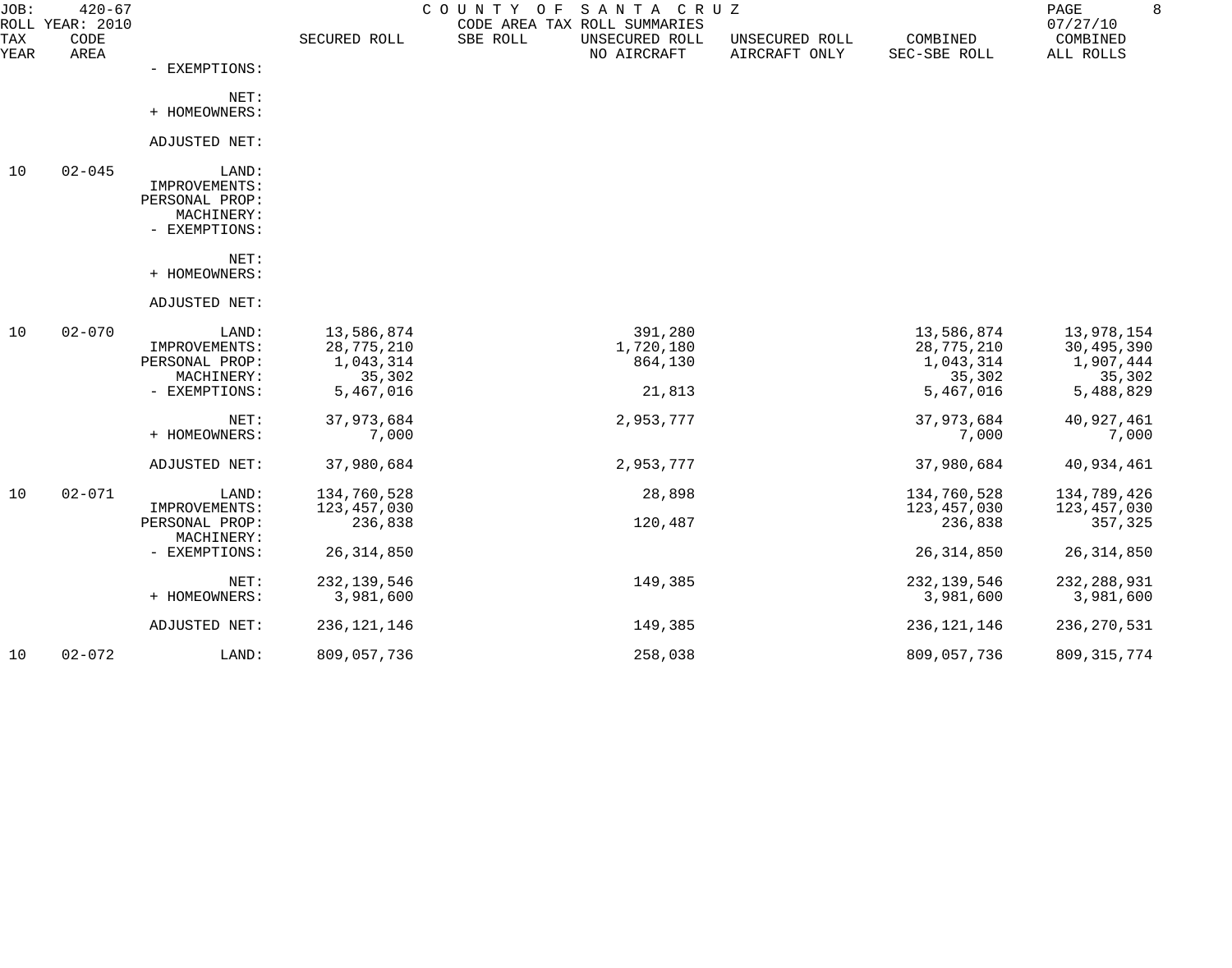| JOB:        | $420 - 67$<br>ROLL YEAR: 2010 |                                               |               | COUNTY OF SANTA CRUZ<br>CODE AREA TAX ROLL SUMMARIES |                                 |                          | 9<br>PAGE<br>07/27/10 |
|-------------|-------------------------------|-----------------------------------------------|---------------|------------------------------------------------------|---------------------------------|--------------------------|-----------------------|
| TAX<br>YEAR | CODE<br>AREA                  |                                               | SECURED ROLL  | SBE ROLL<br>UNSECURED ROLL<br>NO AIRCRAFT            | UNSECURED ROLL<br>AIRCRAFT ONLY | COMBINED<br>SEC-SBE ROLL | COMBINED<br>ALL ROLLS |
|             |                               | IMPROVEMENTS:                                 | 911, 421, 082 | 21,520,765                                           |                                 | 911, 421, 082            | 932, 941, 847         |
|             |                               | PERSONAL PROP:                                | 16,039,239    | 40,047,522                                           |                                 | 16,039,239               | 56,086,761            |
|             |                               | MACHINERY:                                    | 399,990       |                                                      |                                 | 399,990                  | 399,990               |
|             |                               | - EXEMPTIONS:                                 | 76, 248, 632  | 3,550,063                                            |                                 | 76, 248, 632             | 79,798,695            |
|             |                               |                                               |               |                                                      |                                 |                          |                       |
|             |                               | NET:                                          | 1,660,669,415 | 58, 276, 262                                         |                                 | 1,660,669,415            | 1,718,945,677         |
|             |                               | + HOMEOWNERS:                                 | 21, 204, 093  |                                                      |                                 | 21,204,093               | 21, 204, 093          |
|             |                               | ADJUSTED NET:                                 | 1,681,873,508 | 58, 276, 262                                         |                                 | 1,681,873,508            | 1,740,149,770         |
| 10          | $02 - 073$                    | LAND:                                         | 24,499,678    |                                                      |                                 | 24,499,678               | 24,499,678            |
|             |                               | IMPROVEMENTS:                                 | 26, 445, 451  | 1,862,355                                            |                                 | 26, 445, 451             | 28,307,806            |
|             |                               | PERSONAL PROP:<br>MACHINERY:                  | 511,889       | 7,600,706                                            |                                 | 511,889                  | 8, 112, 595           |
|             |                               | - EXEMPTIONS:                                 | 282,532       |                                                      |                                 | 282,532                  | 282,532               |
|             |                               | NET:                                          | 51, 174, 486  | 9,463,061                                            |                                 | 51, 174, 486             | 60,637,547            |
|             |                               | + HOMEOWNERS:                                 | 21,000        |                                                      |                                 | 21,000                   | 21,000                |
|             |                               | ADJUSTED NET:                                 | 51, 195, 486  | 9,463,061                                            |                                 | 51, 195, 486             | 60,658,547            |
| 10          | $02 - 074$                    | LAND:                                         | 3, 274, 464   |                                                      |                                 | 3, 274, 464              | 3, 274, 464           |
|             |                               | IMPROVEMENTS:                                 | 8,011,462     | 1,936                                                |                                 | 8,011,462                | 8,013,398             |
|             |                               | PERSONAL PROP:<br>MACHINERY:                  | 749,858       | 29,283                                               |                                 | 749,858                  | 779,141               |
|             |                               | - EXEMPTIONS:                                 | 2,455,678     |                                                      |                                 | 2,455,678                | 2,455,678             |
|             |                               | NET:<br>+ HOMEOWNERS:                         | 9,580,106     | 31,219                                               |                                 | 9,580,106                | 9,611,325             |
|             |                               | ADJUSTED NET:                                 | 9,580,106     | 31,219                                               |                                 | 9,580,106                | 9,611,325             |
| 10          | $02 - 075$                    | LAND:                                         | 14,587        |                                                      |                                 | 14,587                   | 14,587                |
|             |                               | IMPROVEMENTS:<br>PERSONAL PROP:<br>MACHINERY: | 109,939       |                                                      |                                 | 109,939                  | 109,939               |
|             |                               | - EXEMPTIONS:                                 | 7,000         |                                                      |                                 | 7,000                    | 7,000                 |
|             |                               | NET:                                          | 117,526       |                                                      |                                 | 117,526                  | 117,526               |
|             |                               | + HOMEOWNERS:                                 | 7,000         |                                                      |                                 | 7,000                    | 7,000                 |
|             |                               | ADJUSTED NET:                                 | 124,526       |                                                      |                                 | 124,526                  | 124,526               |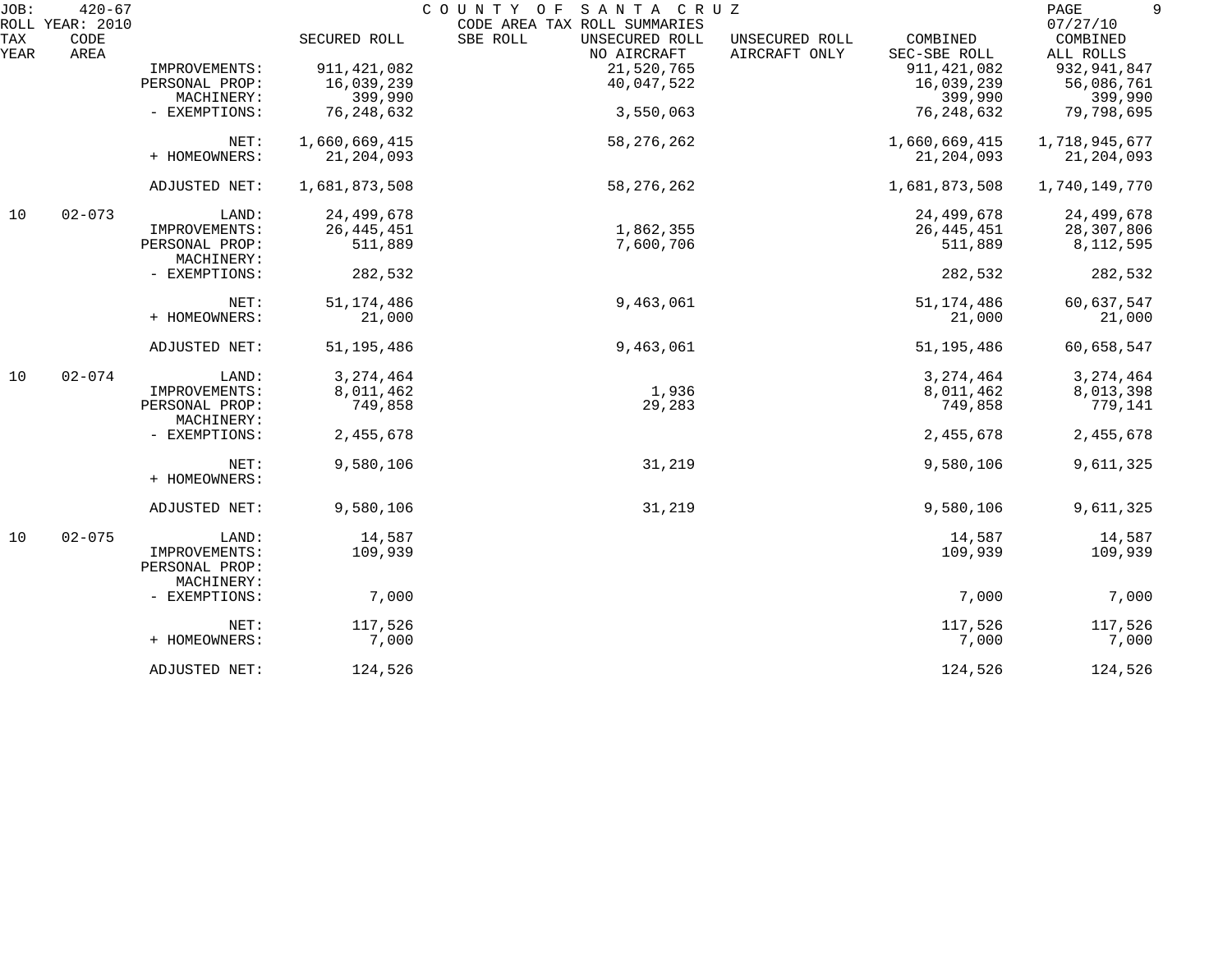| JOB:        | $420 - 67$<br>ROLL YEAR: 2010 |                |               | COUNTY OF<br>SANTA CRUZ<br>CODE AREA TAX ROLL SUMMARIES |                                 |                          | 10<br>PAGE<br>07/27/10 |
|-------------|-------------------------------|----------------|---------------|---------------------------------------------------------|---------------------------------|--------------------------|------------------------|
| TAX<br>YEAR | CODE<br>AREA                  |                | SECURED ROLL  | SBE ROLL<br>UNSECURED ROLL<br>NO AIRCRAFT               | UNSECURED ROLL<br>AIRCRAFT ONLY | COMBINED<br>SEC-SBE ROLL | COMBINED<br>ALL ROLLS  |
| 10          | $02 - 077$                    | LAND:          | 460,544       |                                                         |                                 | 460,544                  | 460,544                |
|             |                               | IMPROVEMENTS:  | 811,315       | 7,216                                                   |                                 | 811,315                  | 818,531                |
|             |                               | PERSONAL PROP: |               | 14,513                                                  |                                 |                          | 14,513                 |
|             |                               | MACHINERY:     |               |                                                         |                                 |                          |                        |
|             |                               | - EXEMPTIONS:  |               |                                                         |                                 |                          |                        |
|             |                               | NET:           | 1,271,859     | 21,729                                                  |                                 | 1,271,859                | 1,293,588              |
|             |                               | + HOMEOWNERS:  |               |                                                         |                                 |                          |                        |
|             |                               | ADJUSTED NET:  | 1,271,859     | 21,729                                                  |                                 | 1,271,859                | 1,293,588              |
| 10          | $02 - 078$                    | LAND:          | 295,541,840   | 4,316,478                                               |                                 | 295,541,840              | 299,858,318            |
|             |                               | IMPROVEMENTS:  | 384,745,985   | 27,623,943                                              |                                 | 384,745,985              | 412,369,928            |
|             |                               | PERSONAL PROP: | 6,914,379     | 58,621,024                                              | 29, 284, 285                    | 6,914,379                | 94,819,688             |
|             |                               | MACHINERY:     | 3,047,621     |                                                         |                                 | 3,047,621                | 3,047,621              |
|             |                               | - EXEMPTIONS:  | 32,842,887    | 295,981                                                 | 134,100                         | 32,842,887               | 33, 272, 968           |
|             |                               | NET:           | 657,406,938   | 90, 265, 464                                            | 29,150,185                      | 657,406,938              | 776,822,587            |
|             |                               | + HOMEOWNERS:  | 3,347,400     |                                                         |                                 | 3,347,400                | 3,347,400              |
|             |                               | ADJUSTED NET:  | 660, 754, 338 | 90,265,464                                              |                                 | 660, 754, 338            | 780,169,987            |
| 10          | $02 - 079$                    | LAND:          | 39,135        |                                                         |                                 | 39,135                   | 39,135                 |
|             |                               | IMPROVEMENTS:  | 4,798         |                                                         |                                 | 4,798                    | 4,798                  |
|             |                               | PERSONAL PROP: |               |                                                         |                                 |                          |                        |
|             |                               | MACHINERY:     |               |                                                         |                                 |                          |                        |
|             |                               | - EXEMPTIONS:  |               |                                                         |                                 |                          |                        |
|             |                               | NET:           | 43,933        |                                                         |                                 | 43,933                   | 43,933                 |
|             |                               | + HOMEOWNERS:  |               |                                                         |                                 |                          |                        |
|             |                               | ADJUSTED NET:  | 43,933        |                                                         |                                 | 43,933                   | 43,933                 |
| 10          | $02 - 080$                    | LAND:          |               |                                                         |                                 |                          |                        |
|             |                               | IMPROVEMENTS:  |               |                                                         |                                 |                          |                        |
|             |                               | PERSONAL PROP: |               |                                                         |                                 |                          |                        |
|             |                               | MACHINERY:     |               |                                                         |                                 |                          |                        |
|             |                               | - EXEMPTIONS:  |               |                                                         |                                 |                          |                        |
|             |                               | NET:           |               |                                                         |                                 |                          |                        |
|             |                               | + HOMEOWNERS:  |               |                                                         |                                 |                          |                        |
|             |                               |                |               |                                                         |                                 |                          |                        |

ADJUSTED NET: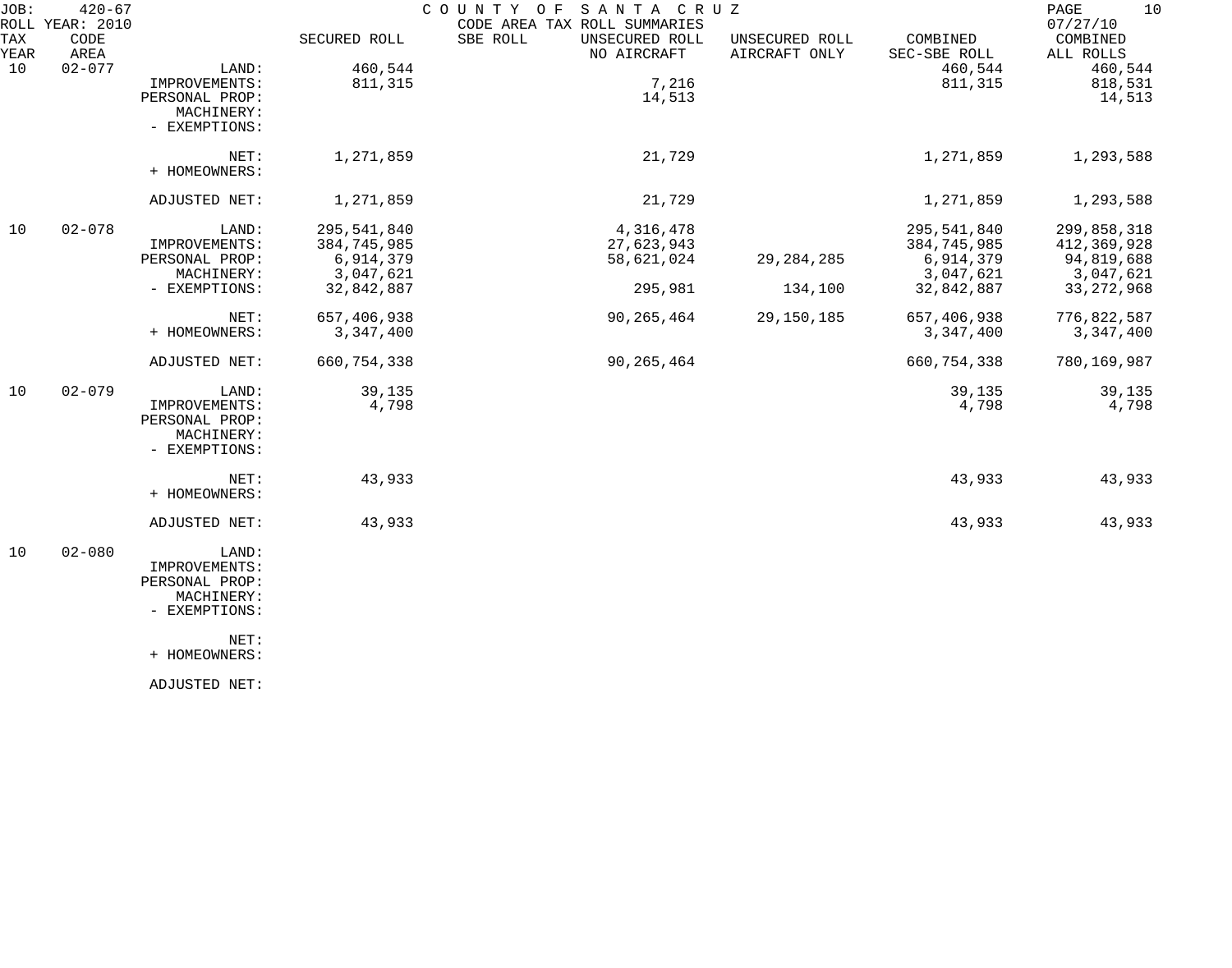| JOB:        | $420 - 67$<br>ROLL YEAR: 2010 | COUNTY OF SANTA CRUZ<br>CODE AREA TAX ROLL SUMMARIES                    |              |          |                               |                                 | PAGE<br>07/27/10         | 11                    |  |
|-------------|-------------------------------|-------------------------------------------------------------------------|--------------|----------|-------------------------------|---------------------------------|--------------------------|-----------------------|--|
| TAX<br>YEAR | CODE<br>AREA                  |                                                                         | SECURED ROLL | SBE ROLL | UNSECURED ROLL<br>NO AIRCRAFT | UNSECURED ROLL<br>AIRCRAFT ONLY | COMBINED<br>SEC-SBE ROLL | COMBINED<br>ALL ROLLS |  |
| 10          | $02 - 081$                    | LAND:<br>IMPROVEMENTS:<br>PERSONAL PROP:<br>MACHINERY:<br>- EXEMPTIONS: |              |          |                               |                                 |                          |                       |  |
|             |                               | NET:<br>+ HOMEOWNERS:                                                   |              |          |                               |                                 |                          |                       |  |
|             |                               | ADJUSTED NET:                                                           |              |          |                               |                                 |                          |                       |  |
| 10          | $03 - 007$                    | LAND:<br>IMPROVEMENTS:<br>PERSONAL PROP:<br>MACHINERY:<br>- EXEMPTIONS: |              |          |                               |                                 |                          |                       |  |
|             |                               | NET:<br>+ HOMEOWNERS:                                                   |              |          |                               |                                 |                          |                       |  |
|             |                               | ADJUSTED NET:                                                           |              |          |                               |                                 |                          |                       |  |
| 10          | $03 - 011$                    | LAND:<br>IMPROVEMENTS:<br>PERSONAL PROP:<br>MACHINERY:<br>- EXEMPTIONS: |              |          |                               |                                 |                          |                       |  |
|             |                               | NET:<br>+ HOMEOWNERS:                                                   |              |          |                               |                                 |                          |                       |  |
|             |                               | ADJUSTED NET:                                                           |              |          |                               |                                 |                          |                       |  |
| 10          | $03 - 017$                    | LAND:<br>IMPROVEMENTS:<br>PERSONAL PROP:<br>MACHINERY:<br>- EXEMPTIONS: |              |          |                               |                                 |                          |                       |  |

NET: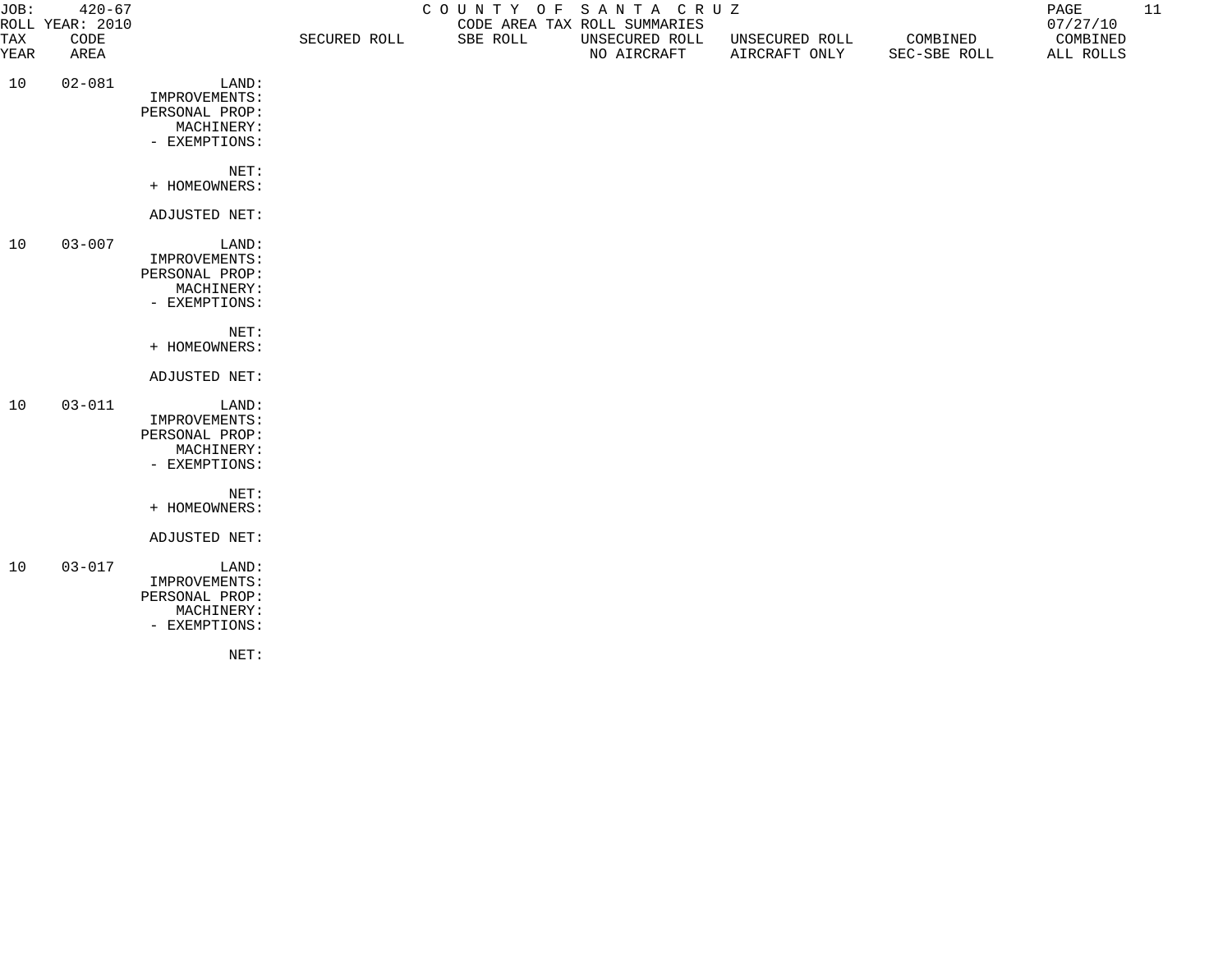| JOB:        | $420 - 67$<br>ROLL YEAR: 2010 |                                                                         |                          | COUNTY OF<br>SANTA CRUZ<br>CODE AREA TAX ROLL SUMMARIES |                                 |                          | 12<br>PAGE<br>07/27/10   |
|-------------|-------------------------------|-------------------------------------------------------------------------|--------------------------|---------------------------------------------------------|---------------------------------|--------------------------|--------------------------|
| TAX<br>YEAR | CODE<br>AREA                  |                                                                         | SECURED ROLL             | SBE ROLL<br>UNSECURED ROLL<br>NO AIRCRAFT               | UNSECURED ROLL<br>AIRCRAFT ONLY | COMBINED<br>SEC-SBE ROLL | COMBINED<br>ALL ROLLS    |
|             |                               | + HOMEOWNERS:                                                           |                          |                                                         |                                 |                          |                          |
|             |                               | ADJUSTED NET:                                                           |                          |                                                         |                                 |                          |                          |
| 10          | $03 - 020$                    | LAND:<br>IMPROVEMENTS:<br>PERSONAL PROP:<br>MACHINERY:<br>- EXEMPTIONS: |                          | 8,000                                                   |                                 |                          | 8,000                    |
|             |                               | NET:<br>+ HOMEOWNERS:                                                   |                          | 8,000                                                   |                                 |                          | 8,000                    |
|             |                               | ADJUSTED NET:                                                           |                          | 8,000                                                   |                                 |                          | 8,000                    |
| 10          | $03 - 037$                    | LAND:<br>IMPROVEMENTS:<br>PERSONAL PROP:<br>MACHINERY:<br>- EXEMPTIONS: |                          | 70,027<br>280,094                                       |                                 |                          | 70,027<br>280,094        |
|             |                               | NET:<br>+ HOMEOWNERS:                                                   |                          | 350,121                                                 |                                 |                          | 350,121                  |
|             |                               | ADJUSTED NET:                                                           |                          | 350,121                                                 |                                 |                          | 350,121                  |
| 10          | $03 - 039$                    | LAND:<br>IMPROVEMENTS:<br>PERSONAL PROP:<br>MACHINERY:                  | 378,806<br>429,308       |                                                         |                                 | 378,806<br>429,308       | 378,806<br>429,308       |
|             |                               | - EXEMPTIONS:                                                           | 7,000                    |                                                         |                                 | 7,000                    | 7,000                    |
|             |                               | NET:<br>+ HOMEOWNERS:                                                   | 801,114<br>7,000         |                                                         |                                 | 801,114<br>7,000         | 801,114<br>7,000         |
|             |                               | ADJUSTED NET:                                                           | 808,114                  |                                                         |                                 | 808,114                  | 808,114                  |
| 10          | $03 - 046$                    | LAND:<br>IMPROVEMENTS:<br>PERSONAL PROP:<br>MACHINERY:                  | 15,734,836<br>12,746,766 |                                                         |                                 | 15,734,836<br>12,746,766 | 15,734,836<br>12,746,766 |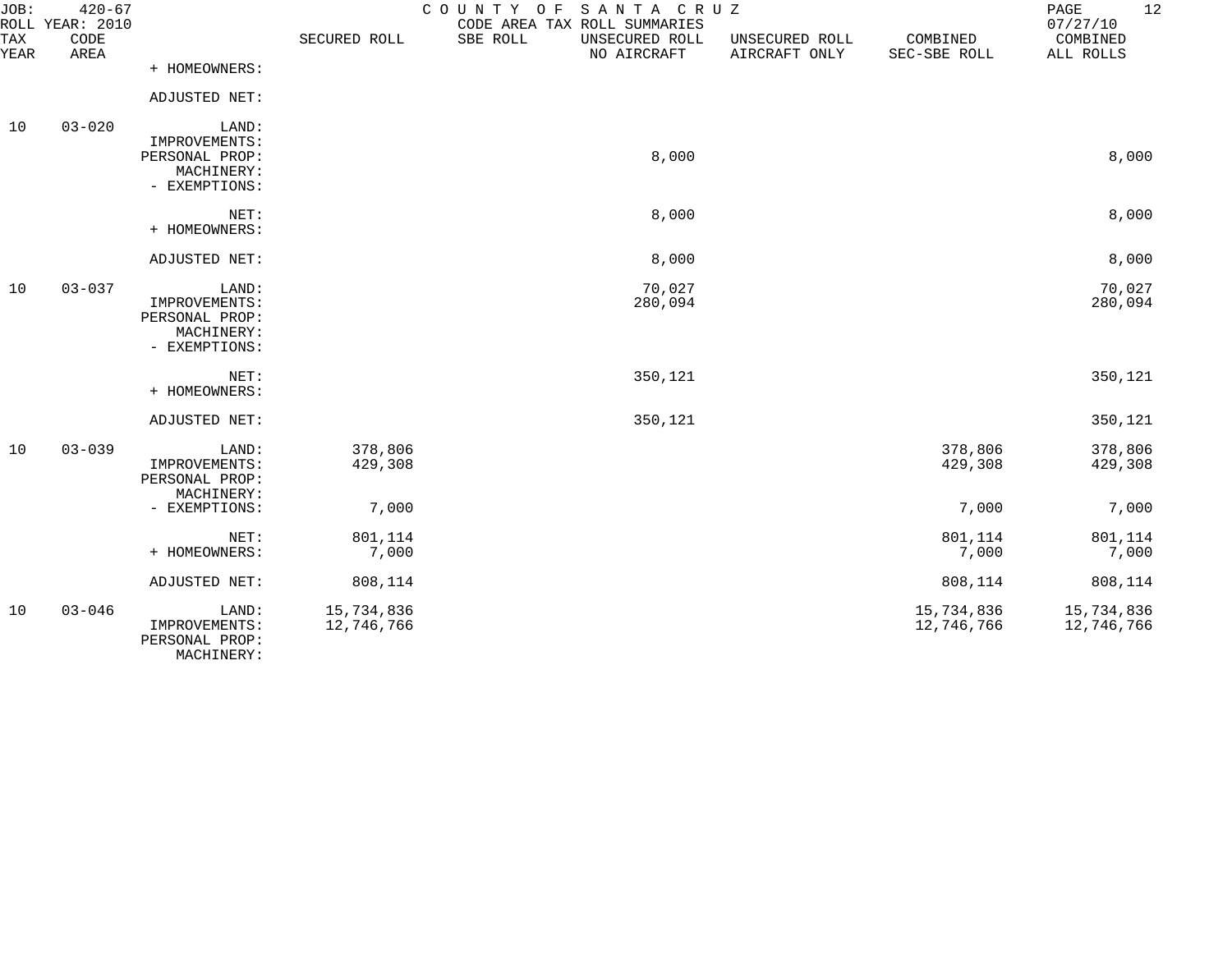| JOB:        | $420 - 67$<br>ROLL YEAR: 2010 |                                                                         |                        | COUNTY OF SANTA CRUZ<br>CODE AREA TAX ROLL SUMMARIES |                                 |                          | PAGE<br>13<br>07/27/10           |
|-------------|-------------------------------|-------------------------------------------------------------------------|------------------------|------------------------------------------------------|---------------------------------|--------------------------|----------------------------------|
| TAX<br>YEAR | CODE<br>AREA                  |                                                                         | SECURED ROLL           | SBE ROLL<br>UNSECURED ROLL<br>NO AIRCRAFT            | UNSECURED ROLL<br>AIRCRAFT ONLY | COMBINED<br>SEC-SBE ROLL | COMBINED<br>ALL ROLLS            |
|             |                               | - EXEMPTIONS:                                                           | 28,000                 |                                                      |                                 | 28,000                   | 28,000                           |
|             |                               | NET:<br>+ HOMEOWNERS:                                                   | 28, 453, 602<br>28,000 |                                                      |                                 | 28, 453, 602<br>28,000   | 28, 453, 602<br>28,000           |
|             |                               | ADJUSTED NET:                                                           | 28, 481, 602           |                                                      |                                 | 28,481,602               | 28,481,602                       |
| 10          | $03 - 050$                    | LAND:<br>IMPROVEMENTS:<br>PERSONAL PROP:<br>MACHINERY:<br>- EXEMPTIONS: | 603,455<br>169,391     | 5,115                                                |                                 | 603,455<br>169,391       | 603,455<br>169,391<br>5,115      |
|             |                               | NET:<br>+ HOMEOWNERS:                                                   | 772,846                | 5,115                                                |                                 | 772,846                  | 777,961                          |
|             |                               | ADJUSTED NET:                                                           | 772,846                | 5,115                                                |                                 | 772,846                  | 777,961                          |
| 10          | $03 - 053$                    | LAND:<br>IMPROVEMENTS:<br>PERSONAL PROP:<br>MACHINERY:<br>- EXEMPTIONS: |                        |                                                      |                                 |                          |                                  |
|             |                               | NET:<br>+ HOMEOWNERS:                                                   |                        |                                                      |                                 |                          |                                  |
|             |                               | ADJUSTED NET:                                                           |                        |                                                      |                                 |                          |                                  |
| 10          | $03 - 056$                    | LAND:<br>IMPROVEMENTS:<br>PERSONAL PROP:                                | 6,826,304<br>5,503,324 | 14,587<br>25,136                                     |                                 | 6,826,304<br>5,503,324   | 6,826,304<br>5,517,911<br>25,136 |
|             |                               | MACHINERY:<br>- EXEMPTIONS:                                             | 7,000                  |                                                      |                                 | 7,000                    | 7,000                            |
|             |                               | NET:<br>+ HOMEOWNERS:                                                   | 12,322,628<br>7,000    | 39,723                                               |                                 | 12, 322, 628<br>7,000    | 12,362,351<br>7,000              |
|             |                               | ADJUSTED NET:                                                           | 12,329,628             | 39,723                                               |                                 | 12,329,628               | 12,369,351                       |
| 10          | $03 - 063$                    | LAND:                                                                   | 443,228                |                                                      |                                 | 443,228                  | 443,228                          |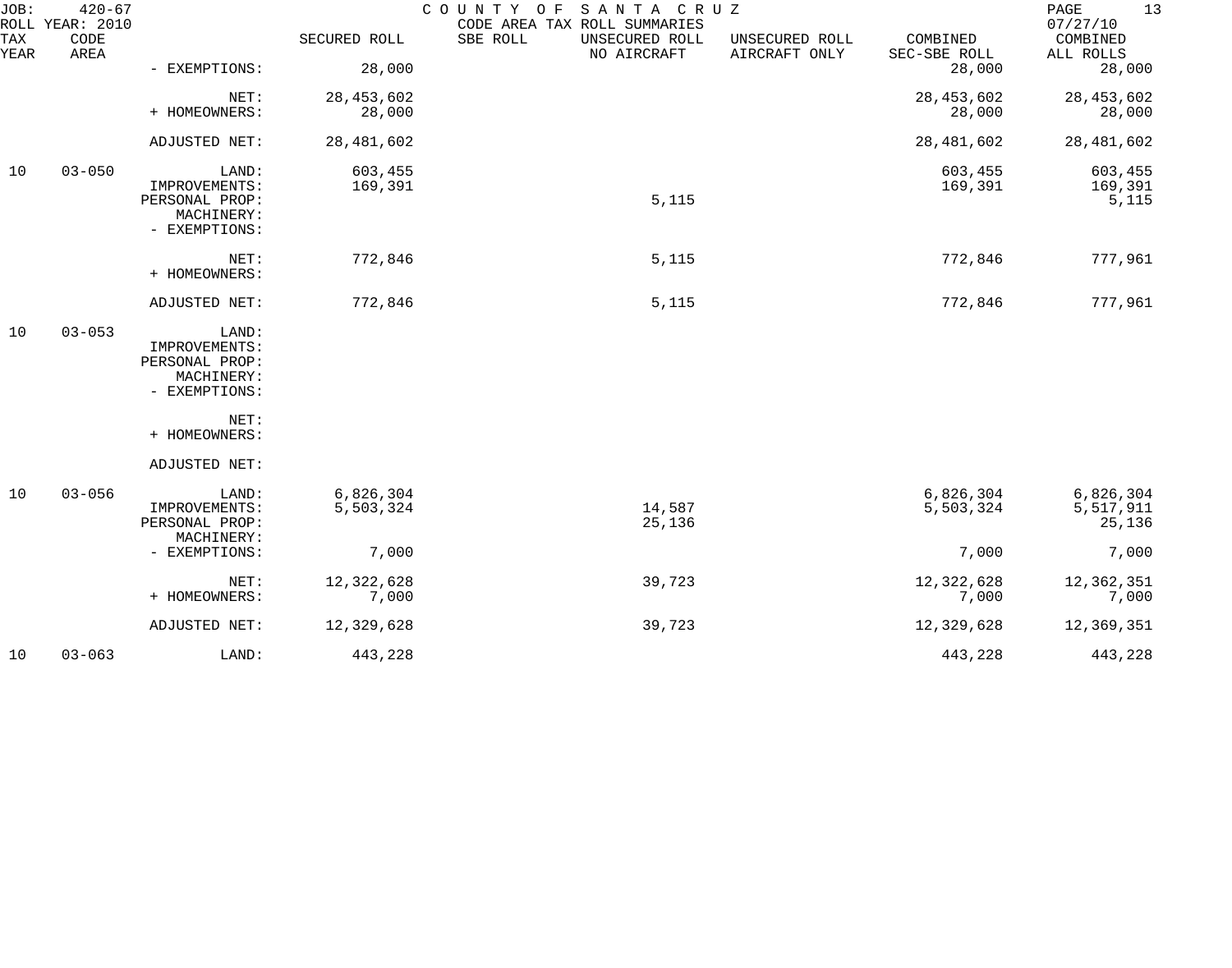| JOB:<br>ROLL | $420 - 67$<br>YEAR: 2010 |                                                                         |                                                | COUNTY OF<br>SANTA CRUZ<br>CODE AREA TAX ROLL SUMMARIES |                                 |                                                | 14<br>PAGE<br>07/27/10                           |
|--------------|--------------------------|-------------------------------------------------------------------------|------------------------------------------------|---------------------------------------------------------|---------------------------------|------------------------------------------------|--------------------------------------------------|
| TAX<br>YEAR  | CODE<br>AREA             |                                                                         | SECURED ROLL                                   | SBE ROLL<br>UNSECURED ROLL<br>NO AIRCRAFT               | UNSECURED ROLL<br>AIRCRAFT ONLY | COMBINED<br>SEC-SBE ROLL                       | COMBINED<br>ALL ROLLS                            |
|              |                          | IMPROVEMENTS:<br>PERSONAL PROP:<br>MACHINERY:<br>- EXEMPTIONS:          | 369,358                                        |                                                         |                                 | 369,358                                        | 369,358                                          |
|              |                          | NET:<br>+ HOMEOWNERS:                                                   | 812,586                                        |                                                         |                                 | 812,586                                        | 812,586                                          |
|              |                          | ADJUSTED NET:                                                           | 812,586                                        |                                                         |                                 | 812,586                                        | 812,586                                          |
| 10           | $03 - 069$               | LAND:<br>IMPROVEMENTS:<br>PERSONAL PROP:<br>MACHINERY:<br>- EXEMPTIONS: | 4, 141, 267<br>4,614,197<br>903,630<br>126,980 | 1,103,331<br>578,527                                    |                                 | 4, 141, 267<br>4,614,197<br>903,630<br>126,980 | 4, 141, 267<br>5,717,528<br>1,482,157<br>126,980 |
|              |                          | NET:<br>+ HOMEOWNERS:                                                   | 9,786,074                                      | 1,681,858                                               |                                 | 9,786,074                                      | 11,467,932                                       |
|              |                          | ADJUSTED NET:                                                           | 9,786,074                                      | 1,681,858                                               |                                 | 9,786,074                                      | 11,467,932                                       |
| 10           | $03 - 070$               | LAND:<br>IMPROVEMENTS:<br>PERSONAL PROP:<br>MACHINERY:<br>- EXEMPTIONS: |                                                |                                                         |                                 |                                                |                                                  |
|              |                          | NET:<br>+ HOMEOWNERS:                                                   |                                                |                                                         |                                 |                                                |                                                  |
|              |                          | ADJUSTED NET:                                                           |                                                |                                                         |                                 |                                                |                                                  |
| 10           | $03 - 071$               | LAND:<br>IMPROVEMENTS:<br>PERSONAL PROP:<br>MACHINERY:                  | 573<br>573                                     |                                                         |                                 | 573<br>573                                     | 573<br>573                                       |
|              |                          | - EXEMPTIONS:                                                           | 1,146                                          |                                                         |                                 | 1,146                                          | 1,146                                            |
|              |                          | NET:<br>+ HOMEOWNERS:                                                   |                                                |                                                         |                                 |                                                |                                                  |
|              |                          | ADJUSTED NET:                                                           |                                                |                                                         |                                 |                                                |                                                  |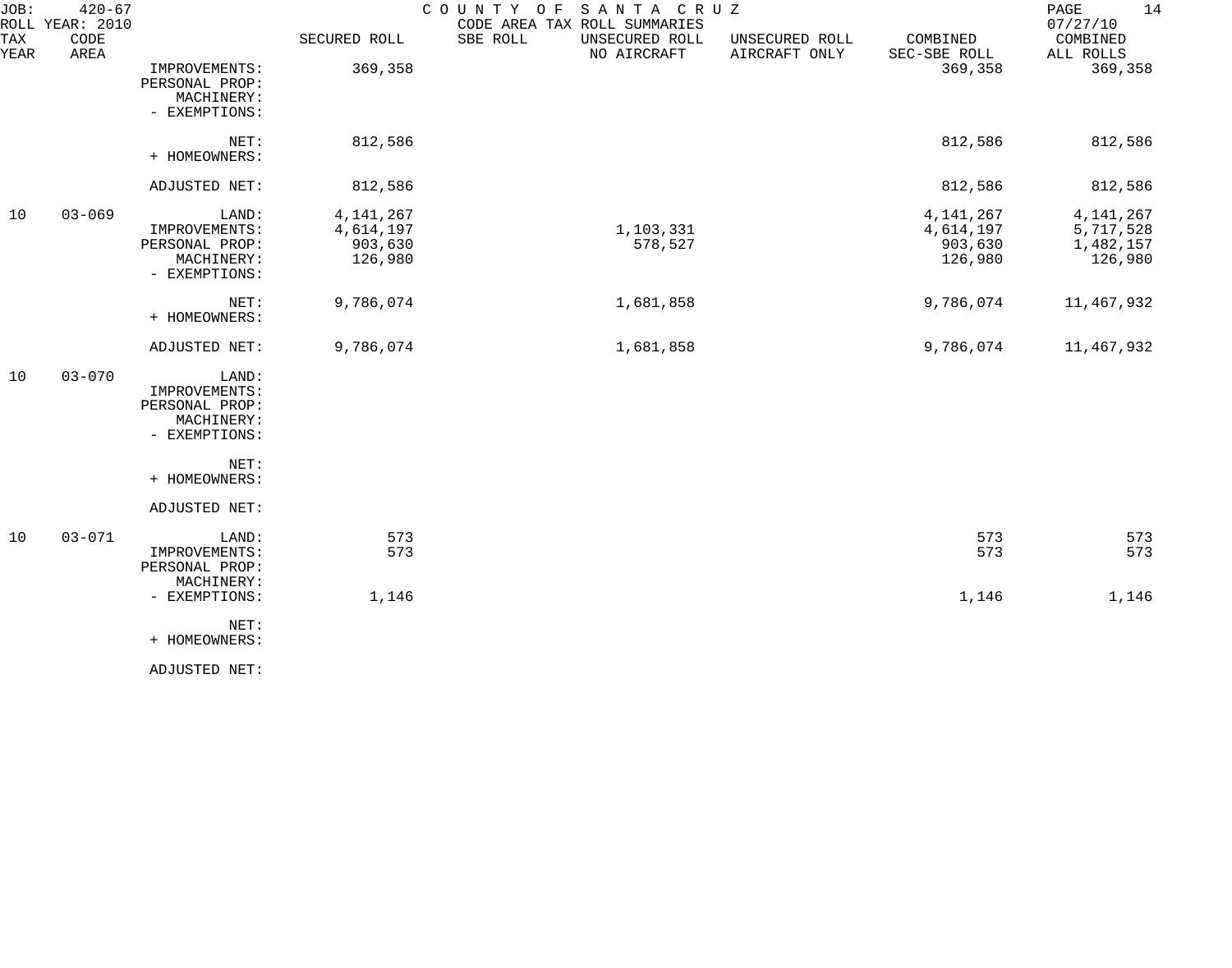| JOB:        | $420 - 67$<br>ROLL YEAR: 2010 |                                                                         |                                       | COUNTY OF | SANTA CRUZ<br>CODE AREA TAX ROLL SUMMARIES |                                 |                                       | 15<br>PAGE<br>07/27/10                 |
|-------------|-------------------------------|-------------------------------------------------------------------------|---------------------------------------|-----------|--------------------------------------------|---------------------------------|---------------------------------------|----------------------------------------|
| TAX<br>YEAR | CODE<br>AREA                  |                                                                         | SECURED ROLL                          | SBE ROLL  | UNSECURED ROLL<br>NO AIRCRAFT              | UNSECURED ROLL<br>AIRCRAFT ONLY | COMBINED<br>SEC-SBE ROLL              | COMBINED<br>ALL ROLLS                  |
| 10          | $03 - 100$                    | LAND:<br>IMPROVEMENTS:<br>PERSONAL PROP:<br>MACHINERY:<br>- EXEMPTIONS: |                                       |           |                                            |                                 |                                       |                                        |
|             |                               | NET:<br>+ HOMEOWNERS:                                                   |                                       |           |                                            |                                 |                                       |                                        |
|             |                               | ADJUSTED NET:                                                           |                                       |           |                                            |                                 |                                       |                                        |
| 10          | $03 - 101$                    | LAND:<br>IMPROVEMENTS:<br>PERSONAL PROP:<br>MACHINERY:                  | 56,751,455<br>79,887,916<br>4,073,849 | 76,989    | 17,444,786<br>9, 111, 617                  |                                 | 56,828,444<br>79,887,916<br>4,073,849 | 56,828,444<br>97,332,702<br>13,185,466 |
|             |                               | - EXEMPTIONS:                                                           | 3,708,641                             |           |                                            |                                 | 3,708,641                             | 3,708,641                              |
|             |                               | NET:<br>+ HOMEOWNERS:                                                   | 137,004,579<br>35,000                 | 76,989    | 26,556,403                                 |                                 | 137,081,568<br>35,000                 | 163,637,971<br>35,000                  |
|             |                               | ADJUSTED NET:                                                           | 137,039,579                           |           | 26,556,403                                 |                                 | 137, 116, 568                         | 163,672,971                            |
| 10          | $03 - 102$                    | LAND:<br>IMPROVEMENTS:<br>PERSONAL PROP:<br>MACHINERY:                  | 13,470,172<br>12,918,219<br>79,050    |           | 235,229                                    |                                 | 13,470,172<br>12,918,219<br>79,050    | 13,470,172<br>12,918,219<br>314,279    |
|             |                               | - EXEMPTIONS:                                                           | 289,943                               |           |                                            |                                 | 289,943                               | 289,943                                |
|             |                               | NET:<br>+ HOMEOWNERS:                                                   | 26, 177, 498<br>175,000               |           | 235,229                                    |                                 | 26, 177, 498<br>175,000               | 26, 412, 727<br>175,000                |
|             |                               | ADJUSTED NET:                                                           | 26, 352, 498                          |           | 235,229                                    |                                 | 26, 352, 498                          | 26,587,727                             |
| 10          | $03 - 103$                    | LAND:<br>IMPROVEMENTS:<br>PERSONAL PROP:<br>MACHINERY:<br>- EXEMPTIONS: | 5,699,383<br>4,440,112                |           | 128,569<br>784,163                         |                                 | 5,699,383<br>4,440,112                | 5,699,383<br>4,568,681<br>784,163      |
|             |                               | NET:<br>+ HOMEOWNERS:                                                   | 10,139,495                            |           | 912,732                                    |                                 | 10,139,495                            | 11,052,227                             |
|             |                               | ADJUSTED NET:                                                           | 10,139,495                            |           | 912,732                                    |                                 | 10,139,495                            | 11,052,227                             |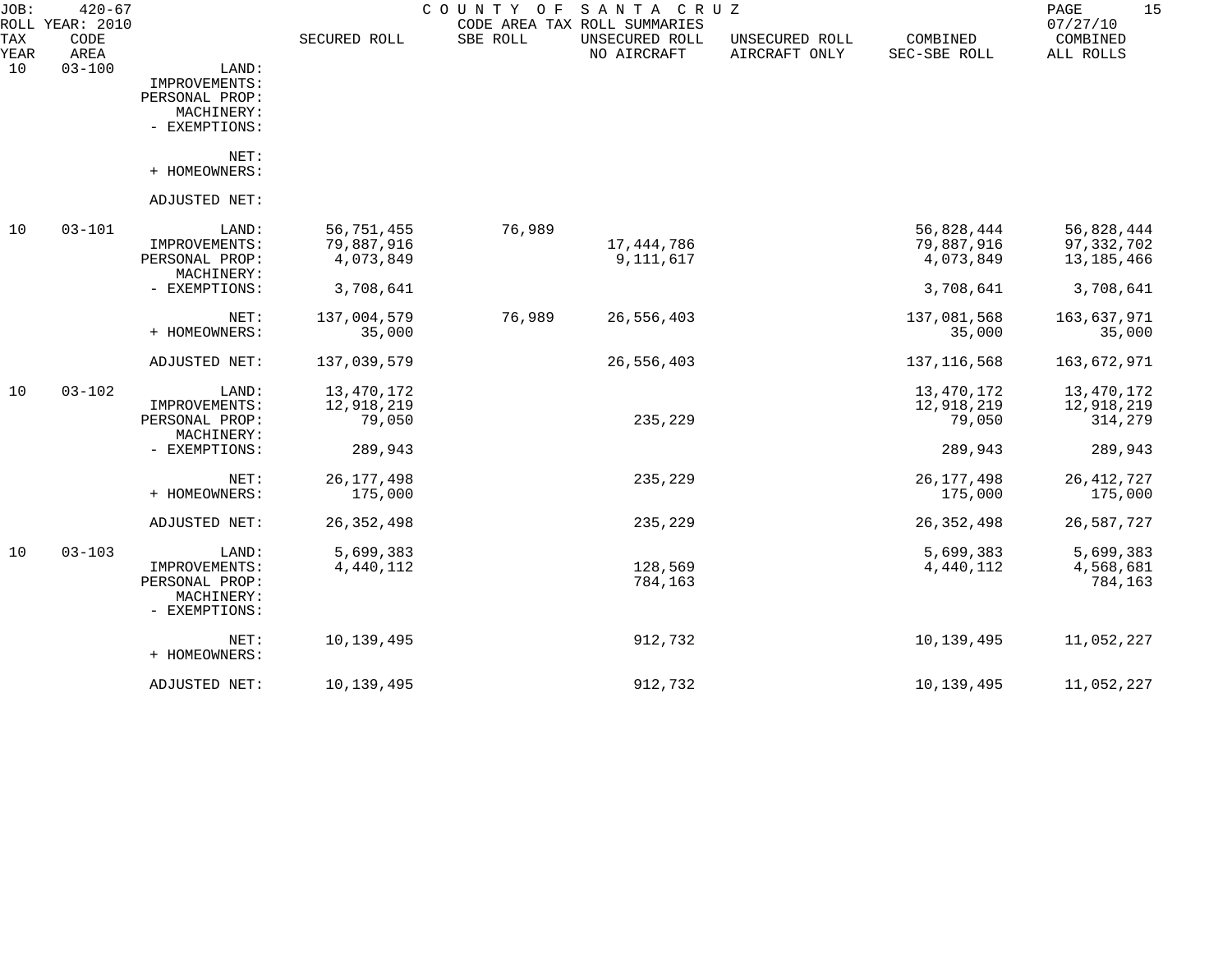| JOB:<br>ROLL | $420 - 67$<br><b>YEAR: 2010</b> |                                                                         |                                                                 | COUNTY OF | SANTA CRUZ<br>CODE AREA TAX ROLL SUMMARIES |                                 |                                                               | 16<br>PAGE<br>07/27/10                                              |
|--------------|---------------------------------|-------------------------------------------------------------------------|-----------------------------------------------------------------|-----------|--------------------------------------------|---------------------------------|---------------------------------------------------------------|---------------------------------------------------------------------|
| TAX<br>YEAR  | CODE<br>AREA                    |                                                                         | SECURED ROLL                                                    | SBE ROLL  | UNSECURED ROLL<br>NO AIRCRAFT              | UNSECURED ROLL<br>AIRCRAFT ONLY | COMBINED<br>SEC-SBE ROLL                                      | COMBINED<br>ALL ROLLS                                               |
| 10           | $03 - 104$                      | LAND:<br>IMPROVEMENTS:<br>PERSONAL PROP:<br>MACHINERY:                  | 1,215,375<br>5,700,358                                          |           | 1,866,721<br>1,439,432                     |                                 | 1,215,375<br>5,700,358                                        | 1,215,375<br>7,567,079<br>1,439,432                                 |
|              |                                 | - EXEMPTIONS:                                                           |                                                                 |           |                                            |                                 |                                                               |                                                                     |
|              |                                 | NET:<br>+ HOMEOWNERS:                                                   | 6,915,733                                                       |           | 3,306,153                                  |                                 | 6,915,733                                                     | 10,221,886                                                          |
|              |                                 | ADJUSTED NET:                                                           | 6,915,733                                                       |           | 3,306,153                                  |                                 | 6,915,733                                                     | 10,221,886                                                          |
| 10           | $03 - 105$                      | LAND:<br>IMPROVEMENTS:<br>PERSONAL PROP:<br>MACHINERY:                  | 16,016,447<br>18,860,238<br>512,655<br>245,000                  |           | 2,778,013<br>2,618,493                     |                                 | 16,016,447<br>18,860,238<br>512,655<br>245,000                | 16,016,447<br>21,638,251<br>3, 131, 148<br>245,000                  |
|              |                                 | - EXEMPTIONS:                                                           | 91,000                                                          |           |                                            |                                 | 91,000                                                        | 91,000                                                              |
|              |                                 | NET:<br>+ HOMEOWNERS:                                                   | 35, 543, 340<br>91,000                                          |           | 5,396,506                                  |                                 | 35, 543, 340<br>91,000                                        | 40,939,846<br>91,000                                                |
|              |                                 | ADJUSTED NET:                                                           | 35,634,340                                                      |           | 5,396,506                                  |                                 | 35,634,340                                                    | 41,030,846                                                          |
| 10           | $03 - 106$                      | LAND:<br>IMPROVEMENTS:<br>PERSONAL PROP:<br>MACHINERY:<br>- EXEMPTIONS: | 175, 191, 746<br>148,679,262<br>786,192<br>421,639<br>8,890,189 |           | 46,238<br>1,564,079<br>1,867,380           |                                 | 175,191,746<br>148,679,262<br>786,192<br>421,639<br>8,890,189 | 175, 237, 984<br>150, 243, 341<br>2,653,572<br>421,639<br>8,890,189 |
|              |                                 | NET:<br>+ HOMEOWNERS:                                                   | 316, 188, 650<br>3, 203, 200                                    |           | 3,477,697                                  |                                 | 316,188,650<br>3,203,200                                      | 319,666,347<br>3,203,200                                            |
|              |                                 | ADJUSTED NET:                                                           | 319, 391, 850                                                   |           | 3,477,697                                  |                                 | 319, 391, 850                                                 | 322,869,547                                                         |
| 10           | $03 - 108$                      | LAND:<br>IMPROVEMENTS:<br>PERSONAL PROP:<br>MACHINERY:                  | 508,526,031<br>333,761,665<br>645,343<br>187,268                | 388,555   | 399,959<br>8,136,854<br>12,209,420         |                                 | 508,914,586<br>333,761,665<br>645,343<br>187,268              | 509, 314, 545<br>341,898,519<br>12,854,763<br>187,268               |
|              |                                 | - EXEMPTIONS:<br>NET:                                                   | 15,650,674<br>827, 469, 633                                     | 388,555   | 1,607,933<br>19,138,300                    |                                 | 15,650,674<br>827,858,188                                     | 17,258,607<br>846,996,488                                           |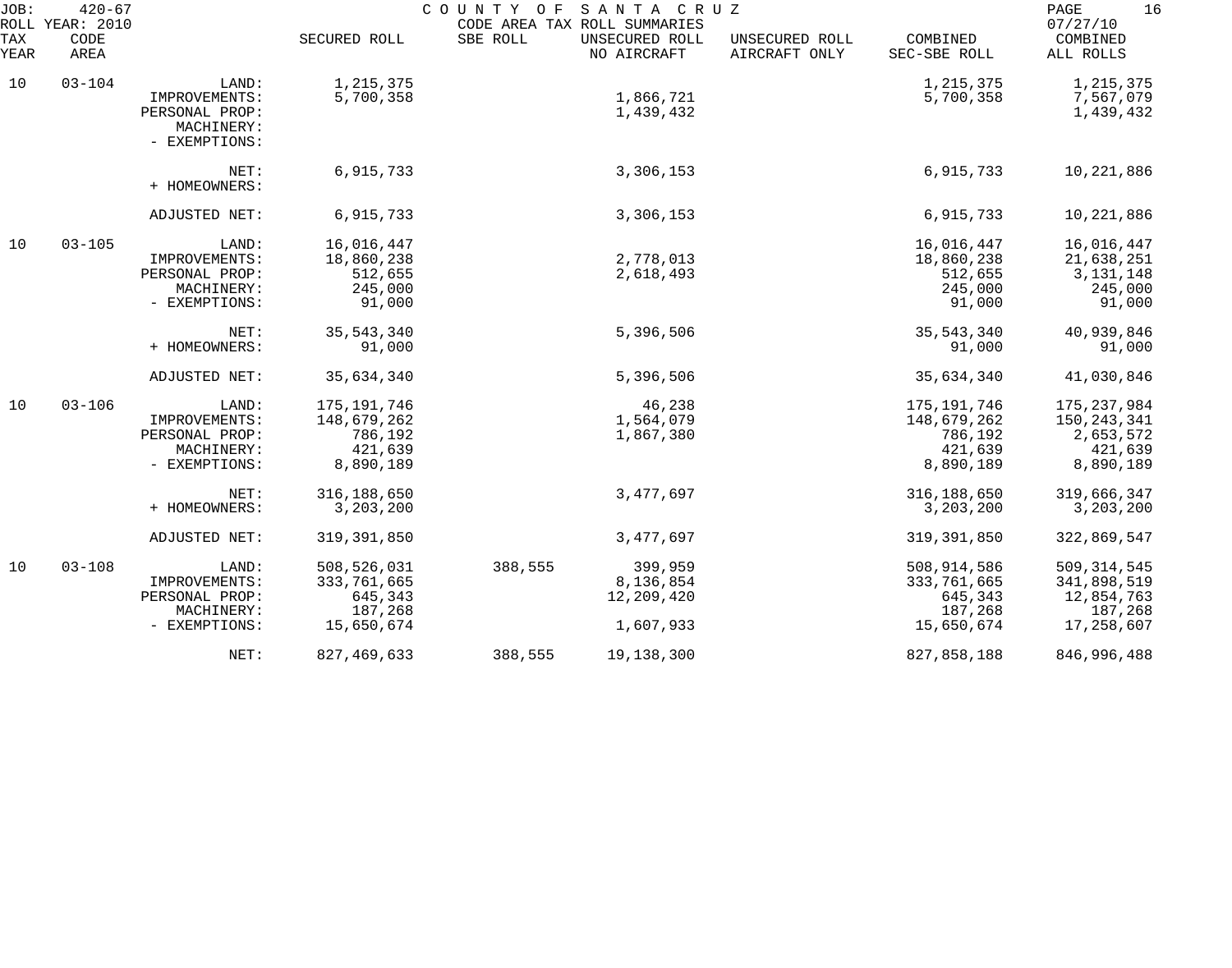| JOB:        | $420 - 67$<br>ROLL YEAR: 2010 |                              |              | COUNTY OF SANTA CRUZ<br>CODE AREA TAX ROLL SUMMARIES |                                 |                          | 17<br>PAGE<br>07/27/10 |
|-------------|-------------------------------|------------------------------|--------------|------------------------------------------------------|---------------------------------|--------------------------|------------------------|
| TAX<br>YEAR | CODE<br>AREA                  |                              | SECURED ROLL | SBE ROLL<br>UNSECURED ROLL<br>NO AIRCRAFT            | UNSECURED ROLL<br>AIRCRAFT ONLY | COMBINED<br>SEC-SBE ROLL | COMBINED<br>ALL ROLLS  |
|             |                               | + HOMEOWNERS:                | 4,562,600    |                                                      |                                 | 4,562,600                | 4,562,600              |
|             |                               | ADJUSTED NET:                | 832,032,233  | 19,138,300                                           |                                 | 832, 420, 788            | 851,559,088            |
| 10          | $03 - 109$                    | LAND:                        | 16,016,269   |                                                      |                                 | 16,016,269               | 16,016,269             |
|             |                               | IMPROVEMENTS:                | 12,933,763   | 914,675                                              |                                 | 12,933,763               | 13,848,438             |
|             |                               | PERSONAL PROP:               | 210,116      | 1,881,933                                            |                                 | 210,116                  | 2,092,049              |
|             |                               | MACHINERY:                   | 85,949       |                                                      |                                 | 85,949                   | 85,949                 |
|             |                               | - EXEMPTIONS:                | 35,132       |                                                      |                                 | 35,132                   | 35,132                 |
|             |                               | NET:                         | 29, 210, 965 | 2,796,608                                            |                                 | 29, 210, 965             | 32,007,573             |
|             |                               | + HOMEOWNERS:                | 35,000       |                                                      |                                 | 35,000                   | 35,000                 |
|             |                               | ADJUSTED NET:                | 29, 245, 965 | 2,796,608                                            |                                 | 29, 245, 965             | 32,042,573             |
| 10          | $03 - 110$                    | LAND:                        | 28,853,099   |                                                      |                                 | 28,853,099               | 28,853,099             |
|             |                               | IMPROVEMENTS:                | 19,873,632   |                                                      |                                 | 19,873,632               | 19,873,632             |
|             |                               | PERSONAL PROP:               | 5,400        | 204,309                                              |                                 | 5,400                    | 209,709                |
|             |                               | MACHINERY:                   |              |                                                      |                                 |                          |                        |
|             |                               | - EXEMPTIONS:                | 417,486      |                                                      |                                 | 417,486                  | 417,486                |
|             |                               | NET:                         | 48, 314, 645 | 204,309                                              |                                 | 48, 314, 645             | 48,518,954             |
|             |                               | + HOMEOWNERS:                | 417,200      |                                                      |                                 | 417,200                  | 417,200                |
|             |                               | ADJUSTED NET:                | 48,731,845   | 204,309                                              |                                 | 48,731,845               | 48,936,154             |
| 10          | $03 - 111$                    | LAND:                        | 33, 151, 486 |                                                      |                                 | 33, 151, 486             | 33, 151, 486           |
|             |                               | IMPROVEMENTS:                | 26, 363, 192 | 395,304                                              |                                 | 26, 363, 192             | 26,758,496             |
|             |                               | PERSONAL PROP:               |              | 814,496                                              |                                 |                          | 814,496                |
|             |                               | MACHINERY:                   |              |                                                      |                                 |                          |                        |
|             |                               | - EXEMPTIONS:                | 438,200      |                                                      |                                 | 438,200                  | 438,200                |
|             |                               | NET:                         | 59,076,478   | 1,209,800                                            |                                 | 59,076,478               | 60,286,278             |
|             |                               | + HOMEOWNERS:                | 438,200      |                                                      |                                 | 438,200                  | 438,200                |
|             |                               |                              |              |                                                      |                                 |                          |                        |
|             |                               | ADJUSTED NET:                | 59, 514, 678 | 1,209,800                                            |                                 | 59, 514, 678             | 60,724,478             |
| 10          | $03 - 112$                    | LAND:                        | 56,405,161   |                                                      |                                 | 56,405,161               | 56,405,161             |
|             |                               | IMPROVEMENTS:                | 45,320,001   | 1,180,705                                            |                                 | 45,320,001               | 46,500,706             |
|             |                               | PERSONAL PROP:<br>MACHINERY: | 49,000       | 1,067,295                                            |                                 | 49,000                   | 1,116,295              |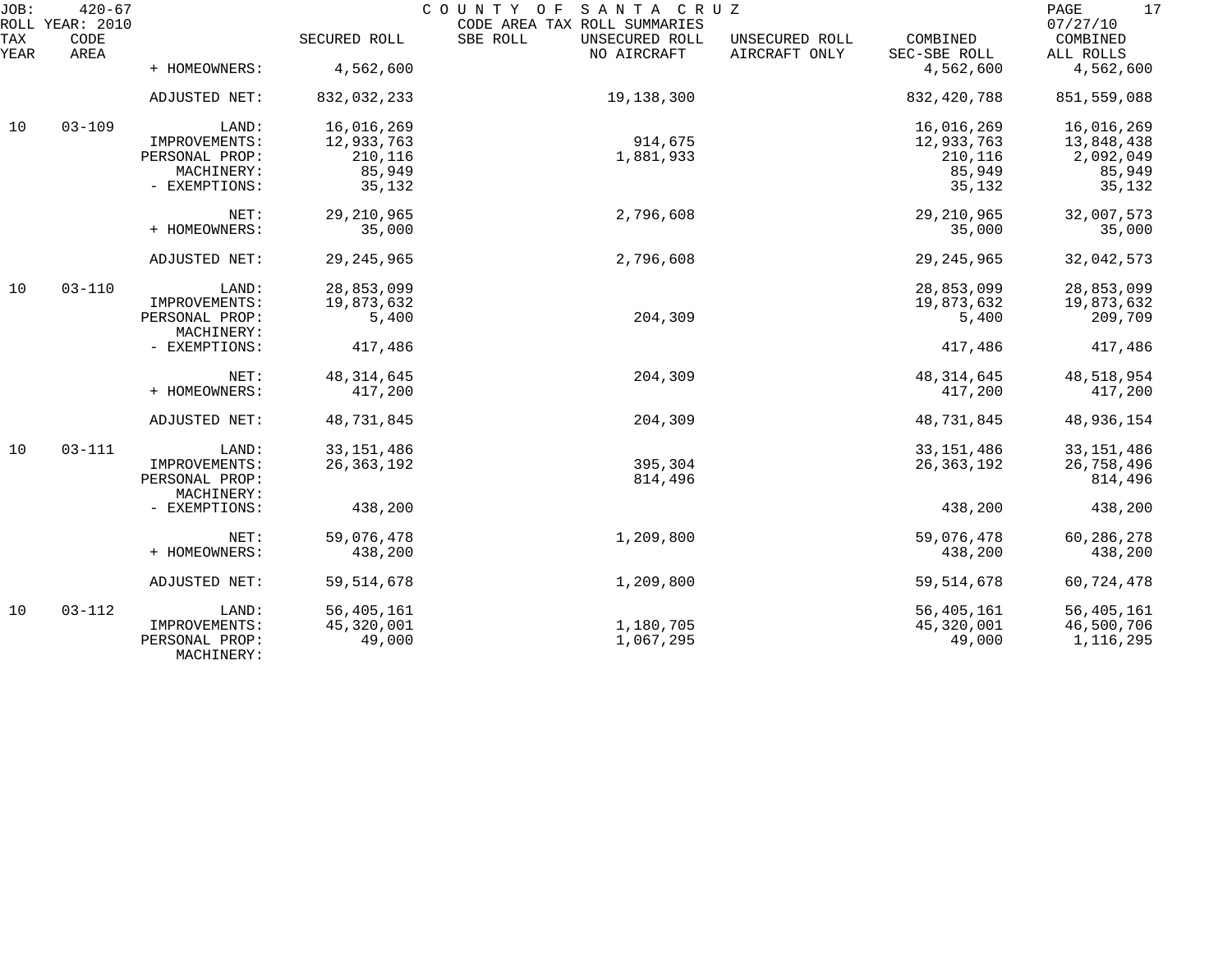| JOB:        | $420 - 67$<br>ROLL YEAR: 2010 |                                 |                  | COUNTY OF | SANTA CRUZ<br>CODE AREA TAX ROLL SUMMARIES |                                 |                          | 18<br>PAGE<br>07/27/10  |
|-------------|-------------------------------|---------------------------------|------------------|-----------|--------------------------------------------|---------------------------------|--------------------------|-------------------------|
| TAX<br>YEAR | CODE<br>AREA                  |                                 | SECURED ROLL     | SBE ROLL  | UNSECURED ROLL<br>NO AIRCRAFT              | UNSECURED ROLL<br>AIRCRAFT ONLY | COMBINED<br>SEC-SBE ROLL | COMBINED<br>ALL ROLLS   |
|             |                               | - EXEMPTIONS:                   | 1,013,600        |           |                                            |                                 | 1,013,600                | 1,013,600               |
|             |                               | NET:                            | 100,760,562      |           | 2,248,000                                  |                                 | 100,760,562              | 103,008,562             |
|             |                               | + HOMEOWNERS:                   | 1,013,600        |           |                                            |                                 | 1,013,600                | 1,013,600               |
|             |                               | ADJUSTED NET:                   | 101,774,162      |           | 2,248,000                                  |                                 | 101,774,162              | 104,022,162             |
| 10          | $03 - 113$                    | LAND:                           | 18,644,514       |           |                                            |                                 | 18,644,514               | 18,644,514              |
|             |                               | IMPROVEMENTS:<br>PERSONAL PROP: | 22, 232, 130     |           | 1,544,589<br>1,006,647                     |                                 | 22, 232, 130             | 23,776,719<br>1,006,647 |
|             |                               | MACHINERY:                      |                  |           |                                            |                                 |                          |                         |
|             |                               | - EXEMPTIONS:                   | 224,000          |           |                                            |                                 | 224,000                  | 224,000                 |
|             |                               | NET:                            | 40,652,644       |           | 2,551,236                                  |                                 | 40,652,644               | 43, 203, 880            |
|             |                               | + HOMEOWNERS:                   | 224,000          |           |                                            |                                 | 224,000                  | 224,000                 |
|             |                               | ADJUSTED NET:                   | 40,876,644       |           | 2,551,236                                  |                                 | 40,876,644               | 43, 427, 880            |
| 10          | $03 - 114$                    | LAND:                           | 301,830          | 113,256   |                                            |                                 | 415,086                  | 415,086                 |
|             |                               | IMPROVEMENTS:<br>PERSONAL PROP: | 532,454<br>3,000 |           |                                            |                                 | 532,454<br>3,000         | 532,454<br>3,000        |
|             |                               | MACHINERY:                      |                  |           |                                            |                                 |                          |                         |
|             |                               | - EXEMPTIONS:                   | 42,628           |           |                                            |                                 | 42,628                   | 42,628                  |
|             |                               | NET:                            | 794,656          | 113,256   |                                            |                                 | 907,912                  | 907,912                 |
|             |                               | + HOMEOWNERS:                   | 42,000           |           |                                            |                                 | 42,000                   | 42,000                  |
|             |                               | ADJUSTED NET:                   | 836,656          |           |                                            |                                 | 949,912                  | 949,912                 |
| 10          | $03 - 115$                    | LAND:                           |                  |           |                                            |                                 |                          |                         |
|             |                               | IMPROVEMENTS:                   |                  |           |                                            |                                 |                          |                         |
|             |                               | PERSONAL PROP:<br>MACHINERY:    |                  |           |                                            |                                 |                          |                         |
|             |                               | - EXEMPTIONS:                   |                  |           |                                            |                                 |                          |                         |
|             |                               | NET:                            |                  |           |                                            |                                 |                          |                         |
|             |                               | + HOMEOWNERS:                   |                  |           |                                            |                                 |                          |                         |
|             |                               | ADJUSTED NET:                   |                  |           |                                            |                                 |                          |                         |
|             |                               |                                 |                  |           |                                            |                                 |                          |                         |

10 03-116 LAND: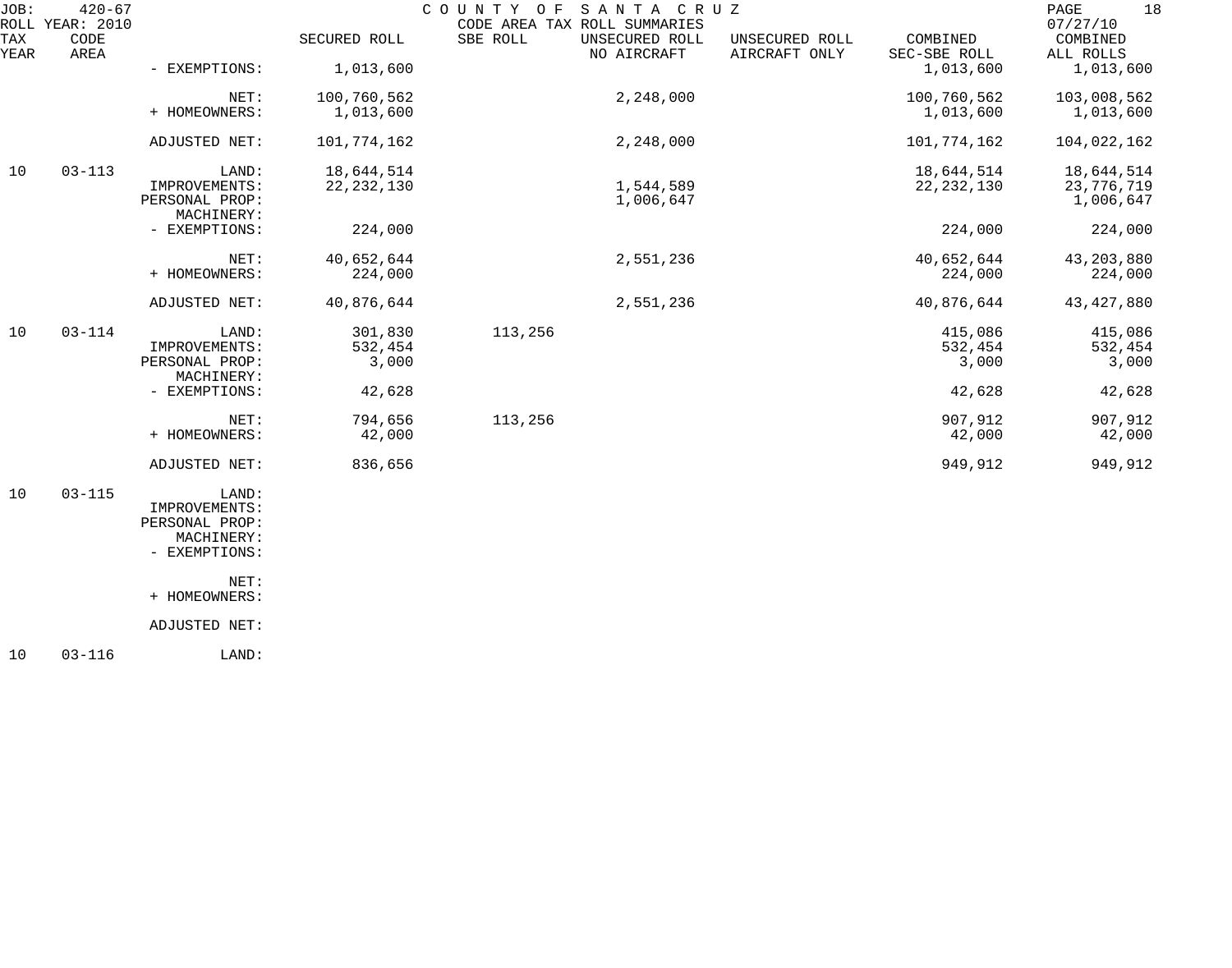| JOB:        | $420 - 67$<br>ROLL YEAR: 2010 |                                                                         |              | COUNTY OF<br>CODE AREA TAX ROLL SUMMARIES | SANTA CRUZ                    |                                 |                          | 19<br>PAGE<br>07/27/10 |
|-------------|-------------------------------|-------------------------------------------------------------------------|--------------|-------------------------------------------|-------------------------------|---------------------------------|--------------------------|------------------------|
| TAX<br>YEAR | CODE<br>AREA                  |                                                                         | SECURED ROLL | SBE ROLL                                  | UNSECURED ROLL<br>NO AIRCRAFT | UNSECURED ROLL<br>AIRCRAFT ONLY | COMBINED<br>SEC-SBE ROLL | COMBINED<br>ALL ROLLS  |
|             |                               | IMPROVEMENTS:<br>PERSONAL PROP:<br>MACHINERY:<br>- EXEMPTIONS:          |              |                                           |                               |                                 |                          |                        |
|             |                               | NET:<br>+ HOMEOWNERS:                                                   |              |                                           |                               |                                 |                          |                        |
|             |                               | ADJUSTED NET:                                                           |              |                                           |                               |                                 |                          |                        |
| 10          | $04 - 001$                    | LAND:<br>IMPROVEMENTS:<br>PERSONAL PROP:<br>MACHINERY:<br>- EXEMPTIONS: |              |                                           | 27,365                        |                                 |                          | 27,365                 |
|             |                               | NET:<br>+ HOMEOWNERS:                                                   |              |                                           | 27,365                        |                                 |                          | 27,365                 |
|             |                               | ADJUSTED NET:                                                           |              |                                           | 27,365                        |                                 |                          | 27,365                 |
| 10          | $04 - 005$                    | LAND:<br>IMPROVEMENTS:<br>PERSONAL PROP:<br>MACHINERY:<br>- EXEMPTIONS: | 60,726       |                                           |                               |                                 | 60,726                   | 60,726                 |
|             |                               | NET:<br>+ HOMEOWNERS:                                                   | 60,726       |                                           |                               |                                 | 60,726                   | 60,726                 |
|             |                               | ADJUSTED NET:                                                           | 60,726       |                                           |                               |                                 | 60,726                   | 60,726                 |
| 10          | $04 - 006$                    | LAND:<br>IMPROVEMENTS:<br>PERSONAL PROP:<br>MACHINERY:                  | 550,066      |                                           |                               |                                 | 550,066                  | 550,066                |
|             |                               | - EXEMPTIONS:                                                           | 66           |                                           |                               |                                 | 66                       | 66                     |
|             |                               | NET:<br>+ HOMEOWNERS:                                                   | 550,000      |                                           |                               |                                 | 550,000                  | 550,000                |
|             |                               | ADJUSTED NET:                                                           | 550,000      |                                           |                               |                                 | 550,000                  | 550,000                |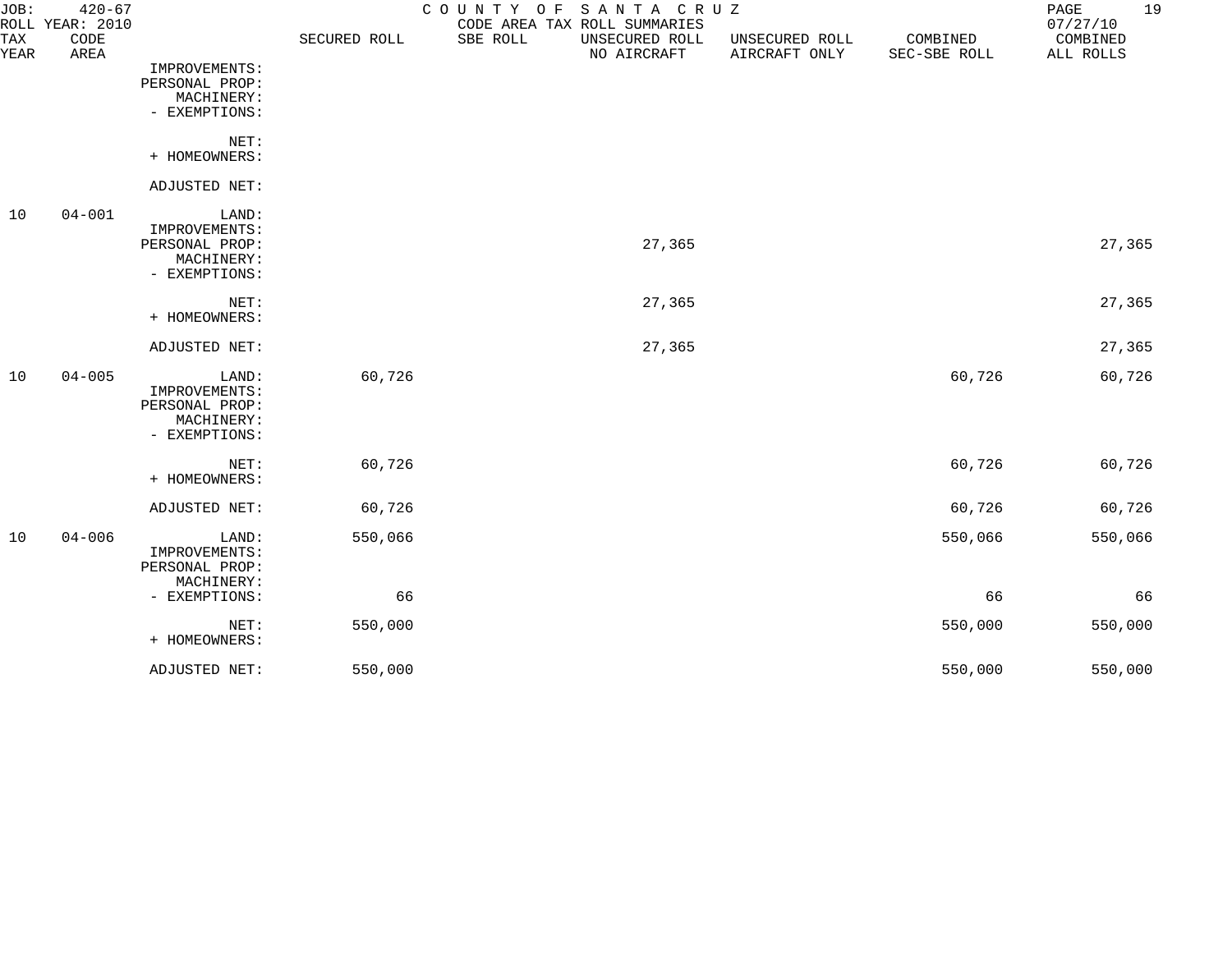| JOB:        | $420 - 67$<br>ROLL YEAR: 2010 |                |              | COUNTY OF SANTA CRUZ<br>CODE AREA TAX ROLL SUMMARIES |                                 |                          | 20<br>PAGE<br>07/27/10 |
|-------------|-------------------------------|----------------|--------------|------------------------------------------------------|---------------------------------|--------------------------|------------------------|
| TAX<br>YEAR | CODE<br>AREA                  |                | SECURED ROLL | SBE ROLL<br>UNSECURED ROLL<br>NO AIRCRAFT            | UNSECURED ROLL<br>AIRCRAFT ONLY | COMBINED<br>SEC-SBE ROLL | COMBINED<br>ALL ROLLS  |
| 10          | $04 - 013$                    | LAND:          | 454,145      |                                                      |                                 | 454,145                  | 454,145                |
|             |                               | IMPROVEMENTS:  | 1,793,349    |                                                      |                                 | 1,793,349                | 1,793,349              |
|             |                               | PERSONAL PROP: |              | 408,468                                              |                                 |                          | 408,468                |
|             |                               | MACHINERY:     |              |                                                      |                                 |                          |                        |
|             |                               | - EXEMPTIONS:  |              | 45,570                                               |                                 |                          | 45,570                 |
|             |                               | NET:           | 2, 247, 494  | 362,898                                              |                                 | 2, 247, 494              | 2,610,392              |
|             |                               | + HOMEOWNERS:  |              |                                                      |                                 |                          |                        |
|             |                               | ADJUSTED NET:  | 2, 247, 494  | 362,898                                              |                                 | 2, 247, 494              | 2,610,392              |
|             |                               |                |              |                                                      |                                 |                          |                        |
| 10          | $04 - 020$                    | LAND:          | 1, 174, 415  |                                                      |                                 | 1,174,415                | 1,174,415              |
|             |                               | IMPROVEMENTS:  | 923,142      |                                                      |                                 | 923,142                  | 923,142                |
|             |                               | PERSONAL PROP: |              | 77,234                                               |                                 |                          | 77,234                 |
|             |                               | MACHINERY:     |              |                                                      |                                 |                          |                        |
|             |                               | - EXEMPTIONS:  | 14,000       |                                                      |                                 | 14,000                   | 14,000                 |
|             |                               | NET:           | 2,083,557    | 77,234                                               |                                 | 2,083,557                | 2,160,791              |
|             |                               | + HOMEOWNERS:  | 14,000       |                                                      |                                 | 14,000                   | 14,000                 |
|             |                               | ADJUSTED NET:  | 2,097,557    | 77,234                                               |                                 | 2,097,557                | 2, 174, 791            |
| 10          | $04 - 022$                    | LAND:          | 408,574      |                                                      |                                 | 408,574                  | 408,574                |
|             |                               | IMPROVEMENTS:  |              |                                                      |                                 |                          |                        |
|             |                               | PERSONAL PROP: |              |                                                      |                                 |                          |                        |
|             |                               | MACHINERY:     |              |                                                      |                                 |                          |                        |
|             |                               | - EXEMPTIONS:  |              |                                                      |                                 |                          |                        |
|             |                               | NET:           | 408,574      |                                                      |                                 | 408,574                  | 408,574                |
|             |                               | + HOMEOWNERS:  |              |                                                      |                                 |                          |                        |
|             |                               | ADJUSTED NET:  | 408,574      |                                                      |                                 | 408,574                  | 408,574                |
| 10          | $04 - 028$                    | LAND:          | 21,709,533   |                                                      |                                 | 21,709,533               | 21,709,533             |
|             |                               | IMPROVEMENTS:  | 17,927,033   |                                                      |                                 | 17,927,033               | 17,927,033             |
|             |                               | PERSONAL PROP: |              | 12,850                                               |                                 |                          | 12,850                 |
|             |                               | MACHINERY:     |              |                                                      |                                 |                          |                        |
|             |                               | - EXEMPTIONS:  | 762,020      |                                                      |                                 | 762,020                  | 762,020                |
|             |                               | NET:           | 38,874,546   | 12,850                                               |                                 | 38,874,546               | 38,887,396             |
|             |                               | + HOMEOWNERS:  | 371,000      |                                                      |                                 | 371,000                  | 371,000                |
|             |                               | ADJUSTED NET:  | 39, 245, 546 | 12,850                                               |                                 | 39, 245, 546             | 39, 258, 396           |
|             |                               |                |              |                                                      |                                 |                          |                        |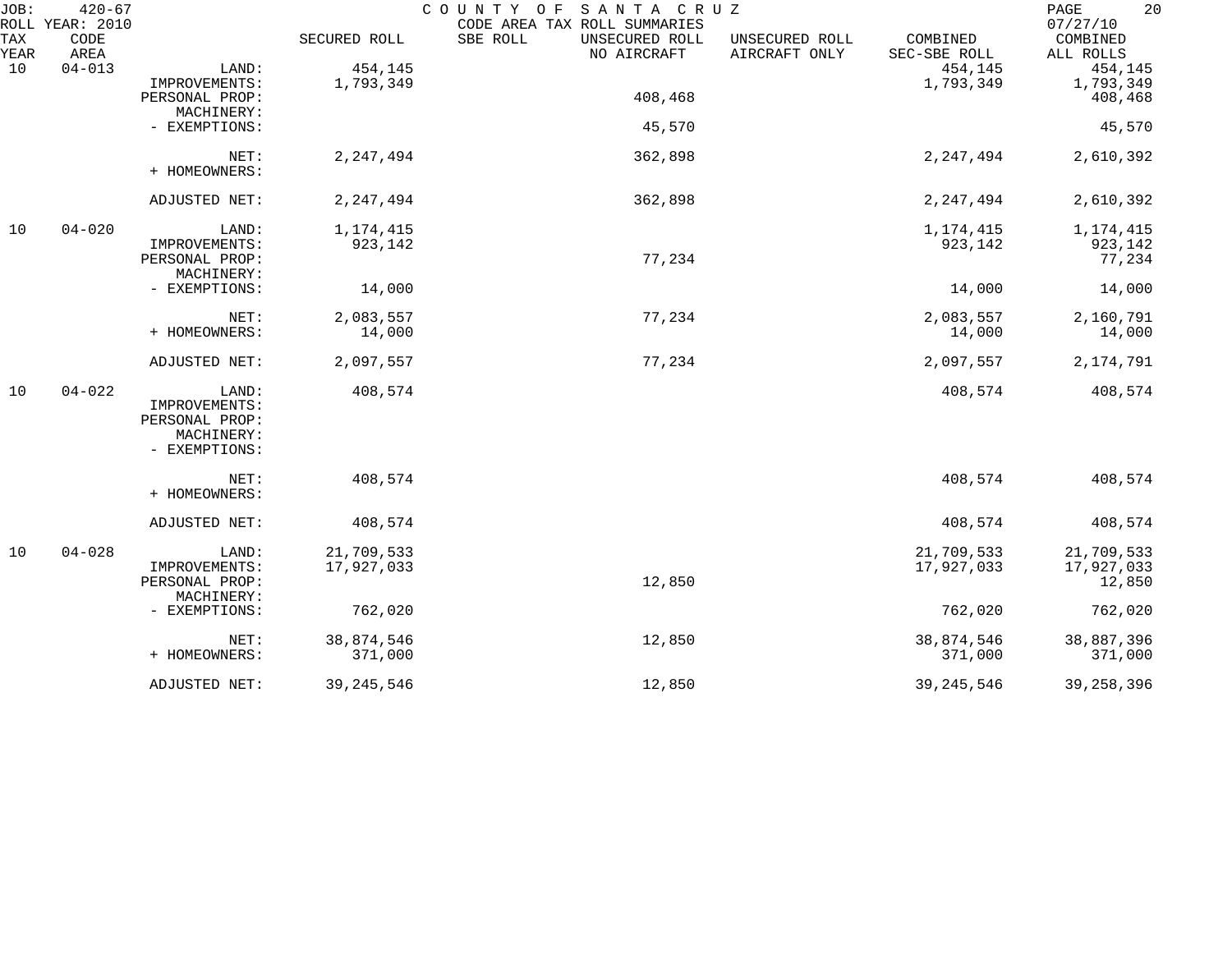| JOB:        | $420 - 67$<br>ROLL YEAR: 2010 |                                                                         |                                                                    |          | COUNTY OF SANTA CRUZ<br>CODE AREA TAX ROLL SUMMARIES |                                 |                                                                    | 21<br>PAGE<br>07/27/10                                                |
|-------------|-------------------------------|-------------------------------------------------------------------------|--------------------------------------------------------------------|----------|------------------------------------------------------|---------------------------------|--------------------------------------------------------------------|-----------------------------------------------------------------------|
| TAX<br>YEAR | CODE<br>AREA                  |                                                                         | SECURED ROLL                                                       | SBE ROLL | UNSECURED ROLL<br>NO AIRCRAFT                        | UNSECURED ROLL<br>AIRCRAFT ONLY | COMBINED<br>SEC-SBE ROLL                                           | COMBINED<br>ALL ROLLS                                                 |
| 10          | $04 - 032$                    | LAND:<br>IMPROVEMENTS:<br>PERSONAL PROP:<br>MACHINERY:<br>- EXEMPTIONS: |                                                                    |          |                                                      |                                 |                                                                    |                                                                       |
|             |                               | NET:<br>+ HOMEOWNERS:                                                   |                                                                    |          |                                                      |                                 |                                                                    |                                                                       |
|             |                               | ADJUSTED NET:                                                           |                                                                    |          |                                                      |                                 |                                                                    |                                                                       |
| 10          | $04 - 034$                    | LAND:<br>IMPROVEMENTS:<br>PERSONAL PROP:<br>MACHINERY:<br>- EXEMPTIONS: |                                                                    |          |                                                      |                                 |                                                                    |                                                                       |
|             |                               | NET:<br>+ HOMEOWNERS:                                                   |                                                                    |          |                                                      |                                 |                                                                    |                                                                       |
|             |                               | ADJUSTED NET:                                                           |                                                                    |          |                                                      |                                 |                                                                    |                                                                       |
| 10          | $04 - 035$                    | LAND:<br>IMPROVEMENTS:<br>PERSONAL PROP:<br>MACHINERY:                  | 709,722<br>836,659                                                 |          |                                                      |                                 | 709,722<br>836,659                                                 | 709,722<br>836,659                                                    |
|             |                               | - EXEMPTIONS:                                                           | 7,000                                                              |          |                                                      |                                 | 7,000                                                              | 7,000                                                                 |
|             |                               | NET:<br>+ HOMEOWNERS:                                                   | 1,539,381<br>7,000                                                 |          |                                                      |                                 | 1,539,381<br>7,000                                                 | 1,539,381<br>7,000                                                    |
|             |                               | ADJUSTED NET:                                                           | 1,546,381                                                          |          |                                                      |                                 | 1,546,381                                                          | 1,546,381                                                             |
| 10          | $04 - 050$                    | LAND:<br>IMPROVEMENTS:<br>PERSONAL PROP:<br>MACHINERY:<br>- EXEMPTIONS: | 370,524,304<br>449,937,091<br>6,323,549<br>2,029,796<br>21,524,093 |          | 192,940<br>19,040,499<br>42, 377, 742<br>523,230     |                                 | 370,524,304<br>449,937,091<br>6,323,549<br>2,029,796<br>21,524,093 | 370, 717, 244<br>468,977,590<br>48,701,291<br>2,029,796<br>22,047,323 |
|             |                               | NET:                                                                    | 807, 290, 647                                                      |          | 61,087,951                                           |                                 | 807, 290, 647                                                      | 868, 378, 598                                                         |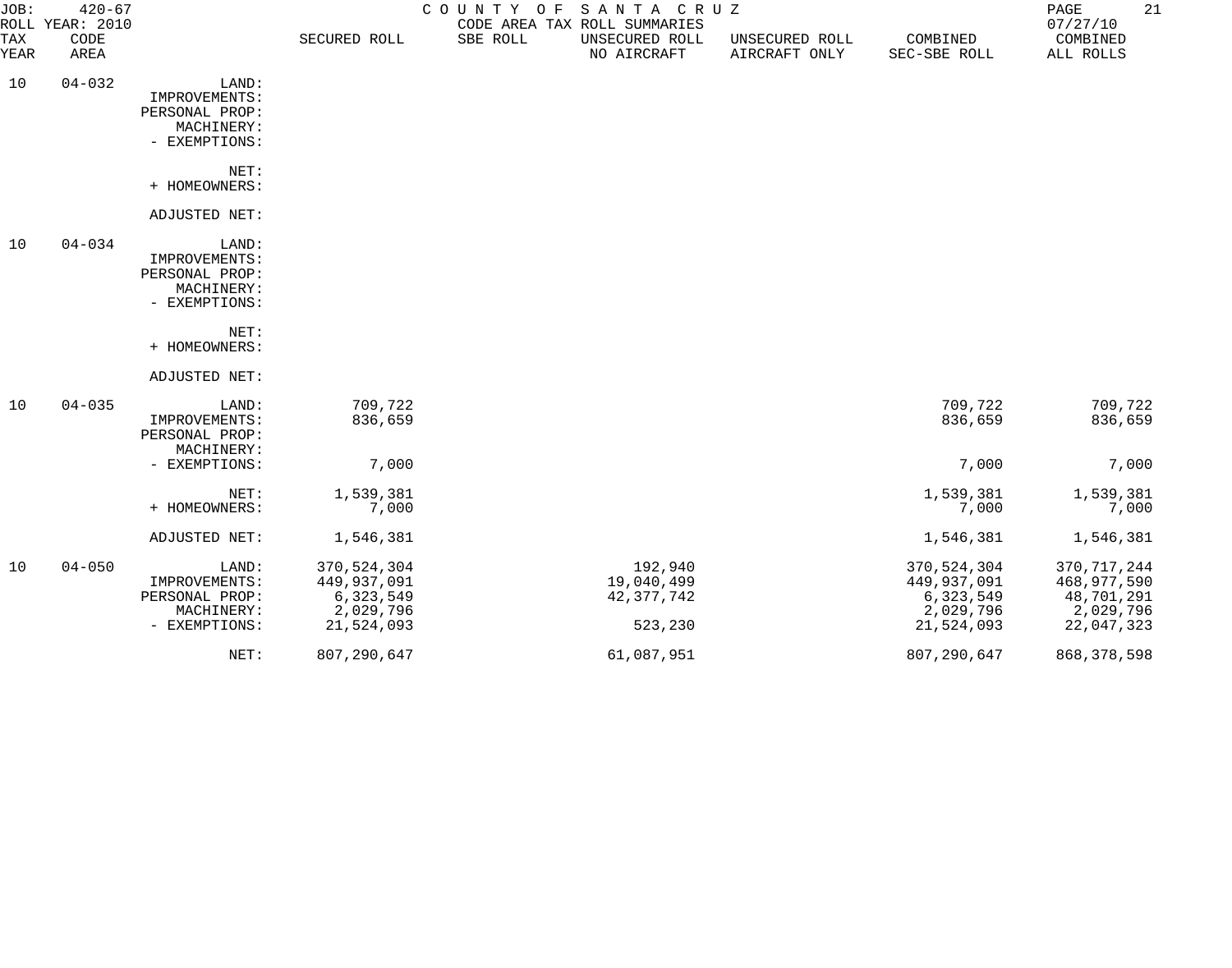| JOB:        | $420 - 67$<br>ROLL YEAR: 2010 |                              |               | COUNTY OF<br>SANTA CRUZ<br>CODE AREA TAX ROLL SUMMARIES |                                 |                          | 22<br>PAGE<br>07/27/10 |
|-------------|-------------------------------|------------------------------|---------------|---------------------------------------------------------|---------------------------------|--------------------------|------------------------|
| TAX<br>YEAR | CODE<br>AREA                  |                              | SECURED ROLL  | SBE ROLL<br>UNSECURED ROLL<br>NO AIRCRAFT               | UNSECURED ROLL<br>AIRCRAFT ONLY | COMBINED<br>SEC-SBE ROLL | COMBINED<br>ALL ROLLS  |
|             |                               | + HOMEOWNERS:                | 4,025,000     |                                                         |                                 | 4,025,000                | 4,025,000              |
|             |                               | ADJUSTED NET:                | 811, 315, 647 | 61,087,951                                              |                                 | 811, 315, 647            | 872,403,598            |
| 10          | $04 - 051$                    | LAND:                        | 67,811,868    |                                                         |                                 | 67,811,868               | 67,811,868             |
|             |                               | IMPROVEMENTS:                | 71,895,976    |                                                         |                                 | 71,895,976               | 71,895,976             |
|             |                               | PERSONAL PROP:               | 941,586       | 34,780                                                  |                                 | 941,586                  | 976,366                |
|             |                               | MACHINERY:                   | 7,943         |                                                         |                                 | 7,943                    | 7,943                  |
|             |                               | - EXEMPTIONS:                | 546,641       |                                                         |                                 | 546,641                  | 546,641                |
|             |                               | NET:                         | 140, 110, 732 | 34,780                                                  |                                 | 140,110,732              | 140, 145, 512          |
|             |                               | + HOMEOWNERS:                | 546,000       |                                                         |                                 | 546,000                  | 546,000                |
|             |                               | ADJUSTED NET:                | 140,656,732   | 34,780                                                  |                                 | 140,656,732              | 140,691,512            |
| 10          | $04 - 052$                    | LAND:                        | 87, 463, 429  |                                                         |                                 | 87, 463, 429             | 87, 463, 429           |
|             |                               | IMPROVEMENTS:                | 133,987,230   |                                                         |                                 | 133,987,230              | 133,987,230            |
|             |                               | PERSONAL PROP:               | 27,929        | 784,038                                                 |                                 | 27,929                   | 811,967                |
|             |                               | MACHINERY:                   |               |                                                         |                                 |                          |                        |
|             |                               | - EXEMPTIONS:                | 4,029,279     |                                                         |                                 | 4,029,279                | 4,029,279              |
|             |                               | NET:                         | 217, 449, 309 | 784,038                                                 |                                 | 217,449,309              | 218, 233, 347          |
|             |                               | + HOMEOWNERS:                | 3,613,400     |                                                         |                                 | 3,613,400                | 3,613,400              |
|             |                               | ADJUSTED NET:                | 221,062,709   | 784,038                                                 |                                 | 221,062,709              | 221,846,747            |
| 10          | $04 - 053$                    | LAND:                        | 400,529,838   | 253,470                                                 |                                 | 400,529,838              | 400,783,308            |
|             |                               | IMPROVEMENTS:                | 407, 367, 953 | 3,853,696                                               |                                 | 407, 367, 953            | 411,221,649            |
|             |                               | PERSONAL PROP:<br>MACHINERY: | 409,188       | 10,324,603                                              |                                 | 409,188                  | 10,733,791             |
|             |                               | - EXEMPTIONS:                | 23, 451, 242  | 110,570                                                 |                                 | 23, 451, 242             | 23,561,812             |
|             |                               | NET:                         | 784,855,737   | 14, 321, 199                                            |                                 | 784,855,737              | 799,176,936            |
|             |                               | + HOMEOWNERS:                | 7,782,600     |                                                         |                                 | 7,782,600                | 7,782,600              |
|             |                               | <b>ADJUSTED NET:</b>         | 792,638,337   | 14, 321, 199                                            |                                 | 792,638,337              | 806,959,536            |
| 10          | $04 - 054$                    | LAND:                        | 635,765       |                                                         |                                 | 635,765                  | 635,765                |
|             |                               | IMPROVEMENTS:                | 608,148       |                                                         |                                 | 608,148                  | 608,148                |
|             |                               | PERSONAL PROP:<br>MACHINERY: |               | 6,431                                                   |                                 |                          | 6,431                  |
|             |                               |                              |               |                                                         |                                 |                          |                        |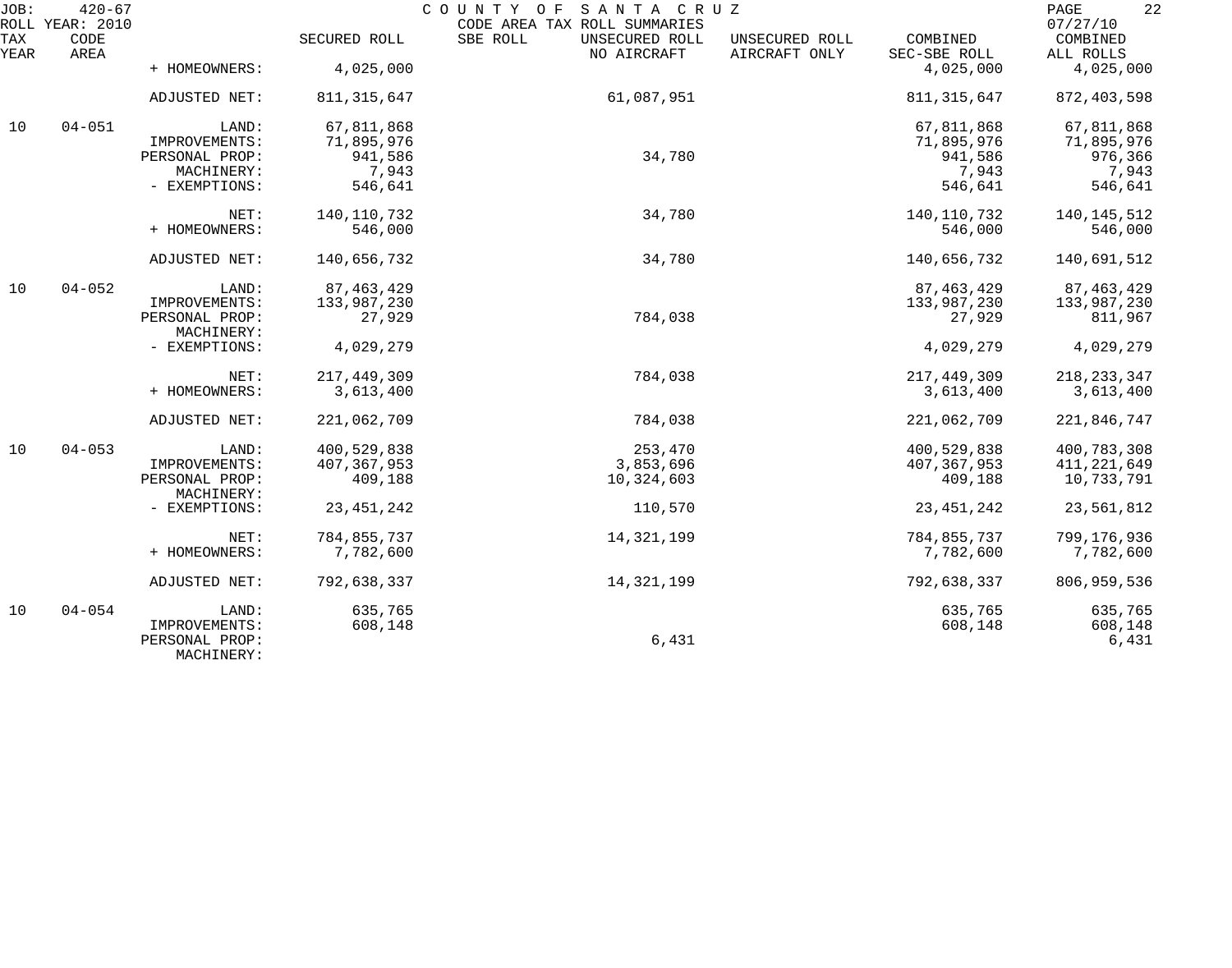| JOB:        | $420 - 67$<br>ROLL YEAR: 2010 |                                                                         |                                   | SANTA CRUZ<br>COUNTY OF<br>CODE AREA TAX ROLL SUMMARIES |                                 |                                   | 23<br>PAGE<br>07/27/10            |
|-------------|-------------------------------|-------------------------------------------------------------------------|-----------------------------------|---------------------------------------------------------|---------------------------------|-----------------------------------|-----------------------------------|
| TAX<br>YEAR | CODE<br>AREA                  |                                                                         | SECURED ROLL                      | SBE ROLL<br>UNSECURED ROLL<br>NO AIRCRAFT               | UNSECURED ROLL<br>AIRCRAFT ONLY | COMBINED<br>SEC-SBE ROLL          | COMBINED<br>ALL ROLLS             |
|             |                               | - EXEMPTIONS:                                                           | 14,000                            |                                                         |                                 | 14,000                            | 14,000                            |
|             |                               | NET:                                                                    | 1,229,913                         | 6,431                                                   |                                 | 1,229,913                         | 1,236,344                         |
|             |                               | + HOMEOWNERS:                                                           | 14,000                            |                                                         |                                 | 14,000                            | 14,000                            |
|             |                               | ADJUSTED NET:                                                           | 1,243,913                         | 6,431                                                   |                                 | 1,243,913                         | 1,250,344                         |
| 10          | $04 - 055$                    | LAND:<br>IMPROVEMENTS:<br>PERSONAL PROP:<br>MACHINERY:<br>- EXEMPTIONS: |                                   |                                                         |                                 |                                   |                                   |
|             |                               | NET:<br>+ HOMEOWNERS:                                                   |                                   |                                                         |                                 |                                   |                                   |
|             |                               | ADJUSTED NET:                                                           |                                   |                                                         |                                 |                                   |                                   |
| 10          | $04 - 056$                    | LAND:<br>IMPROVEMENTS:<br>PERSONAL PROP:<br>MACHINERY:                  | 170,348<br>571,788                |                                                         |                                 | 170,348<br>571,788                | 170,348<br>571,788                |
|             |                               | - EXEMPTIONS:                                                           | 21,000                            |                                                         |                                 | 21,000                            | 21,000                            |
|             |                               | NET:<br>+ HOMEOWNERS:                                                   | 721,136<br>21,000                 |                                                         |                                 | 721,136<br>21,000                 | 721,136<br>21,000                 |
|             |                               | ADJUSTED NET:                                                           | 742,136                           |                                                         |                                 | 742,136                           | 742,136                           |
| 10          | $55 - 000$                    | LAND:<br>IMPROVEMENTS:<br>PERSONAL PROP:                                | 7,629,018<br>4,463,334<br>144,681 | 83,333<br>283,868                                       |                                 | 7,629,018<br>4,463,334<br>144,681 | 7,629,018<br>4,546,667<br>428,549 |
|             |                               | MACHINERY:<br>- EXEMPTIONS:                                             | 80,000                            |                                                         |                                 | 80,000                            | 80,000                            |
|             |                               | NET:<br>+ HOMEOWNERS:                                                   | 12, 157, 033<br>77,000            | 367,201                                                 |                                 | 12, 157, 033<br>77,000            | 12,524,234<br>77,000              |
|             |                               | ADJUSTED NET:                                                           | 12, 234, 033                      | 367,201                                                 |                                 | 12, 234, 033                      | 12,601,234                        |
| 10          | $58 - 000$                    | LAND:                                                                   | 5,363                             |                                                         |                                 | 5,363                             | 5,363                             |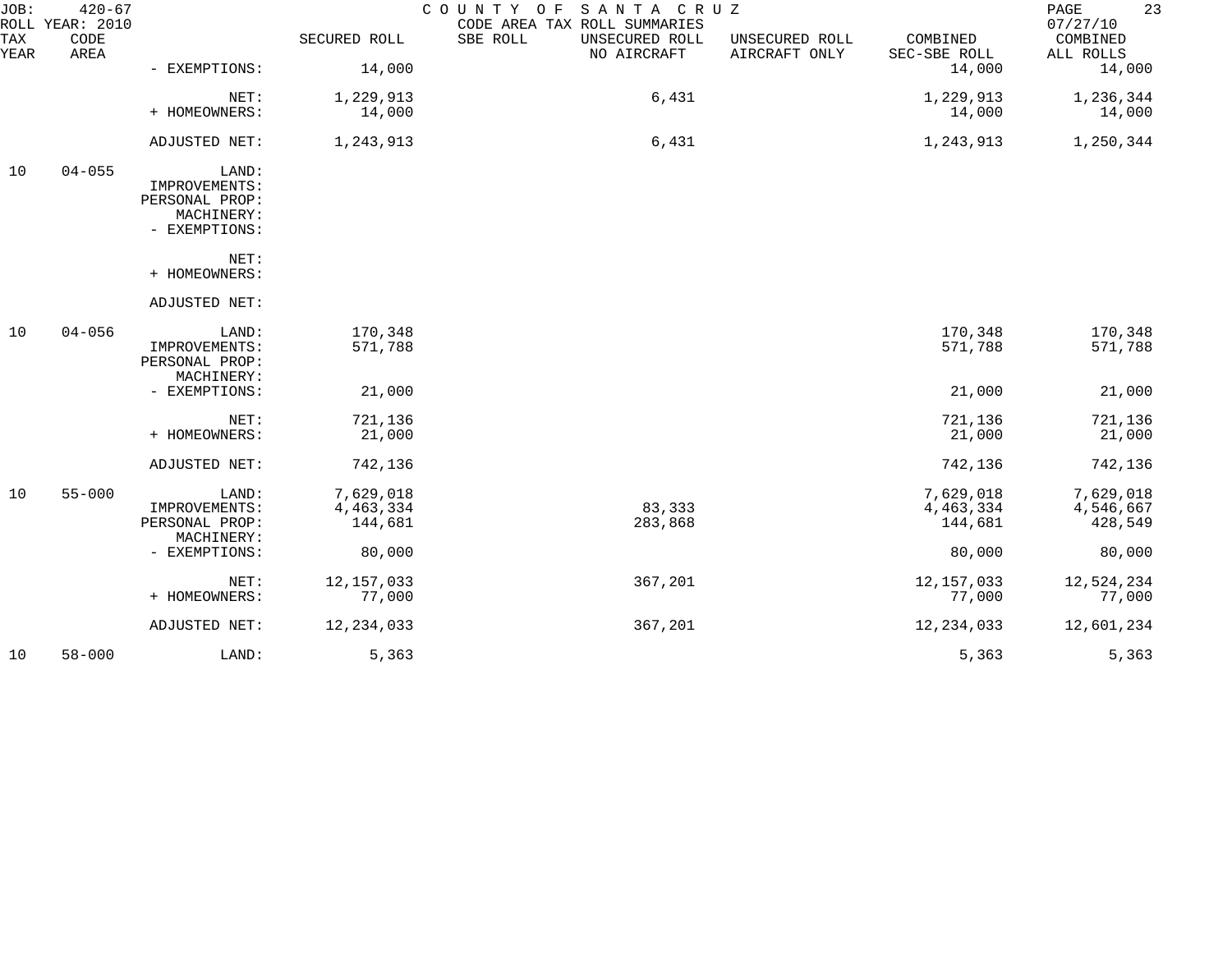| JOB:<br><b>ROLL</b> | $420 - 67$<br><b>YEAR: 2010</b> |                                                                         |                                                                | SANTA CRUZ<br>COUNTY<br>O F<br>CODE AREA TAX ROLL SUMMARIES |                                 |                                                                | 24<br>PAGE<br>07/27/10                                           |
|---------------------|---------------------------------|-------------------------------------------------------------------------|----------------------------------------------------------------|-------------------------------------------------------------|---------------------------------|----------------------------------------------------------------|------------------------------------------------------------------|
| TAX<br>YEAR         | CODE<br>AREA                    |                                                                         | SECURED ROLL                                                   | SBE ROLL<br>UNSECURED ROLL<br>NO AIRCRAFT                   | UNSECURED ROLL<br>AIRCRAFT ONLY | COMBINED<br>SEC-SBE ROLL                                       | COMBINED<br>ALL ROLLS                                            |
|                     |                                 | IMPROVEMENTS:<br>PERSONAL PROP:<br>MACHINERY:<br>- EXEMPTIONS:          |                                                                |                                                             |                                 |                                                                |                                                                  |
|                     |                                 | NET:<br>+ HOMEOWNERS:                                                   | 5,363                                                          |                                                             |                                 | 5,363                                                          | 5,363                                                            |
|                     |                                 | ADJUSTED NET:                                                           | 5,363                                                          |                                                             |                                 | 5,363                                                          | 5,363                                                            |
| 10                  | $58 - 001$                      | LAND:<br>IMPROVEMENTS:<br>PERSONAL PROP:<br>MACHINERY:<br>- EXEMPTIONS: | 176,694,100<br>158,752,951<br>646,138<br>585,008<br>10,766,477 | 53,208<br>6,251,957<br>2,590,618                            |                                 | 176,694,100<br>158,752,951<br>646,138<br>585,008<br>10,766,477 | 176,747,308<br>165,004,908<br>3,236,756<br>585,008<br>10,766,477 |
|                     |                                 | NET:<br>+ HOMEOWNERS:                                                   | 325, 911, 720<br>3,078,600                                     | 8,895,783                                                   |                                 | 325, 911, 720<br>3,078,600                                     | 334,807,503<br>3,078,600                                         |
|                     |                                 | ADJUSTED NET:                                                           | 328,990,320                                                    | 8,895,783                                                   |                                 | 328,990,320                                                    | 337,886,103                                                      |
| 10                  | $58 - 002$                      | LAND:<br>IMPROVEMENTS:<br>PERSONAL PROP:<br>MACHINERY:                  | 6,768,509<br>7,383,271                                         | 2,622<br>79,437                                             |                                 | 6,768,509<br>7,383,271                                         | 6,768,509<br>7,385,893<br>79,437                                 |
|                     |                                 | - EXEMPTIONS:                                                           | 168,000                                                        |                                                             |                                 | 168,000                                                        | 168,000                                                          |
|                     |                                 | NET:<br>+ HOMEOWNERS:                                                   | 13,983,780<br>168,000                                          | 82,059                                                      |                                 | 13,983,780<br>168,000                                          | 14,065,839<br>168,000                                            |
|                     |                                 | ADJUSTED NET:                                                           | 14,151,780                                                     | 82,059                                                      |                                 | 14, 151, 780                                                   | 14, 233, 839                                                     |
| 10                  | $58 - 003$                      | LAND:<br>IMPROVEMENTS:<br>PERSONAL PROP:                                | 9,101,822<br>9,045,882                                         | 29,434                                                      |                                 | 9,101,822<br>9,045,882                                         | 9,101,822<br>9,045,882<br>29,434                                 |
|                     |                                 | MACHINERY:<br>- EXEMPTIONS:                                             | 231,426                                                        |                                                             |                                 | 231,426                                                        | 231,426                                                          |
|                     |                                 | NET:<br>+ HOMEOWNERS:                                                   | 17,916,278<br>231,000                                          | 29,434                                                      |                                 | 17,916,278<br>231,000                                          | 17,945,712<br>231,000                                            |
|                     |                                 | ADJUSTED NET:                                                           | 18, 147, 278                                                   | 29,434                                                      |                                 | 18, 147, 278                                                   | 18, 176, 712                                                     |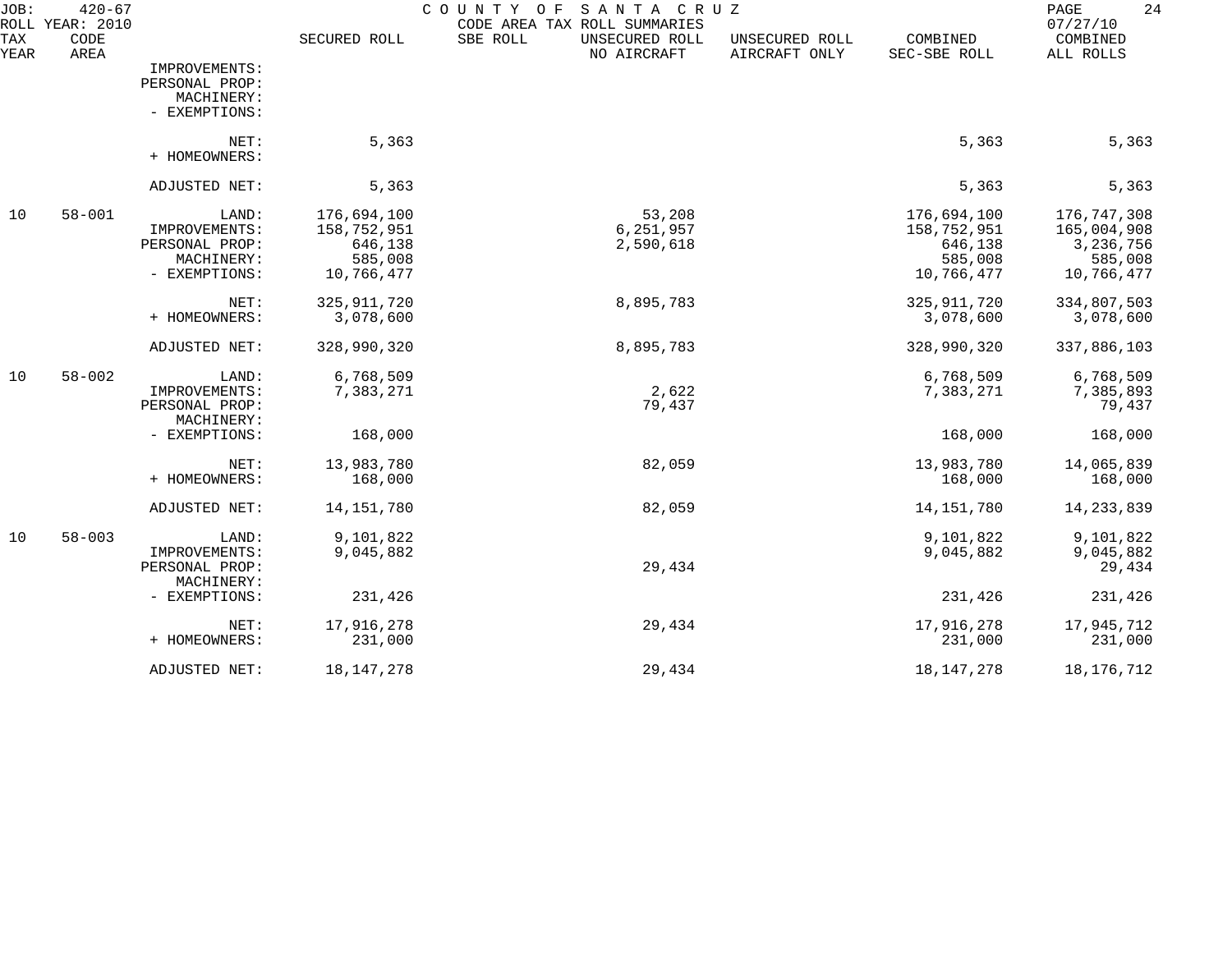| JOB:        | $420 - 67$<br>ROLL YEAR: 2010 |                |              | COUNTY OF<br>SANTA CRUZ<br>CODE AREA TAX ROLL SUMMARIES |                                 |                          | 25<br>PAGE<br>07/27/10 |
|-------------|-------------------------------|----------------|--------------|---------------------------------------------------------|---------------------------------|--------------------------|------------------------|
| TAX<br>YEAR | CODE<br>AREA                  |                | SECURED ROLL | SBE ROLL<br>UNSECURED ROLL<br>NO AIRCRAFT               | UNSECURED ROLL<br>AIRCRAFT ONLY | COMBINED<br>SEC-SBE ROLL | COMBINED<br>ALL ROLLS  |
| 10          | $58 - 004$                    | LAND:          | 17, 176, 363 |                                                         |                                 | 17, 176, 363             | 17, 176, 363           |
|             |                               | IMPROVEMENTS:  | 19,319,476   |                                                         |                                 | 19, 319, 476             | 19,319,476             |
|             |                               | PERSONAL PROP: |              | 79,890                                                  |                                 |                          | 79,890                 |
|             |                               | MACHINERY:     |              |                                                         |                                 |                          |                        |
|             |                               | - EXEMPTIONS:  | 481,798      |                                                         |                                 | 481,798                  | 481,798                |
|             |                               | NET:           | 36,014,041   | 79,890                                                  |                                 | 36,014,041               | 36,093,931             |
|             |                               | + HOMEOWNERS:  | 481,600      |                                                         |                                 | 481,600                  | 481,600                |
|             |                               |                |              |                                                         |                                 |                          |                        |
|             |                               | ADJUSTED NET:  | 36, 495, 641 | 79,890                                                  |                                 | 36, 495, 641             | 36, 575, 531           |
| 10          | $58 - 005$                    | LAND:          | 6,342,857    |                                                         |                                 | 6,342,857                | 6,342,857              |
|             |                               | IMPROVEMENTS:  | 6,871,919    |                                                         |                                 | 6,871,919                | 6,871,919              |
|             |                               | PERSONAL PROP: |              | 27,199                                                  |                                 |                          | 27,199                 |
|             |                               | MACHINERY:     |              |                                                         |                                 |                          |                        |
|             |                               | - EXEMPTIONS:  | 121,912      |                                                         |                                 | 121,912                  | 121,912                |
|             |                               | NET:           | 13,092,864   | 27,199                                                  |                                 | 13,092,864               | 13,120,063             |
|             |                               | + HOMEOWNERS:  | 119,000      |                                                         |                                 | 119,000                  | 119,000                |
|             |                               | ADJUSTED NET:  | 13, 211, 864 | 27,199                                                  |                                 | 13, 211, 864             | 13,239,063             |
|             |                               |                |              |                                                         |                                 |                          |                        |
| 10          | $58 - 006$                    | LAND:          | 9,784,462    |                                                         |                                 | 9,784,462                | 9,784,462              |
|             |                               | IMPROVEMENTS:  | 10,746,133   |                                                         |                                 | 10,746,133               | 10,746,133             |
|             |                               | PERSONAL PROP: |              | 68,278                                                  | 5,800                           |                          | 74,078                 |
|             |                               | MACHINERY:     |              |                                                         |                                 |                          |                        |
|             |                               | - EXEMPTIONS:  | 189,000      |                                                         |                                 | 189,000                  | 189,000                |
|             |                               | NET:           | 20, 341, 595 | 68,278                                                  | 5,800                           | 20, 341, 595             | 20, 415, 673           |
|             |                               | + HOMEOWNERS:  | 189,000      |                                                         |                                 | 189,000                  | 189,000                |
|             |                               | ADJUSTED NET:  | 20,530,595   | 68,278                                                  |                                 | 20,530,595               | 20,604,673             |
| 10          | $58 - 007$                    | LAND:          | 11,509,948   |                                                         |                                 | 11,509,948               | 11,509,948             |
|             |                               | IMPROVEMENTS:  | 12,043,386   |                                                         |                                 | 12,043,386               | 12,043,386             |
|             |                               | PERSONAL PROP: |              | 24,435                                                  |                                 |                          | 24,435                 |
|             |                               | MACHINERY:     |              |                                                         |                                 |                          |                        |
|             |                               | - EXEMPTIONS:  | 231,000      |                                                         |                                 | 231,000                  | 231,000                |
|             |                               | NET:           | 23, 322, 334 | 24,435                                                  |                                 | 23, 322, 334             | 23, 346, 769           |
|             |                               | + HOMEOWNERS:  | 231,000      |                                                         |                                 | 231,000                  | 231,000                |
|             |                               | ADJUSTED NET:  | 23,553,334   | 24,435                                                  |                                 | 23,553,334               | 23,577,769             |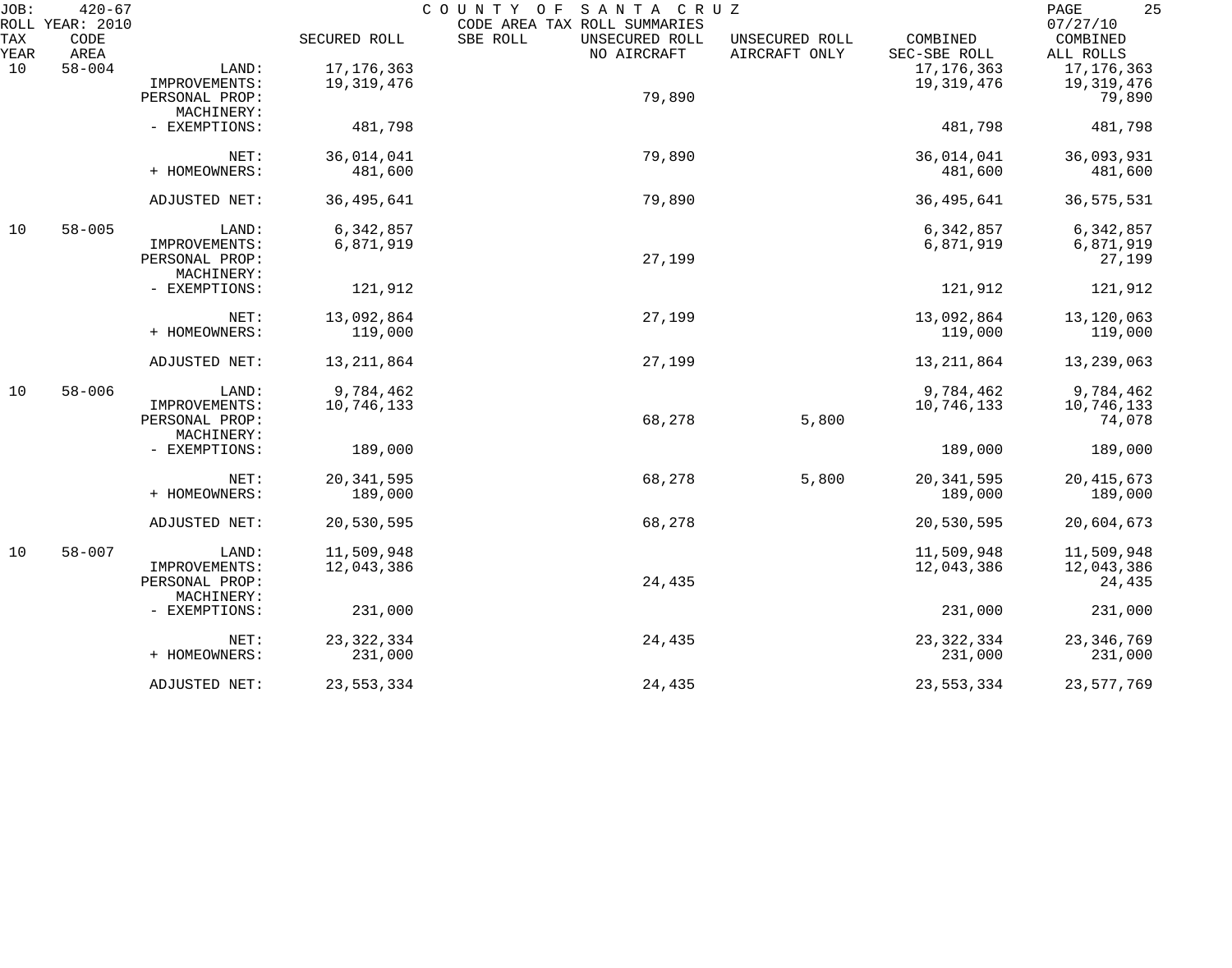| JOB:<br>TAX | $420 - 67$<br>ROLL YEAR: 2010<br>CODE |                                                                         | SECURED ROLL            | SANTA CRUZ<br>COUNTY OF<br>CODE AREA TAX ROLL SUMMARIES<br>SBE ROLL<br>UNSECURED ROLL | UNSECURED ROLL | COMBINED                | 26<br>PAGE<br>07/27/10<br>COMBINED |
|-------------|---------------------------------------|-------------------------------------------------------------------------|-------------------------|---------------------------------------------------------------------------------------|----------------|-------------------------|------------------------------------|
| YEAR        | AREA                                  |                                                                         |                         | NO AIRCRAFT                                                                           | AIRCRAFT ONLY  | SEC-SBE ROLL            | ALL ROLLS                          |
| 10          | $58 - 008$                            | LAND:<br>IMPROVEMENTS:<br>PERSONAL PROP:<br>MACHINERY:                  | 8,537,629<br>11,316,051 | 38,468                                                                                |                | 8,537,629<br>11,316,051 | 8,537,629<br>11,316,051<br>38,468  |
|             |                                       | - EXEMPTIONS:                                                           | 274,786                 |                                                                                       |                | 274,786                 | 274,786                            |
|             |                                       | NET:<br>+ HOMEOWNERS:                                                   | 19,578,894<br>273,000   | 38,468                                                                                |                | 19,578,894<br>273,000   | 19,617,362<br>273,000              |
|             |                                       | ADJUSTED NET:                                                           | 19,851,894              | 38,468                                                                                |                | 19,851,894              | 19,890,362                         |
| 10          | $65 - 003$                            | LAND:<br>IMPROVEMENTS:<br>PERSONAL PROP:<br>MACHINERY:<br>- EXEMPTIONS: |                         |                                                                                       |                |                         |                                    |
|             |                                       | NET:<br>+ HOMEOWNERS:                                                   |                         |                                                                                       |                |                         |                                    |
|             |                                       | ADJUSTED NET:                                                           |                         |                                                                                       |                |                         |                                    |
| 10          | $65 - 006$                            | LAND:<br>IMPROVEMENTS:<br>PERSONAL PROP:<br>MACHINERY:                  | 275,053<br>294,701      |                                                                                       |                | 275,053<br>294,701      | 275,053<br>294,701                 |
|             |                                       | - EXEMPTIONS:                                                           | 569,754                 |                                                                                       |                | 569,754                 | 569,754                            |
|             |                                       | NET:<br>+ HOMEOWNERS:                                                   |                         |                                                                                       |                |                         |                                    |
|             |                                       | ADJUSTED NET:                                                           |                         |                                                                                       |                |                         |                                    |
| 10          | $65 - 007$                            | LAND:<br>IMPROVEMENTS:<br>PERSONAL PROP:<br>MACHINERY:<br>- EXEMPTIONS: |                         |                                                                                       |                |                         |                                    |
|             |                                       | NET:                                                                    |                         |                                                                                       |                |                         |                                    |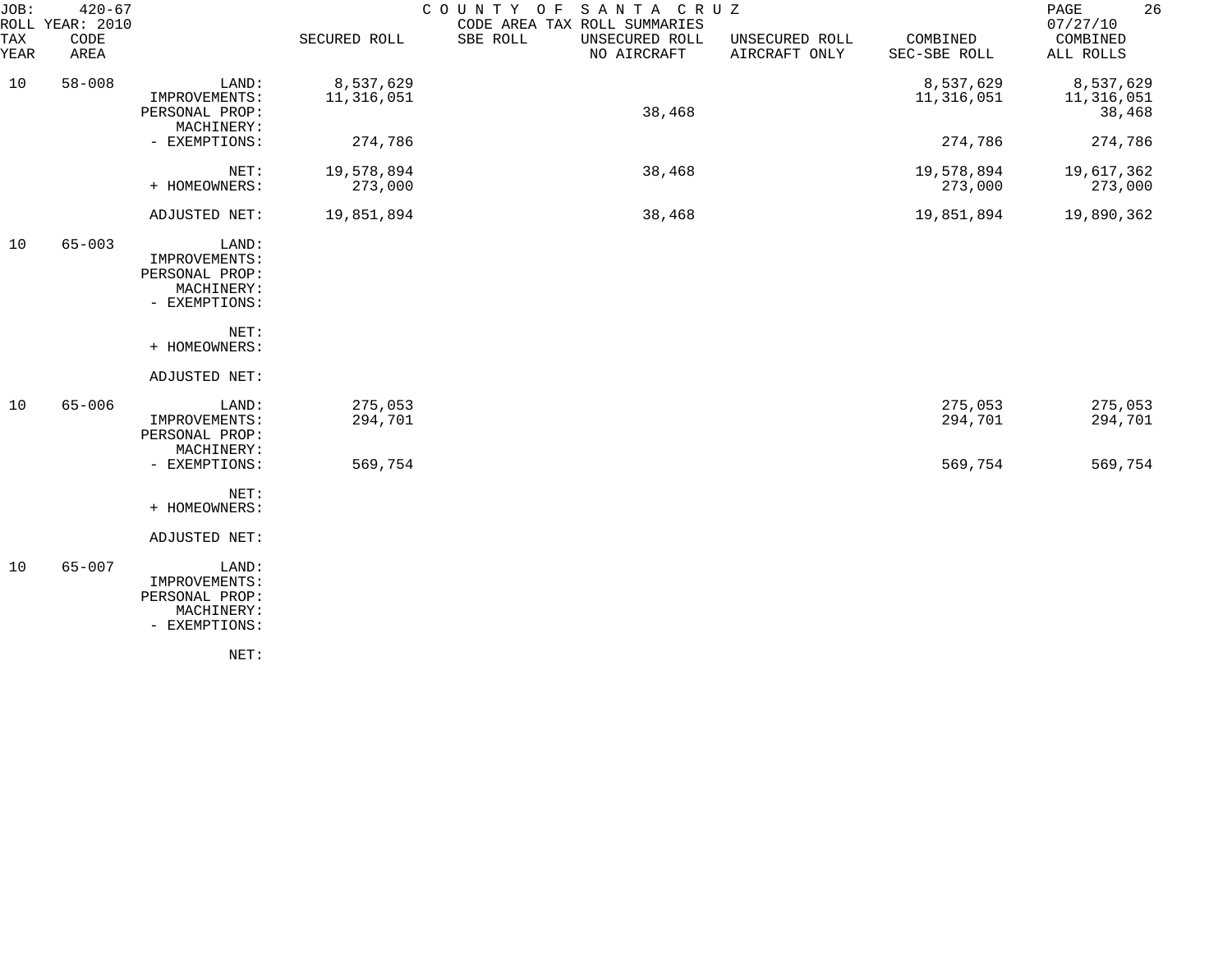| JOB:        | $420 - 67$<br>ROLL YEAR: 2010 |                                                        |                                         | COUNTY OF<br>SANTA CRUZ<br>CODE AREA TAX ROLL SUMMARIES |                                 |                                         | 27<br>PAGE<br>07/27/10                  |
|-------------|-------------------------------|--------------------------------------------------------|-----------------------------------------|---------------------------------------------------------|---------------------------------|-----------------------------------------|-----------------------------------------|
| TAX<br>YEAR | CODE<br>AREA                  |                                                        | SECURED ROLL                            | SBE ROLL<br>UNSECURED ROLL<br>NO AIRCRAFT               | UNSECURED ROLL<br>AIRCRAFT ONLY | COMBINED<br>SEC-SBE ROLL                | COMBINED<br>ALL ROLLS                   |
|             |                               | + HOMEOWNERS:                                          |                                         |                                                         |                                 |                                         |                                         |
|             |                               | ADJUSTED NET:                                          |                                         |                                                         |                                 |                                         |                                         |
| 10          | $65 - 020$                    | LAND:<br>IMPROVEMENTS:<br>PERSONAL PROP:<br>MACHINERY: | 17,507,105<br>14,567,139                | 36,197                                                  |                                 | 17,507,105<br>14,567,139                | 17,507,105<br>14,567,139<br>36,197      |
|             |                               | - EXEMPTIONS:                                          | 281,298                                 |                                                         |                                 | 281,298                                 | 281,298                                 |
|             |                               | NET:<br>+ HOMEOWNERS:                                  | 31,792,946<br>280,000                   | 36,197                                                  |                                 | 31,792,946<br>280,000                   | 31,829,143<br>280,000                   |
|             |                               | ADJUSTED NET:                                          | 32,072,946                              | 36,197                                                  |                                 | 32,072,946                              | 32,109,143                              |
| 10          | $65 - 021$                    | LAND:<br>IMPROVEMENTS:<br>PERSONAL PROP:<br>MACHINERY: | 110,506,111<br>108,056,119<br>1,587,276 | 36,772<br>137,843<br>1,073,974                          |                                 | 110,506,111<br>108,056,119<br>1,587,276 | 110,542,883<br>108,193,962<br>2,661,250 |
|             |                               | - EXEMPTIONS:                                          | 2,667,020                               |                                                         |                                 | 2,667,020                               | 2,667,020                               |
|             |                               | NET:<br>+ HOMEOWNERS:                                  | 217,482,486<br>1,716,400                | 1,248,589                                               |                                 | 217,482,486<br>1,716,400                | 218,731,075<br>1,716,400                |
|             |                               | ADJUSTED NET:                                          | 219,198,886                             | 1,248,589                                               |                                 | 219,198,886                             | 220, 447, 475                           |
| 10          | $65 - 022$                    | LAND:<br>IMPROVEMENTS:<br>PERSONAL PROP:<br>MACHINERY: | 37,045                                  |                                                         |                                 | 37,045                                  | 37,045                                  |
|             |                               | - EXEMPTIONS:                                          | 1,424                                   |                                                         |                                 | 1,424                                   | 1,424                                   |
|             |                               | NET:<br>+ HOMEOWNERS:                                  | 35,621                                  |                                                         |                                 | 35,621                                  | 35,621                                  |
|             |                               | ADJUSTED NET:                                          | 35,621                                  |                                                         |                                 | 35,621                                  | 35,621                                  |
| 10          | $65 - 023$                    | LAND:<br>IMPROVEMENTS:<br>PERSONAL PROP:<br>MACHINERY: | 5,187,647<br>4, 485, 134                |                                                         |                                 | 5,187,647<br>4, 485, 134                | 5,187,647<br>4,485,134                  |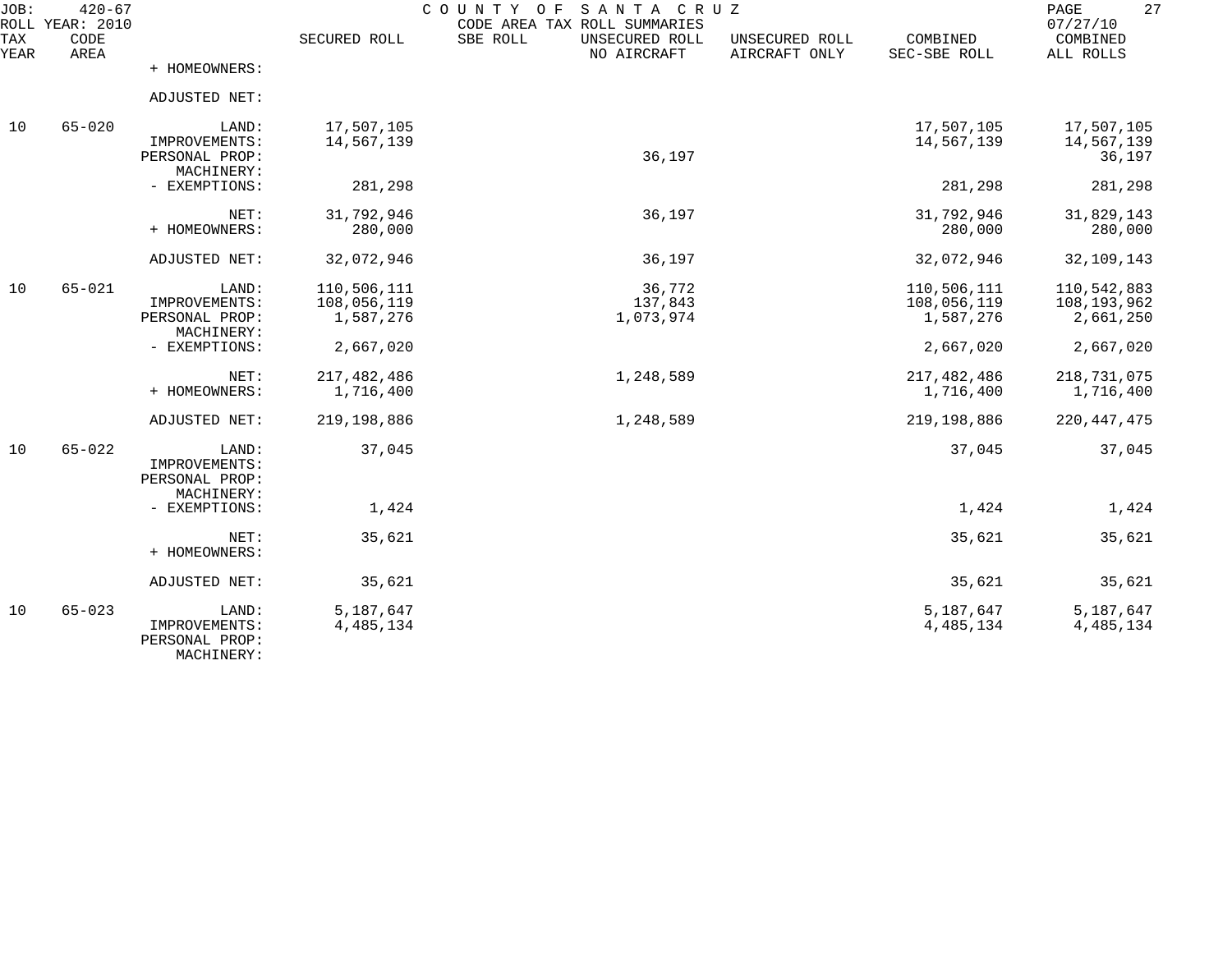| $420 - 67$   |                                                                         |                                              | COUNTY OF           |                               |                                 |                          | 28<br>PAGE<br>07/27/10   |
|--------------|-------------------------------------------------------------------------|----------------------------------------------|---------------------|-------------------------------|---------------------------------|--------------------------|--------------------------|
| CODE<br>AREA |                                                                         | SECURED ROLL                                 | SBE ROLL            | UNSECURED ROLL<br>NO AIRCRAFT | UNSECURED ROLL<br>AIRCRAFT ONLY | COMBINED<br>SEC-SBE ROLL | COMBINED<br>ALL ROLLS    |
|              | - EXEMPTIONS:                                                           | 82,798                                       |                     |                               |                                 | 82,798                   | 82,798                   |
|              | NET:                                                                    | 9,589,983                                    |                     |                               |                                 | 9,589,983                | 9,589,983                |
|              |                                                                         |                                              |                     |                               |                                 |                          | 82,600                   |
|              |                                                                         |                                              |                     |                               |                                 |                          | 9,672,583                |
| $69 - 012$   | LAND:<br>IMPROVEMENTS:<br>PERSONAL PROP:<br>MACHINERY:<br>- EXEMPTIONS: |                                              |                     |                               |                                 |                          |                          |
|              | NET:<br>+ HOMEOWNERS:                                                   |                                              |                     |                               |                                 |                          |                          |
|              | ADJUSTED NET:                                                           |                                              |                     |                               |                                 |                          |                          |
| $69 - 013$   | LAND:<br>IMPROVEMENTS:<br>PERSONAL PROP:                                | 32,579,589<br>20,591,196                     |                     |                               |                                 | 32,579,589<br>20,591,196 | 32,579,589<br>20,591,196 |
|              | - EXEMPTIONS:                                                           | 105,000                                      |                     |                               |                                 | 105,000                  | 105,000                  |
|              | NET:<br>+ HOMEOWNERS:                                                   | 53,065,785<br>105,000                        |                     |                               |                                 | 53,065,785<br>105,000    | 53,065,785<br>105,000    |
|              | ADJUSTED NET:                                                           | 53,170,785                                   |                     |                               |                                 | 53,170,785               | 53, 170, 785             |
| $69 - 015$   | LAND:<br>IMPROVEMENTS:<br>PERSONAL PROP:<br>MACHINERY:<br>- EXEMPTIONS: |                                              |                     |                               |                                 |                          |                          |
|              | NET:<br>+ HOMEOWNERS:                                                   |                                              |                     |                               |                                 |                          |                          |
|              | ADJUSTED NET:                                                           |                                              |                     |                               |                                 |                          |                          |
| $69 - 016$   | LAND:                                                                   | 224,075                                      |                     |                               |                                 | 224,075                  | 224,075                  |
|              | ROLL YEAR: 2010                                                         | + HOMEOWNERS:<br>ADJUSTED NET:<br>MACHINERY: | 82,600<br>9,672,583 |                               | CODE AREA TAX ROLL SUMMARIES    | SANTA CRUZ               | 82,600<br>9,672,583      |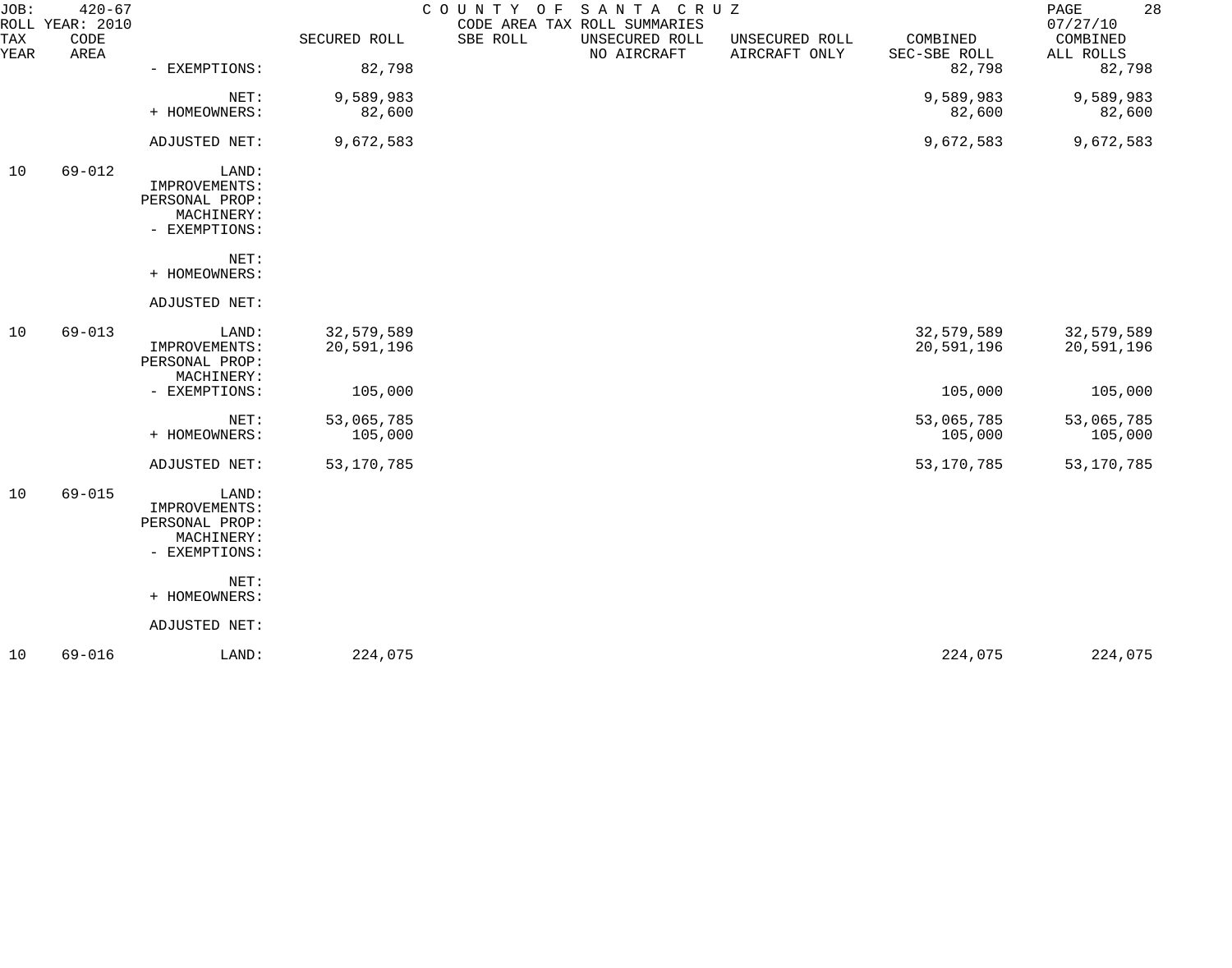| JOB:<br><b>TAX</b><br>YEAR | $420 - 67$<br>ROLL YEAR: 2010<br>CODE<br>AREA |                                                                         | SECURED ROLL           | COUNTY OF<br>SBE ROLL | SANTA CRUZ<br>CODE AREA TAX ROLL SUMMARIES<br>UNSECURED ROLL<br>NO AIRCRAFT | UNSECURED ROLL<br>AIRCRAFT ONLY | COMBINED<br>SEC-SBE ROLL | 29<br>PAGE<br>07/27/10<br>COMBINED<br>ALL ROLLS |
|----------------------------|-----------------------------------------------|-------------------------------------------------------------------------|------------------------|-----------------------|-----------------------------------------------------------------------------|---------------------------------|--------------------------|-------------------------------------------------|
|                            |                                               | IMPROVEMENTS:<br>PERSONAL PROP:<br>MACHINERY:                           | 1,084,028              |                       |                                                                             |                                 | 1,084,028                | 1,084,028                                       |
|                            |                                               | - EXEMPTIONS:                                                           | 1,308,103              |                       |                                                                             |                                 | 1,308,103                | 1,308,103                                       |
|                            |                                               | NET:<br>+ HOMEOWNERS:                                                   |                        |                       |                                                                             |                                 |                          |                                                 |
|                            |                                               | ADJUSTED NET:                                                           |                        |                       |                                                                             |                                 |                          |                                                 |
| 10                         | $69 - 019$                                    | LAND:<br>IMPROVEMENTS:<br>PERSONAL PROP:<br>MACHINERY:<br>- EXEMPTIONS: |                        |                       |                                                                             |                                 |                          |                                                 |
|                            |                                               | NET:<br>+ HOMEOWNERS:                                                   |                        |                       |                                                                             |                                 |                          |                                                 |
|                            |                                               | ADJUSTED NET:                                                           |                        |                       |                                                                             |                                 |                          |                                                 |
| 10                         | $69 - 020$                                    | LAND:<br>IMPROVEMENTS:<br>PERSONAL PROP:<br>MACHINERY:                  | 7,623,802<br>3,729,767 |                       |                                                                             |                                 | 7,623,802<br>3,729,767   | 7,623,802<br>3,729,767                          |
|                            |                                               | - EXEMPTIONS:                                                           | 42,000                 |                       |                                                                             |                                 | 42,000                   | 42,000                                          |
|                            |                                               | NET:<br>+ HOMEOWNERS:                                                   | 11, 311, 569<br>42,000 |                       |                                                                             |                                 | 11, 311, 569<br>42,000   | 11, 311, 569<br>42,000                          |
|                            |                                               | ADJUSTED NET:                                                           | 11,353,569             |                       |                                                                             |                                 | 11, 353, 569             | 11,353,569                                      |
| 10                         | $69 - 022$                                    | LAND:<br>IMPROVEMENTS:<br>PERSONAL PROP:<br>MACHINERY:<br>- EXEMPTIONS: | 510,188<br>4,641       |                       |                                                                             |                                 | 510,188<br>4,641         | 510,188<br>4,641                                |
|                            |                                               | NET:<br>+ HOMEOWNERS:                                                   | 514,829                |                       |                                                                             |                                 | 514,829                  | 514,829                                         |
|                            |                                               | ADJUSTED NET:                                                           | 514,829                |                       |                                                                             |                                 | 514,829                  | 514,829                                         |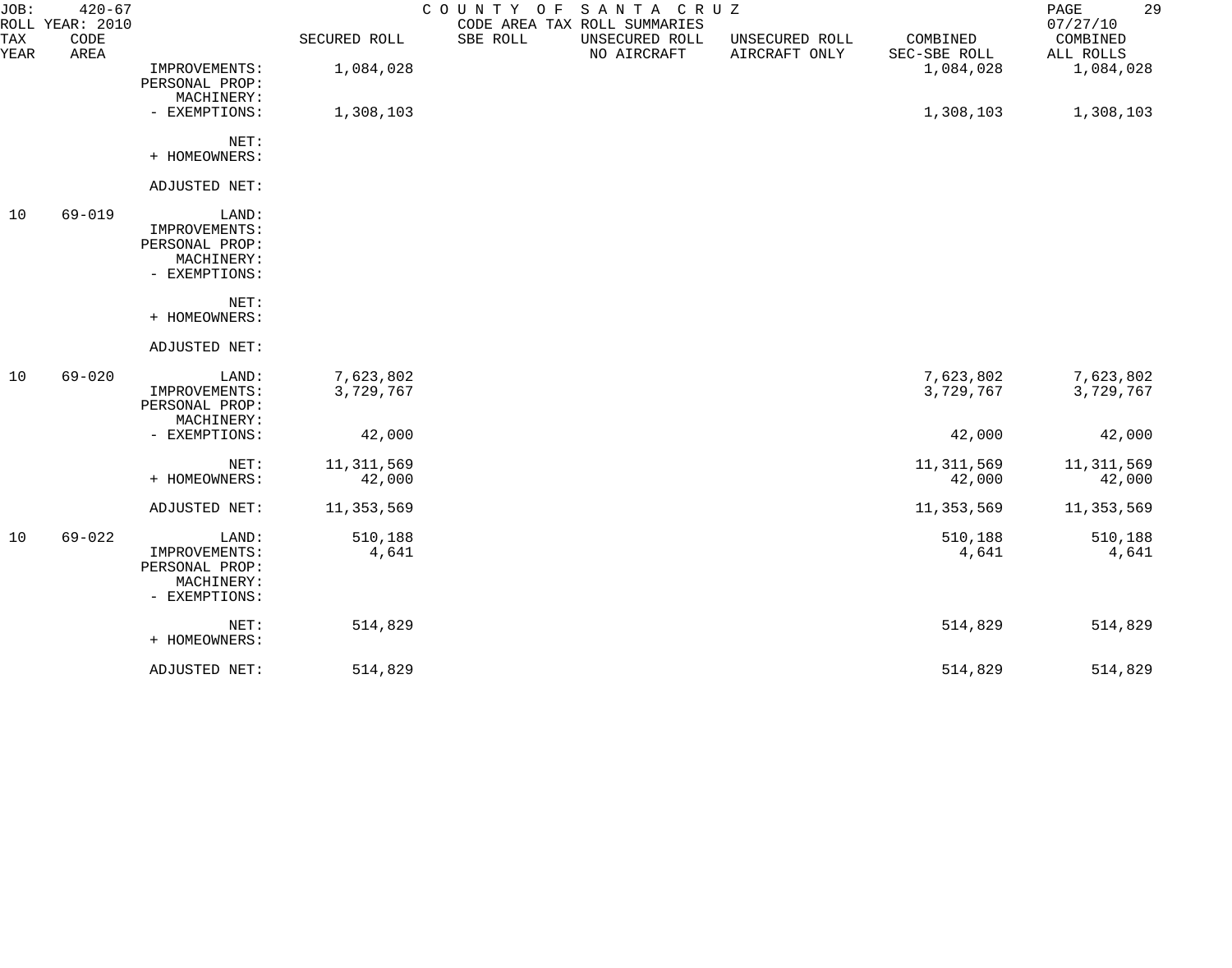| JOB:        | $420 - 67$<br>ROLL YEAR: 2010 |                |              | SANTA CRUZ<br>COUNTY OF<br>CODE AREA TAX ROLL SUMMARIES |                                 |                          | 30<br>PAGE<br>07/27/10 |
|-------------|-------------------------------|----------------|--------------|---------------------------------------------------------|---------------------------------|--------------------------|------------------------|
| TAX<br>YEAR | CODE<br>AREA                  |                | SECURED ROLL | SBE ROLL<br>UNSECURED ROLL<br>NO AIRCRAFT               | UNSECURED ROLL<br>AIRCRAFT ONLY | COMBINED<br>SEC-SBE ROLL | COMBINED<br>ALL ROLLS  |
| 10          | $69 - 023$                    | LAND:          | 37,937,718   |                                                         |                                 | 37,937,718               | 37,937,718             |
|             |                               | IMPROVEMENTS:  | 18,911,165   |                                                         |                                 | 18,911,165               | 18,911,165             |
|             |                               | PERSONAL PROP: |              |                                                         |                                 |                          |                        |
|             |                               | MACHINERY:     |              |                                                         |                                 |                          |                        |
|             |                               | - EXEMPTIONS:  | 145,096      |                                                         |                                 | 145,096                  | 145,096                |
|             |                               | NET:           | 56,703,787   |                                                         |                                 | 56,703,787               | 56,703,787             |
|             |                               | + HOMEOWNERS:  | 140,000      |                                                         |                                 | 140,000                  | 140,000                |
|             |                               | ADJUSTED NET:  | 56,843,787   |                                                         |                                 | 56,843,787               | 56,843,787             |
| 10          | $69 - 029$                    | LAND:          | 23, 103, 267 | 20,165                                                  |                                 | 23, 103, 267             | 23, 123, 432           |
|             |                               | IMPROVEMENTS:  | 19,988,456   | 20,165                                                  |                                 | 19,988,456               | 20,008,621             |
|             |                               | PERSONAL PROP: |              |                                                         |                                 |                          |                        |
|             |                               | MACHINERY:     |              |                                                         |                                 |                          |                        |
|             |                               | - EXEMPTIONS:  | 210,000      |                                                         |                                 | 210,000                  | 210,000                |
|             |                               | NET:           | 42,881,723   | 40,330                                                  |                                 | 42,881,723               | 42,922,053             |
|             |                               | + HOMEOWNERS:  | 210,000      |                                                         |                                 | 210,000                  | 210,000                |
|             |                               | ADJUSTED NET:  | 43,091,723   | 40,330                                                  |                                 | 43,091,723               | 43, 132, 053           |
| 10          | $69 - 030$                    | LAND:          |              |                                                         |                                 |                          |                        |
|             |                               | IMPROVEMENTS:  |              |                                                         |                                 |                          |                        |
|             |                               | PERSONAL PROP: |              |                                                         |                                 |                          |                        |
|             |                               | MACHINERY:     |              |                                                         |                                 |                          |                        |
|             |                               | - EXEMPTIONS:  |              |                                                         |                                 |                          |                        |
|             |                               | NET:           |              |                                                         |                                 |                          |                        |
|             |                               | + HOMEOWNERS:  |              |                                                         |                                 |                          |                        |
|             |                               | ADJUSTED NET:  |              |                                                         |                                 |                          |                        |
| 10          | $69 - 032$                    | LAND:          | 10,046,048   |                                                         |                                 | 10,046,048               | 10,046,048             |
|             |                               | IMPROVEMENTS:  | 10,645,538   |                                                         |                                 | 10,645,538               | 10,645,538             |
|             |                               | PERSONAL PROP: |              | 31,471                                                  |                                 |                          | 31,471                 |
|             |                               | MACHINERY:     |              |                                                         |                                 |                          |                        |
|             |                               | - EXEMPTIONS:  | 296,169      |                                                         |                                 | 296,169                  | 296,169                |
|             |                               | NET:           | 20, 395, 417 | 31,471                                                  |                                 | 20,395,417               | 20,426,888             |
|             |                               | + HOMEOWNERS:  | 180,600      |                                                         |                                 | 180,600                  | 180,600                |
|             |                               | ADJUSTED NET:  | 20,576,017   | 31,471                                                  |                                 | 20,576,017               | 20,607,488             |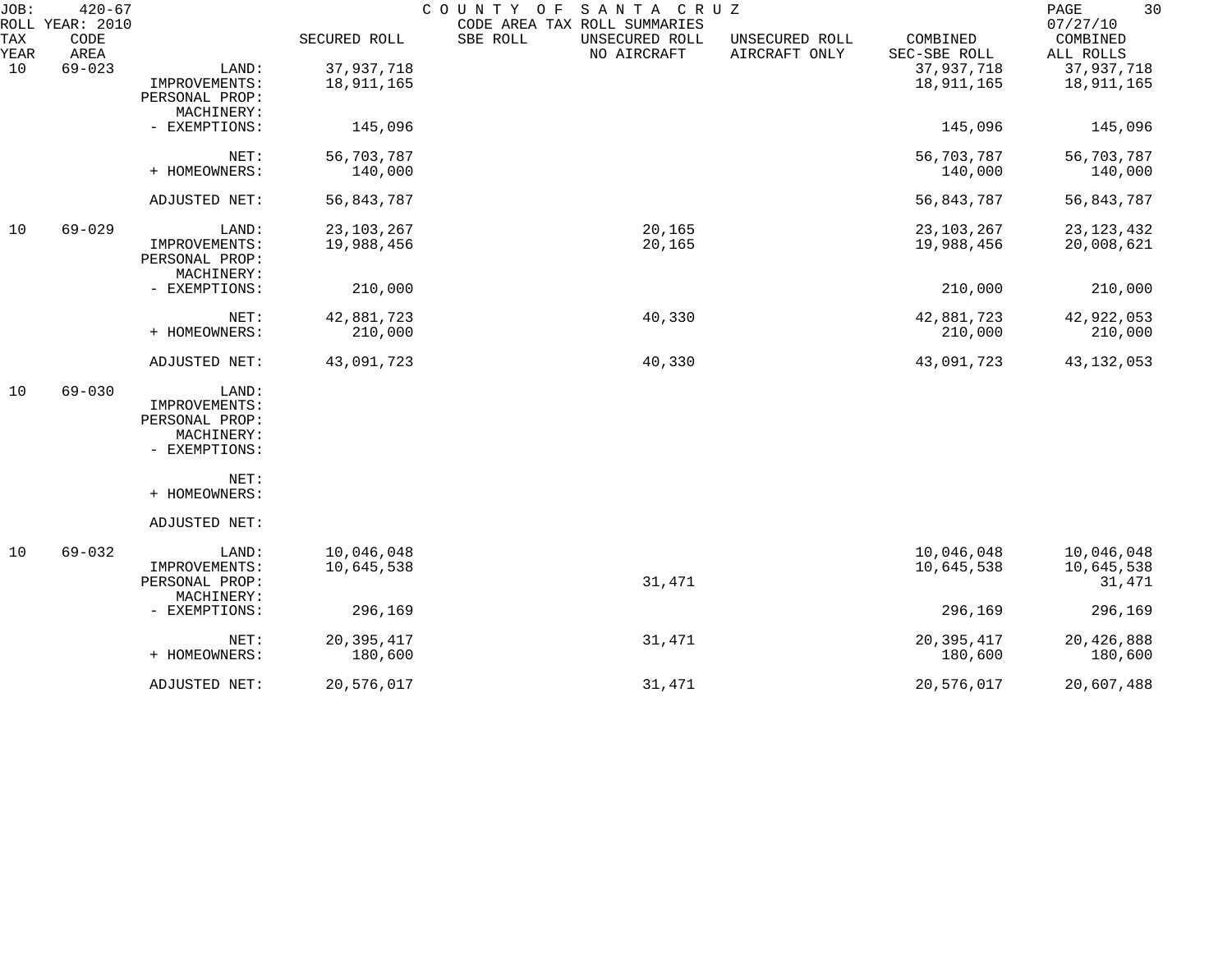| JOB:<br>ROLL | $420 - 67$<br>YEAR: 2010 |                                                        |                            | COUNTY<br>SANTA CRUZ<br>O F<br>CODE AREA TAX ROLL SUMMARIES |                                 |                            | 31<br>PAGE<br>07/27/10              |
|--------------|--------------------------|--------------------------------------------------------|----------------------------|-------------------------------------------------------------|---------------------------------|----------------------------|-------------------------------------|
| TAX<br>YEAR  | CODE<br>AREA             |                                                        | SECURED ROLL               | SBE ROLL<br>UNSECURED ROLL<br>NO AIRCRAFT                   | UNSECURED ROLL<br>AIRCRAFT ONLY | COMBINED<br>SEC-SBE ROLL   | COMBINED<br>ALL ROLLS               |
| 10           | $69 - 038$               | LAND:<br>IMPROVEMENTS:<br>PERSONAL PROP:<br>MACHINERY: | 14, 165, 667<br>11,991,757 | 69,852                                                      |                                 | 14, 165, 667<br>11,991,757 | 14,165,667<br>11,991,757<br>69,852  |
|              |                          | - EXEMPTIONS:                                          | 324,253                    |                                                             |                                 | 324,253                    | 324,253                             |
|              |                          | NET:<br>+ HOMEOWNERS:                                  | 25,833,171<br>322,000      | 69,852                                                      |                                 | 25,833,171<br>322,000      | 25,903,023<br>322,000               |
|              |                          | ADJUSTED NET:                                          | 26, 155, 171               | 69,852                                                      |                                 | 26, 155, 171               | 26, 225, 023                        |
| 10           | $69 - 048$               | LAND:<br>IMPROVEMENTS:<br>PERSONAL PROP:<br>MACHINERY: | 8,128,776<br>9,594,460     |                                                             |                                 | 8,128,776<br>9,594,460     | 8,128,776<br>9,594,460              |
|              |                          | - EXEMPTIONS:                                          | 224,645                    |                                                             |                                 | 224,645                    | 224,645                             |
|              |                          | NET:<br>+ HOMEOWNERS:                                  | 17,498,591<br>165,200      |                                                             |                                 | 17,498,591<br>165,200      | 17,498,591<br>165,200               |
|              |                          | ADJUSTED NET:                                          | 17,663,791                 |                                                             |                                 | 17,663,791                 | 17,663,791                          |
| 10           | $69 - 049$               | LAND:<br>IMPROVEMENTS:<br>PERSONAL PROP:<br>MACHINERY: | 362,589<br>506,514         |                                                             |                                 | 362,589<br>506,514         | 362,589<br>506,514                  |
|              |                          | - EXEMPTIONS:                                          | 21,000                     |                                                             |                                 | 21,000                     | 21,000                              |
|              |                          | NET:<br>+ HOMEOWNERS:                                  | 848,103<br>21,000          |                                                             |                                 | 848,103<br>21,000          | 848,103<br>21,000                   |
|              |                          | ADJUSTED NET:                                          | 869,103                    |                                                             |                                 | 869,103                    | 869,103                             |
| 10           | $69 - 050$               | LAND:<br>IMPROVEMENTS:<br>PERSONAL PROP:<br>MACHINERY: | 11, 231, 196<br>9,094,607  | 15,538                                                      |                                 | 11,231,196<br>9,094,607    | 11, 231, 196<br>9,094,607<br>15,538 |
|              |                          | - EXEMPTIONS:                                          | 77,801                     |                                                             |                                 | 77,801                     | 77,801                              |
|              |                          | NET:                                                   | 20, 248, 002               | 15,538                                                      |                                 | 20, 248, 002               | 20, 263, 540                        |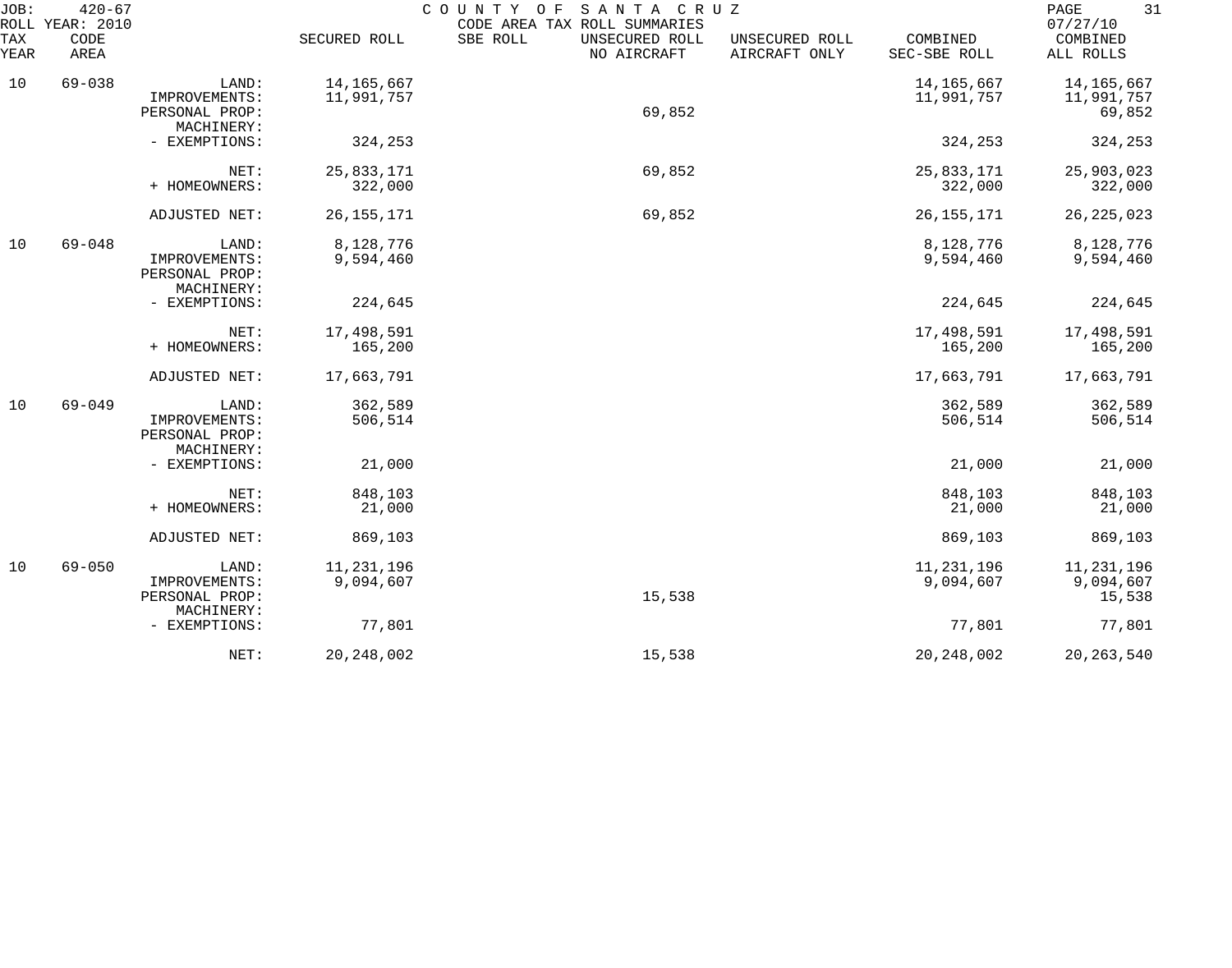| JOB:        | $420 - 67$<br>ROLL YEAR: 2010 |                                                                         |                                     | COUNTY OF<br>SANTA CRUZ<br>CODE AREA TAX ROLL SUMMARIES |                                 |                                     | 32<br>PAGE<br>07/27/10               |
|-------------|-------------------------------|-------------------------------------------------------------------------|-------------------------------------|---------------------------------------------------------|---------------------------------|-------------------------------------|--------------------------------------|
| TAX<br>YEAR | CODE<br>AREA                  |                                                                         | SECURED ROLL                        | SBE ROLL<br>UNSECURED ROLL<br>NO AIRCRAFT               | UNSECURED ROLL<br>AIRCRAFT ONLY | COMBINED<br>SEC-SBE ROLL            | COMBINED<br>ALL ROLLS                |
|             |                               | + HOMEOWNERS:                                                           | 77,000                              |                                                         |                                 | 77,000                              | 77,000                               |
|             |                               | ADJUSTED NET:                                                           | 20,325,002                          | 15,538                                                  |                                 | 20, 325, 002                        | 20,340,540                           |
| 10          | $69 - 051$                    | LAND:<br>IMPROVEMENTS:<br>PERSONAL PROP:<br>MACHINERY:<br>- EXEMPTIONS: |                                     |                                                         |                                 |                                     |                                      |
|             |                               | NET:<br>+ HOMEOWNERS:                                                   |                                     |                                                         |                                 |                                     |                                      |
|             |                               | ADJUSTED NET:                                                           |                                     |                                                         |                                 |                                     |                                      |
| 10          | 69-070                        | LAND:<br>IMPROVEMENTS:<br>PERSONAL PROP:<br>MACHINERY:                  | 46,710,040<br>29,916,038<br>337,804 | 100,174                                                 |                                 | 46,710,040<br>29,916,038<br>337,804 | 46,710,040<br>29,916,038<br>437,978  |
|             |                               | - EXEMPTIONS:                                                           | 4,288,874                           |                                                         |                                 | 4,288,874                           | 4,288,874                            |
|             |                               | NET:<br>+ HOMEOWNERS:                                                   | 72,675,008<br>544,600               | 100,174                                                 |                                 | 72,675,008<br>544,600               | 72,775,182<br>544,600                |
|             |                               | ADJUSTED NET:                                                           | 73,219,608                          | 100,174                                                 |                                 | 73, 219, 608                        | 73, 319, 782                         |
| 10          | 69-071                        | LAND:<br>IMPROVEMENTS:<br>PERSONAL PROP:<br>MACHINERY:                  | 180,637<br>486,203<br>44,260        |                                                         |                                 | 180,637<br>486,203<br>44,260        | 180,637<br>486,203<br>44,260         |
|             |                               | - EXEMPTIONS:                                                           | 705,420                             |                                                         |                                 | 705,420                             | 705,420                              |
|             |                               | NET:<br>+ HOMEOWNERS:                                                   | 5,680                               |                                                         |                                 | 5,680                               | 5,680                                |
|             |                               | ADJUSTED NET:                                                           | 5,680                               |                                                         |                                 | 5,680                               | 5,680                                |
| 10          | $69 - 072$                    | LAND:<br>IMPROVEMENTS:<br>PERSONAL PROP:<br>MACHINERY:                  | 17, 273, 286<br>13,933,945          | 99,077                                                  |                                 | 17, 273, 286<br>13,933,945          | 17, 273, 286<br>13,933,945<br>99,077 |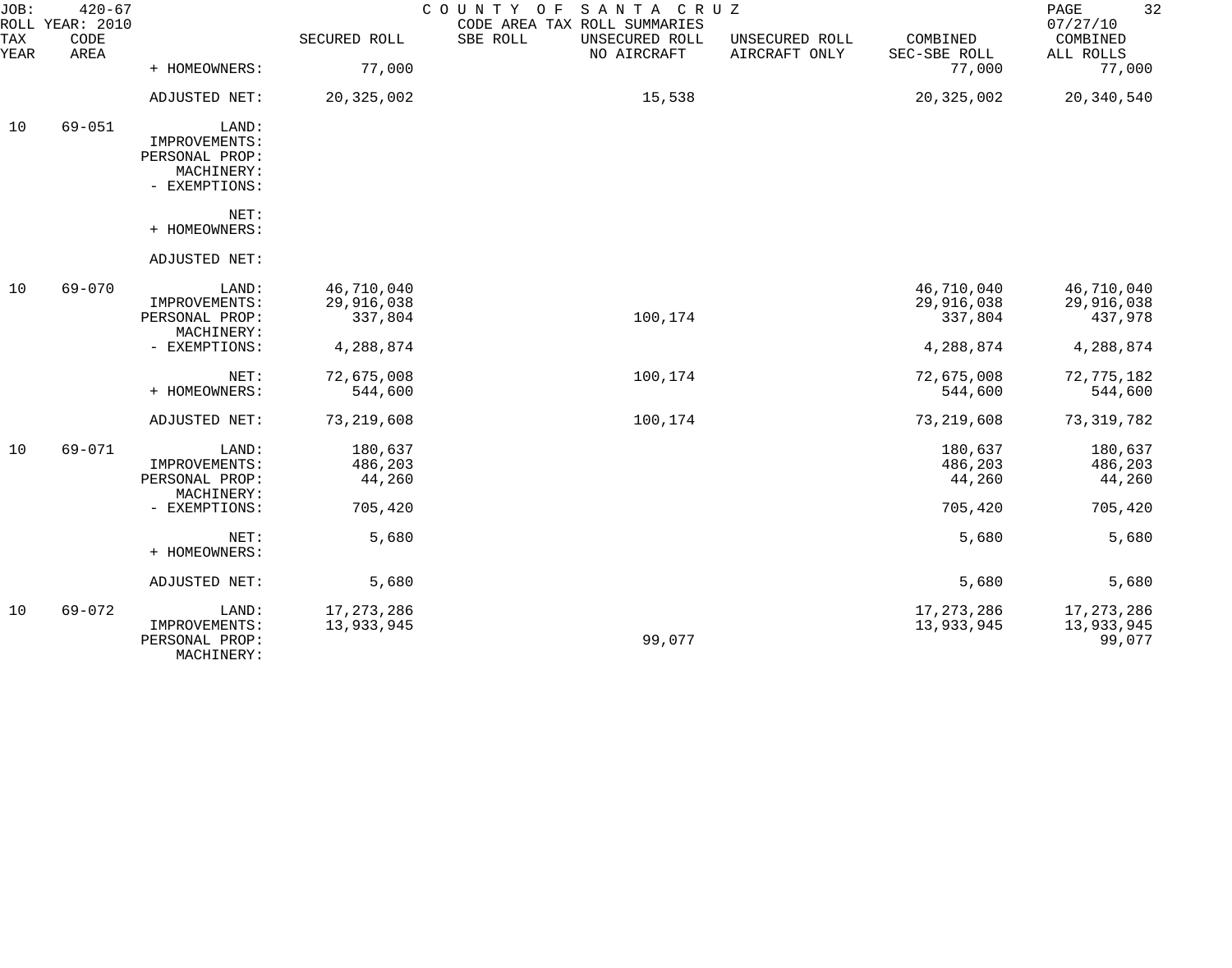| JOB:        | $420 - 67$<br>ROLL YEAR: 2010 |                                                        |                              | COUNTY OF<br>SANTA CRUZ<br>CODE AREA TAX ROLL SUMMARIES |                                 |                              | 33<br>PAGE<br>07/27/10                 |
|-------------|-------------------------------|--------------------------------------------------------|------------------------------|---------------------------------------------------------|---------------------------------|------------------------------|----------------------------------------|
| TAX<br>YEAR | CODE<br>AREA                  |                                                        | SECURED ROLL                 | SBE ROLL<br>UNSECURED ROLL<br>NO AIRCRAFT               | UNSECURED ROLL<br>AIRCRAFT ONLY | COMBINED<br>SEC-SBE ROLL     | COMBINED<br>ALL ROLLS                  |
|             |                               | - EXEMPTIONS:                                          | 571,540                      |                                                         |                                 | 571,540                      | 571,540                                |
|             |                               | NET:<br>+ HOMEOWNERS:                                  | 30,635,691<br>383,600        | 99,077                                                  |                                 | 30,635,691<br>383,600        | 30,734,768<br>383,600                  |
|             |                               |                                                        |                              |                                                         |                                 |                              |                                        |
|             |                               | ADJUSTED NET:                                          | 31,019,291                   | 99,077                                                  |                                 | 31,019,291                   | 31, 118, 368                           |
| 10          | $69 - 074$                    | LAND:<br>IMPROVEMENTS:<br>PERSONAL PROP:<br>MACHINERY: | 51,147                       |                                                         |                                 | 51,147                       | 51,147                                 |
|             |                               | - EXEMPTIONS:                                          | 51,147                       |                                                         |                                 | 51,147                       | 51,147                                 |
|             |                               | NET:<br>+ HOMEOWNERS:                                  |                              |                                                         |                                 |                              |                                        |
|             |                               | ADJUSTED NET:                                          |                              |                                                         |                                 |                              |                                        |
| 10          | $69 - 075$                    | LAND:<br>IMPROVEMENTS:<br>PERSONAL PROP:<br>MACHINERY: | 296,155<br>93,371            |                                                         |                                 | 296,155<br>93,371            | 296,155<br>93,371                      |
|             |                               | - EXEMPTIONS:                                          | 578                          |                                                         |                                 | 578                          | 578                                    |
|             |                               | NET:<br>+ HOMEOWNERS:                                  | 388,948                      |                                                         |                                 | 388,948                      | 388,948                                |
|             |                               | ADJUSTED NET:                                          | 388,948                      |                                                         |                                 | 388,948                      | 388,948                                |
| 10          | $69 - 077$                    | LAND:<br>IMPROVEMENTS:<br>PERSONAL PROP:<br>MACHINERY: | 28, 325, 401<br>23, 112, 053 | 58,968                                                  |                                 | 28, 325, 401<br>23, 112, 053 | 28, 325, 401<br>23, 112, 053<br>58,968 |
|             |                               | - EXEMPTIONS:                                          | 779,347                      |                                                         |                                 | 779,347                      | 779,347                                |
|             |                               | NET:<br>+ HOMEOWNERS:                                  | 50,658,107<br>700,000        | 58,968                                                  |                                 | 50,658,107<br>700,000        | 50, 717, 075<br>700,000                |
|             |                               | ADJUSTED NET:                                          | 51, 358, 107                 | 58,968                                                  |                                 | 51,358,107                   | 51, 417, 075                           |
|             |                               |                                                        |                              |                                                         |                                 |                              |                                        |

10 69-079 LAND: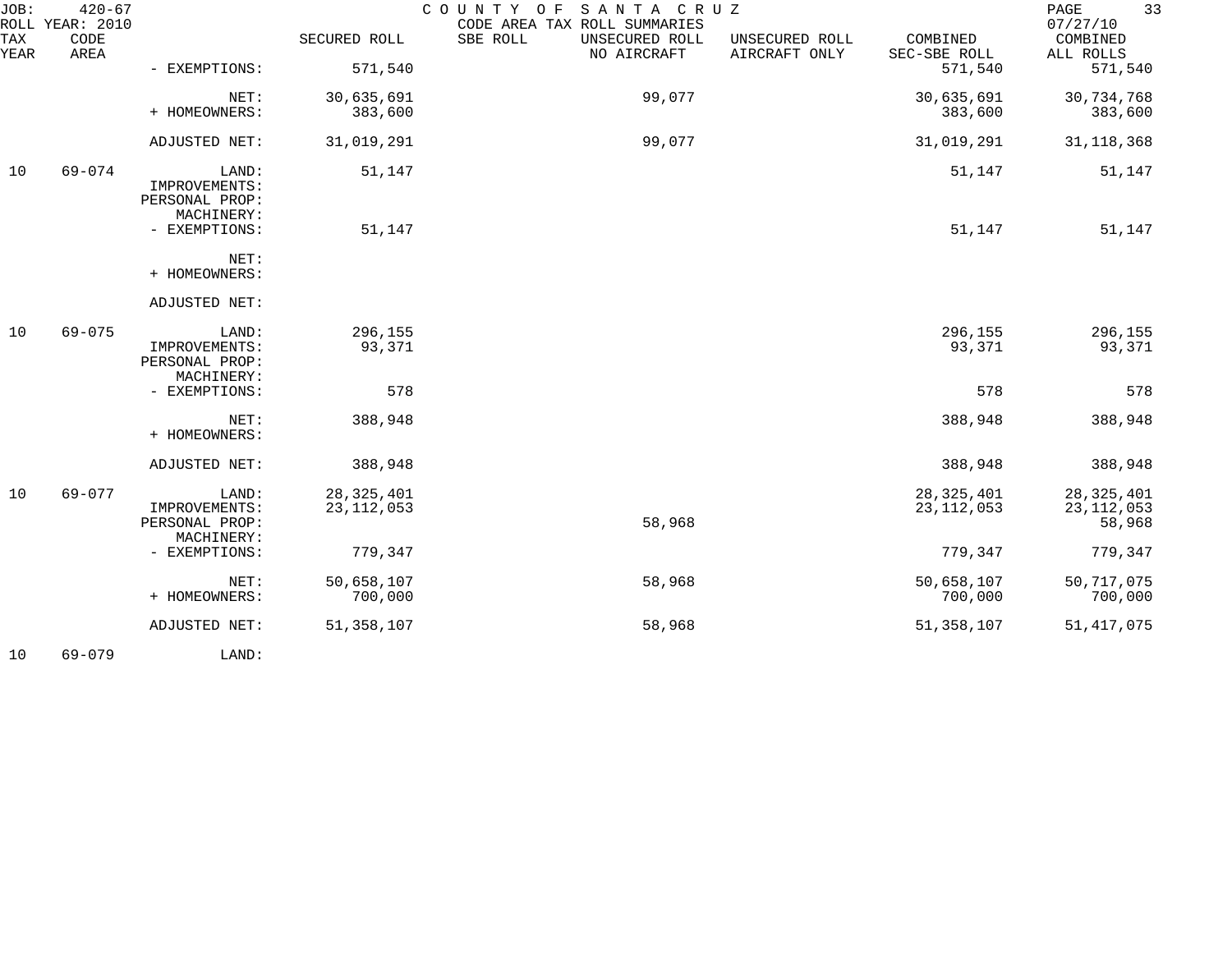| JOB:               | $420 - 67$<br>ROLL YEAR: 2010 |                                                                |                         | SANTA CRUZ<br>COUNTY<br>O F<br>CODE AREA TAX ROLL SUMMARIES |                                 |                          | 34<br>PAGE<br>07/27/10            |
|--------------------|-------------------------------|----------------------------------------------------------------|-------------------------|-------------------------------------------------------------|---------------------------------|--------------------------|-----------------------------------|
| <b>TAX</b><br>YEAR | CODE<br>AREA                  |                                                                | SECURED ROLL            | SBE ROLL<br>UNSECURED ROLL<br>NO AIRCRAFT                   | UNSECURED ROLL<br>AIRCRAFT ONLY | COMBINED<br>SEC-SBE ROLL | COMBINED<br>ALL ROLLS             |
|                    |                               | IMPROVEMENTS:<br>PERSONAL PROP:<br>MACHINERY:<br>- EXEMPTIONS: |                         |                                                             |                                 |                          |                                   |
|                    |                               | NET:<br>+ HOMEOWNERS:                                          |                         |                                                             |                                 |                          |                                   |
|                    |                               | ADJUSTED NET:                                                  |                         |                                                             |                                 |                          |                                   |
| 10                 | $69 - 087$                    | LAND:<br>IMPROVEMENTS:<br>PERSONAL PROP:<br>MACHINERY:         | 6,499,058<br>5,348,169  |                                                             |                                 | 6,499,058<br>5,348,169   | 6,499,058<br>5,348,169            |
|                    |                               | - EXEMPTIONS:                                                  | 154,000                 |                                                             |                                 | 154,000                  | 154,000                           |
|                    |                               | NET:<br>+ HOMEOWNERS:                                          | 11,693,227<br>154,000   |                                                             |                                 | 11,693,227<br>154,000    | 11,693,227<br>154,000             |
|                    |                               | ADJUSTED NET:                                                  | 11,847,227              |                                                             |                                 | 11,847,227               | 11,847,227                        |
| 10                 | $69 - 089$                    | LAND:<br>IMPROVEMENTS:<br>PERSONAL PROP:                       | 10,488,858<br>8,657,666 | 37,673                                                      |                                 | 10,488,858<br>8,657,666  | 10,488,858<br>8,657,666<br>37,673 |
|                    |                               | MACHINERY:<br>- EXEMPTIONS:                                    | 203,621                 |                                                             |                                 | 203,621                  | 203,621                           |
|                    |                               | NET:<br>+ HOMEOWNERS:                                          | 18,942,903<br>196,000   | 37,673                                                      |                                 | 18,942,903<br>196,000    | 18,980,576<br>196,000             |
|                    |                               | ADJUSTED NET:                                                  | 19,138,903              | 37,673                                                      |                                 | 19, 138, 903             | 19, 176, 576                      |
| 10                 | $69 - 090$                    | LAND:<br>IMPROVEMENTS:<br>PERSONAL PROP:<br>MACHINERY:         | 3,525,879<br>3,699,263  |                                                             |                                 | 3,525,879<br>3,699,263   | 3,525,879<br>3,699,263            |
|                    |                               | - EXEMPTIONS:                                                  | 35,000                  |                                                             |                                 | 35,000                   | 35,000                            |
|                    |                               | NET:<br>+ HOMEOWNERS:                                          | 7,190,142<br>35,000     |                                                             |                                 | 7,190,142<br>35,000      | 7,190,142<br>35,000               |
|                    |                               | ADJUSTED NET:                                                  | 7,225,142               |                                                             |                                 | 7,225,142                | 7, 225, 142                       |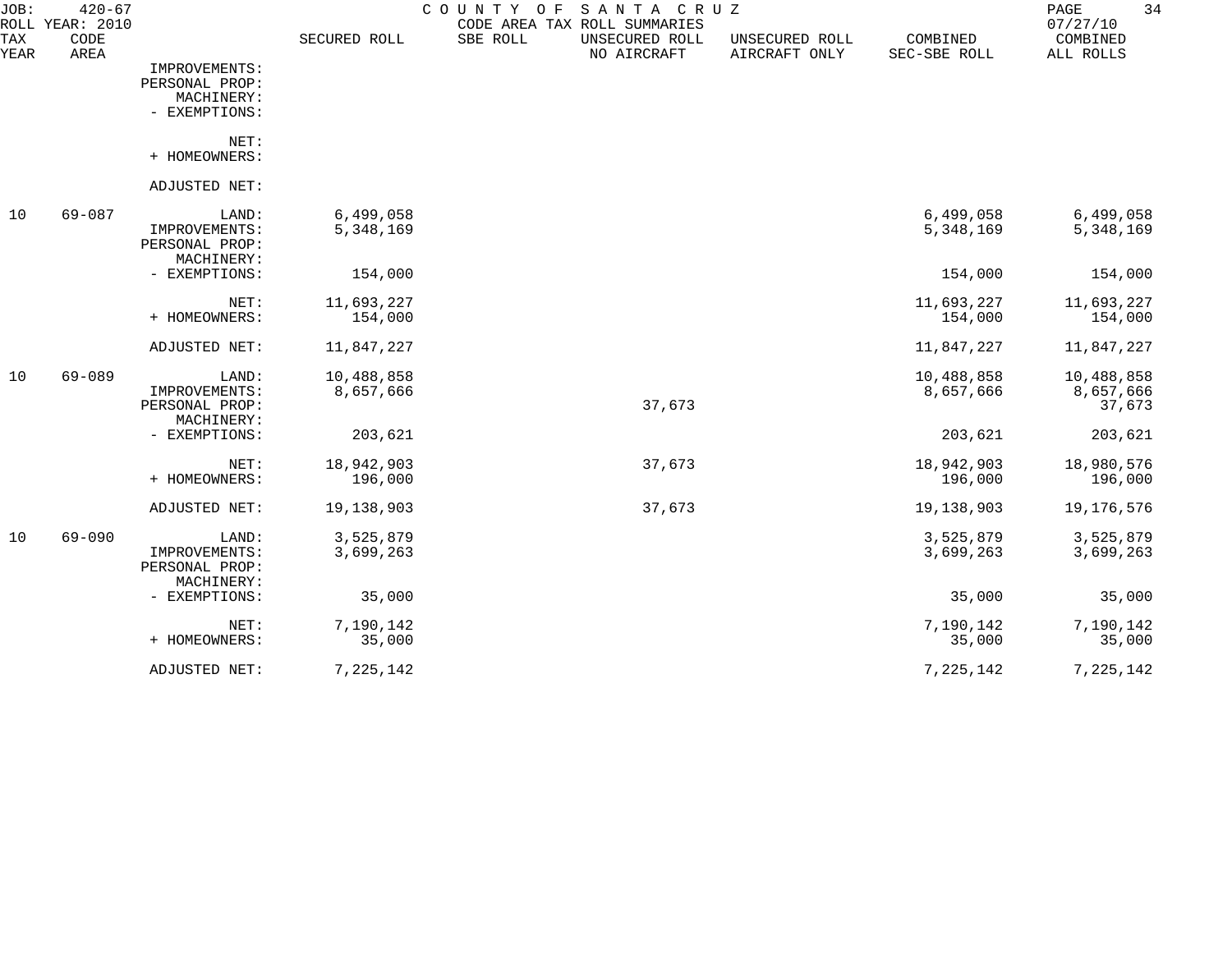| JOB:               | $420 - 67$<br>ROLL YEAR: 2010 |                                                                         |                                       | COUNTY<br>O F | SANTA CRUZ<br>CODE AREA TAX ROLL SUMMARIES |                                 |                                       | 35<br>$\mathop{\mathrm{PAGE}}$<br>07/27/10 |
|--------------------|-------------------------------|-------------------------------------------------------------------------|---------------------------------------|---------------|--------------------------------------------|---------------------------------|---------------------------------------|--------------------------------------------|
| <b>TAX</b><br>YEAR | CODE<br>AREA                  |                                                                         | SECURED ROLL                          | SBE ROLL      | UNSECURED ROLL<br>NO AIRCRAFT              | UNSECURED ROLL<br>AIRCRAFT ONLY | COMBINED<br>SEC-SBE ROLL              | COMBINED<br>ALL ROLLS                      |
| 10                 | $69 - 104$                    | LAND:<br>IMPROVEMENTS:<br>PERSONAL PROP:<br>MACHINERY:<br>- EXEMPTIONS: |                                       |               |                                            |                                 |                                       |                                            |
|                    |                               | NET:<br>+ HOMEOWNERS:                                                   |                                       |               |                                            |                                 |                                       |                                            |
|                    |                               | ADJUSTED NET:                                                           |                                       |               |                                            |                                 |                                       |                                            |
| 10                 | $69 - 106$                    | LAND:<br>IMPROVEMENTS:<br>PERSONAL PROP:<br>MACHINERY:                  | 830,506<br>1,179,073                  |               |                                            |                                 | 830,506<br>1,179,073                  | 830,506<br>1,179,073                       |
|                    |                               | - EXEMPTIONS:                                                           | 56,000                                |               |                                            |                                 | 56,000                                | 56,000                                     |
|                    |                               | NET:<br>+ HOMEOWNERS:                                                   | 1,953,579<br>56,000                   |               |                                            |                                 | 1,953,579<br>56,000                   | 1,953,579<br>56,000                        |
|                    |                               | ADJUSTED NET:                                                           | 2,009,579                             |               |                                            |                                 | 2,009,579                             | 2,009,579                                  |
| 10                 | $69 - 107$                    | LAND:<br>IMPROVEMENTS:<br>PERSONAL PROP:<br>MACHINERY:<br>- EXEMPTIONS: |                                       |               |                                            |                                 |                                       |                                            |
|                    |                               | NET:<br>+ HOMEOWNERS:                                                   |                                       |               |                                            |                                 |                                       |                                            |
|                    |                               | ADJUSTED NET:                                                           |                                       |               |                                            |                                 |                                       |                                            |
| 10                 | 69-108                        | LAND:<br>IMPROVEMENTS:<br>PERSONAL PROP:<br>MACHINERY:                  | 53,566,480<br>57, 339, 474<br>342,546 | 97,232        | 2,587<br>325,020                           |                                 | 53,663,712<br>57, 339, 474<br>342,546 | 53,663,712<br>57, 342, 061<br>667,566      |
|                    |                               | - EXEMPTIONS:                                                           | 22,799,990                            |               |                                            |                                 | 22,799,990                            | 22,799,990                                 |
|                    |                               | NET:<br>+ HOMEOWNERS:                                                   | 88, 448, 510<br>833,000               | 97,232        | 327,607                                    |                                 | 88, 545, 742<br>833,000               | 88, 873, 349<br>833,000                    |
|                    |                               | ADJUSTED NET:                                                           | 89, 281, 510                          |               | 327,607                                    |                                 | 89, 378, 742                          | 89,706,349                                 |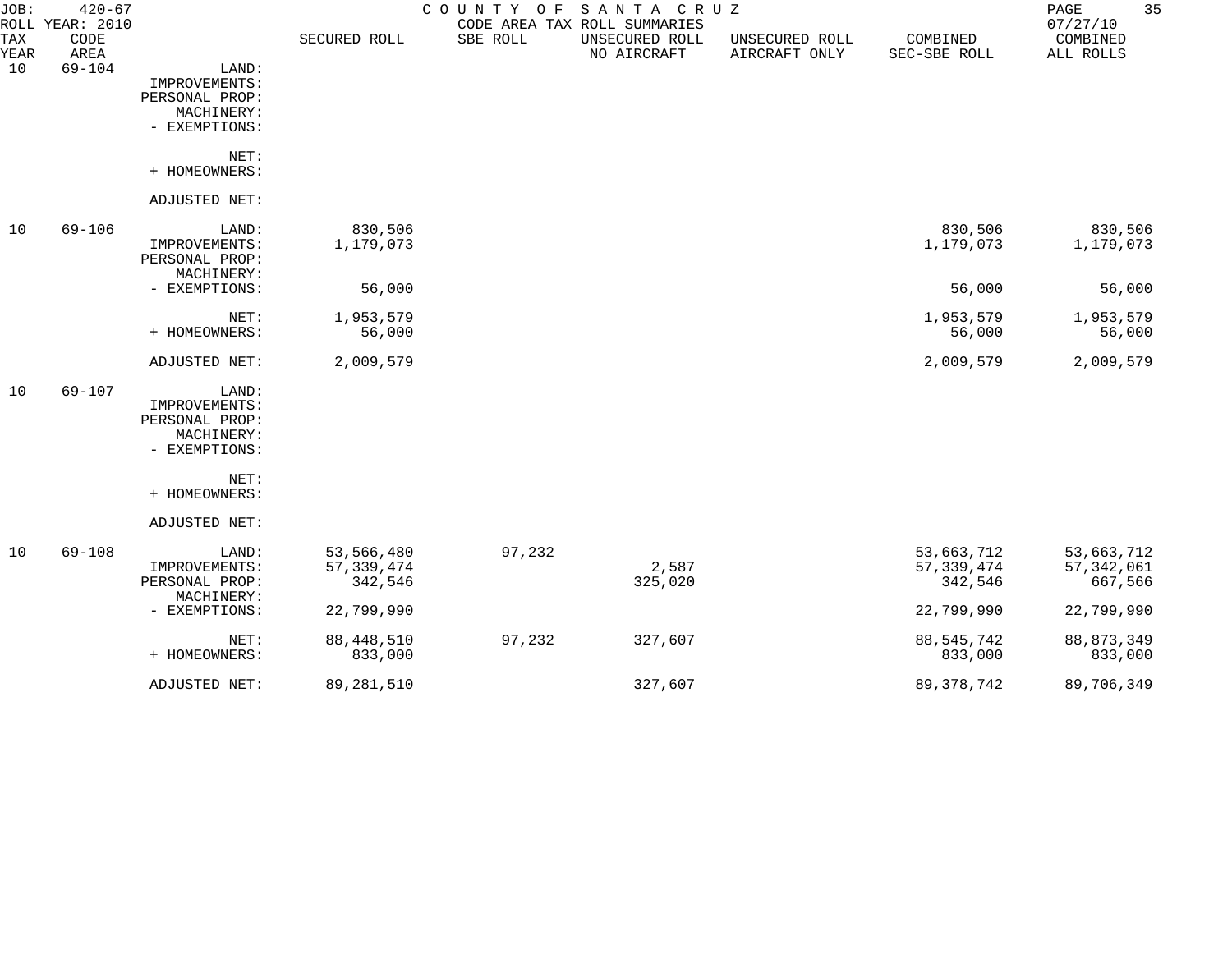| JOB:               | $420 - 67$<br>ROLL YEAR: 2010 |                                                                         |                      | COUNTY OF | SANTA CRUZ<br>CODE AREA TAX ROLL SUMMARIES |                                 |                          | 36<br>PAGE<br>07/27/10 |
|--------------------|-------------------------------|-------------------------------------------------------------------------|----------------------|-----------|--------------------------------------------|---------------------------------|--------------------------|------------------------|
| <b>TAX</b><br>YEAR | CODE<br>AREA                  |                                                                         | SECURED ROLL         | SBE ROLL  | UNSECURED ROLL<br>NO AIRCRAFT              | UNSECURED ROLL<br>AIRCRAFT ONLY | COMBINED<br>SEC-SBE ROLL | COMBINED<br>ALL ROLLS  |
| 10                 | 69-112                        | LAND:<br>IMPROVEMENTS:<br>PERSONAL PROP:<br>MACHINERY:<br>- EXEMPTIONS: |                      |           |                                            |                                 |                          |                        |
|                    |                               | NET:<br>+ HOMEOWNERS:                                                   |                      |           |                                            |                                 |                          |                        |
|                    |                               | ADJUSTED NET:                                                           |                      |           |                                            |                                 |                          |                        |
| 10                 | 69-117                        | LAND:<br>IMPROVEMENTS:<br>PERSONAL PROP:<br>MACHINERY:                  | 4,402,205<br>497,458 |           |                                            |                                 | 4,402,205<br>497,458     | 4,402,205<br>497,458   |
|                    |                               | - EXEMPTIONS:                                                           | 14,000               |           |                                            |                                 | 14,000                   | 14,000                 |
|                    |                               | NET:<br>+ HOMEOWNERS:                                                   | 4,885,663<br>14,000  |           |                                            |                                 | 4,885,663<br>14,000      | 4,885,663<br>14,000    |
|                    |                               | ADJUSTED NET:                                                           | 4,899,663            |           |                                            |                                 | 4,899,663                | 4,899,663              |
| 10                 | $69 - 129$                    | LAND:<br>IMPROVEMENTS:<br>PERSONAL PROP:<br>MACHINERY:<br>- EXEMPTIONS: |                      |           |                                            |                                 |                          |                        |
|                    |                               | NET:<br>+ HOMEOWNERS:                                                   |                      |           |                                            |                                 |                          |                        |
|                    |                               | ADJUSTED NET:                                                           |                      |           |                                            |                                 |                          |                        |
| 10                 | $69 - 130$                    | LAND:<br>IMPROVEMENTS:<br>PERSONAL PROP:<br>MACHINERY:<br>- EXEMPTIONS: |                      |           |                                            |                                 |                          |                        |
|                    |                               | NET:                                                                    |                      |           |                                            |                                 |                          |                        |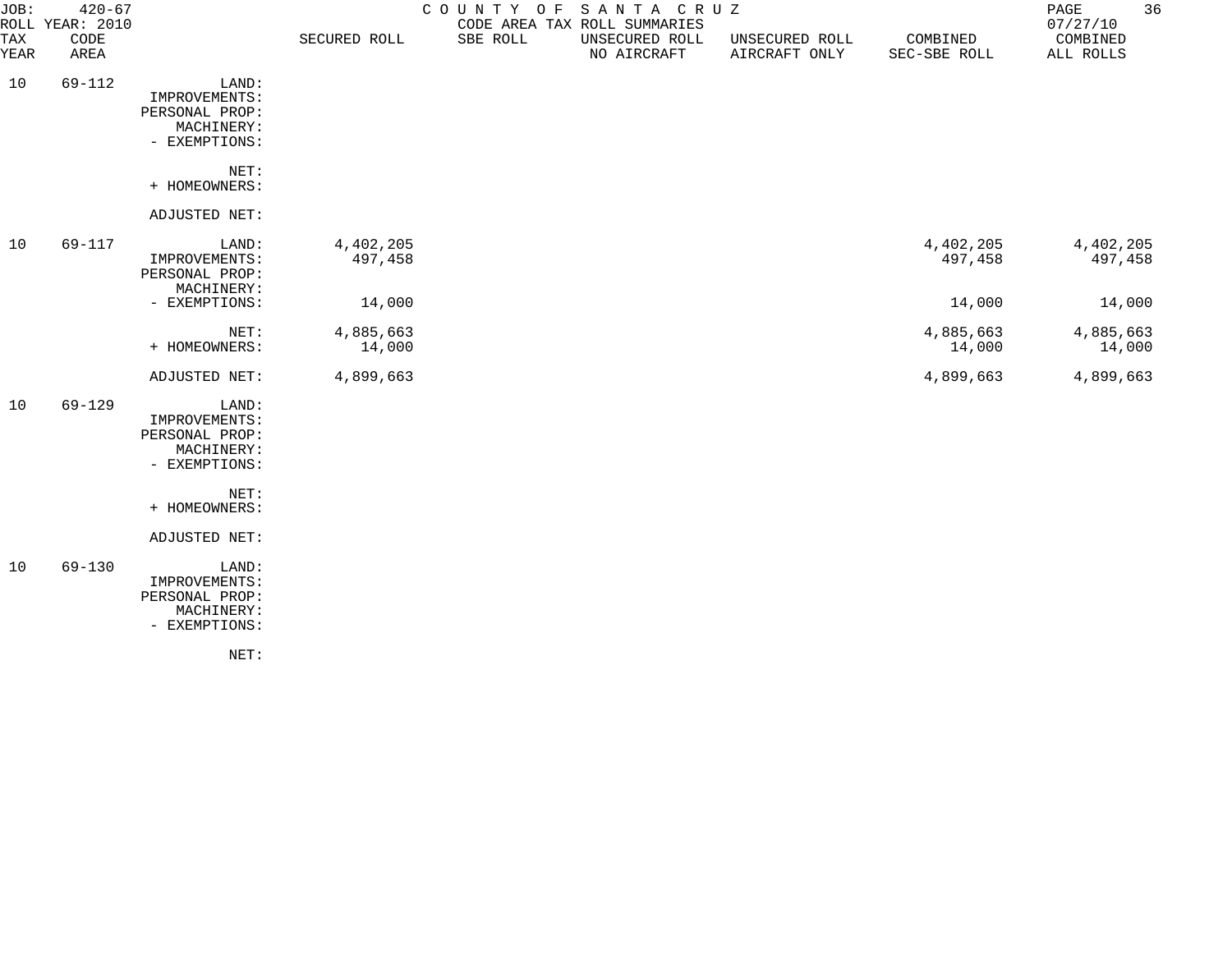| JOB:             | $420 - 67$<br>ROLL YEAR: 2010 |                                                                         |                         | COUNTY OF<br>SANTA CRUZ<br>CODE AREA TAX ROLL SUMMARIES |                                 |                          | 37<br>PAGE<br>07/27/10            |
|------------------|-------------------------------|-------------------------------------------------------------------------|-------------------------|---------------------------------------------------------|---------------------------------|--------------------------|-----------------------------------|
| TAX<br>YEAR      | CODE<br>AREA                  |                                                                         | SECURED ROLL            | SBE ROLL<br>UNSECURED ROLL<br>NO AIRCRAFT               | UNSECURED ROLL<br>AIRCRAFT ONLY | COMBINED<br>SEC-SBE ROLL | COMBINED<br>ALL ROLLS             |
|                  |                               | + HOMEOWNERS:                                                           |                         |                                                         |                                 |                          |                                   |
|                  |                               | ADJUSTED NET:                                                           |                         |                                                         |                                 |                          |                                   |
| 10<br>$69 - 131$ |                               | LAND:<br>IMPROVEMENTS:<br>PERSONAL PROP:<br>MACHINERY:<br>- EXEMPTIONS: | 196,315                 |                                                         |                                 | 196,315                  | 196,315                           |
|                  |                               | NET:<br>+ HOMEOWNERS:                                                   | 196,315                 |                                                         |                                 | 196,315                  | 196,315                           |
|                  |                               | ADJUSTED NET:                                                           | 196,315                 |                                                         |                                 | 196,315                  | 196,315                           |
| 10               | $69 - 132$                    | LAND:<br>IMPROVEMENTS:<br>PERSONAL PROP:<br>MACHINERY:                  | 8,405,559<br>6,490,939  | 12,313                                                  |                                 | 8,405,559<br>6,490,939   | 8,405,559<br>6,490,939<br>12,313  |
|                  |                               | - EXEMPTIONS:                                                           | 189,000                 |                                                         |                                 | 189,000                  | 189,000                           |
|                  |                               | NET:<br>+ HOMEOWNERS:                                                   | 14,707,498<br>189,000   | 12,313                                                  |                                 | 14,707,498<br>189,000    | 14,719,811<br>189,000             |
|                  |                               | ADJUSTED NET:                                                           | 14,896,498              | 12,313                                                  |                                 | 14,896,498               | 14,908,811                        |
| 10               | $69 - 135$                    | LAND:<br>IMPROVEMENTS:<br>PERSONAL PROP:<br>MACHINERY:                  | 11,484,089<br>9,129,770 | 23,466                                                  |                                 | 11,484,089<br>9,129,770  | 11,484,089<br>9,129,770<br>23,466 |
|                  |                               | - EXEMPTIONS:                                                           | 217,000                 |                                                         |                                 | 217,000                  | 217,000                           |
|                  |                               | NET:<br>+ HOMEOWNERS:                                                   | 20,396,859<br>217,000   | 23,466                                                  |                                 | 20,396,859<br>217,000    | 20,420,325<br>217,000             |
|                  |                               | ADJUSTED NET:                                                           | 20,613,859              | 23,466                                                  |                                 | 20,613,859               | 20,637,325                        |
| 10               | $69 - 136$                    | LAND:<br>IMPROVEMENTS:<br>PERSONAL PROP:                                | 1,808,479<br>1,609,216  |                                                         |                                 | 1,808,479<br>1,609,216   | 1,808,479<br>1,609,216            |

MACHINERY: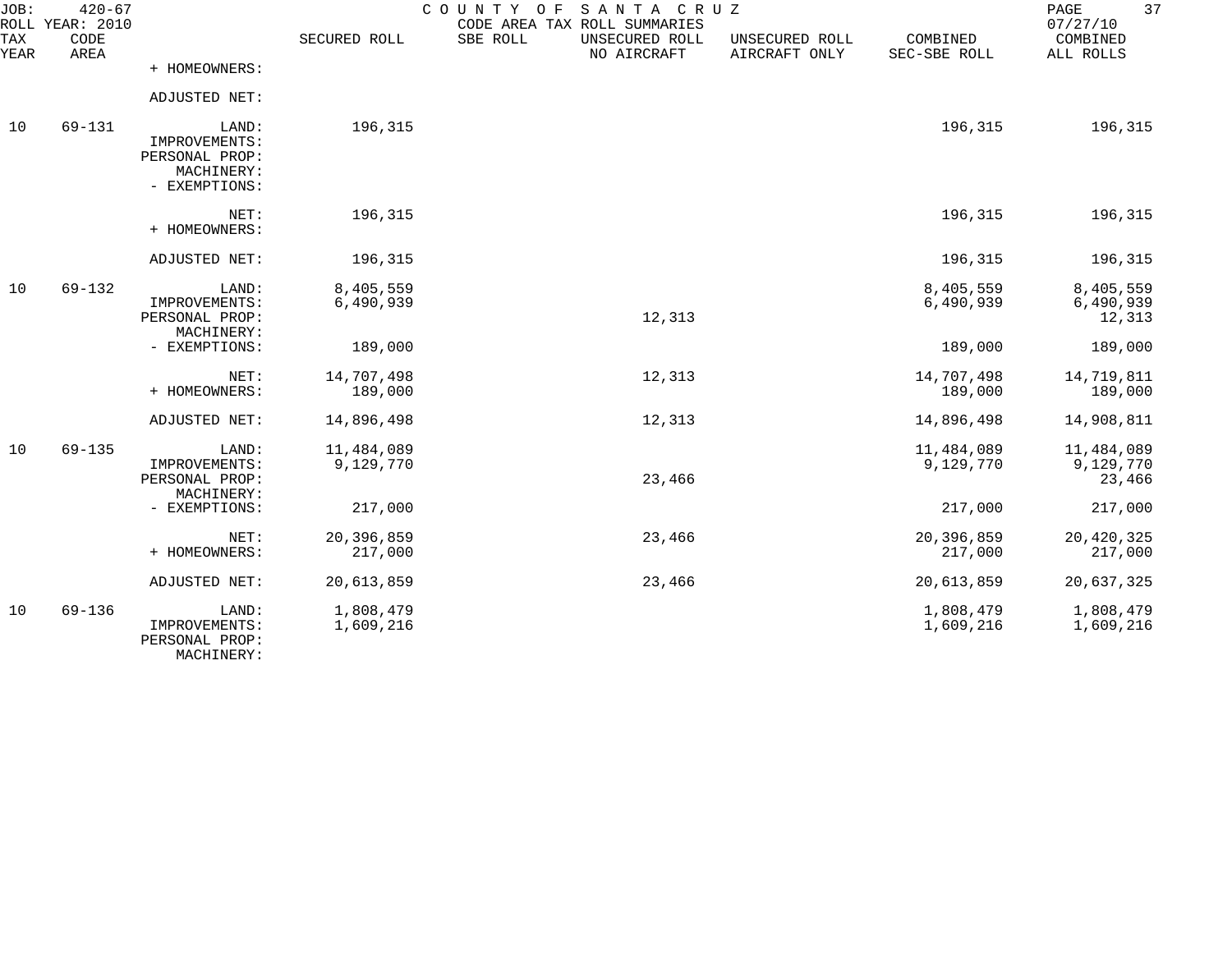| JOB:        | $420 - 67$<br>ROLL YEAR: 2010 |                                                                         |                        | COUNTY OF<br>SANTA CRUZ<br>CODE AREA TAX ROLL SUMMARIES |                                 |                          | 38<br>PAGE<br>07/27/10           |
|-------------|-------------------------------|-------------------------------------------------------------------------|------------------------|---------------------------------------------------------|---------------------------------|--------------------------|----------------------------------|
| TAX<br>YEAR | CODE<br>AREA                  |                                                                         | SECURED ROLL           | SBE ROLL<br>UNSECURED ROLL<br>NO AIRCRAFT               | UNSECURED ROLL<br>AIRCRAFT ONLY | COMBINED<br>SEC-SBE ROLL | COMBINED<br>ALL ROLLS            |
|             |                               | - EXEMPTIONS:                                                           | 28,499                 |                                                         |                                 | 28,499                   | 28,499                           |
|             |                               | NET:<br>+ HOMEOWNERS:                                                   | 3,389,196<br>28,000    |                                                         |                                 | 3,389,196<br>28,000      | 3,389,196<br>28,000              |
|             |                               | ADJUSTED NET:                                                           | 3, 417, 196            |                                                         |                                 | 3, 417, 196              | 3, 417, 196                      |
| 10          | $69 - 140$                    | LAND:<br>IMPROVEMENTS:<br>PERSONAL PROP:<br>MACHINERY:                  | 8,599,127<br>8,387,385 | 25,993                                                  |                                 | 8,599,127<br>8,387,385   | 8,599,127<br>8,387,385<br>25,993 |
|             |                               | - EXEMPTIONS:                                                           | 169,434                |                                                         |                                 | 169,434                  | 169,434                          |
|             |                               | NET:<br>+ HOMEOWNERS:                                                   | 16,817,078<br>168,000  | 25,993                                                  |                                 | 16,817,078<br>168,000    | 16,843,071<br>168,000            |
|             |                               | ADJUSTED NET:                                                           | 16,985,078             | 25,993                                                  |                                 | 16,985,078               | 17,011,071                       |
| 10          | $69 - 141$                    | LAND:<br>IMPROVEMENTS:<br>PERSONAL PROP:                                | 3,523,680<br>5,767,522 | 433,760                                                 |                                 | 3,523,680<br>5,767,522   | 3,523,680<br>6,201,282           |
|             |                               | MACHINERY:<br>- EXEMPTIONS:                                             | 14,000                 |                                                         |                                 | 14,000                   | 14,000                           |
|             |                               | NET:<br>+ HOMEOWNERS:                                                   | 9,277,202<br>14,000    | 433,760                                                 |                                 | 9,277,202<br>14,000      | 9,710,962<br>14,000              |
|             |                               | ADJUSTED NET:                                                           | 9,291,202              | 433,760                                                 |                                 | 9,291,202                | 9,724,962                        |
| 10          | 69-149                        | LAND:<br>IMPROVEMENTS:<br>PERSONAL PROP:<br>MACHINERY:<br>- EXEMPTIONS: |                        |                                                         |                                 |                          |                                  |
|             |                               | NET:<br>+ HOMEOWNERS:                                                   |                        |                                                         |                                 |                          |                                  |
|             |                               | ADJUSTED NET:                                                           |                        |                                                         |                                 |                          |                                  |
| 10          | $69 - 150$                    | LAND:                                                                   | 826,564                |                                                         |                                 | 826,564                  | 826,564                          |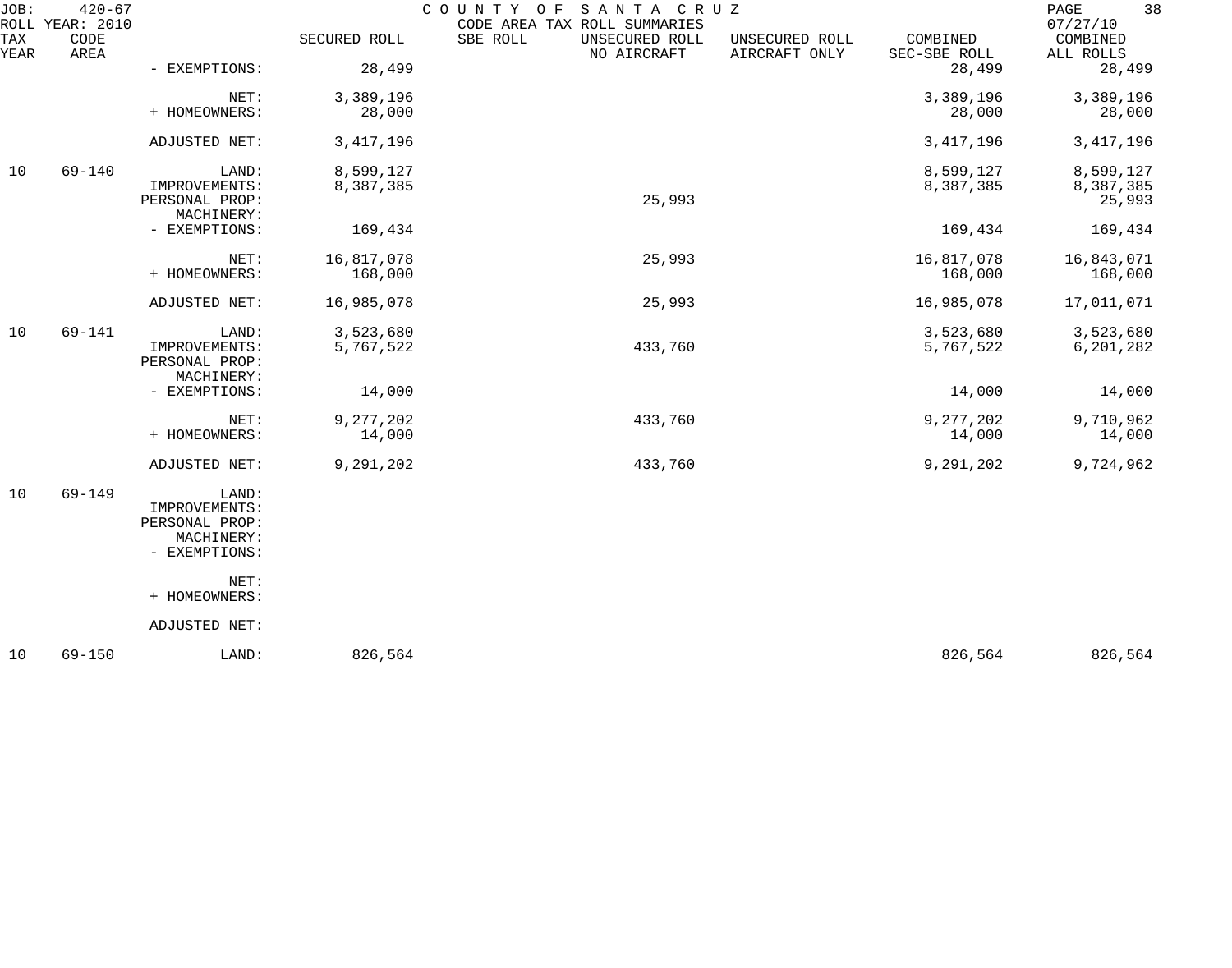| JOB:        | $420 - 67$<br>ROLL YEAR: 2010 |                |              | SANTA CRUZ<br>COUNTY OF<br>CODE AREA TAX ROLL SUMMARIES |                                 |                          | 39<br>PAGE<br>07/27/10 |
|-------------|-------------------------------|----------------|--------------|---------------------------------------------------------|---------------------------------|--------------------------|------------------------|
| TAX<br>YEAR | CODE<br>AREA                  |                | SECURED ROLL | SBE ROLL<br>UNSECURED ROLL<br>NO AIRCRAFT               | UNSECURED ROLL<br>AIRCRAFT ONLY | COMBINED<br>SEC-SBE ROLL | COMBINED<br>ALL ROLLS  |
|             |                               | IMPROVEMENTS:  | 1,248,427    |                                                         |                                 | 1,248,427                | 1,248,427              |
|             |                               | PERSONAL PROP: |              | 32,580                                                  |                                 |                          | 32,580                 |
|             |                               | MACHINERY:     |              |                                                         |                                 |                          |                        |
|             |                               | - EXEMPTIONS:  | 14,000       |                                                         |                                 | 14,000                   | 14,000                 |
|             |                               | NET:           | 2,060,991    | 32,580                                                  |                                 | 2,060,991                | 2,093,571              |
|             |                               | + HOMEOWNERS:  | 14,000       |                                                         |                                 | 14,000                   | 14,000                 |
|             |                               | ADJUSTED NET:  | 2,074,991    | 32,580                                                  |                                 | 2,074,991                | 2,107,571              |
| 10          | $69 - 152$                    | LAND:          |              |                                                         |                                 |                          |                        |
|             |                               | IMPROVEMENTS:  |              |                                                         |                                 |                          |                        |
|             |                               | PERSONAL PROP: |              |                                                         |                                 |                          |                        |
|             |                               | MACHINERY:     |              |                                                         |                                 |                          |                        |
|             |                               | - EXEMPTIONS:  |              |                                                         |                                 |                          |                        |
|             |                               | NET:           |              |                                                         |                                 |                          |                        |
|             |                               | + HOMEOWNERS:  |              |                                                         |                                 |                          |                        |
|             |                               | ADJUSTED NET:  |              |                                                         |                                 |                          |                        |
| 10          | $69 - 165$                    | LAND:          | 5,037,425    |                                                         |                                 | 5,037,425                | 5,037,425              |
|             |                               | IMPROVEMENTS:  | 3,588,314    |                                                         |                                 | 3,588,314                | 3,588,314              |
|             |                               | PERSONAL PROP: |              |                                                         |                                 |                          |                        |
|             |                               | MACHINERY:     |              |                                                         |                                 |                          |                        |
|             |                               | - EXEMPTIONS:  | 22,122       |                                                         |                                 | 22,122                   | 22,122                 |
|             |                               | NET:           | 8,603,617    |                                                         |                                 | 8,603,617                | 8,603,617              |
|             |                               | + HOMEOWNERS:  | 21,000       |                                                         |                                 | 21,000                   | 21,000                 |
|             |                               | ADJUSTED NET:  | 8,624,617    |                                                         |                                 | 8,624,617                | 8,624,617              |
| 10          | $69 - 167$                    | LAND:          | 3,828,808    |                                                         |                                 | 3,828,808                | 3,828,808              |
|             |                               | IMPROVEMENTS:  | 4,538,303    |                                                         |                                 | 4,538,303                | 4,538,303              |
|             |                               | PERSONAL PROP: |              |                                                         |                                 |                          |                        |
|             |                               | MACHINERY:     |              |                                                         |                                 |                          |                        |
|             |                               | - EXEMPTIONS:  | 78,976       |                                                         |                                 | 78,976                   | 78,976                 |
|             |                               | NET:           | 8,288,135    |                                                         |                                 | 8,288,135                | 8,288,135              |
|             |                               | + HOMEOWNERS:  | 77,000       |                                                         |                                 | 77,000                   | 77,000                 |
|             |                               | ADJUSTED NET:  | 8,365,135    |                                                         |                                 | 8,365,135                | 8,365,135              |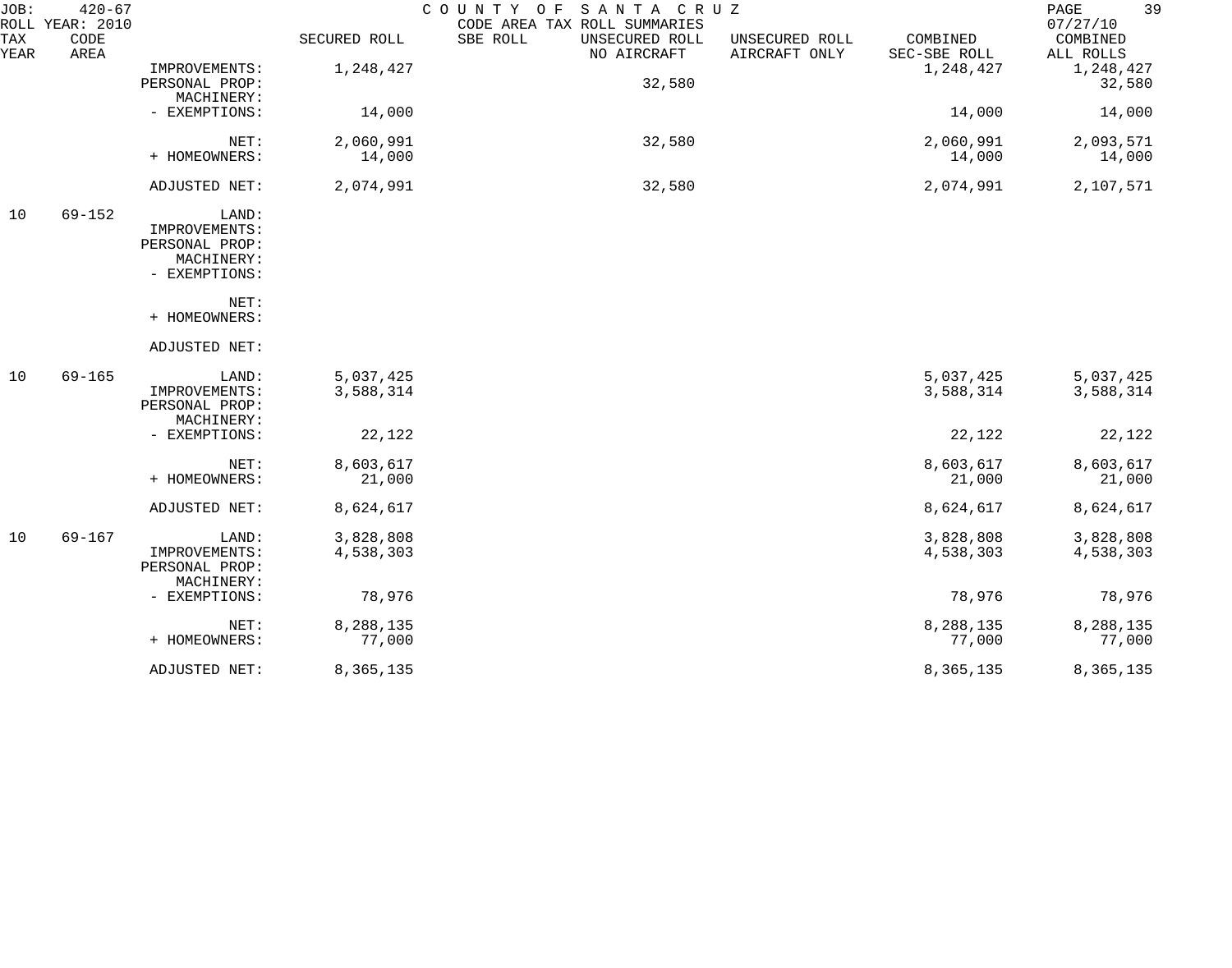| JOB:<br>ROLL | $420 - 67$<br>YEAR: 2010 |                                                                         |                         | COUNTY OF<br>CODE AREA TAX ROLL SUMMARIES | SANTA CRUZ                    |                                 |                          | $\mathop{\mathrm{PAGE}}$<br>40<br>07/27/10 |
|--------------|--------------------------|-------------------------------------------------------------------------|-------------------------|-------------------------------------------|-------------------------------|---------------------------------|--------------------------|--------------------------------------------|
| TAX<br>YEAR  | CODE<br>AREA             |                                                                         | SECURED ROLL            | SBE ROLL                                  | UNSECURED ROLL<br>NO AIRCRAFT | UNSECURED ROLL<br>AIRCRAFT ONLY | COMBINED<br>SEC-SBE ROLL | COMBINED<br>ALL ROLLS                      |
| 10           | $69 - 169$               | LAND:<br>IMPROVEMENTS:<br>PERSONAL PROP:<br>MACHINERY:<br>- EXEMPTIONS: | 1,669,306<br>974,230    |                                           |                               |                                 | 1,669,306<br>974,230     | 1,669,306<br>974,230                       |
|              |                          | NET:<br>+ HOMEOWNERS:                                                   | 2,643,536               |                                           |                               |                                 | 2,643,536                | 2,643,536                                  |
|              |                          | ADJUSTED NET:                                                           | 2,643,536               |                                           |                               |                                 | 2,643,536                | 2,643,536                                  |
| 10           | 69-180                   | LAND:<br>IMPROVEMENTS:<br>PERSONAL PROP:<br>MACHINERY:<br>- EXEMPTIONS: | 130,673                 |                                           |                               |                                 | 130,673                  | 130,673                                    |
|              |                          | NET:<br>+ HOMEOWNERS:                                                   | 130,673                 |                                           |                               |                                 | 130,673                  | 130,673                                    |
|              |                          | ADJUSTED NET:                                                           | 130,673                 |                                           |                               |                                 | 130,673                  | 130,673                                    |
| 10           | $69 - 184$               | LAND:<br>IMPROVEMENTS:<br>PERSONAL PROP:<br>MACHINERY:<br>- EXEMPTIONS: |                         |                                           |                               |                                 |                          |                                            |
|              |                          | NET:<br>+ HOMEOWNERS:                                                   |                         |                                           |                               |                                 |                          |                                            |
|              |                          | ADJUSTED NET:                                                           |                         |                                           |                               |                                 |                          |                                            |
| 10           | $69 - 187$               | LAND:<br>IMPROVEMENTS:<br>PERSONAL PROP:                                | 4,378,885<br>10,780,386 |                                           | 642,522<br>204,397            |                                 | 4,378,885<br>10,780,386  | 4,378,885<br>11,422,908<br>204,397         |
|              |                          | MACHINERY:<br>- EXEMPTIONS:                                             | 8, 449, 113             |                                           | 827,966                       |                                 | 8,449,113                | 9,277,079                                  |
|              |                          | NET:<br>+ HOMEOWNERS:                                                   | 6,710,158<br>84,000     |                                           | 18,953                        |                                 | 6,710,158<br>84,000      | 6,729,111<br>84,000                        |
|              |                          | ADJUSTED NET:                                                           | 6,794,158               |                                           | 18,953                        |                                 | 6,794,158                | 6,813,111                                  |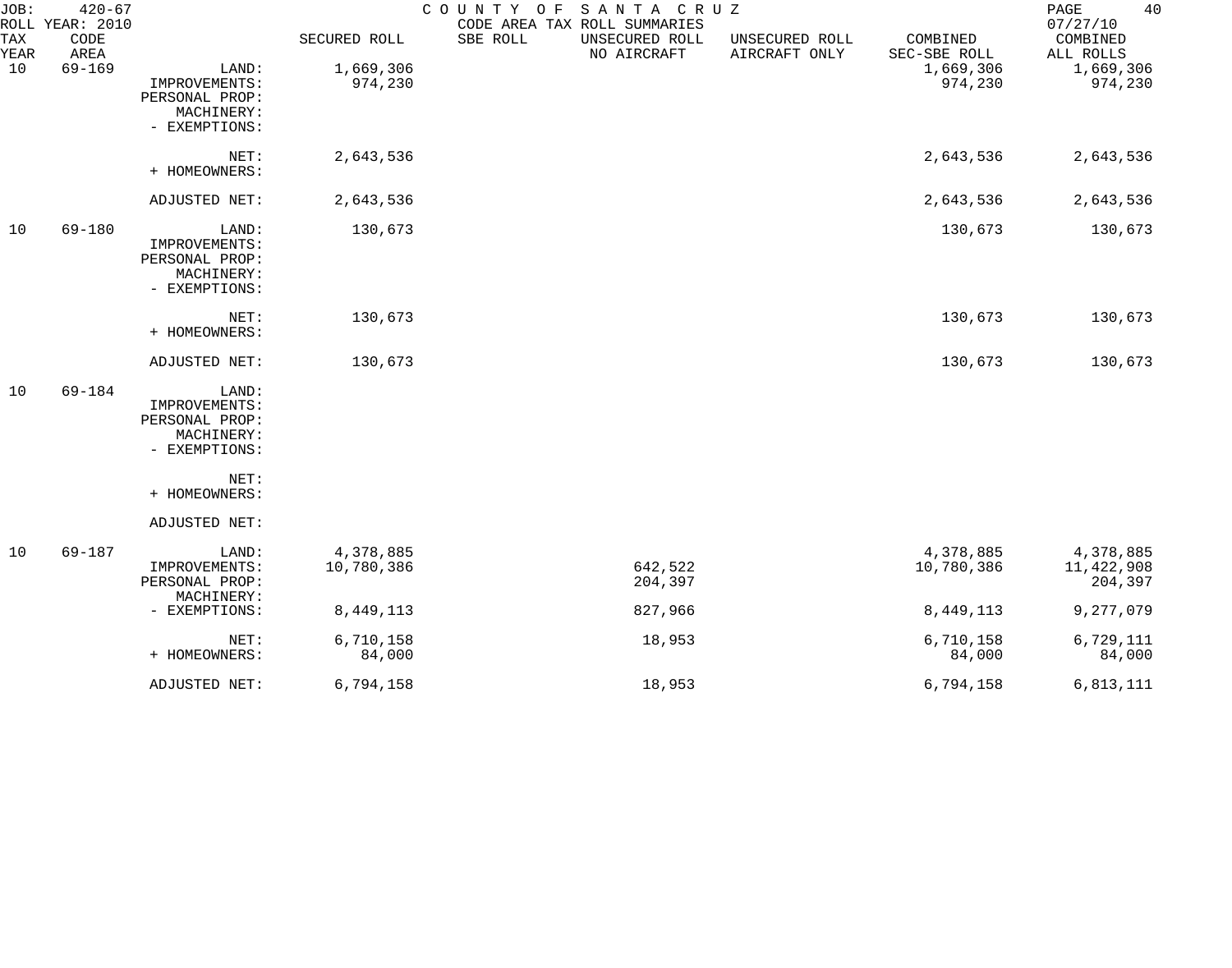| JOB:        | $420 - 67$<br>ROLL YEAR: 2010 |                                                                         |                        | COUNTY OF SANTA CRUZ | CODE AREA TAX ROLL SUMMARIES  |                                 |                          | 41<br>PAGE<br>07/27/10        |
|-------------|-------------------------------|-------------------------------------------------------------------------|------------------------|----------------------|-------------------------------|---------------------------------|--------------------------|-------------------------------|
| TAX<br>YEAR | CODE<br>AREA                  |                                                                         | SECURED ROLL           | SBE ROLL             | UNSECURED ROLL<br>NO AIRCRAFT | UNSECURED ROLL<br>AIRCRAFT ONLY | COMBINED<br>SEC-SBE ROLL | COMBINED<br>ALL ROLLS         |
| 10          | $69 - 190$                    | LAND:<br>IMPROVEMENTS:<br>PERSONAL PROP:                                | 865                    |                      |                               |                                 | 865                      | 865                           |
|             |                               | MACHINERY:<br>- EXEMPTIONS:                                             | 865                    |                      |                               |                                 | 865                      | 865                           |
|             |                               | NET:<br>+ HOMEOWNERS:                                                   |                        |                      |                               |                                 |                          |                               |
|             |                               | ADJUSTED NET:                                                           |                        |                      |                               |                                 |                          |                               |
| 10          | $69 - 192$                    | LAND:<br>IMPROVEMENTS:<br>PERSONAL PROP:<br>MACHINERY:                  | 1,811,691<br>1,172,215 |                      |                               |                                 | 1,811,691<br>1,172,215   | 1,811,691<br>1,172,215        |
|             |                               | - EXEMPTIONS:                                                           | 1,101                  |                      |                               |                                 | 1,101                    | 1,101                         |
|             |                               | NET:<br>+ HOMEOWNERS:                                                   | 2,982,805              |                      |                               |                                 | 2,982,805                | 2,982,805                     |
|             |                               | ADJUSTED NET:                                                           | 2,982,805              |                      |                               |                                 | 2,982,805                | 2,982,805                     |
| 10          | $69 - 193$                    | LAND:<br>IMPROVEMENTS:<br>PERSONAL PROP:<br>MACHINERY:<br>- EXEMPTIONS: | 257,866                |                      |                               |                                 | 257,866                  | 257,866                       |
|             |                               | NET:<br>+ HOMEOWNERS:                                                   | 257,866                |                      |                               |                                 | 257,866                  | 257,866                       |
|             |                               | ADJUSTED NET:                                                           | 257,866                |                      |                               |                                 | 257,866                  | 257,866                       |
| 10          | $69 - 203$                    | LAND:<br>IMPROVEMENTS:<br>PERSONAL PROP:<br>MACHINERY:<br>- EXEMPTIONS: |                        |                      | 278,008<br>278,008<br>182,474 |                                 |                          | 278,008<br>278,008<br>182,474 |
|             |                               | NET:                                                                    |                        |                      | 738,490                       |                                 |                          | 738,490                       |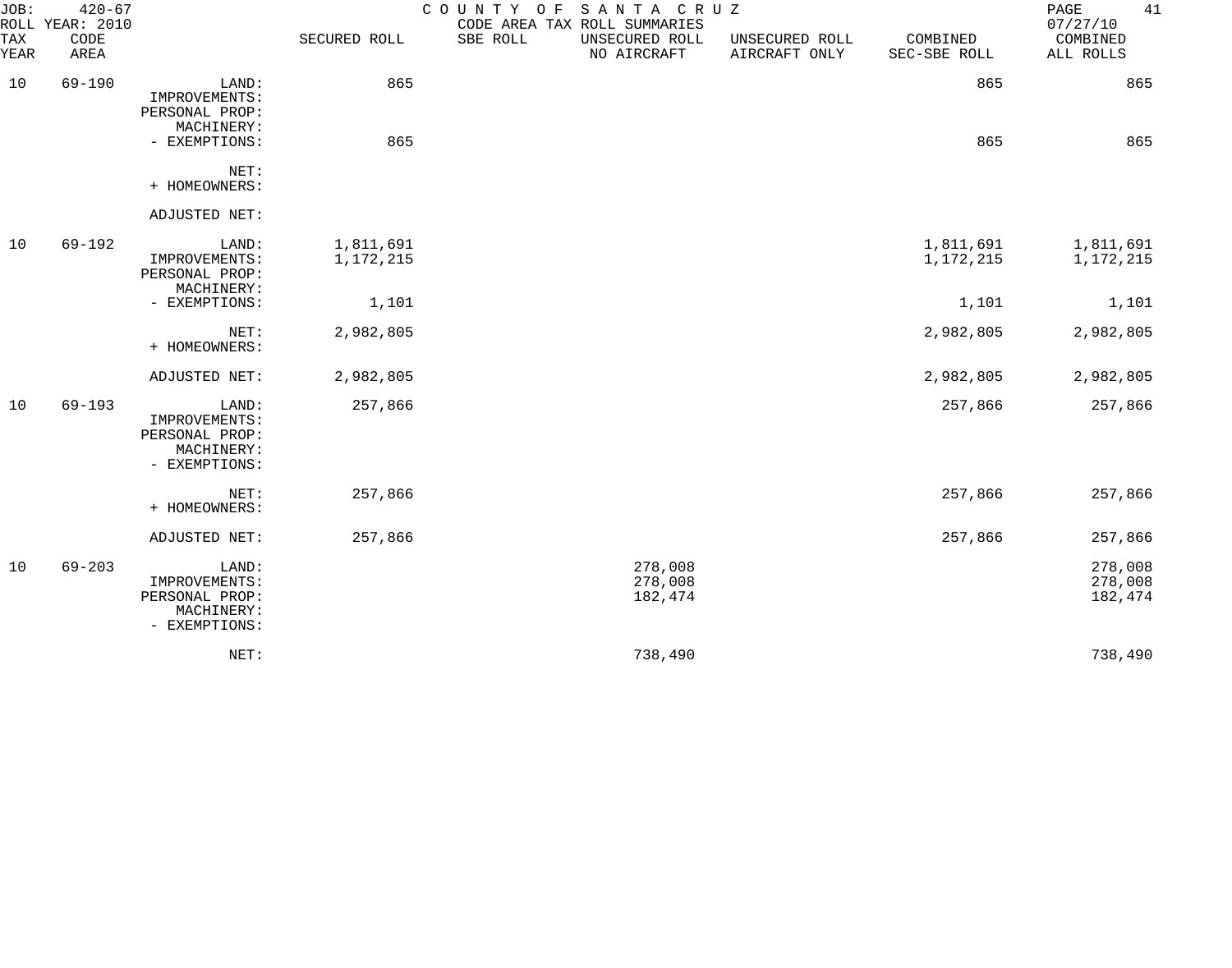| JOB:               | $420 - 67$<br>ROLL YEAR: 2010 |                                                                         |                        | COUNTY OF SANTA CRUZ<br>CODE AREA TAX ROLL SUMMARIES |                                 |                          | 42<br>PAGE<br>07/27/10 |
|--------------------|-------------------------------|-------------------------------------------------------------------------|------------------------|------------------------------------------------------|---------------------------------|--------------------------|------------------------|
| <b>TAX</b><br>YEAR | CODE<br>AREA                  |                                                                         | SECURED ROLL           | SBE ROLL<br>UNSECURED ROLL<br>NO AIRCRAFT            | UNSECURED ROLL<br>AIRCRAFT ONLY | COMBINED<br>SEC-SBE ROLL | COMBINED<br>ALL ROLLS  |
|                    |                               | + HOMEOWNERS:                                                           |                        |                                                      |                                 |                          |                        |
|                    |                               | ADJUSTED NET:                                                           |                        | 738,490                                              |                                 |                          | 738,490                |
| 10                 | $69 - 210$                    | LAND:<br>IMPROVEMENTS:<br>PERSONAL PROP:<br>MACHINERY:<br>- EXEMPTIONS: |                        | 6,866<br>28,764                                      |                                 |                          | 6,866<br>28,764        |
|                    |                               | NET:<br>+ HOMEOWNERS:                                                   |                        | 35,630                                               |                                 |                          | 35,630                 |
|                    |                               | ADJUSTED NET:                                                           |                        | 35,630                                               |                                 |                          | 35,630                 |
| 10                 | $69 - 211$                    | LAND:<br>IMPROVEMENTS:<br>PERSONAL PROP:<br>MACHINERY:<br>- EXEMPTIONS: |                        |                                                      |                                 |                          |                        |
|                    |                               | NET:<br>+ HOMEOWNERS:                                                   |                        |                                                      |                                 |                          |                        |
|                    |                               | ADJUSTED NET:                                                           |                        |                                                      |                                 |                          |                        |
| 10                 | $69 - 215$                    | LAND:<br>IMPROVEMENTS:<br>PERSONAL PROP:<br>MACHINERY:                  | 5,022,353<br>5,191,640 |                                                      |                                 | 5,022,353<br>5,191,640   | 5,022,353<br>5,191,640 |
|                    |                               | - EXEMPTIONS:                                                           | 288,714                |                                                      |                                 | 288,714                  | 288,714                |
|                    |                               | NET:<br>+ HOMEOWNERS:                                                   | 9,925,279<br>119,000   |                                                      |                                 | 9,925,279<br>119,000     | 9,925,279<br>119,000   |
|                    |                               | ADJUSTED NET:                                                           | 10,044,279             |                                                      |                                 | 10,044,279               | 10,044,279             |
| 10                 | $69 - 216$                    | LAND:<br>IMPROVEMENTS:<br>PERSONAL PROP:<br>MACHINERY:                  | 702,445<br>1,436,890   |                                                      |                                 | 702,445<br>1,436,890     | 702,445<br>1,436,890   |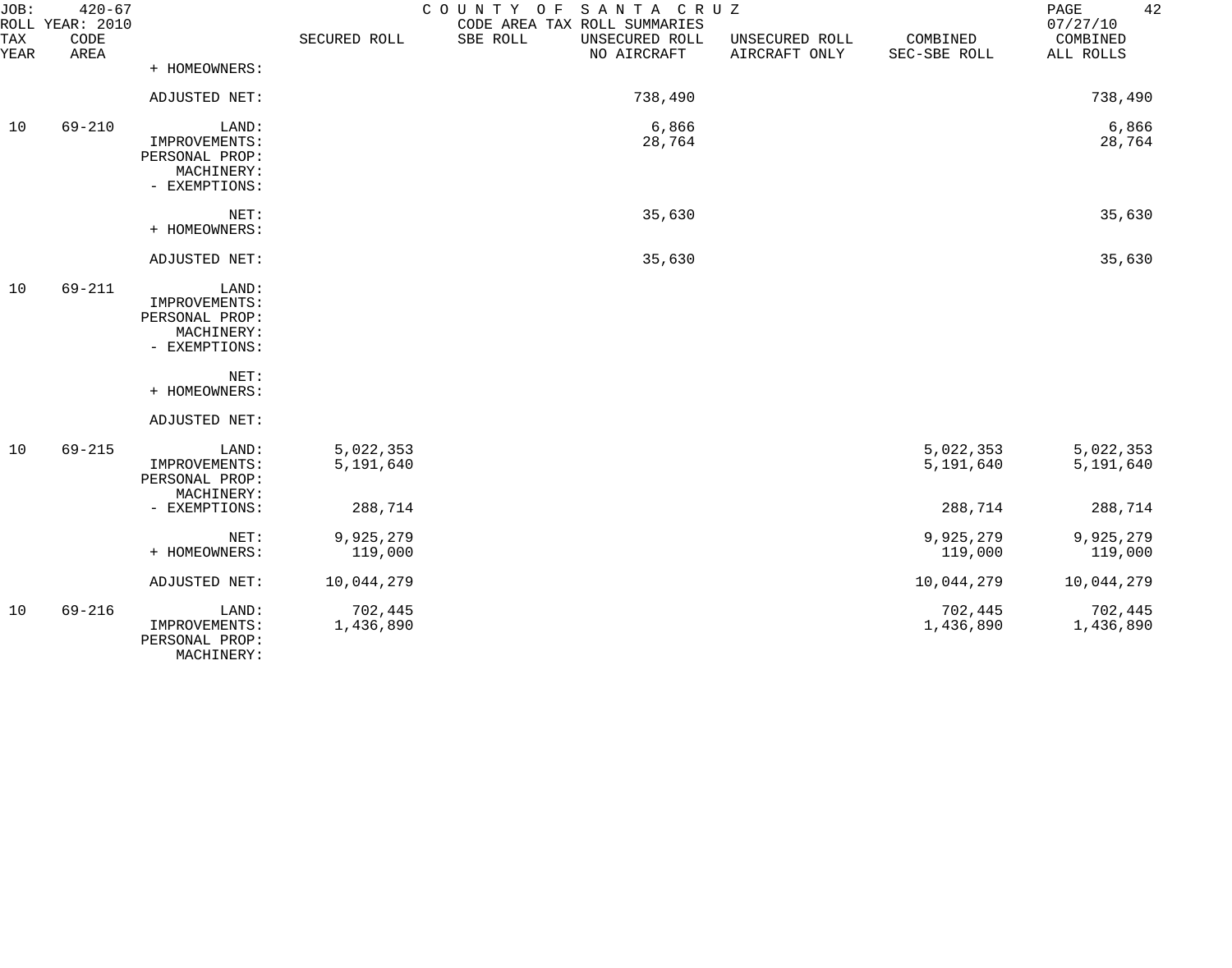| JOB:             | $420 - 67$<br>ROLL YEAR: 2010 |                                                                         |                            | COUNTY<br>O F<br>SANTA CRUZ<br>CODE AREA TAX ROLL SUMMARIES |                                 |                            | 43<br>PAGE<br>07/27/10                |
|------------------|-------------------------------|-------------------------------------------------------------------------|----------------------------|-------------------------------------------------------------|---------------------------------|----------------------------|---------------------------------------|
| TAX<br>YEAR      | CODE<br>AREA                  |                                                                         | SECURED ROLL               | SBE ROLL<br>UNSECURED ROLL<br>NO AIRCRAFT                   | UNSECURED ROLL<br>AIRCRAFT ONLY | COMBINED<br>SEC-SBE ROLL   | COMBINED<br>ALL ROLLS                 |
|                  |                               | - EXEMPTIONS:                                                           | 9,555                      |                                                             |                                 | 9,555                      | 9,555                                 |
|                  |                               | NET:<br>+ HOMEOWNERS:                                                   | 2,129,780<br>7,000         |                                                             |                                 | 2,129,780<br>7,000         | 2,129,780<br>7,000                    |
|                  |                               | ADJUSTED NET:                                                           | 2,136,780                  |                                                             |                                 | 2,136,780                  | 2,136,780                             |
| $69 - 219$<br>10 |                               | LAND:<br>IMPROVEMENTS:<br>PERSONAL PROP:<br>MACHINERY:<br>- EXEMPTIONS: | 285,000<br>46,600          |                                                             |                                 | 285,000<br>46,600          | 285,000<br>46,600                     |
|                  |                               | NET:<br>+ HOMEOWNERS:                                                   | 331,600                    |                                                             |                                 | 331,600                    | 331,600                               |
|                  |                               | ADJUSTED NET:                                                           | 331,600                    |                                                             |                                 | 331,600                    | 331,600                               |
| 10               | $69 - 220$                    | LAND:<br>IMPROVEMENTS:<br>PERSONAL PROP:<br>MACHINERY:                  | 53,049,160<br>53, 378, 907 | 35,579<br>110,376                                           |                                 | 53,049,160<br>53, 378, 907 | 53,049,160<br>53, 414, 486<br>110,376 |
|                  |                               | - EXEMPTIONS:                                                           | 840,158                    |                                                             |                                 | 840,158                    | 840,158                               |
|                  |                               | NET:<br>+ HOMEOWNERS:                                                   | 105,587,909<br>838,600     | 145,955                                                     |                                 | 105,587,909<br>838,600     | 105,733,864<br>838,600                |
|                  |                               | ADJUSTED NET:                                                           | 106,426,509                | 145,955                                                     |                                 | 106,426,509                | 106,572,464                           |
| 10               | $69 - 221$                    | LAND:<br>IMPROVEMENTS:<br>PERSONAL PROP:<br>MACHINERY:                  | 7,954,902<br>6,651,903     |                                                             |                                 | 7,954,902<br>6,651,903     | 7,954,902<br>6,651,903                |
|                  |                               | - EXEMPTIONS:                                                           | 114,000                    |                                                             |                                 | 114,000                    | 114,000                               |
|                  |                               | NET:<br>+ HOMEOWNERS:                                                   | 14,492,805<br>112,000      |                                                             |                                 | 14,492,805<br>112,000      | 14,492,805<br>112,000                 |
|                  |                               | ADJUSTED NET:                                                           | 14,604,805                 |                                                             |                                 | 14,604,805                 | 14,604,805                            |
| 10               | $69 - 222$                    | LAND:                                                                   | 126,877                    |                                                             |                                 | 126,877                    | 126,877                               |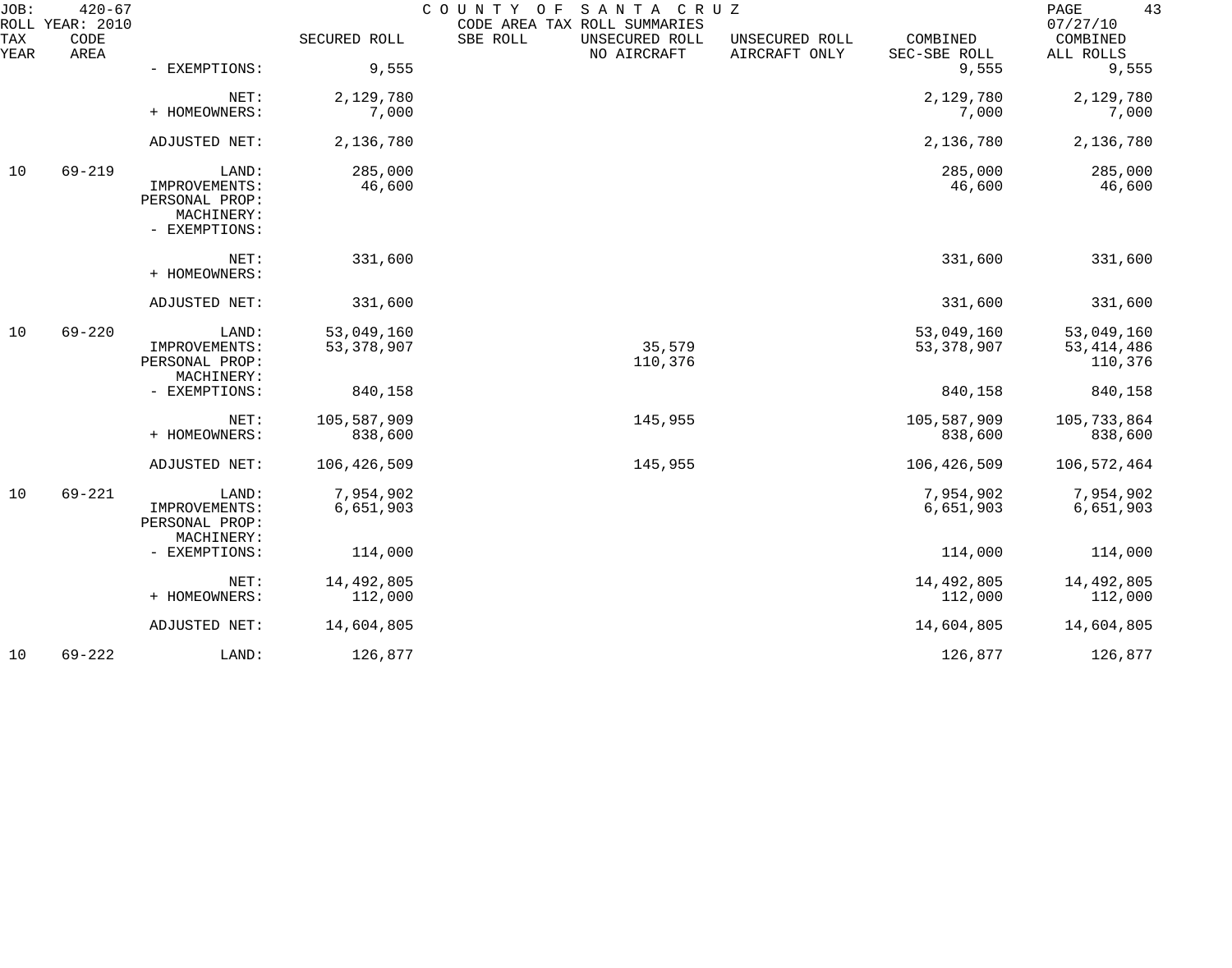| JOB:               | $420 - 67$<br>ROLL YEAR: 2010 |                                                                         |                        | COUNTY OF<br>CODE AREA TAX ROLL SUMMARIES | SANTA CRUZ                    |                                 |                          | 44<br>PAGE<br>07/27/10 |
|--------------------|-------------------------------|-------------------------------------------------------------------------|------------------------|-------------------------------------------|-------------------------------|---------------------------------|--------------------------|------------------------|
| <b>TAX</b><br>YEAR | CODE<br>AREA                  |                                                                         | SECURED ROLL           | SBE ROLL                                  | UNSECURED ROLL<br>NO AIRCRAFT | UNSECURED ROLL<br>AIRCRAFT ONLY | COMBINED<br>SEC-SBE ROLL | COMBINED<br>ALL ROLLS  |
|                    |                               | IMPROVEMENTS:<br>PERSONAL PROP:<br>MACHINERY:<br>- EXEMPTIONS:          | 137,805                |                                           |                               |                                 | 137,805                  | 137,805                |
|                    |                               | NET:<br>+ HOMEOWNERS:                                                   | 264,682                |                                           |                               |                                 | 264,682                  | 264,682                |
|                    |                               | ADJUSTED NET:                                                           | 264,682                |                                           |                               |                                 | 264,682                  | 264,682                |
| 10                 | $69 - 223$                    | LAND:<br>IMPROVEMENTS:<br>PERSONAL PROP:<br>MACHINERY:<br>- EXEMPTIONS: | 476,283                |                                           |                               |                                 | 476,283                  | 476,283                |
|                    |                               | NET:<br>+ HOMEOWNERS:                                                   | 476,283                |                                           |                               |                                 | 476,283                  | 476,283                |
|                    |                               | ADJUSTED NET:                                                           | 476,283                |                                           |                               |                                 | 476,283                  | 476,283                |
| 10                 | $69 - 224$                    | LAND:<br>IMPROVEMENTS:<br>PERSONAL PROP:<br>MACHINERY:                  | 3,081,360<br>2,564,341 |                                           |                               |                                 | 3,081,360<br>2,564,341   | 3,081,360<br>2,564,341 |
|                    |                               | - EXEMPTIONS:                                                           | 63,000                 |                                           |                               |                                 | 63,000                   | 63,000                 |
|                    |                               | NET:<br>+ HOMEOWNERS:                                                   | 5,582,701<br>63,000    |                                           |                               |                                 | 5,582,701<br>63,000      | 5,582,701<br>63,000    |
|                    |                               | ADJUSTED NET:                                                           | 5,645,701              |                                           |                               |                                 | 5,645,701                | 5,645,701              |
| 10                 | $69 - 225$                    | LAND:<br>IMPROVEMENTS:<br>PERSONAL PROP:<br>MACHINERY:<br>- EXEMPTIONS: | 156,100<br>137,900     |                                           |                               |                                 | 156,100<br>137,900       | 156,100<br>137,900     |
|                    |                               | NET:<br>+ HOMEOWNERS:                                                   | 294,000                |                                           |                               |                                 | 294,000                  | 294,000                |
|                    |                               | ADJUSTED NET:                                                           | 294,000                |                                           |                               |                                 | 294,000                  | 294,000                |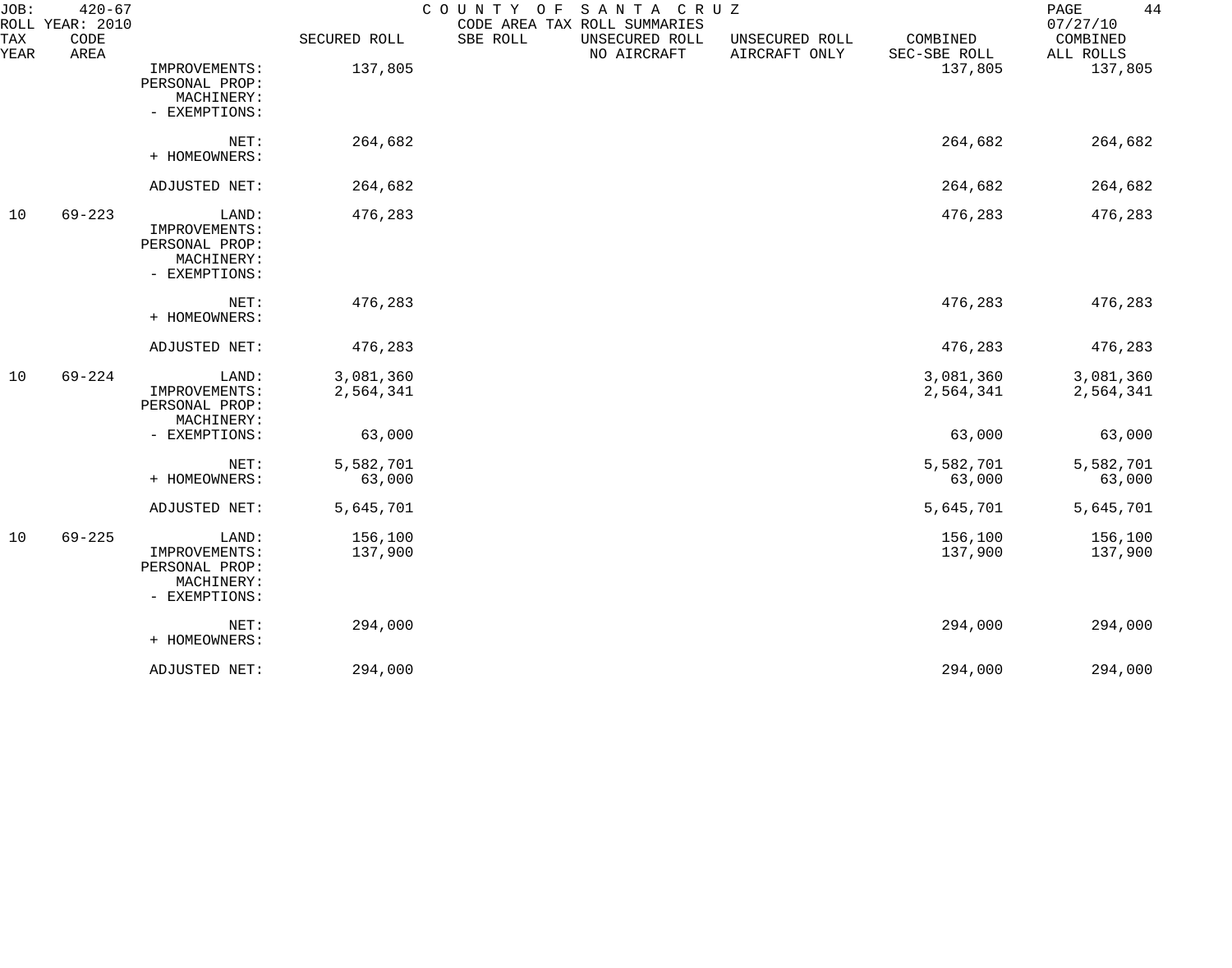| JOB:        | $420 - 67$<br>ROLL YEAR: 2010 |                              |              | COUNTY OF<br>SANTA CRUZ<br>CODE AREA TAX ROLL SUMMARIES                      |                          | 45<br>PAGE<br>07/27/10 |
|-------------|-------------------------------|------------------------------|--------------|------------------------------------------------------------------------------|--------------------------|------------------------|
| TAX<br>YEAR | CODE<br>AREA                  |                              | SECURED ROLL | SBE ROLL<br>UNSECURED ROLL<br>UNSECURED ROLL<br>NO AIRCRAFT<br>AIRCRAFT ONLY | COMBINED<br>SEC-SBE ROLL | COMBINED<br>ALL ROLLS  |
| 10          | $69 - 226$                    | LAND:                        | 6,204,529    |                                                                              | 6,204,529                | 6, 204, 529            |
|             |                               | IMPROVEMENTS:                | 5, 416, 135  | 8,837                                                                        | 5, 416, 135              | 5,424,972              |
|             |                               | PERSONAL PROP:               |              | 221,501                                                                      |                          | 221,501                |
|             |                               | MACHINERY:                   |              |                                                                              |                          |                        |
|             |                               | - EXEMPTIONS:                | 84,000       |                                                                              | 84,000                   | 84,000                 |
|             |                               | NET:                         | 11,536,664   | 230,338                                                                      | 11,536,664               | 11,767,002             |
|             |                               | + HOMEOWNERS:                | 84,000       |                                                                              | 84,000                   | 84,000                 |
|             |                               | ADJUSTED NET:                | 11,620,664   | 230,338                                                                      | 11,620,664               | 11,851,002             |
| 10          | $69 - 228$                    | LAND:                        | 7,046,190    |                                                                              | 7,046,190                | 7,046,190              |
|             |                               | IMPROVEMENTS:                | 9,845,466    | 26,948                                                                       | 9,845,466                | 9,872,414              |
|             |                               | PERSONAL PROP:<br>MACHINERY: | 1,500        | 162,603                                                                      | 1,500                    | 164,103                |
|             |                               | - EXEMPTIONS:                | 10,218,755   |                                                                              | 10, 218, 755             | 10, 218, 755           |
|             |                               | NET:                         | 6,674,401    | 189,551                                                                      | 6,674,401                | 6,863,952              |
|             |                               | + HOMEOWNERS:                | 21,000       |                                                                              | 21,000                   | 21,000                 |
|             |                               | ADJUSTED NET:                | 6,695,401    | 189,551                                                                      | 6,695,401                | 6,884,952              |
| 10          | $69 - 250$                    | LAND:                        | 107,837,984  |                                                                              | 107,837,984              | 107,837,984            |
|             |                               | IMPROVEMENTS:                | 109,497,380  |                                                                              | 109,497,380              | 109,497,380            |
|             |                               | PERSONAL PROP:<br>MACHINERY: | 54,726       | 326,521                                                                      | 54,726                   | 381,247                |
|             |                               | - EXEMPTIONS:                | 2,380,095    |                                                                              | 2,380,095                | 2,380,095              |
|             |                               | NET:                         | 215,009,995  | 326,521                                                                      | 215,009,995              | 215, 336, 516          |
|             |                               | + HOMEOWNERS:                | 2,140,600    |                                                                              | 2,140,600                | 2,140,600              |
|             |                               | ADJUSTED NET:                | 217,150,595  | 326,521                                                                      | 217,150,595              | 217, 477, 116          |
| 10          | $69 - 251$                    | LAND:                        | 1,792,220    |                                                                              | 1,792,220                | 1,792,220              |
|             |                               | IMPROVEMENTS:                | 3,606,824    |                                                                              | 3,606,824                | 3,606,824              |
|             |                               | PERSONAL PROP:<br>MACHINERY: |              | 10,589                                                                       |                          | 10,589                 |
|             |                               | - EXEMPTIONS:                | 28,654       |                                                                              | 28,654                   | 28,654                 |
|             |                               | NET:                         | 5,370,390    | 10,589                                                                       | 5,370,390                | 5,380,979              |
|             |                               | + HOMEOWNERS:                | 28,000       |                                                                              | 28,000                   | 28,000                 |
|             |                               | ADJUSTED NET:                | 5,398,390    | 10,589                                                                       | 5,398,390                | 5,408,979              |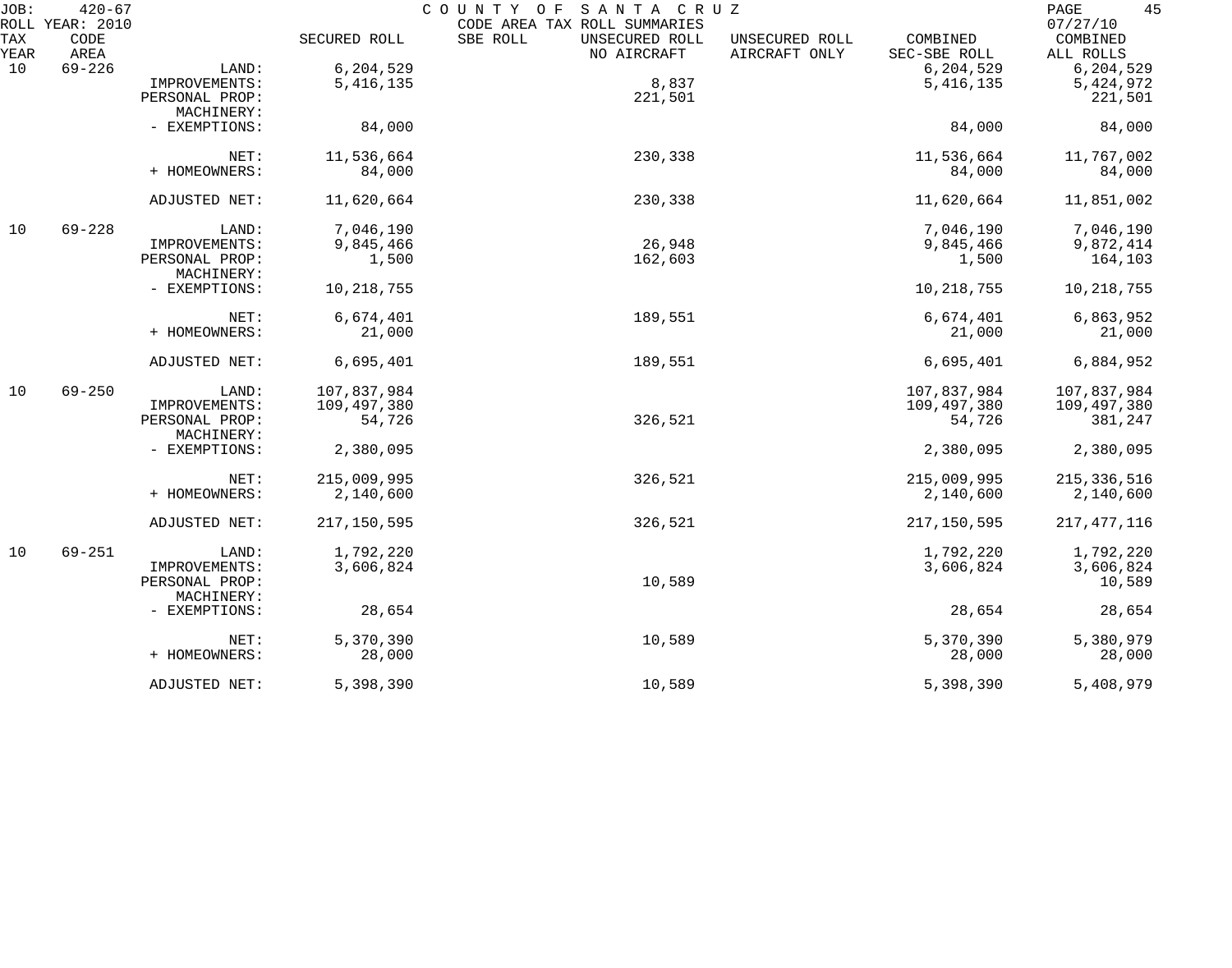| JOB:               | $420 - 67$<br>ROLL YEAR: 2010 |                                                                         |                                                               | COUNTY OF SANTA CRUZ<br>CODE AREA TAX ROLL SUMMARIES |                                 |                                                               | 46<br>PAGE<br>07/27/10                                          |
|--------------------|-------------------------------|-------------------------------------------------------------------------|---------------------------------------------------------------|------------------------------------------------------|---------------------------------|---------------------------------------------------------------|-----------------------------------------------------------------|
| <b>TAX</b><br>YEAR | CODE<br>AREA                  |                                                                         | SECURED ROLL                                                  | SBE ROLL<br>UNSECURED ROLL<br>NO AIRCRAFT            | UNSECURED ROLL<br>AIRCRAFT ONLY | COMBINED<br>SEC-SBE ROLL                                      | COMBINED<br>ALL ROLLS                                           |
| 10                 | $69 - 252$                    | LAND:<br>IMPROVEMENTS:<br>PERSONAL PROP:<br>MACHINERY:<br>- EXEMPTIONS: |                                                               |                                                      |                                 |                                                               |                                                                 |
|                    |                               | NET:<br>+ HOMEOWNERS:                                                   |                                                               |                                                      |                                 |                                                               |                                                                 |
|                    |                               | ADJUSTED NET:                                                           |                                                               |                                                      |                                 |                                                               |                                                                 |
| 10                 | $69 - 253$                    | LAND:<br>IMPROVEMENTS:<br>PERSONAL PROP:<br>MACHINERY:<br>- EXEMPTIONS: | 53, 384, 295<br>62,666,725<br>469,837<br>40,051<br>13,984,095 | 97,232<br>888,843                                    |                                 | 53, 384, 295<br>62,666,725<br>469,837<br>40,051<br>13,984,095 | 53, 384, 295<br>62,763,957<br>1,358,680<br>40,051<br>13,984,095 |
|                    |                               | NET:<br>+ HOMEOWNERS:                                                   | 102,576,813<br>1,985,200                                      | 986,075                                              |                                 | 102,576,813<br>1,985,200                                      | 103,562,888<br>1,985,200                                        |
|                    |                               | ADJUSTED NET:                                                           | 104,562,013                                                   | 986,075                                              |                                 | 104,562,013                                                   | 105,548,088                                                     |
| 10                 | $69 - 254$                    | LAND:<br>IMPROVEMENTS:<br>PERSONAL PROP:<br>MACHINERY:                  | 3,390,825<br>3,508,027<br>23,634                              | 5,587                                                |                                 | 3,390,825<br>3,508,027<br>23,634                              | 3,390,825<br>3,508,027<br>29,221                                |
|                    |                               | - EXEMPTIONS:                                                           | 963,370                                                       |                                                      |                                 | 963,370                                                       | 963,370                                                         |
|                    |                               | NET:<br>+ HOMEOWNERS:                                                   | 5,959,116<br>28,000                                           | 5,587                                                |                                 | 5,959,116<br>28,000                                           | 5,964,703<br>28,000                                             |
|                    |                               | ADJUSTED NET:                                                           | 5,987,116                                                     | 5,587                                                |                                 | 5,987,116                                                     | 5,992,703                                                       |
| 10                 | $69 - 255$                    | LAND:<br>IMPROVEMENTS:<br>PERSONAL PROP:                                | 143,719,217<br>143, 178, 279<br>141,028                       | 65,503<br>137,083<br>571,623                         |                                 | 143,719,217<br>143,178,279<br>141,028                         | 143,784,720<br>143, 315, 362<br>712,651                         |
|                    |                               | MACHINERY:<br>- EXEMPTIONS:                                             | 22, 441, 500                                                  |                                                      |                                 | 22, 441, 500                                                  | 22, 441, 500                                                    |
|                    |                               | NET:                                                                    | 264,597,024                                                   | 774,209                                              |                                 | 264,597,024                                                   | 265, 371, 233                                                   |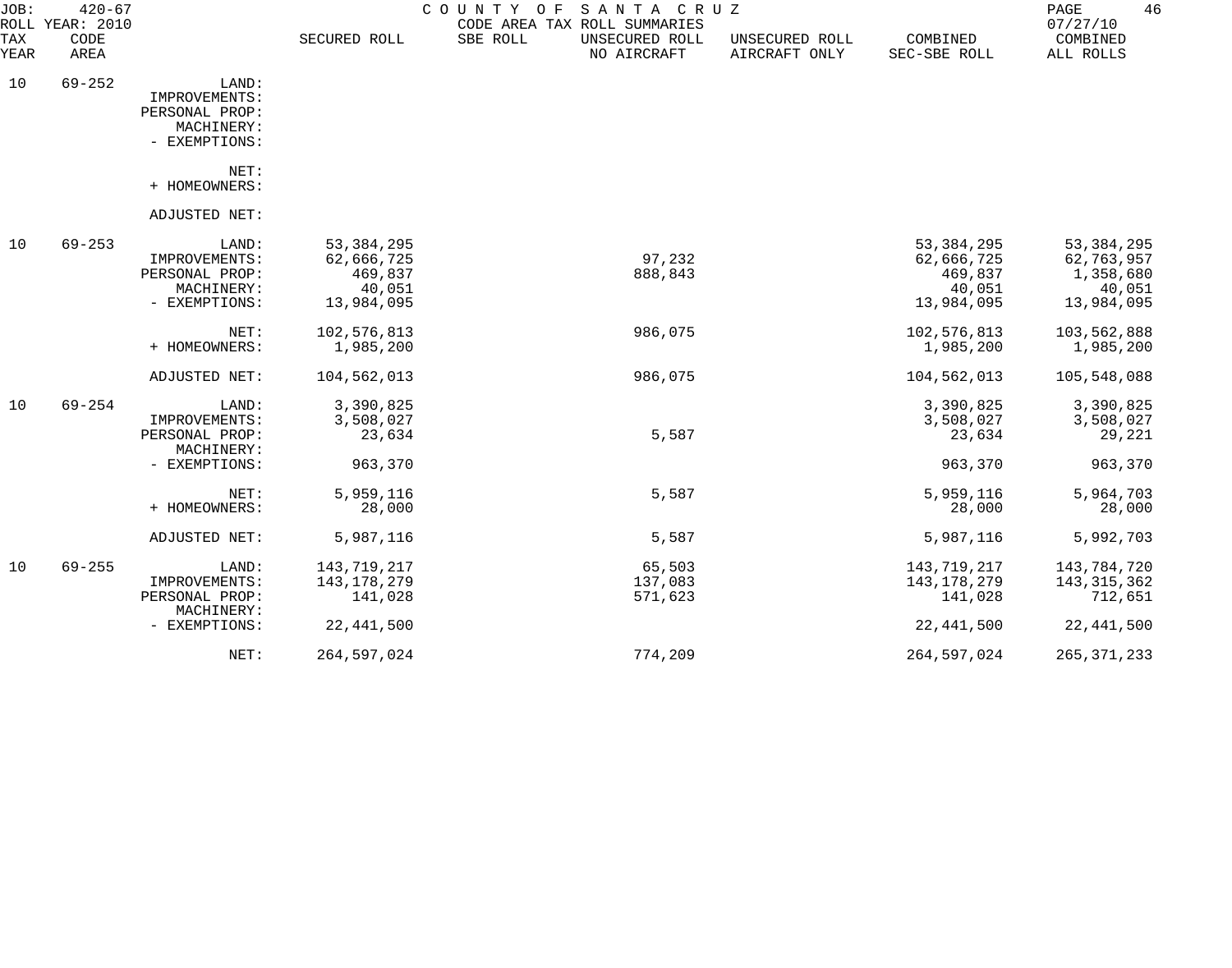| JOB:        | $420 - 67$<br>ROLL YEAR: 2010 |                                               |               | COUNTY OF SANTA CRUZ<br>CODE AREA TAX ROLL SUMMARIES |                                 |                          | 47<br>PAGE<br>07/27/10 |
|-------------|-------------------------------|-----------------------------------------------|---------------|------------------------------------------------------|---------------------------------|--------------------------|------------------------|
| TAX<br>YEAR | CODE<br>AREA                  |                                               | SECURED ROLL  | SBE ROLL<br>UNSECURED ROLL<br>NO AIRCRAFT            | UNSECURED ROLL<br>AIRCRAFT ONLY | COMBINED<br>SEC-SBE ROLL | COMBINED<br>ALL ROLLS  |
|             |                               | + HOMEOWNERS:                                 | 5,734,400     |                                                      |                                 | 5,734,400                | 5,734,400              |
|             |                               | ADJUSTED NET:                                 | 270, 331, 424 | 774,209                                              |                                 | 270, 331, 424            | 271,105,633            |
| 10          | $69 - 256$                    | LAND:                                         | 13, 276, 279  |                                                      |                                 | 13, 276, 279             | 13,276,279             |
|             |                               | IMPROVEMENTS:                                 | 15,170,576    |                                                      |                                 | 15,170,576               | 15,170,576             |
|             | PERSONAL PROP:<br>MACHINERY:  | 6,000                                         | 959,391       |                                                      | 6,000                           | 965,391                  |                        |
|             |                               | - EXEMPTIONS:                                 | 1,135,980     |                                                      |                                 | 1,135,980                | 1,135,980              |
|             |                               | NET:                                          | 27, 316, 875  | 959,391                                              |                                 | 27, 316, 875             | 28, 276, 266           |
|             |                               | + HOMEOWNERS:                                 | 530,600       |                                                      |                                 | 530,600                  | 530,600                |
|             |                               | ADJUSTED NET:                                 | 27,847,475    | 959,391                                              |                                 | 27,847,475               | 28,806,866             |
| 10          | $69 - 257$                    | LAND:                                         | 27,720,552    |                                                      |                                 | 27,720,552               | 27,720,552             |
|             |                               | IMPROVEMENTS:                                 | 25,679,323    | 272,487                                              |                                 | 25,679,323               | 25,951,810             |
|             |                               | PERSONAL PROP:<br>MACHINERY:                  | 89,123        | 291,881                                              |                                 | 89,123                   | 381,004                |
|             |                               | - EXEMPTIONS:                                 | 1,274,675     |                                                      |                                 | 1,274,675                | 1,274,675              |
|             |                               | NET:                                          | 52, 214, 323  | 564,368                                              |                                 | 52, 214, 323             | 52,778,691             |
|             |                               | + HOMEOWNERS:                                 | 1,162,000     |                                                      |                                 | 1,162,000                | 1,162,000              |
|             |                               | ADJUSTED NET:                                 | 53, 376, 323  | 564,368                                              |                                 | 53, 376, 323             | 53,940,691             |
| 10          | $69 - 258$                    | LAND:                                         | 353,985,809   | 6,477                                                |                                 | 353,985,809              | 353,992,286            |
|             |                               | IMPROVEMENTS:                                 | 291,630,498   | 5,512,478                                            |                                 | 291,630,498              | 297,142,976            |
|             |                               | PERSONAL PROP:                                | 11,707,590    | 19,204,916                                           |                                 | 11,707,590               | 30,912,506             |
|             |                               | MACHINERY:                                    | 375,708       |                                                      |                                 | 375,708                  | 375,708                |
|             |                               | - EXEMPTIONS:                                 | 35,990,931    | 9,120                                                |                                 | 35,990,931               | 36,000,051             |
|             |                               | NET:                                          | 621,708,674   | 24,714,751                                           |                                 | 621,708,674              | 646, 423, 425          |
|             |                               | + HOMEOWNERS:                                 | 4,793,600     |                                                      |                                 | 4,793,600                | 4,793,600              |
|             |                               | ADJUSTED NET:                                 | 626, 502, 274 | 24,714,751                                           |                                 | 626, 502, 274            | 651, 217, 025          |
| 10          | $69 - 259$                    | LAND:                                         | 19,837,461    |                                                      |                                 | 19,837,461               | 19,837,461             |
|             |                               | IMPROVEMENTS:<br>PERSONAL PROP:<br>MACHINERY: | 17,975,893    | 13,592<br>374,407                                    |                                 | 17,975,893               | 17,989,485<br>374,407  |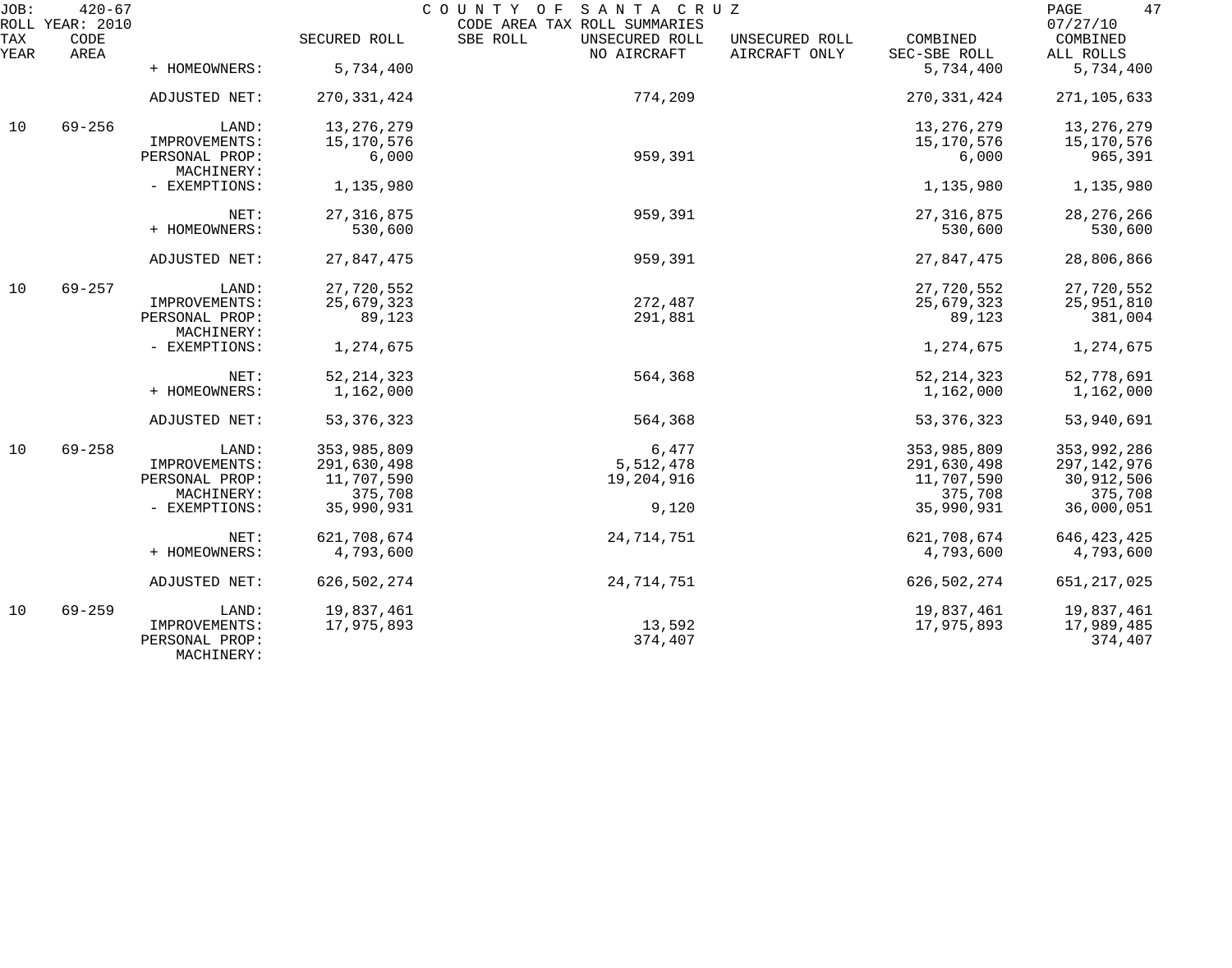| JOB:        | $420 - 67$<br>ROLL YEAR: 2010 |                                 |               | COUNTY OF SANTA CRUZ<br>CODE AREA TAX ROLL SUMMARIES |                                                             | 48<br>PAGE<br>07/27/10 |
|-------------|-------------------------------|---------------------------------|---------------|------------------------------------------------------|-------------------------------------------------------------|------------------------|
| TAX<br>YEAR | CODE<br>AREA                  |                                 | SECURED ROLL  | SBE ROLL<br>UNSECURED ROLL<br>NO AIRCRAFT            | COMBINED<br>UNSECURED ROLL<br>AIRCRAFT ONLY<br>SEC-SBE ROLL | COMBINED<br>ALL ROLLS  |
|             |                               | - EXEMPTIONS:                   | 5,029,280     | 254,951                                              | 5,029,280                                                   | 5, 284, 231            |
|             |                               | NET:                            | 32,784,074    | 133,048                                              | 32,784,074                                                  | 32, 917, 122           |
|             |                               | + HOMEOWNERS:                   | 264,600       |                                                      | 264,600                                                     | 264,600                |
|             |                               | ADJUSTED NET:                   | 33,048,674    | 133,048                                              | 33,048,674                                                  | 33, 181, 722           |
| 10          | $69 - 260$                    | LAND:                           | 2,533,096     |                                                      | 2,533,096                                                   | 2,533,096              |
|             |                               | IMPROVEMENTS:<br>PERSONAL PROP: | 451,072       | 549,813                                              | 451,072                                                     | 451,072<br>549,813     |
|             |                               | MACHINERY:                      |               |                                                      |                                                             |                        |
|             |                               | - EXEMPTIONS:                   | 12,972        |                                                      | 12,972                                                      | 12,972                 |
|             |                               | NET:<br>+ HOMEOWNERS:           | 2,971,196     | 549,813                                              | 2,971,196                                                   | 3,521,009              |
|             |                               | ADJUSTED NET:                   | 2,971,196     | 549,813                                              | 2,971,196                                                   | 3,521,009              |
| 10          | $69 - 261$                    | LAND:                           | 193, 194, 555 |                                                      | 193, 194, 555                                               | 193, 194, 555          |
|             |                               | IMPROVEMENTS:                   | 115,350,320   | 440,741                                              | 115,350,320                                                 | 115,791,061            |
|             |                               | PERSONAL PROP:                  | 155,348       | 97,773                                               | 155,348                                                     | 253,121                |
|             |                               | MACHINERY:                      | 8,591         |                                                      | 8,591                                                       | 8,591                  |
|             |                               | - EXEMPTIONS:                   | 169,753       |                                                      | 169,753                                                     | 169,753                |
|             |                               | NET:                            | 308,539,061   | 538,514                                              | 308,539,061                                                 | 309,077,575            |
|             |                               | + HOMEOWNERS:                   | 168,000       |                                                      | 168,000                                                     | 168,000                |
|             |                               | ADJUSTED NET:                   | 308,707,061   | 538,514                                              | 308,707,061                                                 | 309, 245, 575          |
| 10          | $69 - 262$                    | LAND:                           | 253, 472, 506 | 48,687                                               | 253, 472, 506                                               | 253,521,193            |
|             |                               | IMPROVEMENTS:                   | 194,108,430   | 1,349,248                                            | 194,108,430                                                 | 195,457,678            |
|             |                               | PERSONAL PROP:                  | 511,958       | 8,856,113                                            | 511,958                                                     | 9,368,071              |
|             |                               | MACHINERY:                      | 151,996       |                                                      | 151,996                                                     | 151,996                |
|             |                               | - EXEMPTIONS:                   | 24, 158, 181  |                                                      | 24, 158, 181                                                | 24, 158, 181           |
|             |                               | NET:                            | 424,086,709   | 10,254,048                                           | 424,086,709                                                 | 434, 340, 757          |
|             |                               | + HOMEOWNERS:                   | 4,100,600     |                                                      | 4,100,600                                                   | 4,100,600              |
|             |                               | ADJUSTED NET:                   | 428, 187, 309 | 10,254,048                                           | 428, 187, 309                                               | 438, 441, 357          |
| 10          | $69 - 263$                    | LAND:                           | 9,924,281     |                                                      | 9,924,281                                                   | 9,924,281              |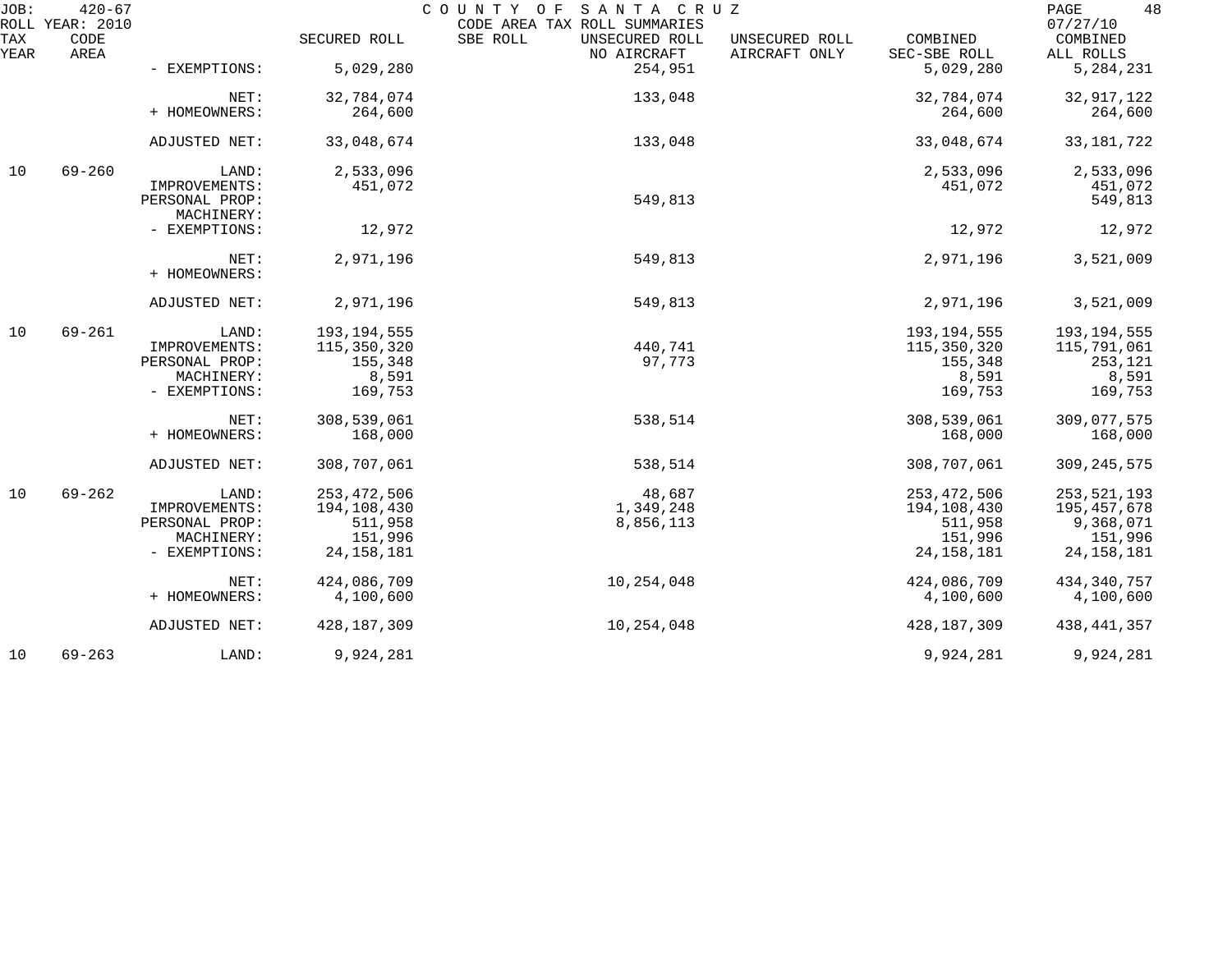| JOB:<br>ROLL | $420 - 67$<br>YEAR: 2010 |                              |               | COUNTY<br>O F<br>SANTA CRUZ<br>CODE AREA TAX ROLL SUMMARIES |                                 |                          | 49<br>PAGE<br>07/27/10 |
|--------------|--------------------------|------------------------------|---------------|-------------------------------------------------------------|---------------------------------|--------------------------|------------------------|
| TAX<br>YEAR  | CODE<br>AREA             |                              | SECURED ROLL  | SBE ROLL<br>UNSECURED ROLL<br>NO AIRCRAFT                   | UNSECURED ROLL<br>AIRCRAFT ONLY | COMBINED<br>SEC-SBE ROLL | COMBINED<br>ALL ROLLS  |
|              |                          | IMPROVEMENTS:                | 15,604,238    |                                                             |                                 | 15,604,238               | 15,604,238             |
|              |                          | PERSONAL PROP:               |               | 130,407                                                     |                                 |                          | 130,407                |
|              |                          | MACHINERY:                   |               |                                                             |                                 |                          |                        |
|              |                          | - EXEMPTIONS:                | 283,509       |                                                             |                                 | 283,509                  | 283,509                |
|              |                          | NET:                         | 25, 245, 010  | 130,407                                                     |                                 | 25, 245, 010             | 25, 375, 417           |
|              |                          | + HOMEOWNERS:                | 168,000       |                                                             |                                 | 168,000                  | 168,000                |
|              |                          | ADJUSTED NET:                | 25, 413, 010  | 130,407                                                     |                                 | 25, 413, 010             | 25, 543, 417           |
| 10           | $69 - 264$               | LAND:                        | 97, 148, 896  |                                                             |                                 | 97, 148, 896             | 97, 148, 896           |
|              |                          | IMPROVEMENTS:                | 85,766,066    | 1,942,012                                                   |                                 | 85,766,066               | 87,708,078             |
|              |                          | PERSONAL PROP:<br>MACHINERY: | 189,189       | 2,498,277                                                   |                                 | 189,189                  | 2,687,466              |
|              |                          | - EXEMPTIONS:                | 7,246,429     | 4,296                                                       |                                 | 7,246,429                | 7,250,725              |
|              |                          | NET:                         | 175,857,722   | 4,435,993                                                   |                                 | 175,857,722              | 180, 293, 715          |
|              |                          | + HOMEOWNERS:                | 1,600,200     |                                                             |                                 | 1,600,200                | 1,600,200              |
|              |                          | ADJUSTED NET:                | 177, 457, 922 | 4,435,993                                                   |                                 | 177, 457, 922            | 181,893,915            |
| 10           | $69 - 265$               | LAND:                        | 33,615,765    |                                                             |                                 | 33,615,765               | 33,615,765             |
|              |                          | IMPROVEMENTS:                | 34, 298, 845  | 9,743                                                       |                                 | 34, 298, 845             | 34,308,588             |
|              |                          | PERSONAL PROP:<br>MACHINERY: | 11,746        | 725,552                                                     |                                 | 11,746                   | 737,298                |
|              |                          | - EXEMPTIONS:                | 637,000       |                                                             |                                 | 637,000                  | 637,000                |
|              |                          | NET:                         | 67,289,356    | 735,295                                                     |                                 | 67,289,356               | 68,024,651             |
|              |                          | + HOMEOWNERS:                | 637,000       |                                                             |                                 | 637,000                  | 637,000                |
|              |                          | ADJUSTED NET:                | 67,926,356    | 735,295                                                     |                                 | 67,926,356               | 68,661,651             |
| 10           | $69 - 266$               | LAND:                        | 51, 353, 511  |                                                             |                                 | 51, 353, 511             | 51, 353, 511           |
|              |                          | IMPROVEMENTS:                | 39, 434, 818  |                                                             |                                 | 39, 434, 818             | 39, 434, 818           |
|              |                          | PERSONAL PROP:<br>MACHINERY: | 24,611        | 399,977                                                     |                                 | 24,611                   | 424,588                |
|              |                          | - EXEMPTIONS:                | 767,105       |                                                             |                                 | 767,105                  | 767,105                |
|              |                          | NET:                         | 90,045,835    | 399,977                                                     |                                 | 90,045,835               | 90, 445, 812           |
|              |                          | + HOMEOWNERS:                | 760,200       |                                                             |                                 | 760,200                  | 760,200                |
|              |                          | ADJUSTED NET:                | 90,806,035    | 399,977                                                     |                                 | 90,806,035               | 91,206,012             |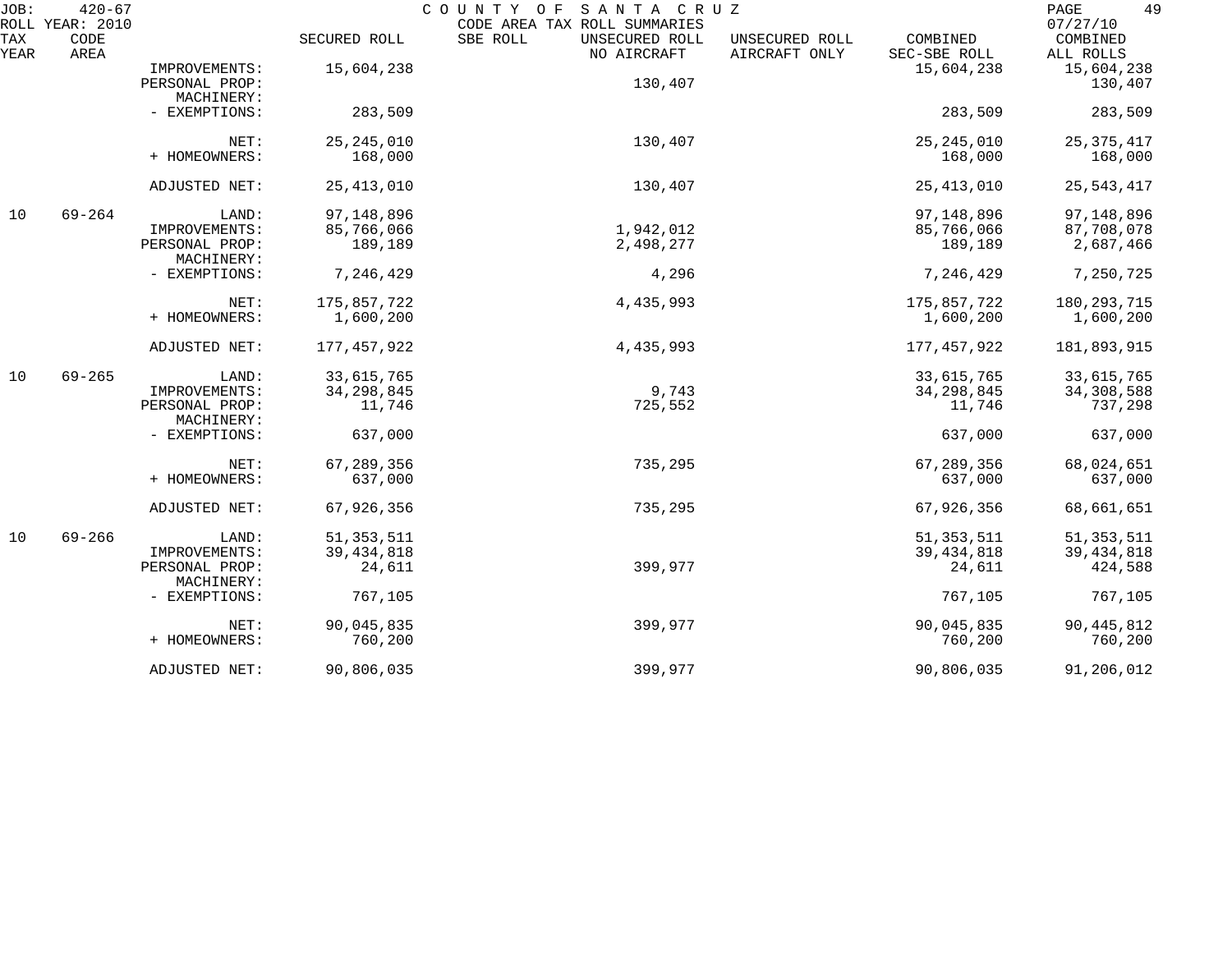| JOB: | $420 - 67$              |                |               | COUNTY OF<br>SANTA CRUZ                                    |                |               | 50<br>PAGE           |
|------|-------------------------|----------------|---------------|------------------------------------------------------------|----------------|---------------|----------------------|
| TAX  | ROLL YEAR: 2010<br>CODE |                | SECURED ROLL  | CODE AREA TAX ROLL SUMMARIES<br>SBE ROLL<br>UNSECURED ROLL | UNSECURED ROLL | COMBINED      | 07/27/10<br>COMBINED |
| YEAR | AREA                    |                |               | NO AIRCRAFT                                                | AIRCRAFT ONLY  | SEC-SBE ROLL  | ALL ROLLS            |
| 10   | $69 - 267$              | LAND:          | 357,086,291   | 332,916                                                    |                | 357,086,291   | 357, 419, 207        |
|      |                         | IMPROVEMENTS:  | 257, 416, 910 | 200,741                                                    |                | 257,416,910   | 257,617,651          |
|      |                         | PERSONAL PROP: | 25,638        | 974,004                                                    |                | 25,638        | 999,642              |
|      |                         | MACHINERY:     |               |                                                            |                |               |                      |
|      |                         |                |               |                                                            |                |               |                      |
|      |                         | - EXEMPTIONS:  | 8,080,129     |                                                            |                | 8,080,129     | 8,080,129            |
|      |                         | NET:           | 606, 448, 710 | 1,507,661                                                  |                | 606,448,710   | 607,956,371          |
|      |                         | + HOMEOWNERS:  | 3,130,400     |                                                            |                | 3,130,400     | 3,130,400            |
|      |                         |                |               |                                                            |                |               |                      |
|      |                         | ADJUSTED NET:  | 609,579,110   | 1,507,661                                                  |                | 609,579,110   | 611,086,771          |
| 10   | $69 - 268$              | LAND:          | 114,653,759   |                                                            |                | 114,653,759   | 114,653,759          |
|      |                         | IMPROVEMENTS:  | 66, 303, 133  |                                                            |                | 66,303,133    | 66, 303, 133         |
|      |                         | PERSONAL PROP: | 3,052,465     | 173,728                                                    |                | 3,052,465     | 3, 226, 193          |
|      |                         | MACHINERY:     | 95,177        |                                                            |                | 95,177        | 95,177               |
|      |                         | - EXEMPTIONS:  | 159,600       |                                                            |                | 159,600       | 159,600              |
|      |                         |                |               |                                                            |                |               |                      |
|      |                         | NET:           | 183,944,934   | 173,728                                                    |                | 183,944,934   | 184, 118, 662        |
|      |                         | + HOMEOWNERS:  | 159,600       |                                                            |                | 159,600       | 159,600              |
|      |                         |                |               |                                                            |                |               |                      |
|      |                         | ADJUSTED NET:  | 184,104,534   | 173,728                                                    |                | 184,104,534   | 184, 278, 262        |
| 10   | $69 - 270$              | LAND:          | 287, 210, 524 | 90,089                                                     |                | 287, 210, 524 | 287,300,613          |
|      |                         | IMPROVEMENTS:  | 200,070,138   | 317,139                                                    |                | 200,070,138   | 200, 387, 277        |
|      |                         | PERSONAL PROP: | 46,000        | 972,179                                                    |                | 46,000        | 1,018,179            |
|      |                         | MACHINERY:     |               |                                                            |                |               |                      |
|      |                         | - EXEMPTIONS:  | 18,287,142    |                                                            |                | 18, 287, 142  | 18, 287, 142         |
|      |                         |                |               |                                                            |                |               |                      |
|      |                         | NET:           | 469,039,520   | 1,379,407                                                  |                | 469,039,520   | 470, 418, 927        |
|      |                         | + HOMEOWNERS:  | 4,510,800     |                                                            |                | 4,510,800     | 4,510,800            |
|      |                         | ADJUSTED NET:  | 473,550,320   | 1,379,407                                                  |                | 473,550,320   | 474,929,727          |
| 10   | $69 - 271$              | LAND:          | 5,492,895     |                                                            |                | 5,492,895     | 5,492,895            |
|      |                         | IMPROVEMENTS:  | 5, 313, 534   |                                                            |                | 5, 313, 534   | 5, 313, 534          |
|      |                         | PERSONAL PROP: |               |                                                            |                |               |                      |
|      |                         | MACHINERY:     |               |                                                            |                |               |                      |
|      |                         |                |               |                                                            |                |               |                      |
|      |                         | - EXEMPTIONS:  | 77,000        |                                                            |                | 77,000        | 77,000               |
|      |                         | NET:           | 10,729,429    |                                                            |                | 10,729,429    | 10,729,429           |
|      |                         | + HOMEOWNERS:  | 77,000        |                                                            |                | 77,000        | 77,000               |
|      |                         | ADJUSTED NET:  | 10,806,429    |                                                            |                | 10,806,429    | 10,806,429           |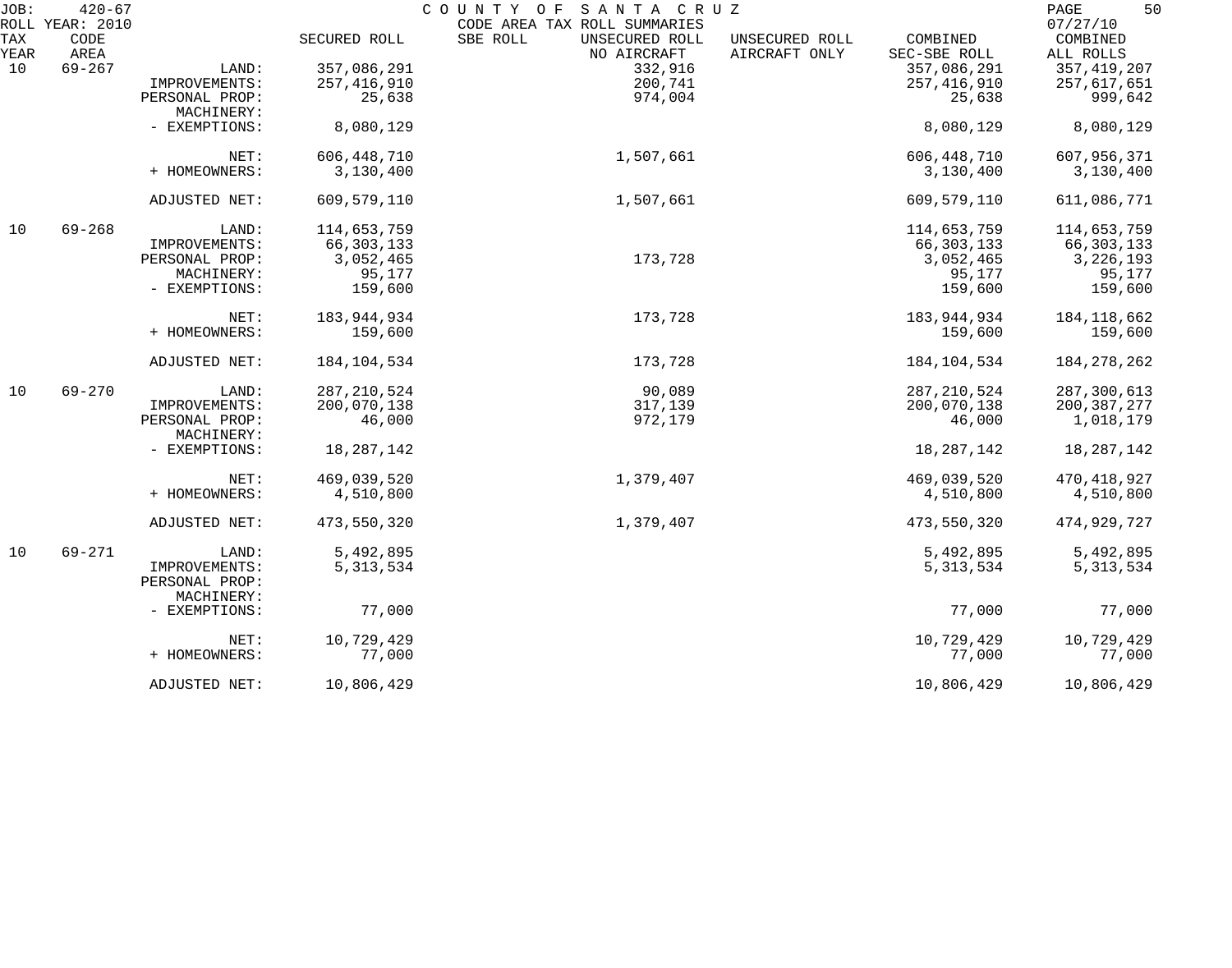| JOB:<br>ROLL       | $420 - 67$<br>YEAR: 2010 |                                                        |                                           | COUNTY OF | SANTA CRUZ<br>CODE AREA TAX ROLL SUMMARIES |                                 |                                           | 51<br>PAGE<br>07/27/10                       |
|--------------------|--------------------------|--------------------------------------------------------|-------------------------------------------|-----------|--------------------------------------------|---------------------------------|-------------------------------------------|----------------------------------------------|
| <b>TAX</b><br>YEAR | CODE<br>AREA             |                                                        | SECURED ROLL                              | SBE ROLL  | UNSECURED ROLL<br>NO AIRCRAFT              | UNSECURED ROLL<br>AIRCRAFT ONLY | COMBINED<br>SEC-SBE ROLL                  | COMBINED<br>ALL ROLLS                        |
| 10                 | $69 - 272$               | LAND:                                                  | 26,026,863                                |           |                                            |                                 | 26,026,863                                | 26,026,863                                   |
|                    |                          | IMPROVEMENTS:<br>PERSONAL PROP:<br>MACHINERY:          | 12,539,526                                |           | 13,858                                     |                                 | 12,539,526                                | 12,539,526<br>13,858                         |
|                    |                          | - EXEMPTIONS:                                          | 728,000                                   |           |                                            |                                 | 728,000                                   | 728,000                                      |
|                    |                          | NET:<br>+ HOMEOWNERS:                                  | 37,838,389<br>728,000                     |           | 13,858                                     |                                 | 37,838,389<br>728,000                     | 37,852,247<br>728,000                        |
|                    |                          | ADJUSTED NET:                                          | 38,566,389                                |           | 13,858                                     |                                 | 38,566,389                                | 38,580,247                                   |
| 10                 | $69 - 273$               | LAND:<br>IMPROVEMENTS:<br>PERSONAL PROP:               | 1,317,026,826<br>925,696,416<br>1,810,559 | 47,044    | 389,662<br>9,677,364<br>17,652,712         |                                 | 1,317,073,870<br>925,696,416<br>1,810,559 | 1,317,463,532<br>935, 373, 780<br>19,463,271 |
|                    |                          | MACHINERY:<br>- EXEMPTIONS:                            | 391,302<br>31,762,043                     |           | 1,802,721                                  |                                 | 391,302<br>31,762,043                     | 391,302<br>33,564,764                        |
|                    |                          | NET:<br>+ HOMEOWNERS:                                  | 2, 213, 163, 060<br>15, 222, 200          | 47,044    | 25, 917, 017                               |                                 | 2, 213, 210, 104<br>15, 222, 200          | 2, 239, 127, 121<br>15, 222, 200             |
|                    |                          | ADJUSTED NET:                                          | 2, 228, 385, 260                          |           | 25,917,017                                 |                                 | 2, 228, 432, 304                          | 2, 254, 349, 321                             |
| 10                 | $69 - 274$               | LAND:<br>IMPROVEMENTS:<br>PERSONAL PROP:<br>MACHINERY: | 17,746,580<br>20,964,350                  |           | 5,639<br>5,639<br>112,274                  |                                 | 17,746,580<br>20,964,350                  | 17,752,219<br>20,969,989<br>112,274          |
|                    |                          | - EXEMPTIONS:                                          | 308,000                                   |           |                                            |                                 | 308,000                                   | 308,000                                      |
|                    |                          | NET:<br>+ HOMEOWNERS:                                  | 38,402,930<br>308,000                     |           | 123,552                                    |                                 | 38,402,930<br>308,000                     | 38,526,482<br>308,000                        |
|                    |                          | ADJUSTED NET:                                          | 38,710,930                                |           | 123,552                                    |                                 | 38,710,930                                | 38,834,482                                   |
| 10                 | $69 - 275$               | LAND:<br>IMPROVEMENTS:<br>PERSONAL PROP:<br>MACHINERY: | 145,074,027<br>114,502,725<br>3,900       | 1,800     | 48,308<br>316,902                          |                                 | 145,075,827<br>114,502,725<br>3,900       | 145,075,827<br>114,551,033<br>320,802        |
|                    |                          | - EXEMPTIONS:                                          | 2,889,846                                 |           |                                            |                                 | 2,889,846                                 | 2,889,846                                    |
|                    |                          | NET:                                                   | 256,690,806                               | 1,800     | 365,210                                    |                                 | 256,692,606                               | 257,057,816                                  |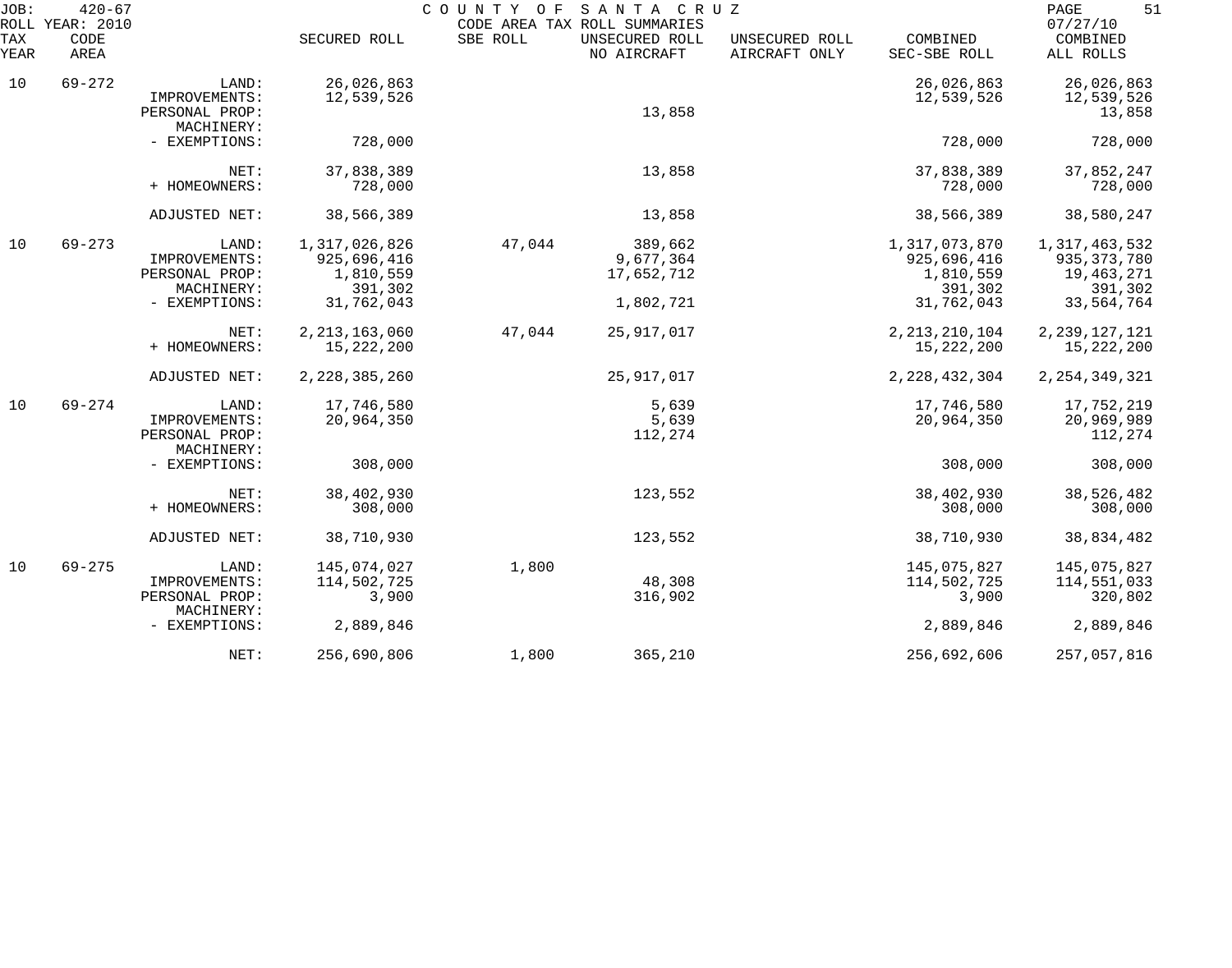| JOB:             | $420 - 67$<br>ROLL YEAR: 2010 |                                                                         | COUNTY OF<br>SANTA CRUZ<br>CODE AREA TAX ROLL SUMMARIES |                                           |                                 |                                      |                                      |  |  |  |
|------------------|-------------------------------|-------------------------------------------------------------------------|---------------------------------------------------------|-------------------------------------------|---------------------------------|--------------------------------------|--------------------------------------|--|--|--|
| TAX<br>YEAR      | CODE<br>AREA                  |                                                                         | SECURED ROLL                                            | SBE ROLL<br>UNSECURED ROLL<br>NO AIRCRAFT | UNSECURED ROLL<br>AIRCRAFT ONLY | COMBINED<br>SEC-SBE ROLL             | COMBINED<br>ALL ROLLS                |  |  |  |
|                  |                               | + HOMEOWNERS:                                                           | 2,412,200                                               |                                           |                                 | 2,412,200                            | 2,412,200                            |  |  |  |
|                  |                               | ADJUSTED NET:                                                           | 259,103,006                                             | 365,210                                   |                                 | 259,104,806                          | 259,470,016                          |  |  |  |
| $69 - 276$<br>10 |                               | LAND:<br>IMPROVEMENTS:<br>PERSONAL PROP:<br>MACHINERY:<br>- EXEMPTIONS: | 671,178<br>458,885                                      |                                           |                                 | 671,178<br>458,885                   | 671,178<br>458,885                   |  |  |  |
|                  |                               | NET:<br>+ HOMEOWNERS:                                                   | 1,130,063                                               |                                           |                                 | 1,130,063                            | 1,130,063                            |  |  |  |
|                  |                               | ADJUSTED NET:                                                           | 1,130,063                                               |                                           |                                 | 1,130,063                            | 1,130,063                            |  |  |  |
| 10               | $69 - 277$                    | LAND:                                                                   | 13, 119, 238                                            |                                           |                                 | 13, 119, 238                         | 13, 119, 238                         |  |  |  |
|                  |                               | IMPROVEMENTS:<br>PERSONAL PROP:<br>MACHINERY:                           | 9,498,009                                               | 20,949                                    |                                 | 9,498,009                            | 9,498,009<br>20,949                  |  |  |  |
|                  |                               | - EXEMPTIONS:                                                           | 211,513                                                 |                                           |                                 | 211,513                              | 211,513                              |  |  |  |
|                  |                               | NET:<br>+ HOMEOWNERS:                                                   | 22, 405, 734<br>210,000                                 | 20,949                                    |                                 | 22, 405, 734<br>210,000              | 22, 426, 683<br>210,000              |  |  |  |
|                  |                               | ADJUSTED NET:                                                           | 22,615,734                                              | 20,949                                    |                                 | 22,615,734                           | 22,636,683                           |  |  |  |
| 10               | $69 - 278$                    | LAND:                                                                   | 77, 415, 405                                            | 17,010                                    |                                 | 77, 415, 405                         | 77, 432, 415                         |  |  |  |
|                  |                               | IMPROVEMENTS:                                                           | 63, 311, 149                                            | 17,010                                    |                                 | 63, 311, 149                         | 63, 328, 159                         |  |  |  |
|                  |                               | PERSONAL PROP:<br>MACHINERY:                                            | 28,359                                                  | 223,576                                   |                                 | 28,359                               | 251,935                              |  |  |  |
|                  |                               | - EXEMPTIONS:                                                           | 626,173                                                 |                                           |                                 | 626,173                              | 626,173                              |  |  |  |
|                  |                               | NET:                                                                    | 140, 128, 740                                           | 257,596                                   |                                 | 140, 128, 740                        | 140,386,336                          |  |  |  |
|                  |                               | + HOMEOWNERS:                                                           | 623,000                                                 |                                           |                                 | 623,000                              | 623,000                              |  |  |  |
|                  |                               | ADJUSTED NET:                                                           | 140,751,740                                             | 257,596                                   |                                 | 140,751,740                          | 141,009,336                          |  |  |  |
| 10               | $69 - 279$                    | LAND:<br>IMPROVEMENTS:<br>PERSONAL PROP:<br>MACHINERY:                  | 11, 274, 845<br>12,858,398<br>39,224                    |                                           |                                 | 11, 274, 845<br>12,858,398<br>39,224 | 11, 274, 845<br>12,858,398<br>39,224 |  |  |  |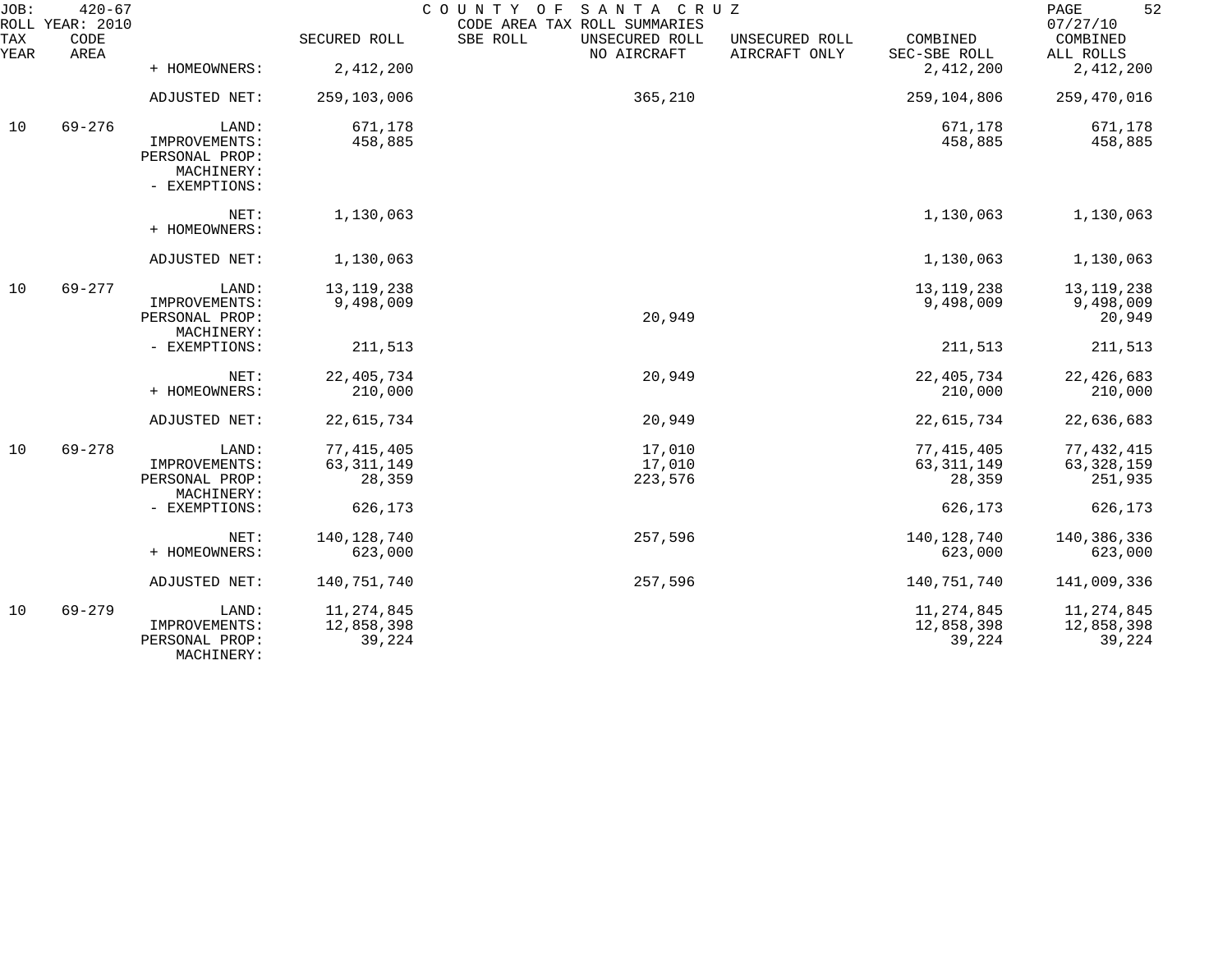| JOB:        | $420 - 67$<br>ROLL YEAR: 2010 |                                 |               | COUNTY OF SANTA CRUZ<br>CODE AREA TAX ROLL SUMMARIES |                               |                                 |                          | 53<br>PAGE<br>07/27/10  |
|-------------|-------------------------------|---------------------------------|---------------|------------------------------------------------------|-------------------------------|---------------------------------|--------------------------|-------------------------|
| TAX<br>YEAR | CODE<br>AREA                  |                                 | SECURED ROLL  | SBE ROLL                                             | UNSECURED ROLL<br>NO AIRCRAFT | UNSECURED ROLL<br>AIRCRAFT ONLY | COMBINED<br>SEC-SBE ROLL | COMBINED<br>ALL ROLLS   |
|             |                               | - EXEMPTIONS:                   | 2,845,715     |                                                      |                               |                                 | 2,845,715                | 2,845,715               |
|             |                               | NET:                            | 21, 326, 752  |                                                      |                               |                                 | 21,326,752               | 21, 326, 752            |
|             |                               | + HOMEOWNERS:                   | 63,000        |                                                      |                               |                                 | 63,000                   | 63,000                  |
|             |                               | ADJUSTED NET:                   | 21,389,752    |                                                      |                               |                                 | 21,389,752               | 21,389,752              |
| 10          | $69 - 280$                    | LAND:                           | 113,960,597   |                                                      |                               |                                 | 113,960,597              | 113,960,597             |
|             |                               | IMPROVEMENTS:<br>PERSONAL PROP: | 96, 414, 423  |                                                      | 158,050                       |                                 | 96, 414, 423             | 96, 414, 423<br>158,050 |
|             |                               | MACHINERY:                      |               |                                                      |                               |                                 |                          |                         |
|             |                               | - EXEMPTIONS:                   | 3,025,475     |                                                      |                               |                                 | 3,025,475                | 3,025,475               |
|             |                               | NET:                            | 207, 349, 545 |                                                      | 158,050                       |                                 | 207, 349, 545            | 207,507,595             |
|             |                               | + HOMEOWNERS:                   | 2,065,000     |                                                      |                               |                                 | 2,065,000                | 2,065,000               |
|             |                               | ADJUSTED NET:                   | 209, 414, 545 |                                                      | 158,050                       |                                 | 209, 414, 545            | 209, 572, 595           |
| 10          | $69 - 281$                    | LAND:                           | 32,949,081    |                                                      |                               |                                 | 32,949,081               | 32,949,081              |
|             |                               | IMPROVEMENTS:                   | 28, 473, 410  |                                                      |                               |                                 | 28, 473, 410             | 28, 473, 410            |
|             |                               | PERSONAL PROP:<br>MACHINERY:    |               |                                                      | 30,034                        |                                 |                          | 30,034                  |
|             |                               | - EXEMPTIONS:                   | 1,274,129     |                                                      |                               |                                 | 1,274,129                | 1,274,129               |
|             |                               | NET:                            | 60, 148, 362  |                                                      | 30,034                        |                                 | 60, 148, 362             | 60,178,396              |
|             |                               | + HOMEOWNERS:                   | 474,600       |                                                      |                               |                                 | 474,600                  | 474,600                 |
|             |                               | ADJUSTED NET:                   | 60,622,962    |                                                      | 30,034                        |                                 | 60,622,962               | 60,652,996              |
| 10          | $69 - 282$                    | LAND:                           | 38, 307, 696  | 23,310                                               | 66,905                        |                                 | 38, 331, 006             | 38, 397, 911            |
|             |                               | IMPROVEMENTS:                   | 33,597,136    |                                                      | 615,417                       |                                 | 33,597,136               | 34, 212, 553            |
|             |                               | PERSONAL PROP:                  | 1,128,629     |                                                      | 3, 212, 370                   |                                 | 1,128,629                | 4,340,999               |
|             |                               | MACHINERY:                      | 212,430       |                                                      |                               |                                 | 212,430                  | 212,430                 |
|             |                               | - EXEMPTIONS:                   | 11,935,241    |                                                      |                               |                                 | 11,935,241               | 11,935,241              |
|             |                               | NET:                            | 61,310,650    | 23,310                                               | 3,894,692                     |                                 | 61, 333, 960             | 65, 228, 652            |
|             |                               | + HOMEOWNERS:                   | 133,000       |                                                      |                               |                                 | 133,000                  | 133,000                 |
|             |                               | ADJUSTED NET:                   | 61, 443, 650  |                                                      | 3,894,692                     |                                 | 61,466,960               | 65, 361, 652            |
|             |                               |                                 |               |                                                      |                               |                                 |                          |                         |

10 69-283 LAND: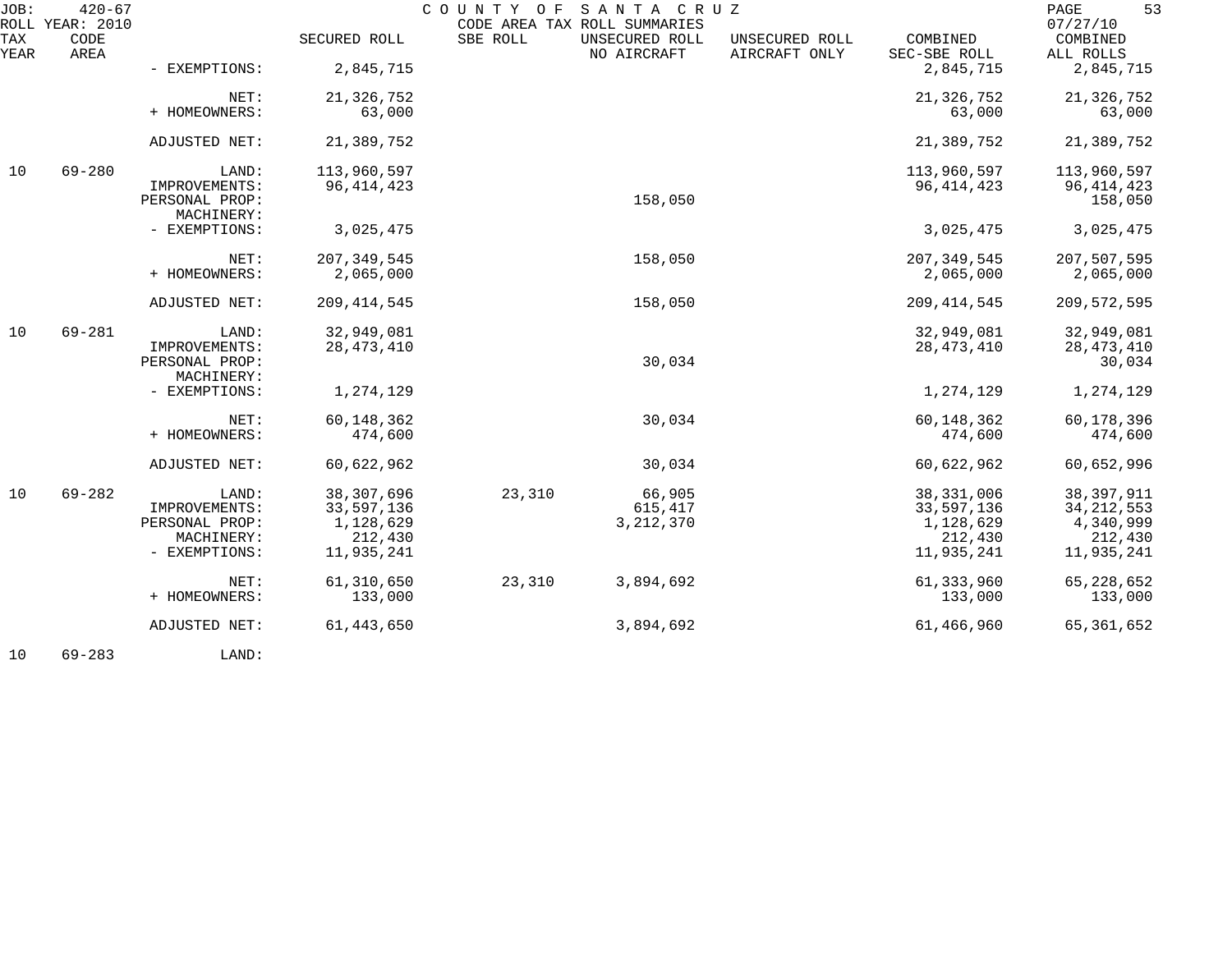| JOB:<br>TAX | $420 - 67$<br>ROLL YEAR: 2010<br>CODE |                                                                         | SECURED ROLL           | COUNTY<br>O F<br>SBE ROLL | SANTA CRUZ<br>CODE AREA TAX ROLL SUMMARIES |                                 | COMBINED               | 54<br>$\mathop{\mathrm{PAGE}}$<br>07/27/10<br>COMBINED |
|-------------|---------------------------------------|-------------------------------------------------------------------------|------------------------|---------------------------|--------------------------------------------|---------------------------------|------------------------|--------------------------------------------------------|
| YEAR        | AREA                                  |                                                                         |                        |                           | UNSECURED ROLL<br>NO AIRCRAFT              | UNSECURED ROLL<br>AIRCRAFT ONLY | SEC-SBE ROLL           | ALL ROLLS                                              |
|             |                                       | IMPROVEMENTS:<br>PERSONAL PROP:<br>MACHINERY:                           |                        |                           |                                            |                                 |                        |                                                        |
|             |                                       | - EXEMPTIONS:                                                           |                        |                           |                                            |                                 |                        |                                                        |
|             |                                       | NET:<br>+ HOMEOWNERS:                                                   |                        |                           |                                            |                                 |                        |                                                        |
|             |                                       | ADJUSTED NET:                                                           |                        |                           |                                            |                                 |                        |                                                        |
| 10          | $69 - 284$                            | LAND:<br>IMPROVEMENTS:<br>PERSONAL PROP:                                | 5,339                  |                           |                                            |                                 | 5,339                  | 5,339                                                  |
|             |                                       | MACHINERY:<br>- EXEMPTIONS:                                             | 2,259                  |                           |                                            |                                 | 2,259                  | 2,259                                                  |
|             |                                       |                                                                         |                        |                           |                                            |                                 |                        |                                                        |
|             |                                       | NET:<br>+ HOMEOWNERS:                                                   | 3,080                  |                           |                                            |                                 | 3,080                  | 3,080                                                  |
|             |                                       | ADJUSTED NET:                                                           | 3,080                  |                           |                                            |                                 | 3,080                  | 3,080                                                  |
| 10          | $69 - 285$                            | LAND:<br>IMPROVEMENTS:<br>PERSONAL PROP:                                | 1,027,748<br>1,003,904 |                           |                                            |                                 | 1,027,748<br>1,003,904 | 1,027,748<br>1,003,904                                 |
|             |                                       | MACHINERY:<br>- EXEMPTIONS:                                             | 40,633                 |                           |                                            |                                 | 40,633                 | 40,633                                                 |
|             |                                       | NET:<br>+ HOMEOWNERS:                                                   | 1,991,019<br>35,000    |                           |                                            |                                 | 1,991,019<br>35,000    | 1,991,019<br>35,000                                    |
|             |                                       | ADJUSTED NET:                                                           | 2,026,019              |                           |                                            |                                 | 2,026,019              | 2,026,019                                              |
| 10          | $69 - 286$                            | LAND:<br>IMPROVEMENTS:<br>PERSONAL PROP:<br>MACHINERY:<br>- EXEMPTIONS: | 219,592<br>599,484     |                           |                                            |                                 | 219,592<br>599,484     | 219,592<br>599,484                                     |
|             |                                       | NET:<br>+ HOMEOWNERS:                                                   | 819,076                |                           |                                            |                                 | 819,076                | 819,076                                                |
|             |                                       | ADJUSTED NET:                                                           | 819,076                |                           |                                            |                                 | 819,076                | 819,076                                                |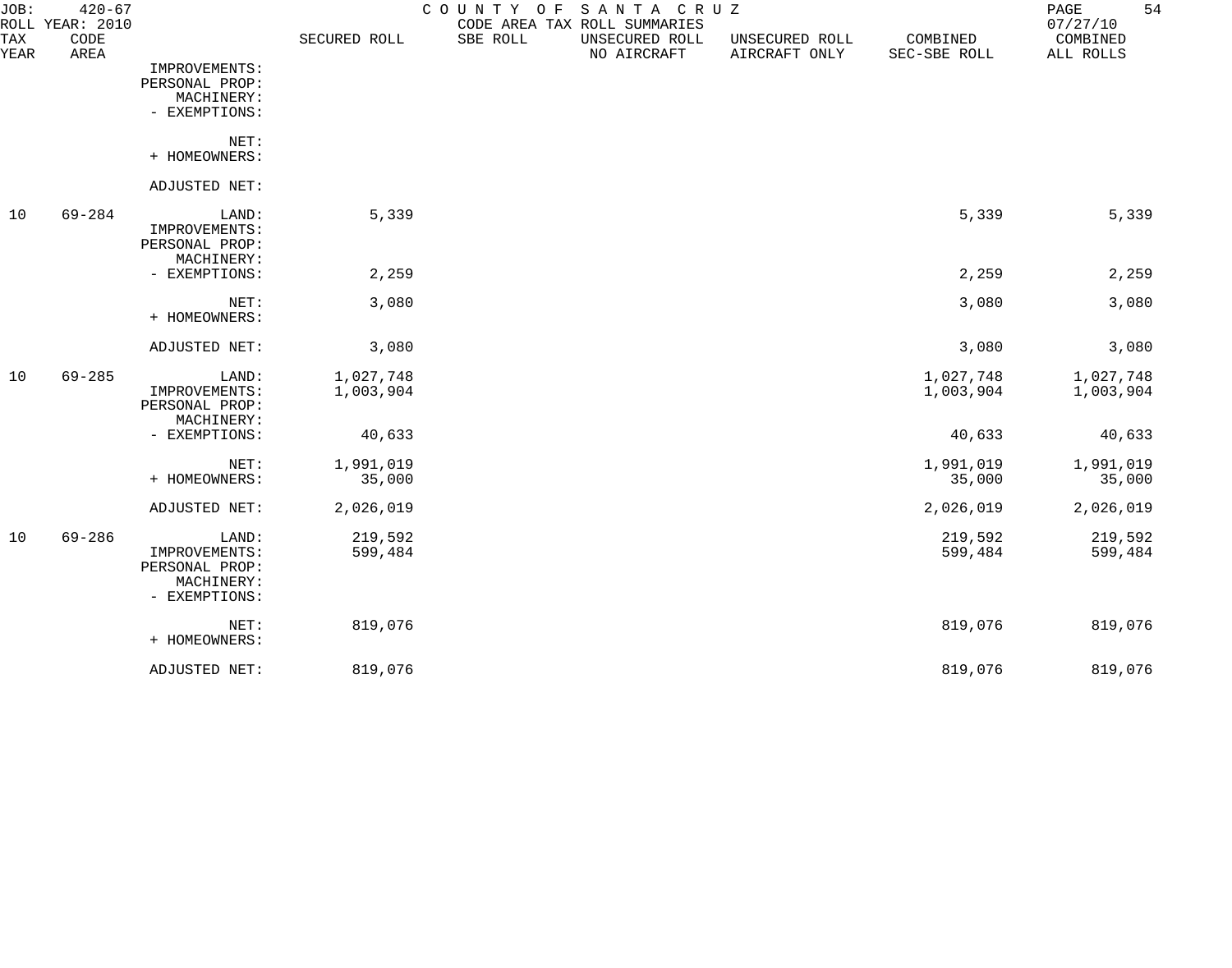| JOB:               | $420 - 67$<br>ROLL YEAR: 2010 |                                               |              |          | COUNTY OF SANTA CRUZ<br>CODE AREA TAX ROLL SUMMARIES |                                 |                          | 55<br>$\mathop{\mathrm{PAGE}}$<br>07/27/10 |
|--------------------|-------------------------------|-----------------------------------------------|--------------|----------|------------------------------------------------------|---------------------------------|--------------------------|--------------------------------------------|
| <b>TAX</b><br>YEAR | CODE<br>AREA                  |                                               | SECURED ROLL | SBE ROLL | UNSECURED ROLL<br>NO AIRCRAFT                        | UNSECURED ROLL<br>AIRCRAFT ONLY | COMBINED<br>SEC-SBE ROLL | COMBINED<br>ALL ROLLS                      |
| 10                 | $69 - 287$                    | LAND:<br>IMPROVEMENTS:                        |              |          |                                                      |                                 |                          |                                            |
|                    |                               | PERSONAL PROP:<br>MACHINERY:<br>- EXEMPTIONS: |              |          |                                                      |                                 |                          |                                            |
|                    |                               | NET:<br>+ HOMEOWNERS:                         |              |          |                                                      |                                 |                          |                                            |
|                    |                               | ADJUSTED NET:                                 |              |          |                                                      |                                 |                          |                                            |
| 10                 | $69 - 288$                    | LAND:                                         |              |          |                                                      |                                 |                          |                                            |
|                    |                               | IMPROVEMENTS:<br>PERSONAL PROP:               |              |          |                                                      |                                 |                          |                                            |
|                    |                               | MACHINERY:<br>- EXEMPTIONS:                   |              |          |                                                      |                                 |                          |                                            |
|                    |                               | NET:<br>+ HOMEOWNERS:                         |              |          |                                                      |                                 |                          |                                            |
|                    |                               | ADJUSTED NET:                                 |              |          |                                                      |                                 |                          |                                            |
| 10                 | $69 - 289$                    | LAND:                                         | 2,077,930    |          |                                                      |                                 | 2,077,930                | 2,077,930                                  |
|                    |                               | IMPROVEMENTS:<br>PERSONAL PROP:<br>MACHINERY: | 2,259,653    |          |                                                      |                                 | 2,259,653                | 2,259,653                                  |
|                    |                               | - EXEMPTIONS:                                 | 21,000       |          |                                                      |                                 | 21,000                   | 21,000                                     |
|                    |                               | NET:                                          | 4,316,583    |          |                                                      |                                 | 4,316,583                | 4,316,583                                  |
|                    |                               | + HOMEOWNERS:                                 | 21,000       |          |                                                      |                                 | 21,000                   | 21,000                                     |
|                    |                               | ADJUSTED NET:                                 | 4,337,583    |          |                                                      |                                 | 4,337,583                | 4,337,583                                  |
| 10                 | 69-290                        | LAND:                                         | 5,694,311    |          |                                                      |                                 | 5,694,311                | 5,694,311                                  |
|                    |                               | IMPROVEMENTS:<br>PERSONAL PROP:<br>MACHINERY: | 7,038,004    |          | $6,516$                                              |                                 | 7,038,004                | 7,038,004<br>6,516                         |
|                    |                               | - EXEMPTIONS:                                 | 63,630       |          |                                                      |                                 | 63,630                   | 63,630                                     |
|                    |                               | NET:                                          | 12,668,685   |          | 6,516                                                |                                 | 12,668,685               | 12,675,201                                 |
|                    |                               | + HOMEOWNERS:                                 | 63,000       |          |                                                      |                                 | 63,000                   | 63,000                                     |
|                    |                               | ADJUSTED NET:                                 | 12,731,685   |          | 6,516                                                |                                 | 12,731,685               | 12,738,201                                 |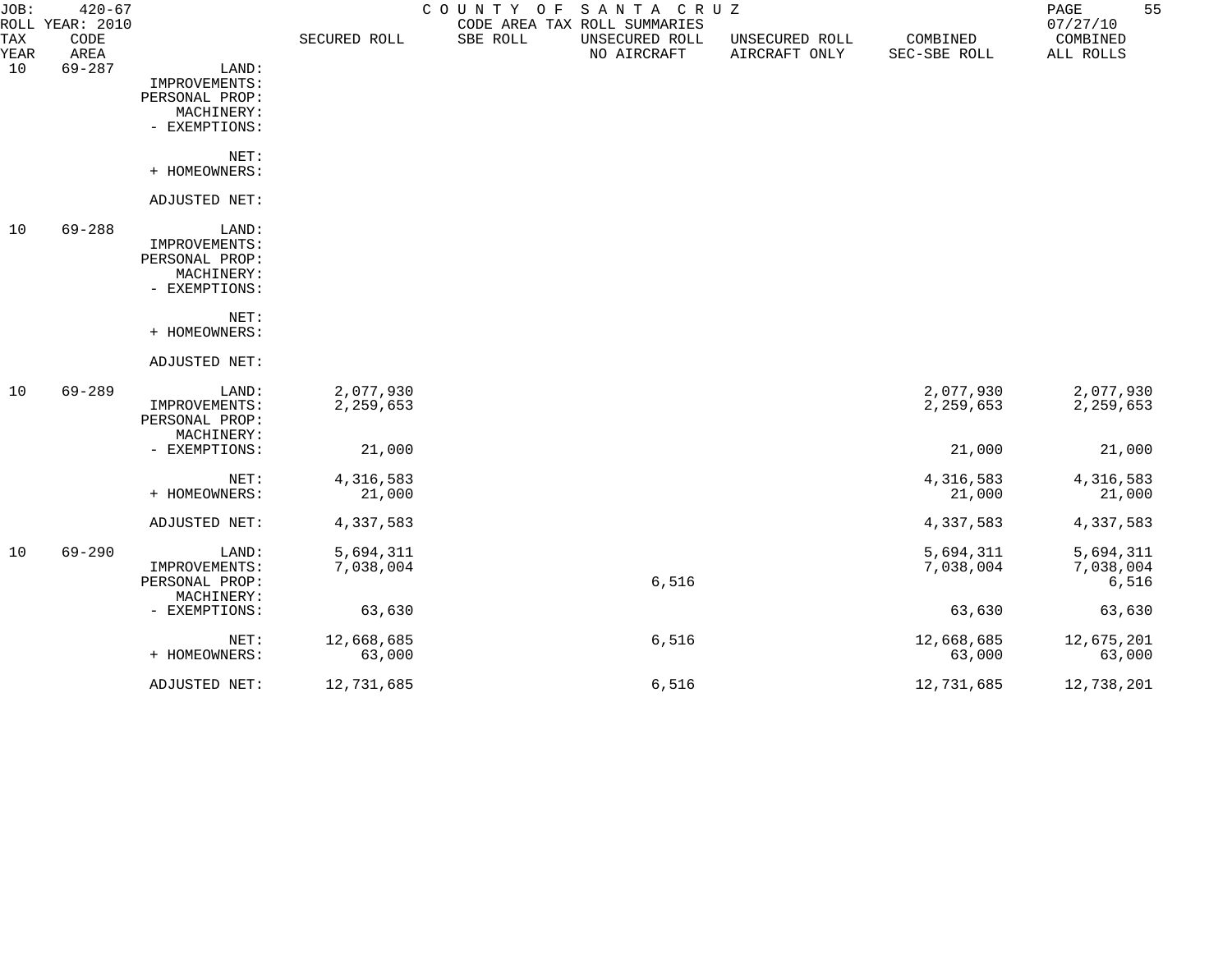| JOB:        | $420 - 67$<br>ROLL YEAR: 2010 |                                                                         |                                                                 | COUNTY OF SANTA CRUZ<br>CODE AREA TAX ROLL SUMMARIES |                                 |                                                               | 56<br>PAGE<br>07/27/10                                          |
|-------------|-------------------------------|-------------------------------------------------------------------------|-----------------------------------------------------------------|------------------------------------------------------|---------------------------------|---------------------------------------------------------------|-----------------------------------------------------------------|
| TAX<br>YEAR | CODE<br>AREA                  |                                                                         | SECURED ROLL                                                    | SBE ROLL<br>UNSECURED ROLL<br>NO AIRCRAFT            | UNSECURED ROLL<br>AIRCRAFT ONLY | COMBINED<br>SEC-SBE ROLL                                      | COMBINED<br>ALL ROLLS                                           |
| 10          | $69 - 291$                    | LAND:<br>IMPROVEMENTS:<br>PERSONAL PROP:<br>MACHINERY:                  | 14, 214, 515<br>11,298,422<br>532,007                           | 118,040                                              |                                 | 14, 214, 515<br>11,298,422<br>532,007                         | 14, 214, 515<br>11,298,422<br>650,047                           |
|             |                               | - EXEMPTIONS:                                                           | 110,600                                                         |                                                      |                                 | 110,600                                                       | 110,600                                                         |
|             |                               | NET:<br>+ HOMEOWNERS:                                                   | 25,934,344<br>110,600                                           | 118,040                                              |                                 | 25,934,344<br>110,600                                         | 26,052,384<br>110,600                                           |
|             |                               | ADJUSTED NET:                                                           | 26,044,944                                                      | 118,040                                              |                                 | 26,044,944                                                    | 26, 162, 984                                                    |
| 10          | $69 - 292$                    | LAND:<br>IMPROVEMENTS:<br>PERSONAL PROP:<br>MACHINERY:<br>- EXEMPTIONS: |                                                                 |                                                      |                                 |                                                               |                                                                 |
|             |                               | NET:<br>+ HOMEOWNERS:                                                   |                                                                 |                                                      |                                 |                                                               |                                                                 |
|             |                               | ADJUSTED NET:                                                           |                                                                 |                                                      |                                 |                                                               |                                                                 |
| 10          | $69 - 293$                    | LAND:<br>IMPROVEMENTS:<br>PERSONAL PROP:<br>MACHINERY:                  | 7,838,710<br>5, 136, 435                                        |                                                      |                                 | 7,838,710<br>5, 136, 435                                      | 7,838,710<br>5, 136, 435                                        |
|             |                               | - EXEMPTIONS:                                                           | 172,078                                                         |                                                      |                                 | 172,078                                                       | 172,078                                                         |
|             |                               | NET:<br>+ HOMEOWNERS:                                                   | 12,803,067<br>56,000                                            |                                                      |                                 | 12,803,067<br>56,000                                          | 12,803,067<br>56,000                                            |
|             |                               | ADJUSTED NET:                                                           | 12,859,067                                                      |                                                      |                                 | 12,859,067                                                    | 12,859,067                                                      |
| 10          | $73 - 001$                    | LAND:<br>IMPROVEMENTS:<br>PERSONAL PROP:<br>MACHINERY:<br>- EXEMPTIONS: | 118, 473, 157<br>113,855,017<br>538,380<br>241,515<br>3,932,909 | 4,510<br>466,858                                     |                                 | 118,473,157<br>113,855,017<br>538,380<br>241,515<br>3,932,909 | 118,473,157<br>113,859,527<br>1,005,238<br>241,515<br>3,932,909 |
|             |                               | NET:                                                                    | 229, 175, 160                                                   | 471,368                                              |                                 | 229, 175, 160                                                 | 229,646,528                                                     |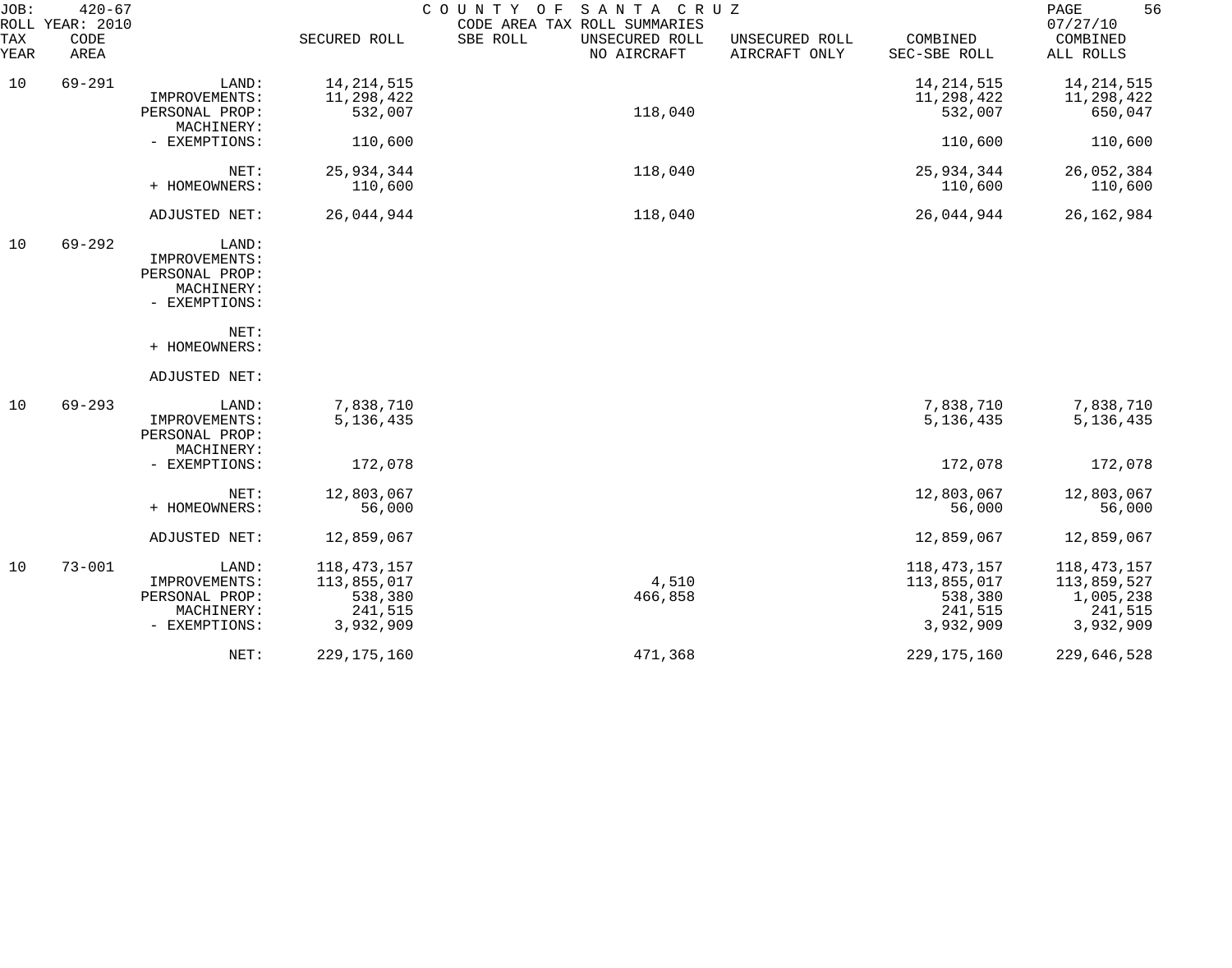| JOB:        | $420 - 67$<br>ROLL YEAR: 2010 |                                                        |                  | COUNTY OF<br>SANTA CRUZ<br>CODE AREA TAX ROLL SUMMARIES |                                 |                          | 57<br>$\mathop{\mathrm{PAGE}}$<br>07/27/10 |
|-------------|-------------------------------|--------------------------------------------------------|------------------|---------------------------------------------------------|---------------------------------|--------------------------|--------------------------------------------|
| TAX<br>YEAR | CODE<br>AREA                  |                                                        | SECURED ROLL     | SBE ROLL<br>UNSECURED ROLL<br>NO AIRCRAFT               | UNSECURED ROLL<br>AIRCRAFT ONLY | COMBINED<br>SEC-SBE ROLL | COMBINED<br>ALL ROLLS                      |
|             |                               | + HOMEOWNERS:                                          | 2,076,200        |                                                         |                                 | 2,076,200                | 2,076,200                                  |
|             |                               | ADJUSTED NET:                                          | 231, 251, 360    | 471,368                                                 |                                 | 231, 251, 360            | 231,722,728                                |
| 10          | $73 - 002$                    | LAND:                                                  | 1,059,017        |                                                         |                                 | 1,059,017                | 1,059,017                                  |
|             |                               | IMPROVEMENTS:<br>PERSONAL PROP:<br>MACHINERY:          | 755,157          | 12,003                                                  |                                 | 755,157                  | 755,157<br>12,003                          |
|             |                               | - EXEMPTIONS:                                          | 21,000           |                                                         |                                 | 21,000                   | 21,000                                     |
|             |                               | NET:                                                   | 1,793,174        | 12,003                                                  |                                 | 1,793,174                | 1,805,177                                  |
|             |                               | + HOMEOWNERS:                                          | 21,000           |                                                         |                                 | 21,000                   | 21,000                                     |
|             |                               | ADJUSTED NET:                                          | 1,814,174        | 12,003                                                  |                                 | 1,814,174                | 1,826,177                                  |
| 10          | $73 - 003$                    | LAND:                                                  | 634,064          |                                                         |                                 | 634,064                  | 634,064                                    |
|             |                               | IMPROVEMENTS:<br>PERSONAL PROP:<br>MACHINERY:          | 591,533          | 6,983                                                   |                                 | 591,533                  | 591,533<br>6,983                           |
|             |                               | - EXEMPTIONS:                                          | 14,000           |                                                         |                                 | 14,000                   | 14,000                                     |
|             |                               | NET:                                                   | 1,211,597        | 6,983                                                   |                                 | 1,211,597                | 1,218,580                                  |
|             |                               | + HOMEOWNERS:                                          | 14,000           |                                                         |                                 | 14,000                   | 14,000                                     |
|             |                               | ADJUSTED NET:                                          | 1,225,597        | 6,983                                                   |                                 | 1,225,597                | 1,232,580                                  |
| 10          | $73 - 004$                    | LAND:                                                  | 666,314          |                                                         |                                 | 666,314                  | 666,314                                    |
|             |                               | IMPROVEMENTS:<br>PERSONAL PROP:<br>MACHINERY:          | 927,436          |                                                         |                                 | 927,436                  | 927,436                                    |
|             |                               | - EXEMPTIONS:                                          | 14,000           |                                                         |                                 | 14,000                   | 14,000                                     |
|             |                               | NET:                                                   | 1,579,750        |                                                         |                                 | 1,579,750                | 1,579,750                                  |
|             |                               | + HOMEOWNERS:                                          | 14,000           |                                                         |                                 | 14,000                   | 14,000                                     |
|             |                               | ADJUSTED NET:                                          | 1,593,750        |                                                         |                                 | 1,593,750                | 1,593,750                                  |
| 10          | $73 - 005$                    | LAND:<br>IMPROVEMENTS:<br>PERSONAL PROP:<br>MACHINERY: | 89,232<br>50,097 |                                                         |                                 | 89,232<br>50,097         | 89,232<br>50,097                           |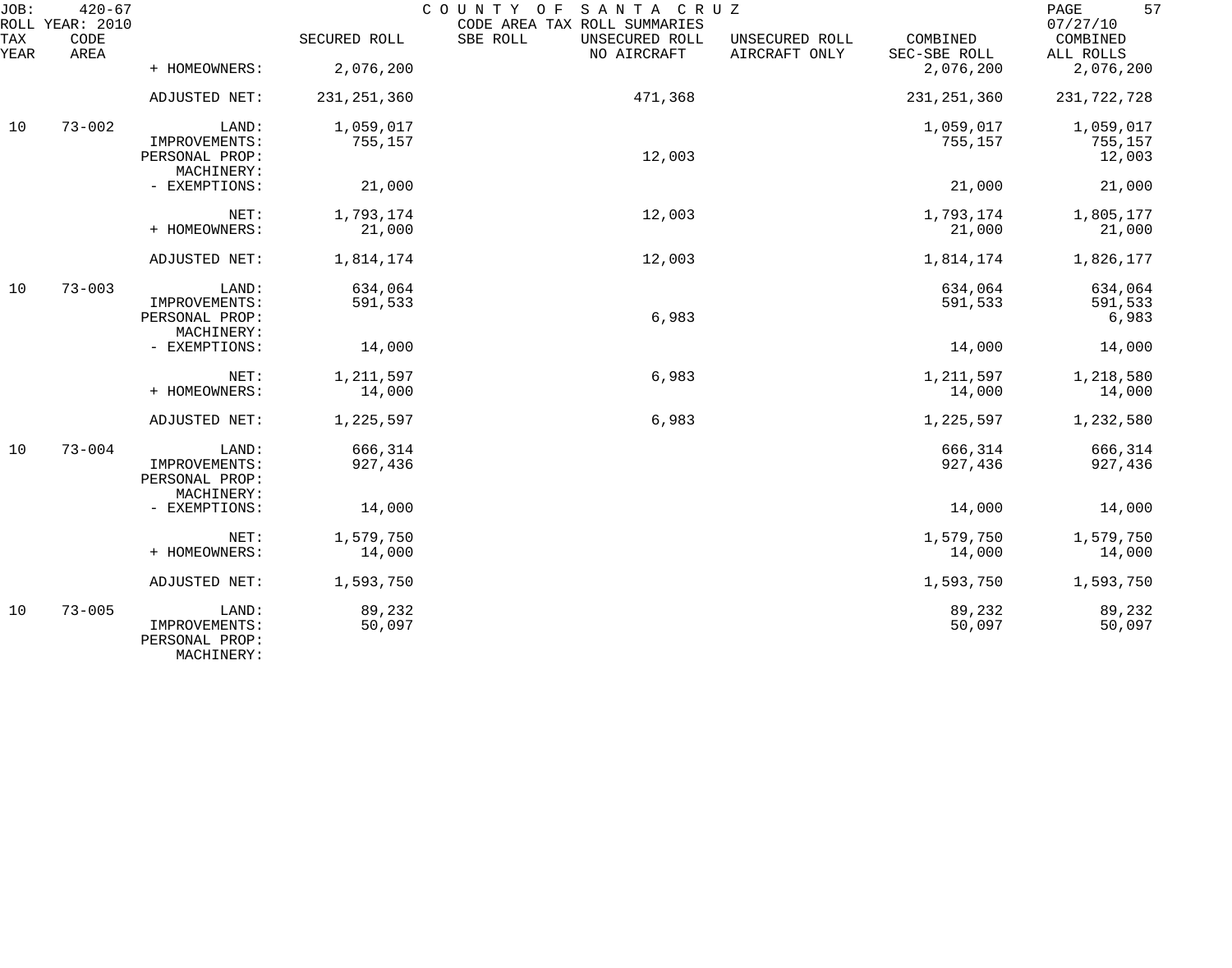| JOB:<br>ROLL       | $420 - 67$<br><b>YEAR: 2010</b> |                                                                         |                                   | SANTA CRUZ<br>COUNTY OF<br>CODE AREA TAX ROLL SUMMARIES |                                 |                                   | 58<br>PAGE<br>07/27/10            |
|--------------------|---------------------------------|-------------------------------------------------------------------------|-----------------------------------|---------------------------------------------------------|---------------------------------|-----------------------------------|-----------------------------------|
| <b>TAX</b><br>YEAR | CODE<br>AREA                    |                                                                         | SECURED ROLL                      | SBE ROLL<br>UNSECURED ROLL<br>NO AIRCRAFT               | UNSECURED ROLL<br>AIRCRAFT ONLY | COMBINED<br>SEC-SBE ROLL          | COMBINED<br>ALL ROLLS             |
|                    |                                 | - EXEMPTIONS:                                                           |                                   |                                                         |                                 |                                   |                                   |
|                    |                                 | NET:<br>+ HOMEOWNERS:                                                   | 139,329                           |                                                         |                                 | 139,329                           | 139,329                           |
|                    |                                 | ADJUSTED NET:                                                           | 139,329                           |                                                         |                                 | 139,329                           | 139,329                           |
| 10                 | $79 - 001$                      | LAND:<br>IMPROVEMENTS:<br>PERSONAL PROP:<br>MACHINERY:                  | 4,760,584<br>4,518,570            |                                                         |                                 | 4,760,584<br>4,518,570            | 4,760,584<br>4,518,570            |
|                    |                                 | - EXEMPTIONS:                                                           | 92,435                            |                                                         |                                 | 92,435                            | 92,435                            |
|                    |                                 | NET:<br>+ HOMEOWNERS:                                                   | 9,186,719<br>91,000               |                                                         |                                 | 9,186,719<br>91,000               | 9,186,719<br>91,000               |
|                    |                                 | ADJUSTED NET:                                                           | 9,277,719                         |                                                         |                                 | 9,277,719                         | 9,277,719                         |
| 10                 | $79 - 002$                      | LAND:<br>IMPROVEMENTS:<br>PERSONAL PROP:<br>MACHINERY:<br>- EXEMPTIONS: |                                   |                                                         |                                 |                                   |                                   |
|                    |                                 | NET:<br>+ HOMEOWNERS:                                                   |                                   |                                                         |                                 |                                   |                                   |
|                    |                                 | ADJUSTED NET:                                                           |                                   |                                                         |                                 |                                   |                                   |
| 10                 | $79 - 004$                      | LAND:<br>IMPROVEMENTS:<br>PERSONAL PROP:<br>MACHINERY:                  | 11,806,670<br>9,040,866<br>28,912 |                                                         |                                 | 11,806,670<br>9,040,866<br>28,912 | 11,806,670<br>9,040,866<br>28,912 |
|                    |                                 | - EXEMPTIONS:                                                           | 186,662                           |                                                         |                                 | 186,662                           | 186,662                           |
|                    |                                 | NET:<br>+ HOMEOWNERS:                                                   | 20,689,786<br>182,000             |                                                         |                                 | 20,689,786<br>182,000             | 20,689,786<br>182,000             |
|                    |                                 | ADJUSTED NET:                                                           | 20,871,786                        |                                                         |                                 | 20,871,786                        | 20,871,786                        |
| 10                 | $79 - 012$                      | LAND:                                                                   | 996,482                           |                                                         |                                 | 996,482                           | 996,482                           |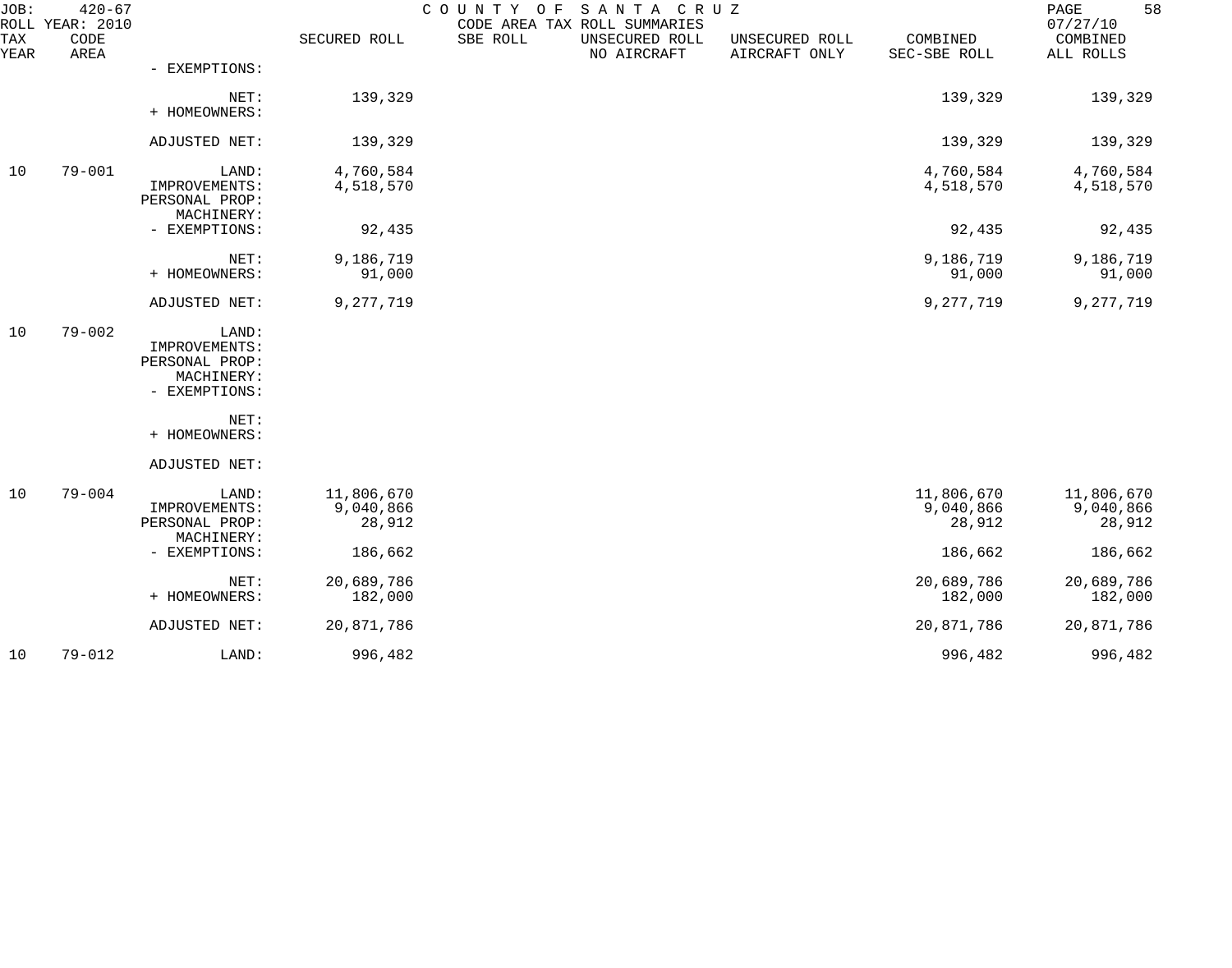| JOB:<br>ROLL       | $420 - 67$<br>YEAR: 2010 |                                                        |                        | COUNTY OF | SANTA CRUZ<br>CODE AREA TAX ROLL SUMMARIES |                                 |                          | 59<br>PAGE<br>07/27/10   |
|--------------------|--------------------------|--------------------------------------------------------|------------------------|-----------|--------------------------------------------|---------------------------------|--------------------------|--------------------------|
| <b>TAX</b><br>YEAR | CODE<br>AREA             |                                                        | SECURED ROLL           | SBE ROLL  | UNSECURED ROLL<br>NO AIRCRAFT              | UNSECURED ROLL<br>AIRCRAFT ONLY | COMBINED<br>SEC-SBE ROLL | COMBINED<br>ALL ROLLS    |
|                    |                          | IMPROVEMENTS:<br>PERSONAL PROP:<br>MACHINERY:          | 837,084                |           |                                            |                                 | 837,084                  | 837,084                  |
|                    |                          | - EXEMPTIONS:                                          | 7,000                  |           |                                            |                                 | 7,000                    | 7,000                    |
|                    |                          | NET:<br>+ HOMEOWNERS:                                  | 1,826,566<br>7,000     |           |                                            |                                 | 1,826,566<br>7,000       | 1,826,566<br>7,000       |
|                    |                          | ADJUSTED NET:                                          | 1,833,566              |           |                                            |                                 | 1,833,566                | 1,833,566                |
| 10                 | $79 - 014$               | LAND:<br>IMPROVEMENTS:<br>PERSONAL PROP:<br>MACHINERY: | 3,240,669<br>3,240,482 |           |                                            |                                 | 3,240,669<br>3,240,482   | 3,240,669<br>3, 240, 482 |
|                    |                          | - EXEMPTIONS:                                          | 43,779                 |           |                                            |                                 | 43,779                   | 43,779                   |
|                    |                          | NET:<br>+ HOMEOWNERS:                                  | 6,437,372<br>42,000    |           |                                            |                                 | 6,437,372<br>42,000      | 6,437,372<br>42,000      |
|                    |                          | ADJUSTED NET:                                          | 6,479,372              |           |                                            |                                 | 6,479,372                | 6,479,372                |
| 10                 | $79 - 021$               | LAND:<br>IMPROVEMENTS:<br>PERSONAL PROP:<br>MACHINERY: | 138,263<br>386,319     |           |                                            |                                 | 138,263<br>386,319       | 138,263<br>386,319       |
|                    |                          | - EXEMPTIONS:                                          | 7,000                  |           |                                            |                                 | 7,000                    | 7,000                    |
|                    |                          | NET:<br>+ HOMEOWNERS:                                  | 517,582<br>7,000       |           |                                            |                                 | 517,582<br>7,000         | 517,582<br>7,000         |
|                    |                          | ADJUSTED NET:                                          | 524,582                |           |                                            |                                 | 524,582                  | 524,582                  |
| 10                 | $79 - 022$               | LAND:<br>IMPROVEMENTS:<br>PERSONAL PROP:<br>MACHINERY: | 518,768<br>997,630     |           |                                            |                                 | 518,768<br>997,630       | 518,768<br>997,630       |
|                    |                          | - EXEMPTIONS:                                          | 7,000                  |           |                                            |                                 | 7,000                    | 7,000                    |
|                    |                          | NET:<br>+ HOMEOWNERS:                                  | 1,509,398<br>7,000     |           |                                            |                                 | 1,509,398<br>7,000       | 1,509,398<br>7,000       |
|                    |                          | ADJUSTED NET:                                          | 1,516,398              |           |                                            |                                 | 1,516,398                | 1,516,398                |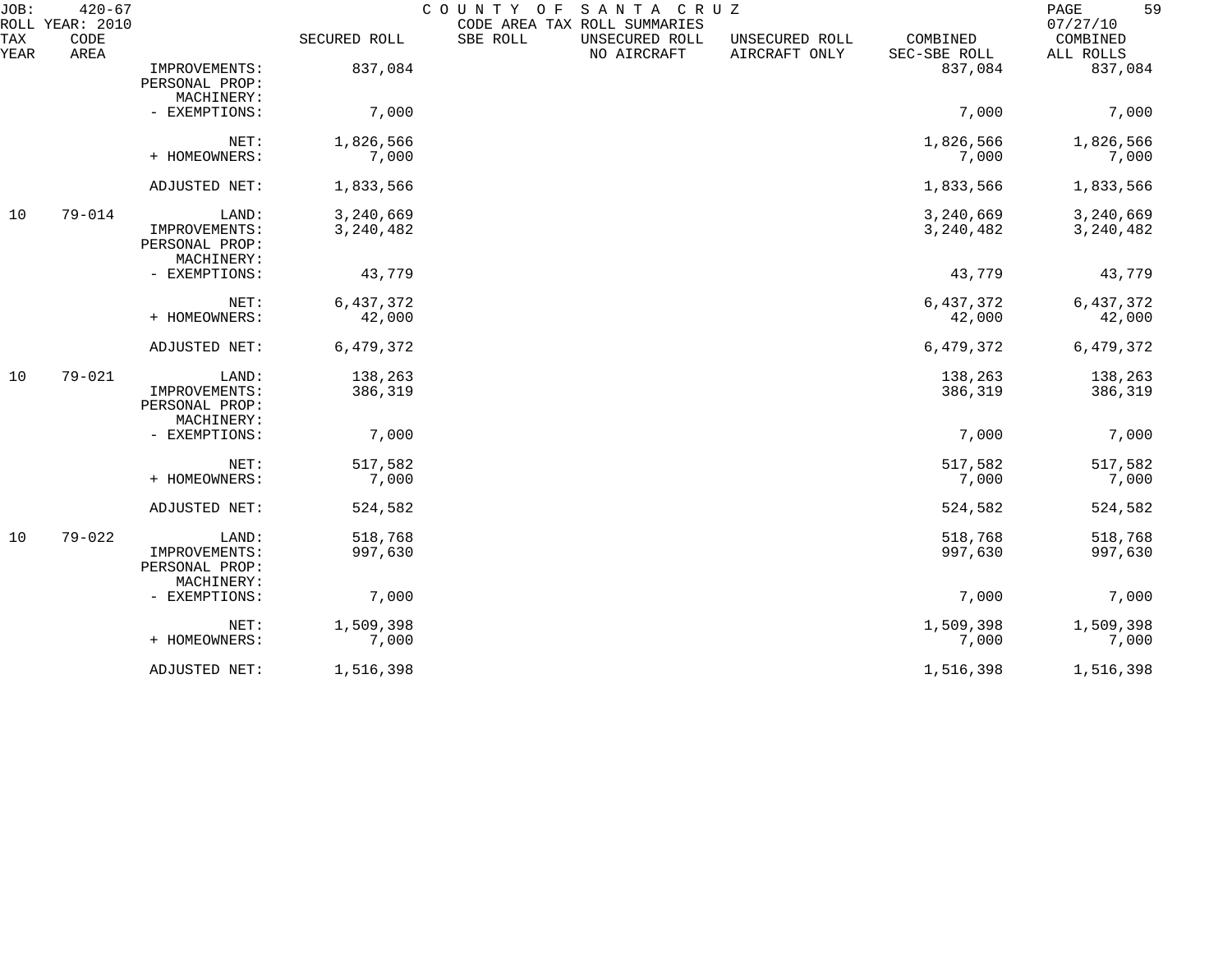| JOB:        | $420 - 67$<br>ROLL YEAR: 2010 |                |               | COUNTY OF<br>SANTA CRUZ<br>CODE AREA TAX ROLL SUMMARIES |                                 |                          | 60<br>PAGE<br>07/27/10 |
|-------------|-------------------------------|----------------|---------------|---------------------------------------------------------|---------------------------------|--------------------------|------------------------|
| TAX<br>YEAR | CODE<br>AREA                  |                | SECURED ROLL  | SBE ROLL<br>UNSECURED ROLL<br>NO AIRCRAFT               | UNSECURED ROLL<br>AIRCRAFT ONLY | COMBINED<br>SEC-SBE ROLL | COMBINED<br>ALL ROLLS  |
| 10          | $79 - 030$                    | LAND:          | 15,092,866    |                                                         |                                 | 15,092,866               | 15,092,866             |
|             |                               | IMPROVEMENTS:  | 15,127,061    |                                                         |                                 | 15,127,061               | 15, 127, 061           |
|             |                               | PERSONAL PROP: |               | 12,606                                                  |                                 |                          | 12,606                 |
|             |                               | MACHINERY:     |               |                                                         |                                 |                          |                        |
|             |                               |                |               |                                                         |                                 |                          |                        |
|             |                               | - EXEMPTIONS:  | 292,861       |                                                         |                                 | 292,861                  | 292,861                |
|             |                               | NET:           | 29,927,066    | 12,606                                                  |                                 | 29,927,066               | 29,939,672             |
|             |                               | + HOMEOWNERS:  | 292,600       |                                                         |                                 | 292,600                  | 292,600                |
|             |                               |                |               |                                                         |                                 |                          |                        |
|             |                               | ADJUSTED NET:  | 30, 219, 666  | 12,606                                                  |                                 | 30, 219, 666             | 30, 232, 272           |
| 10          | $79 - 031$                    | LAND:          | 26,502,853    |                                                         |                                 | 26,502,853               | 26,502,853             |
|             |                               | IMPROVEMENTS:  | 28,733,489    |                                                         |                                 | 28,733,489               | 28,733,489             |
|             |                               | PERSONAL PROP: |               | 34,655                                                  |                                 |                          | 34,655                 |
|             |                               | MACHINERY:     |               |                                                         |                                 |                          |                        |
|             |                               | - EXEMPTIONS:  | 524,839       |                                                         |                                 | 524,839                  | 524,839                |
|             |                               | NET:           | 54,711,503    | 34,655                                                  |                                 | 54,711,503               | 54,746,158             |
|             |                               | + HOMEOWNERS:  | 523,600       |                                                         |                                 | 523,600                  | 523,600                |
|             |                               |                |               |                                                         |                                 |                          |                        |
|             |                               | ADJUSTED NET:  | 55, 235, 103  | 34,655                                                  |                                 | 55, 235, 103             | 55, 269, 758           |
| 10          | $79 - 032$                    | LAND:          | 281,827,415   |                                                         |                                 | 281,827,415              | 281,827,415            |
|             |                               | IMPROVEMENTS:  | 263, 266, 366 | 488,217                                                 |                                 | 263, 266, 366            | 263,754,583            |
|             |                               | PERSONAL PROP: | 6,500         | 866,556                                                 |                                 | 6,500                    | 873,056                |
|             |                               | MACHINERY:     |               |                                                         |                                 |                          |                        |
|             |                               | - EXEMPTIONS:  | 5,871,213     |                                                         |                                 | 5,871,213                | 5,871,213              |
|             |                               | NET:           | 539, 229, 068 | 1,354,773                                               |                                 | 539,229,068              | 540, 583, 841          |
|             |                               | + HOMEOWNERS:  | 4,585,000     |                                                         |                                 | 4,585,000                | 4,585,000              |
|             |                               |                |               |                                                         |                                 |                          |                        |
|             |                               | ADJUSTED NET:  | 543,814,068   | 1,354,773                                               |                                 | 543,814,068              | 545, 168, 841          |
| 10          | $79 - 033$                    | LAND:          | 15, 259, 511  |                                                         |                                 | 15, 259, 511             | 15, 259, 511           |
|             |                               | IMPROVEMENTS:  | 16,410,963    |                                                         |                                 | 16,410,963               | 16,410,963             |
|             |                               | PERSONAL PROP: |               | 8,512                                                   |                                 |                          | 8,512                  |
|             |                               | MACHINERY:     |               |                                                         |                                 |                          |                        |
|             |                               | - EXEMPTIONS:  | 265,663       |                                                         |                                 | 265,663                  | 265,663                |
|             |                               | NET:           | 31, 404, 811  | 8,512                                                   |                                 | 31, 404, 811             | 31, 413, 323           |
|             |                               | + HOMEOWNERS:  | 264,600       |                                                         |                                 | 264,600                  | 264,600                |
|             |                               |                |               |                                                         |                                 |                          |                        |
|             |                               | ADJUSTED NET:  | 31,669,411    | 8,512                                                   |                                 | 31,669,411               | 31,677,923             |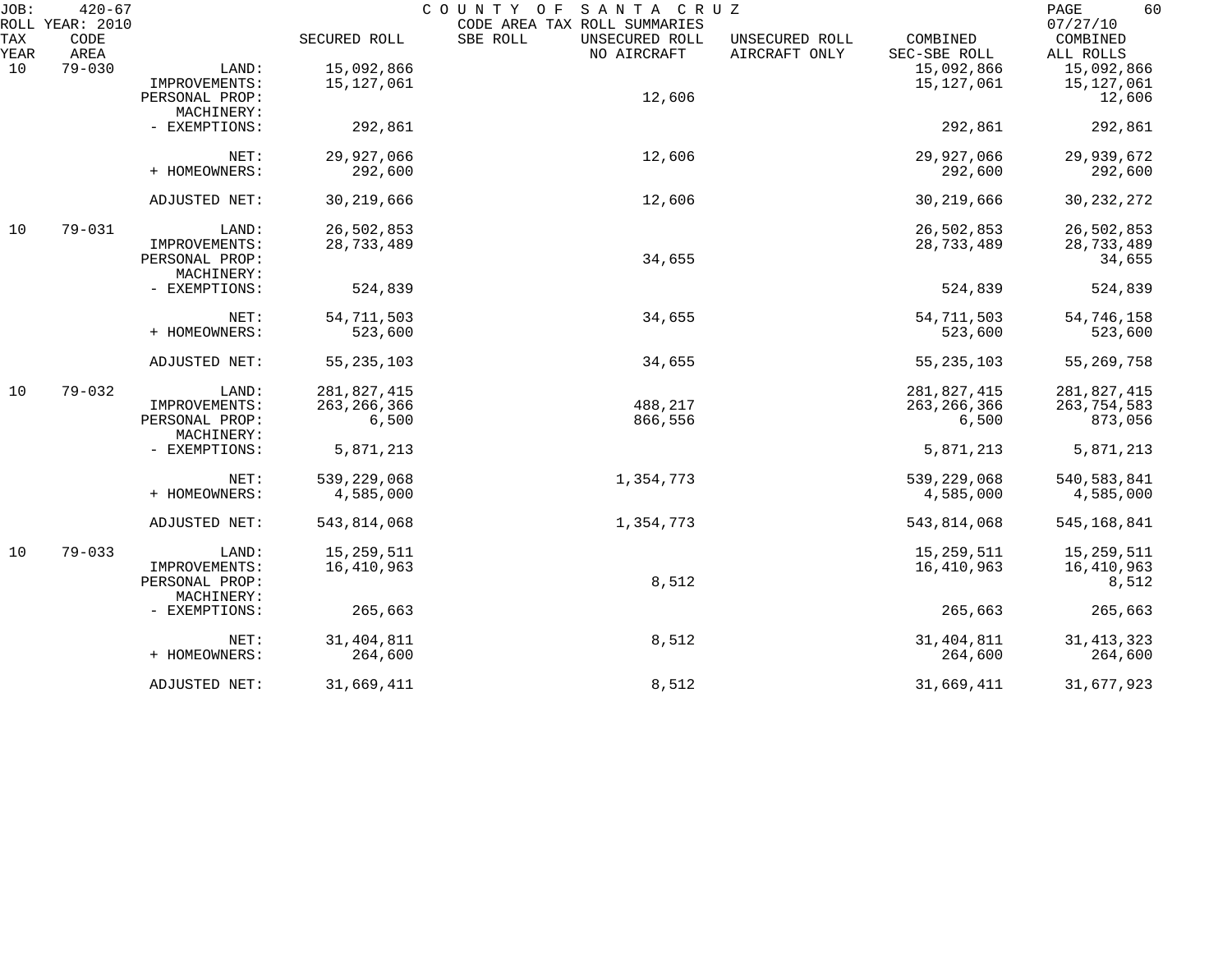| JOB:<br>ROLL | $420 - 67$<br><b>YEAR: 2010</b> |                                                        |                        | COUNTY<br>SANTA CRUZ<br>O F<br>CODE AREA TAX ROLL SUMMARIES |                                 |                          | 61<br>PAGE<br>07/27/10           |
|--------------|---------------------------------|--------------------------------------------------------|------------------------|-------------------------------------------------------------|---------------------------------|--------------------------|----------------------------------|
| TAX<br>YEAR  | CODE<br>AREA                    |                                                        | SECURED ROLL           | SBE ROLL<br>UNSECURED ROLL<br>NO AIRCRAFT                   | UNSECURED ROLL<br>AIRCRAFT ONLY | COMBINED<br>SEC-SBE ROLL | COMBINED<br>ALL ROLLS            |
| 10           | $79 - 034$                      | LAND:<br>IMPROVEMENTS:<br>PERSONAL PROP:               | 1,793,201<br>1,981,479 | 10,589                                                      |                                 | 1,793,201<br>1,981,479   | 1,793,201<br>1,981,479<br>10,589 |
|              |                                 | MACHINERY:<br>- EXEMPTIONS:                            | 35,000                 |                                                             |                                 | 35,000                   | 35,000                           |
|              |                                 | NET:<br>+ HOMEOWNERS:                                  | 3,739,680<br>35,000    | 10,589                                                      |                                 | 3,739,680<br>35,000      | 3,750,269<br>35,000              |
|              |                                 | ADJUSTED NET:                                          | 3,774,680              | 10,589                                                      |                                 | 3,774,680                | 3,785,269                        |
| 10           | $79 - 035$                      | LAND:<br>IMPROVEMENTS:<br>PERSONAL PROP:<br>MACHINERY: | 3,651,225<br>2,408,674 |                                                             |                                 | 3,651,225<br>2,408,674   | 3,651,225<br>2,408,674           |
|              |                                 | - EXEMPTIONS:                                          | 47,600                 |                                                             |                                 | 47,600                   | 47,600                           |
|              |                                 | NET:<br>+ HOMEOWNERS:                                  | 6,012,299<br>47,600    |                                                             |                                 | 6,012,299<br>47,600      | 6,012,299<br>47,600              |
|              |                                 | ADJUSTED NET:                                          | 6,059,899              |                                                             |                                 | 6,059,899                | 6,059,899                        |
| 10           | $79 - 036$                      | LAND:<br>IMPROVEMENTS:<br>PERSONAL PROP:<br>MACHINERY: | 138,201<br>581,521     |                                                             |                                 | 138,201<br>581,521       | 138,201<br>581,521               |
|              |                                 | - EXEMPTIONS:                                          | 7,000                  |                                                             |                                 | 7,000                    | 7,000                            |
|              |                                 | NET:<br>+ HOMEOWNERS:                                  | 712,722<br>7,000       |                                                             |                                 | 712,722<br>7,000         | 712,722<br>7,000                 |
|              |                                 | ADJUSTED NET:                                          | 719,722                |                                                             |                                 | 719,722                  | 719,722                          |
| 10           | $79 - 037$                      | LAND:<br>IMPROVEMENTS:<br>PERSONAL PROP:               | 176,348<br>239,369     |                                                             |                                 | 176,348<br>239,369       | 176,348<br>239,369               |
|              |                                 | MACHINERY:<br>- EXEMPTIONS:                            | 7,000                  |                                                             |                                 | 7,000                    | 7,000                            |
|              |                                 | NET:                                                   | 408,717                |                                                             |                                 | 408,717                  | 408,717                          |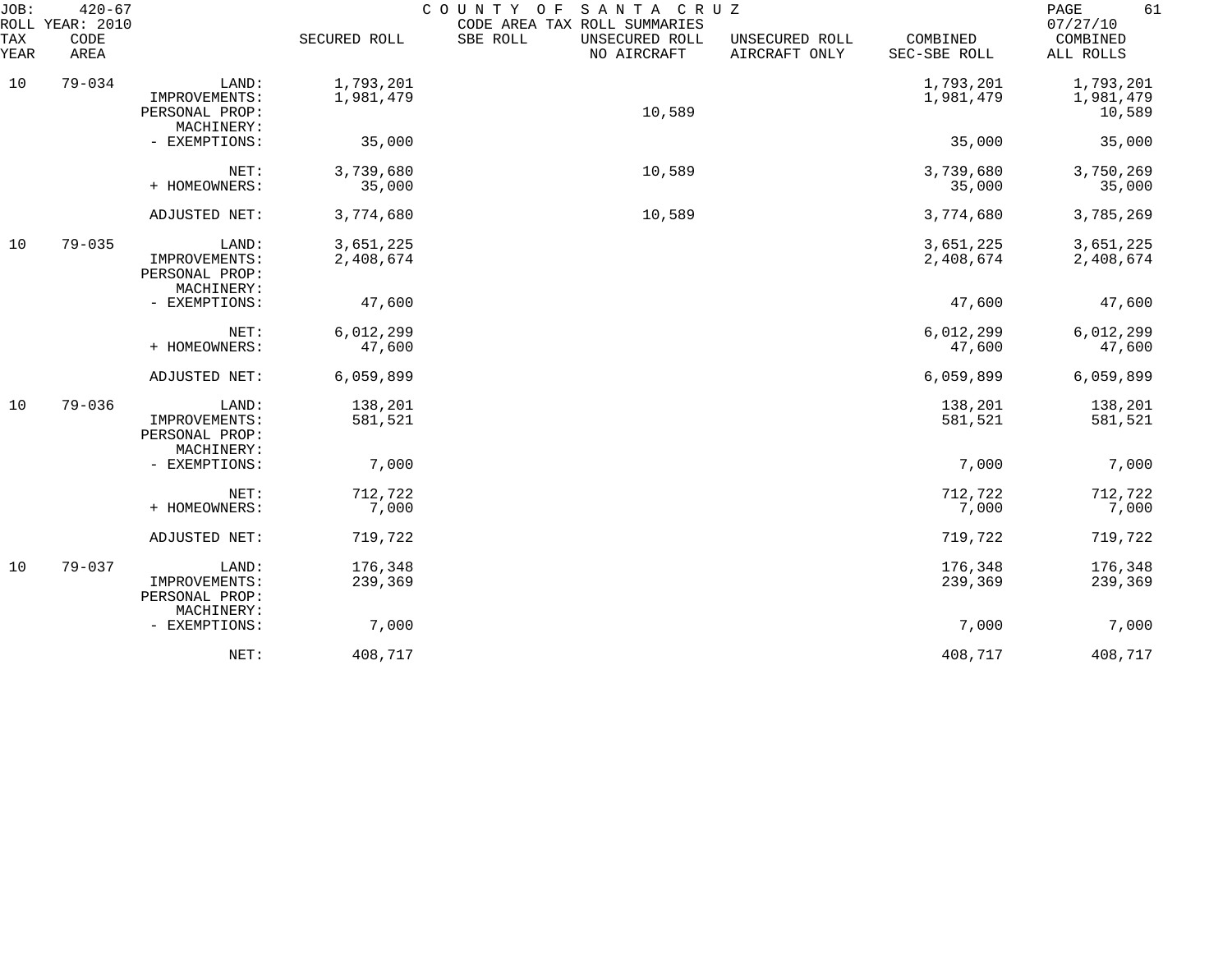| JOB:        | $420 - 67$<br>ROLL YEAR: 2010 |                                                                         |                                                        | COUNTY OF<br>SANTA CRUZ<br>CODE AREA TAX ROLL SUMMARIES |                                 |                                                          | 62<br>PAGE<br>07/27/10                                  |
|-------------|-------------------------------|-------------------------------------------------------------------------|--------------------------------------------------------|---------------------------------------------------------|---------------------------------|----------------------------------------------------------|---------------------------------------------------------|
| TAX<br>YEAR | CODE<br>AREA                  |                                                                         | SECURED ROLL                                           | SBE ROLL<br>UNSECURED ROLL<br>NO AIRCRAFT               | UNSECURED ROLL<br>AIRCRAFT ONLY | COMBINED<br>SEC-SBE ROLL                                 | COMBINED<br>ALL ROLLS                                   |
|             |                               | + HOMEOWNERS:                                                           | 7,000                                                  |                                                         |                                 | 7,000                                                    | 7,000                                                   |
|             |                               | ADJUSTED NET:                                                           | 415,717                                                |                                                         |                                 | 415,717                                                  | 415,717                                                 |
| 10          | $82 - 003$                    | LAND:<br>IMPROVEMENTS:<br>PERSONAL PROP:<br>MACHINERY:<br>- EXEMPTIONS: |                                                        |                                                         |                                 |                                                          |                                                         |
|             |                               | NET:<br>+ HOMEOWNERS:                                                   |                                                        |                                                         |                                 |                                                          |                                                         |
|             |                               | ADJUSTED NET:                                                           |                                                        |                                                         |                                 |                                                          |                                                         |
| 10          | $82 - 040$                    | LAND:<br>IMPROVEMENTS:<br>PERSONAL PROP:<br>MACHINERY:                  | 1,504,561,276<br>1,103,297,020<br>3,341,936<br>121,777 | 715,415<br>7,036,610<br>22, 401, 545                    |                                 | 1,504,561,276<br>1,103,297,020<br>3, 341, 936<br>121,777 | 1,505,276,691<br>1,110,333,630<br>25,743,481<br>121,777 |
|             |                               | - EXEMPTIONS:                                                           | 46,755,250                                             | 2,148,398                                               |                                 | 46,755,250                                               | 48,903,648                                              |
|             |                               | NET:<br>+ HOMEOWNERS:                                                   | 2,564,566,759<br>20,949,596                            | 28,005,172                                              |                                 | 2,564,566,759<br>20,949,596                              | 2,592,571,931<br>20,949,596                             |
|             |                               | ADJUSTED NET:                                                           | 2,585,516,355                                          | 28,005,172                                              |                                 | 2,585,516,355                                            | 2,613,521,527                                           |
| 10          | $83 - 002$                    | LAND:<br>IMPROVEMENTS:<br>PERSONAL PROP:<br>MACHINERY:                  | 12,364,372<br>10,584,713                               | 323,820<br>942,068                                      |                                 | 12,364,372<br>10,584,713                                 | 12,364,372<br>10,908,533<br>942,068                     |
|             |                               | - EXEMPTIONS:                                                           | 673,014                                                |                                                         |                                 | 673,014                                                  | 673,014                                                 |
|             |                               | NET:<br>+ HOMEOWNERS:                                                   | 22, 276, 071<br>203,000                                | 1,265,888                                               |                                 | 22, 276, 071<br>203,000                                  | 23,541,959<br>203,000                                   |
|             |                               | ADJUSTED NET:                                                           | 22, 479, 071                                           | 1,265,888                                               |                                 | 22, 479, 071                                             | 23,744,959                                              |
| 10          | $83 - 010$                    | LAND:<br>IMPROVEMENTS:<br>PERSONAL PROP:<br>MACHINERY:                  | 97, 763, 876<br>89, 415, 106<br>128,492                | 3,072,724<br>513,881                                    |                                 | 97,763,876<br>89, 415, 106<br>128,492                    | 97,763,876<br>92,487,830<br>642,373                     |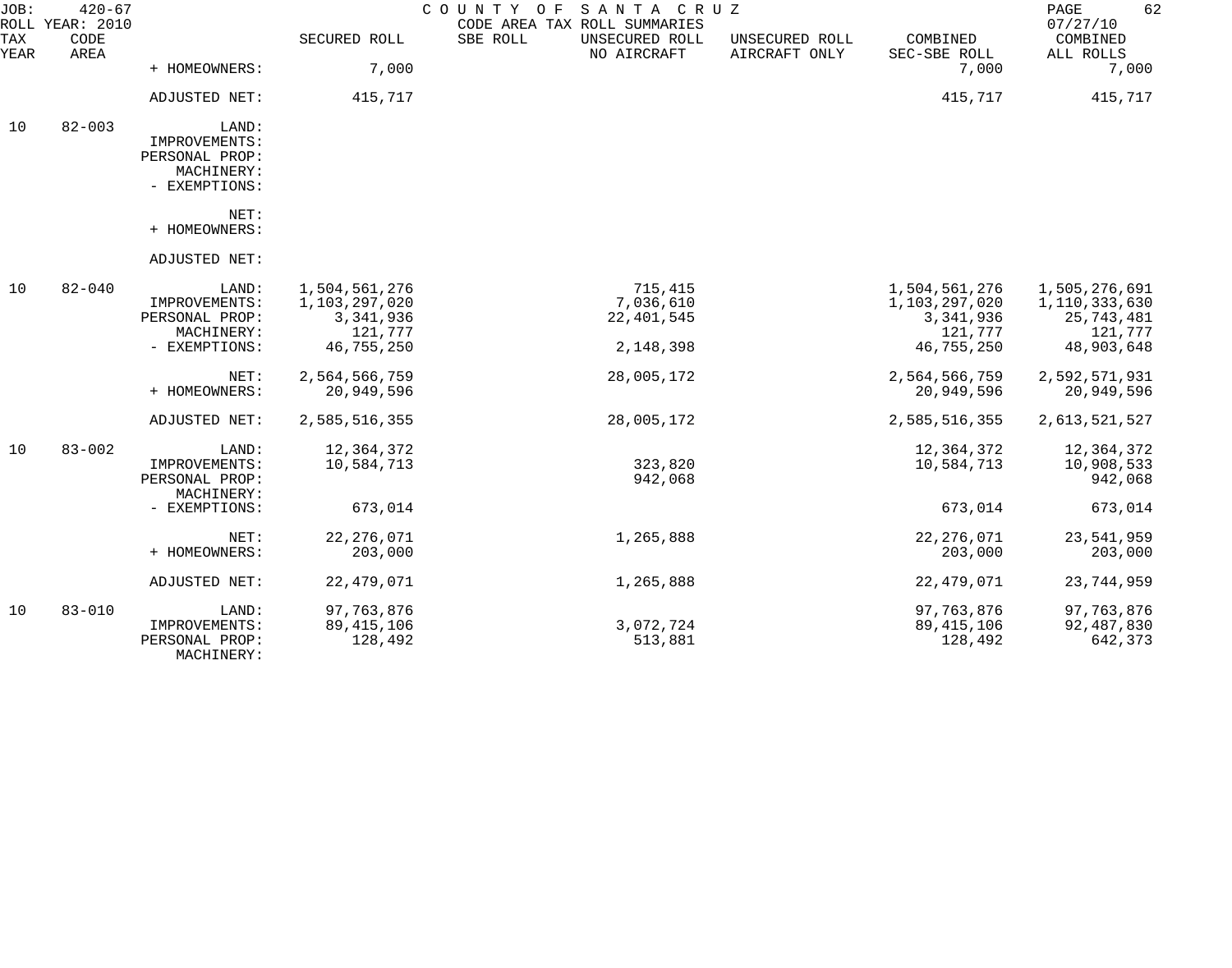| JOB:        | $420 - 67$<br>ROLL YEAR: 2010 |                                                                         |                                 | COUNTY OF | SANTA CRUZ<br>CODE AREA TAX ROLL SUMMARIES |                                 |                                 | 63<br>PAGE<br>07/27/10            |
|-------------|-------------------------------|-------------------------------------------------------------------------|---------------------------------|-----------|--------------------------------------------|---------------------------------|---------------------------------|-----------------------------------|
| TAX<br>YEAR | CODE<br>AREA                  |                                                                         | SECURED ROLL                    | SBE ROLL  | UNSECURED ROLL<br>NO AIRCRAFT              | UNSECURED ROLL<br>AIRCRAFT ONLY | COMBINED<br>SEC-SBE ROLL        | COMBINED<br>ALL ROLLS             |
|             |                               | - EXEMPTIONS:                                                           | 3,349,080                       |           |                                            |                                 | 3,349,080                       | 3,349,080                         |
|             |                               | NET:<br>+ HOMEOWNERS:                                                   | 183, 958, 394<br>1,757,000      |           | 3,586,605                                  |                                 | 183,958,394<br>1,757,000        | 187,544,999<br>1,757,000          |
|             |                               | ADJUSTED NET:                                                           | 185,715,394                     |           | 3,586,605                                  |                                 | 185,715,394                     | 189,301,999                       |
| 10          | $86 - 000$                    | LAND:<br>IMPROVEMENTS:<br>PERSONAL PROP:<br>MACHINERY:<br>- EXEMPTIONS: |                                 |           |                                            |                                 |                                 |                                   |
|             |                               | NET:<br>+ HOMEOWNERS:                                                   |                                 |           |                                            |                                 |                                 |                                   |
|             |                               | ADJUSTED NET:                                                           |                                 |           |                                            |                                 |                                 |                                   |
| 10          | $86 - 003$                    | LAND:<br>IMPROVEMENTS:<br>PERSONAL PROP:                                | 9,736,196<br>7,874,872<br>2,000 |           | 113,135<br>254,402                         |                                 | 9,736,196<br>7,874,872<br>2,000 | 9,736,196<br>7,988,007<br>256,402 |
|             |                               | MACHINERY:<br>- EXEMPTIONS:                                             | 230,381                         |           |                                            |                                 | 230,381                         | 230,381                           |
|             |                               | NET:<br>+ HOMEOWNERS:                                                   | 17,382,687<br>196,000           |           | 367,537                                    |                                 | 17,382,687<br>196,000           | 17,750,224<br>196,000             |
|             |                               | ADJUSTED NET:                                                           | 17,578,687                      |           | 367,537                                    |                                 | 17,578,687                      | 17,946,224                        |
| 10          | $86 - 020$                    | LAND:<br>IMPROVEMENTS:<br>PERSONAL PROP:<br>MACHINERY:                  | 5,866,054<br>3,987,953          | 146,900   | 179,105<br>391,614                         |                                 | 6,012,954<br>3,987,953          | 6,012,954<br>4,167,058<br>391,614 |
|             |                               | - EXEMPTIONS:                                                           | 370,714                         |           |                                            |                                 | 370,714                         | 370,714                           |
|             |                               | NET:<br>+ HOMEOWNERS:                                                   | 9,483,293<br>159,258            | 146,900   | 570,719                                    |                                 | 9,630,193<br>159,258            | 10,200,912<br>159,258             |
|             |                               | ADJUSTED NET:                                                           | 9,642,551                       |           | 570,719                                    |                                 | 9,789,451                       | 10,360,170                        |
| 10          | $86 - 021$                    | LAND:                                                                   | 4,220,592                       | 9,000     | 12,927                                     |                                 | 4,229,592                       | 4, 242, 519                       |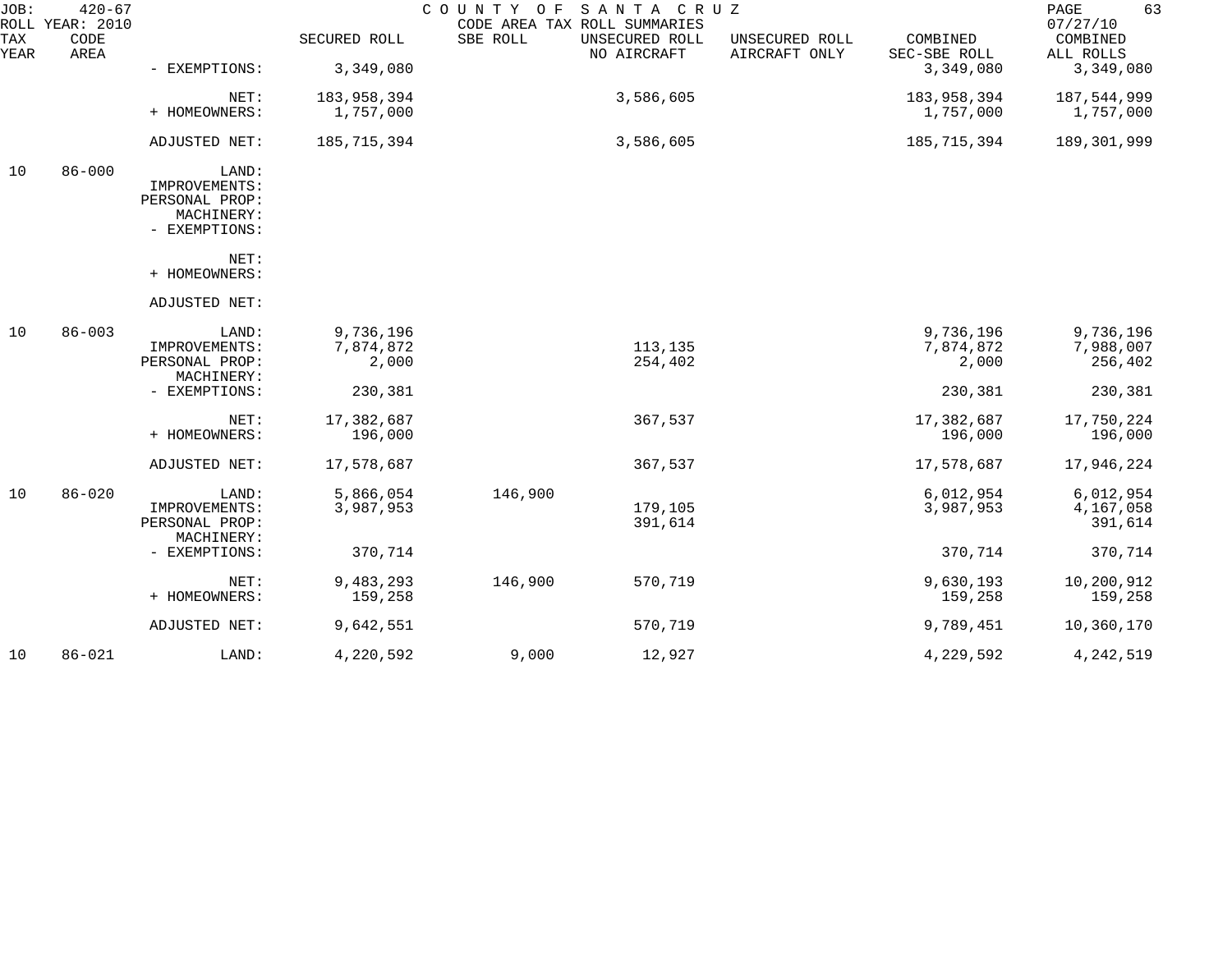| JOB:        | $420 - 67$<br>ROLL YEAR: 2010 |                                               |              | COUNTY OF | SANTA CRUZ<br>CODE AREA TAX ROLL SUMMARIES |                                 |                          | 64<br>PAGE<br>07/27/10 |
|-------------|-------------------------------|-----------------------------------------------|--------------|-----------|--------------------------------------------|---------------------------------|--------------------------|------------------------|
| TAX<br>YEAR | CODE<br>AREA                  |                                               | SECURED ROLL | SBE ROLL  | UNSECURED ROLL<br>NO AIRCRAFT              | UNSECURED ROLL<br>AIRCRAFT ONLY | COMBINED<br>SEC-SBE ROLL | COMBINED<br>ALL ROLLS  |
|             |                               | IMPROVEMENTS:                                 | 2,435,099    |           |                                            |                                 | 2,435,099                | 2,435,099              |
|             |                               | PERSONAL PROP:                                | 555,822      |           | 1, 153, 286                                |                                 | 555,822                  | 1,709,108              |
|             |                               | MACHINERY:                                    | 8,163,922    |           |                                            |                                 | 8,163,922                | 8,163,922              |
|             |                               | - EXEMPTIONS:                                 | 197,053      |           |                                            |                                 | 197,053                  | 197,053                |
|             |                               | NET:<br>+ HOMEOWNERS:                         | 15, 178, 382 | 9,000     | 1,166,213                                  |                                 | 15, 187, 382             | 16, 353, 595           |
|             |                               | ADJUSTED NET:                                 | 15, 178, 382 |           | 1,166,213                                  |                                 | 15, 187, 382             | 16, 353, 595           |
| 10          | $86 - 022$                    | LAND:                                         | 35, 199, 431 | 32,750    | 63,161                                     |                                 | 35, 232, 181             | 35, 295, 342           |
|             |                               | IMPROVEMENTS:                                 | 19,852,221   |           | 753,708                                    |                                 | 19,852,221               | 20,605,929             |
|             |                               | PERSONAL PROP:<br>MACHINERY:                  | 81,408       |           | 1,930,206                                  |                                 | 81,408                   | 2,011,614              |
|             |                               | - EXEMPTIONS:                                 | 3,277,980    |           |                                            |                                 | 3,277,980                | 3,277,980              |
|             |                               | NET:                                          | 51,855,080   | 32,750    | 2,747,075                                  |                                 | 51,887,830               | 54,634,905             |
|             |                               | + HOMEOWNERS:                                 | 357,000      |           |                                            |                                 | 357,000                  | 357,000                |
|             |                               | ADJUSTED NET:                                 | 52, 212, 080 |           | 2,747,075                                  |                                 | 52, 244, 830             | 54,991,905             |
| 10          | $86 - 023$                    | LAND:                                         | 4,583,627    |           |                                            |                                 | 4,583,627                | 4,583,627              |
|             |                               | IMPROVEMENTS:                                 | 3,091,048    |           |                                            |                                 | 3,091,048                | 3,091,048              |
|             |                               | PERSONAL PROP:<br>MACHINERY:                  | 104,137      |           |                                            |                                 | 104,137                  | 104,137                |
|             |                               | - EXEMPTIONS:                                 | 878,013      |           |                                            |                                 | 878,013                  | 878,013                |
|             |                               | NET:                                          | 6,900,799    |           |                                            |                                 | 6,900,799                | 6,900,799              |
|             |                               | + HOMEOWNERS:                                 | 77,000       |           |                                            |                                 | 77,000                   | 77,000                 |
|             |                               | ADJUSTED NET:                                 | 6,977,799    |           |                                            |                                 | 6,977,799                | 6,977,799              |
| 10          | $90 - 004$                    | LAND:                                         | 1,293,987    |           |                                            |                                 | 1,293,987                | 1,293,987              |
|             |                               | IMPROVEMENTS:<br>PERSONAL PROP:<br>MACHINERY: | 1,872,964    |           |                                            |                                 | 1,872,964                | 1,872,964              |
|             |                               | - EXEMPTIONS:                                 | 36,191       |           |                                            |                                 | 36,191                   | 36,191                 |
|             |                               | NET:                                          | 3,130,760    |           |                                            |                                 | 3,130,760                | 3,130,760              |
|             |                               | + HOMEOWNERS:                                 | 35,000       |           |                                            |                                 | 35,000                   | 35,000                 |
|             |                               | ADJUSTED NET:                                 | 3,165,760    |           |                                            |                                 | 3,165,760                | 3,165,760              |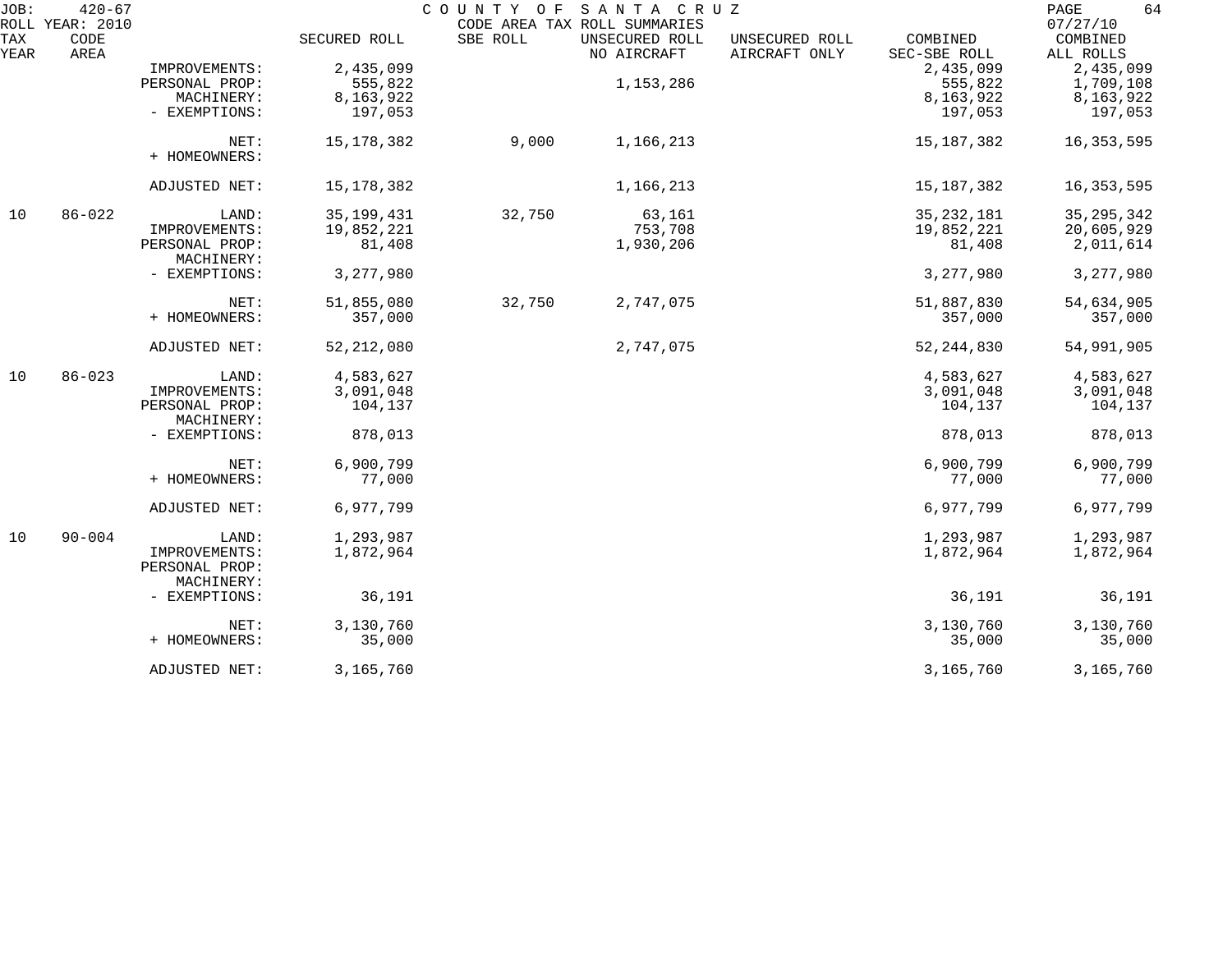| JOB: | $420 - 67$<br>ROLL YEAR: 2010 |                |               | COUNTY OF SANTA CRUZ<br>CODE AREA TAX ROLL SUMMARIES |                |               | 65<br>PAGE<br>07/27/10 |
|------|-------------------------------|----------------|---------------|------------------------------------------------------|----------------|---------------|------------------------|
| TAX  | CODE                          |                | SECURED ROLL  | SBE ROLL<br>UNSECURED ROLL                           | UNSECURED ROLL | COMBINED      | COMBINED               |
| YEAR | AREA                          |                |               | NO AIRCRAFT                                          | AIRCRAFT ONLY  | SEC-SBE ROLL  | ALL ROLLS              |
| 10   | $90 - 008$                    | LAND:          | 4,909,741     | 479,672                                              |                | 4,909,741     | 5,389,413              |
|      |                               | IMPROVEMENTS:  | 7,865,927     | 4,201,081                                            |                | 7,865,927     | 12,067,008             |
|      |                               |                |               |                                                      |                |               |                        |
|      |                               | PERSONAL PROP: | 2,094,328     | 286,530                                              |                | 2,094,328     | 2,380,858              |
|      |                               | MACHINERY:     | 1,693,758     |                                                      |                | 1,693,758     | 1,693,758              |
|      |                               | - EXEMPTIONS:  | 3,979,740     |                                                      |                | 3,979,740     | 3,979,740              |
|      |                               | NET:           | 12,584,014    | 4,967,283                                            |                | 12,584,014    | 17,551,297             |
|      |                               | + HOMEOWNERS:  |               |                                                      |                |               |                        |
|      |                               | ADJUSTED NET:  | 12,584,014    | 4,967,283                                            |                | 12,584,014    | 17,551,297             |
| 10   | $90 - 009$                    | LAND:          | 611,800       |                                                      |                | 611,800       | 611,800                |
|      |                               | IMPROVEMENTS:  | 151,473       |                                                      |                | 151,473       | 151,473                |
|      |                               | PERSONAL PROP: |               |                                                      |                |               |                        |
|      |                               | MACHINERY:     |               |                                                      |                |               |                        |
|      |                               | - EXEMPTIONS:  | 523           |                                                      |                | 523           | 523                    |
|      |                               |                |               |                                                      |                |               |                        |
|      |                               | NET:           | 762,750       |                                                      |                | 762,750       | 762,750                |
|      |                               | + HOMEOWNERS:  |               |                                                      |                |               |                        |
|      |                               | ADJUSTED NET:  | 762,750       |                                                      |                | 762,750       | 762,750                |
| 10   | $90 - 010$                    | LAND:          | 77,338,451    | 442,719                                              |                | 77,338,451    | 77,781,170             |
|      |                               | IMPROVEMENTS:  | 93,890,076    | 35,418                                               |                | 93,890,076    | 93,925,494             |
|      |                               | PERSONAL PROP: | 1,260,391     | 682,184                                              |                | 1,260,391     | 1,942,575              |
|      |                               | MACHINERY:     |               |                                                      |                |               |                        |
|      |                               | - EXEMPTIONS:  | 37,012,316    |                                                      |                | 37,012,316    | 37,012,316             |
|      |                               | NET:           | 135,476,602   | 1,160,321                                            |                | 135,476,602   | 136,636,923            |
|      |                               | + HOMEOWNERS:  | 1,788,852     |                                                      |                | 1,788,852     | 1,788,852              |
|      |                               |                |               |                                                      |                |               |                        |
|      |                               | ADJUSTED NET:  | 137, 265, 454 | 1,160,321                                            |                | 137, 265, 454 | 138,425,775            |
| 10   | $90 - 011$                    | LAND:          | 3,648,030     |                                                      |                | 3,648,030     | 3,648,030              |
|      |                               | IMPROVEMENTS:  | 3,681,955     |                                                      |                | 3,681,955     | 3,681,955              |
|      |                               | PERSONAL PROP: |               | 9,776                                                |                |               | 9,776                  |
|      |                               | MACHINERY:     |               |                                                      |                |               |                        |
|      |                               | - EXEMPTIONS:  | 75,724        |                                                      |                | 75,724        | 75,724                 |
|      |                               | NET:           | 7,254,261     | 9,776                                                |                | 7,254,261     | 7,264,037              |
|      |                               | + HOMEOWNERS:  | 56,000        |                                                      |                | 56,000        | 56,000                 |
|      |                               | ADJUSTED NET:  | 7,310,261     | 9,776                                                |                | 7,310,261     | 7,320,037              |
|      |                               |                |               |                                                      |                |               |                        |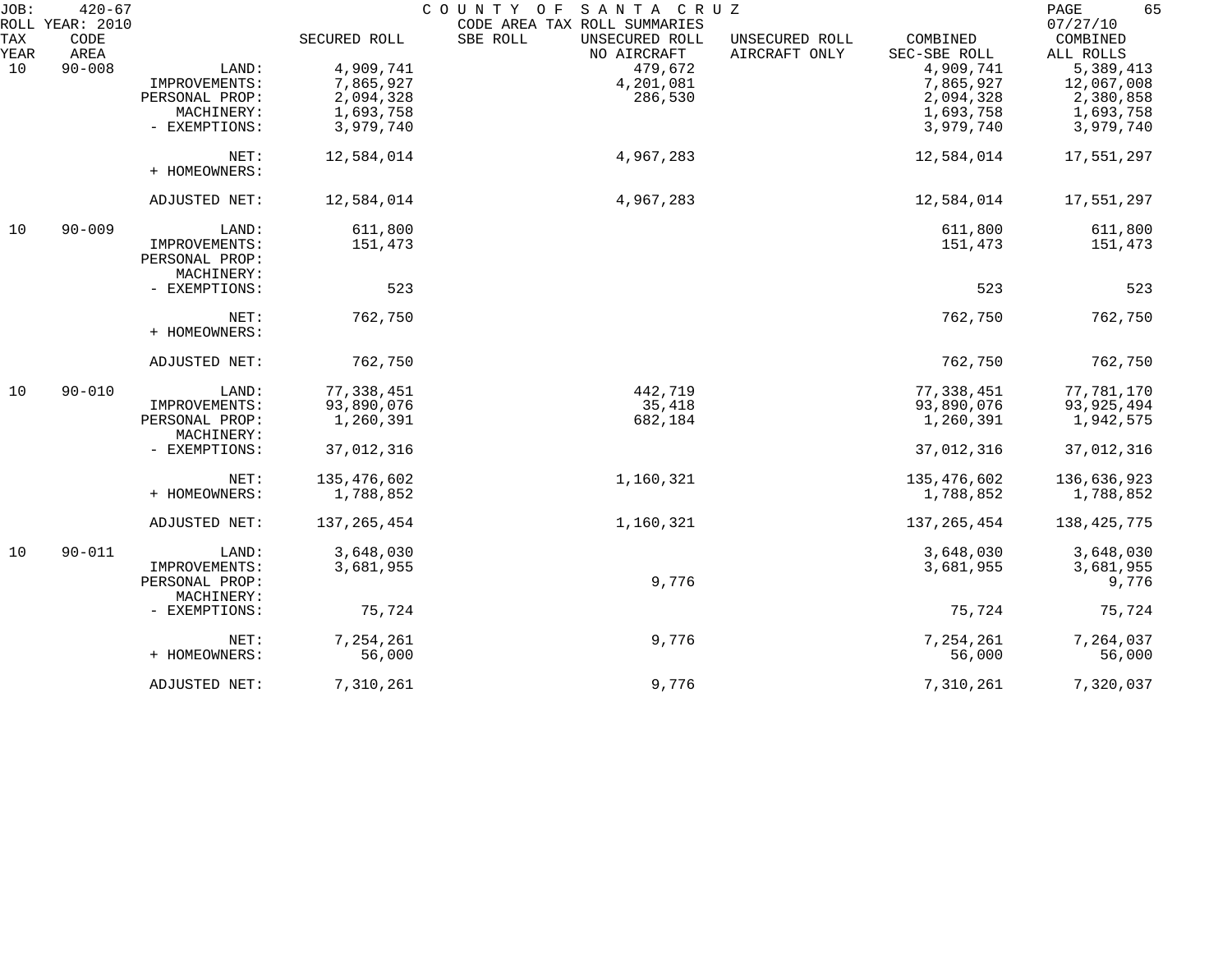| JOB:<br>ROLL | $420 - 67$<br>YEAR: 2010 |                                                        |                        | COUNTY OF<br>CODE AREA TAX ROLL SUMMARIES | SANTA CRUZ                    |                                 |                          | 66<br>PAGE<br>07/27/10            |
|--------------|--------------------------|--------------------------------------------------------|------------------------|-------------------------------------------|-------------------------------|---------------------------------|--------------------------|-----------------------------------|
| TAX<br>YEAR  | CODE<br>AREA             |                                                        | SECURED ROLL           | SBE ROLL                                  | UNSECURED ROLL<br>NO AIRCRAFT | UNSECURED ROLL<br>AIRCRAFT ONLY | COMBINED<br>SEC-SBE ROLL | COMBINED<br>ALL ROLLS             |
| 10           | $90 - 014$               | LAND:<br>IMPROVEMENTS:<br>PERSONAL PROP:<br>MACHINERY: | 1,325,919<br>322,515   |                                           |                               |                                 | 1,325,919<br>322,515     | 1,325,919<br>322,515              |
|              |                          | - EXEMPTIONS:                                          | 9,488                  |                                           |                               |                                 | 9,488                    | 9,488                             |
|              |                          | NET:<br>+ HOMEOWNERS:                                  | 1,638,946<br>7,000     |                                           |                               |                                 | 1,638,946<br>7,000       | 1,638,946<br>7,000                |
|              |                          | ADJUSTED NET:                                          | 1,645,946              |                                           |                               |                                 | 1,645,946                | 1,645,946                         |
| 10           | $90 - 015$               | LAND:<br>IMPROVEMENTS:<br>PERSONAL PROP:<br>MACHINERY: | 4,560,147<br>4,728,823 |                                           | 100,242                       |                                 | 4,560,147<br>4,728,823   | 4,560,147<br>4,728,823<br>100,242 |
|              |                          | - EXEMPTIONS:                                          | 52,999                 |                                           |                               |                                 | 52,999                   | 52,999                            |
|              |                          | NET:<br>+ HOMEOWNERS:                                  | 9,235,971<br>49,000    |                                           | 100,242                       |                                 | 9,235,971<br>49,000      | 9,336,213<br>49,000               |
|              |                          | ADJUSTED NET:                                          | 9,284,971              |                                           | 100,242                       |                                 | 9,284,971                | 9,385,213                         |
| 10           | $90 - 017$               | LAND:<br>IMPROVEMENTS:<br>PERSONAL PROP:<br>MACHINERY: | 716                    |                                           |                               |                                 | 716                      | 716                               |
|              |                          | - EXEMPTIONS:                                          | 716                    |                                           |                               |                                 | 716                      | 716                               |
|              |                          | NET:<br>+ HOMEOWNERS:                                  |                        |                                           |                               |                                 |                          |                                   |
|              |                          | ADJUSTED NET:                                          |                        |                                           |                               |                                 |                          |                                   |
| 10           | $90 - 019$               | LAND:<br>IMPROVEMENTS:<br>PERSONAL PROP:<br>MACHINERY: | 455,062<br>194,073     |                                           |                               |                                 | 455,062<br>194,073       | 455,062<br>194,073                |
|              |                          | - EXEMPTIONS:                                          | 7,000                  |                                           |                               |                                 | 7,000                    | 7,000                             |
|              |                          | NET:                                                   | 642,135                |                                           |                               |                                 | 642,135                  | 642,135                           |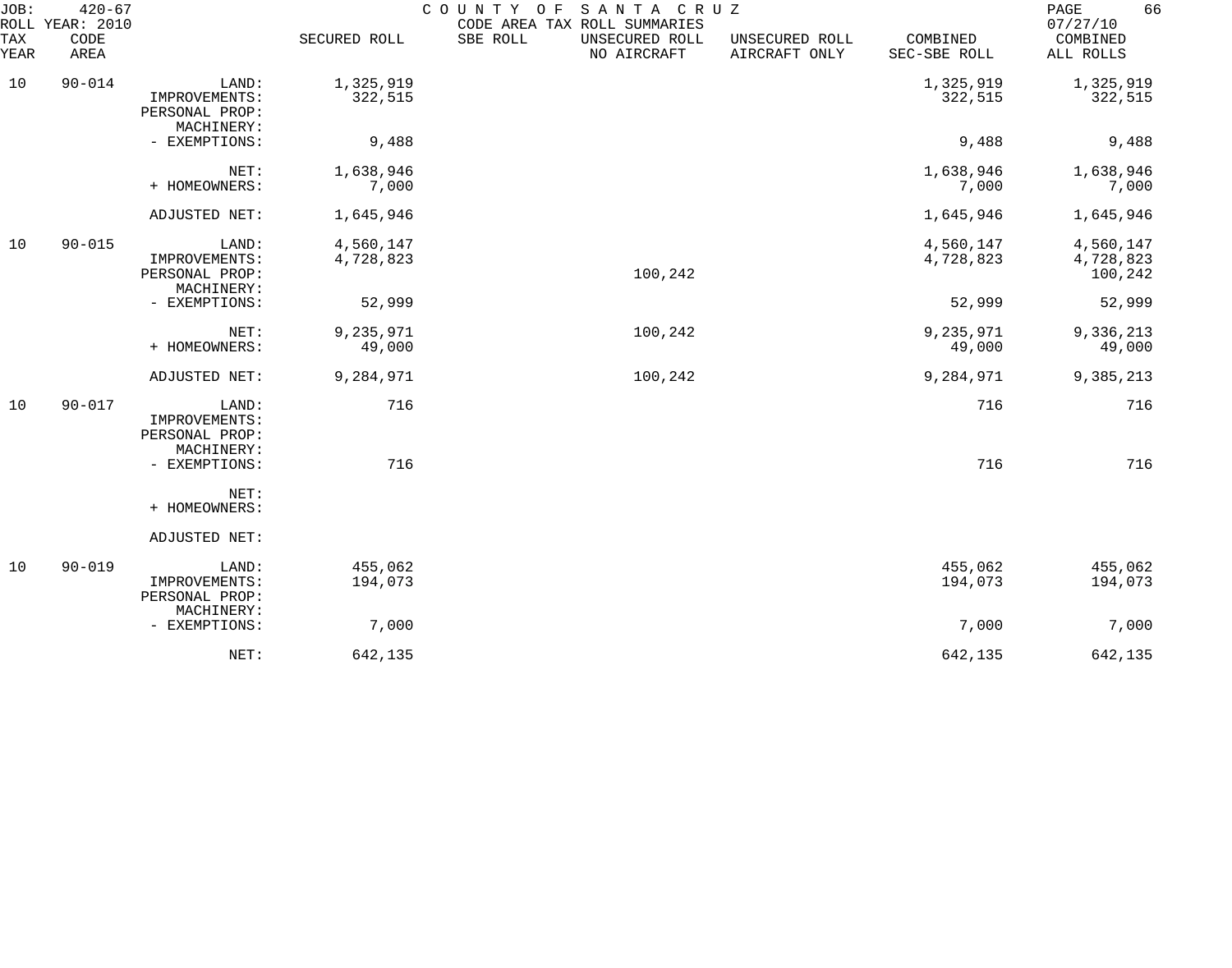| JOB:        | $420 - 67$<br>ROLL YEAR: 2010 |                                               |                        | SANTA CRUZ<br>COUNTY OF<br>CODE AREA TAX ROLL SUMMARIES |                                 |                          | 67<br>PAGE<br>07/27/10  |
|-------------|-------------------------------|-----------------------------------------------|------------------------|---------------------------------------------------------|---------------------------------|--------------------------|-------------------------|
| TAX<br>YEAR | CODE<br>AREA                  |                                               | SECURED ROLL           | SBE ROLL<br>UNSECURED ROLL<br>NO AIRCRAFT               | UNSECURED ROLL<br>AIRCRAFT ONLY | COMBINED<br>SEC-SBE ROLL | COMBINED<br>ALL ROLLS   |
|             |                               | + HOMEOWNERS:                                 | 7,000                  |                                                         |                                 | 7,000                    | 7,000                   |
|             |                               | ADJUSTED NET:                                 | 649,135                |                                                         |                                 | 649,135                  | 649,135                 |
| 10          | $90 - 020$                    | LAND:                                         | 56, 348, 892           |                                                         |                                 | 56, 348, 892             | 56, 348, 892            |
|             |                               | IMPROVEMENTS:<br>PERSONAL PROP:<br>MACHINERY: | 44, 127, 443           | 3,590<br>202,019                                        |                                 | 44, 127, 443             | 44, 131, 033<br>202,019 |
|             |                               | - EXEMPTIONS:                                 | 3,170,751              |                                                         |                                 | 3,170,751                | 3,170,751               |
|             |                               | NET:                                          | 97,305,584             | 205,609                                                 |                                 | 97,305,584               | 97,511,193              |
|             |                               | + HOMEOWNERS:                                 | 1,752,800              |                                                         |                                 | 1,752,800                | 1,752,800               |
|             |                               | ADJUSTED NET:                                 | 99,058,384             | 205,609                                                 |                                 | 99,058,384               | 99, 263, 993            |
| 10          | $90 - 024$                    | LAND:                                         | 7,072,489              |                                                         |                                 | 7,072,489                | 7,072,489               |
|             |                               | IMPROVEMENTS:<br>PERSONAL PROP:<br>MACHINERY: | 6,107,221              |                                                         |                                 | 6,107,221                | 6,107,221               |
|             |                               | - EXEMPTIONS:                                 | 99,786                 |                                                         |                                 | 99,786                   | 99,786                  |
|             |                               | NET:                                          | 13,079,924             |                                                         |                                 | 13,079,924               | 13,079,924              |
|             |                               | + HOMEOWNERS:                                 | 98,000                 |                                                         |                                 | 98,000                   | 98,000                  |
|             |                               | ADJUSTED NET:                                 | 13, 177, 924           |                                                         |                                 | 13, 177, 924             | 13,177,924              |
| 10          | $90 - 026$                    | LAND:                                         | 12, 177, 065           |                                                         |                                 | 12, 177, 065             | 12,177,065              |
|             |                               | IMPROVEMENTS:<br>PERSONAL PROP:               | 13, 227, 724           | 62,624                                                  |                                 | 13, 227, 724             | 13,227,724<br>62,624    |
|             |                               | MACHINERY:<br>- EXEMPTIONS:                   | 400,064                |                                                         |                                 | 400,064                  | 400,064                 |
|             |                               | NET:                                          | 25,004,725             | 62,624                                                  |                                 | 25,004,725               | 25,067,349              |
|             |                               | + HOMEOWNERS:                                 | 397,600                |                                                         |                                 | 397,600                  | 397,600                 |
|             |                               | ADJUSTED NET:                                 | 25, 402, 325           | 62,624                                                  |                                 | 25, 402, 325             | 25, 464, 949            |
| 10          | $90 - 029$                    | LAND:<br>IMPROVEMENTS:<br>PERSONAL PROP:      | 1,463,788<br>1,671,070 |                                                         |                                 | 1,463,788<br>1,671,070   | 1,463,788<br>1,671,070  |

MACHINERY: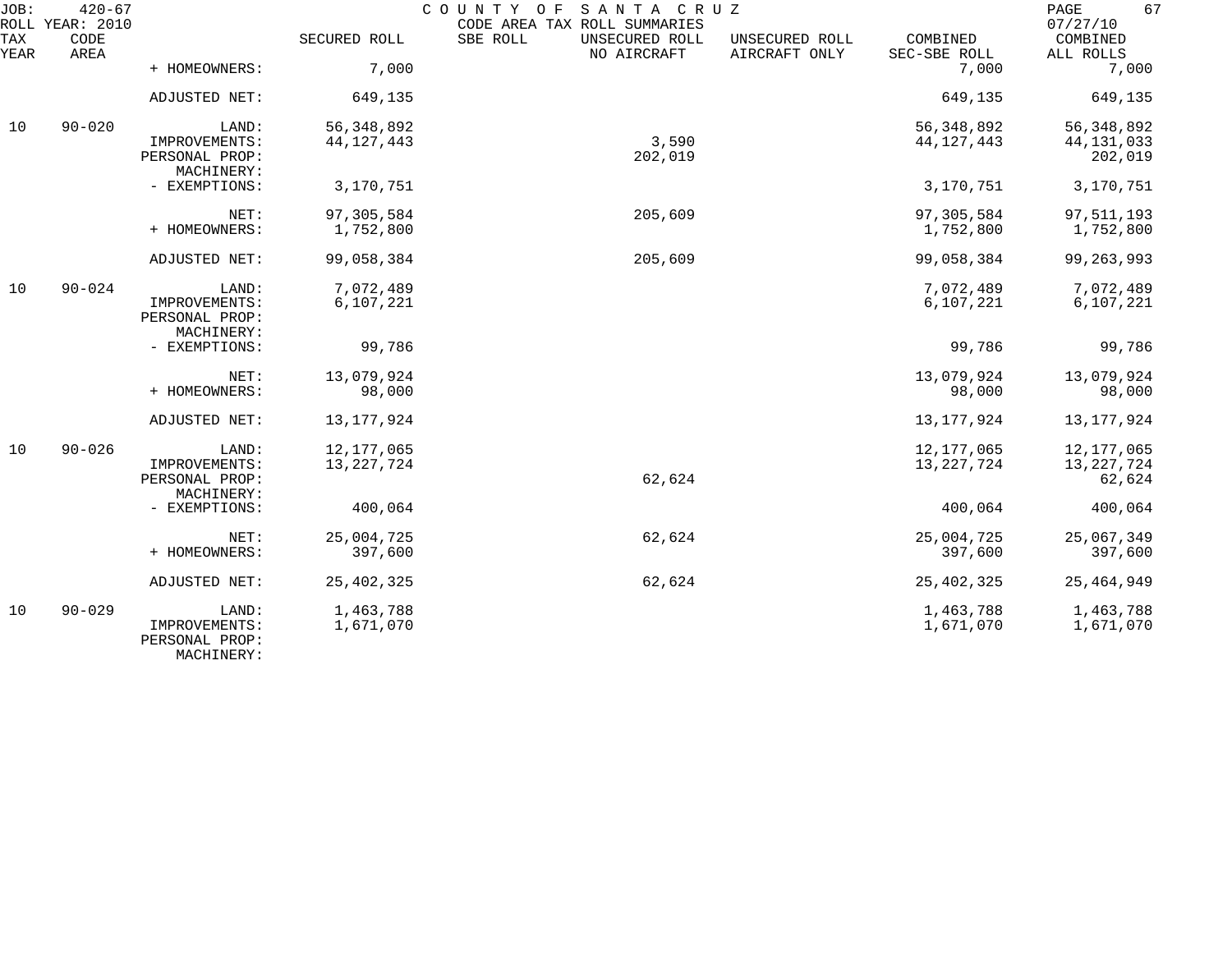| JOB:        | $420 - 67$<br>ROLL YEAR: 2010 |                                                                         |                                                                | COUNTY OF<br>SANTA CRUZ<br>CODE AREA TAX ROLL SUMMARIES |                                 |                                                                | 68<br>PAGE<br>07/27/10                                         |
|-------------|-------------------------------|-------------------------------------------------------------------------|----------------------------------------------------------------|---------------------------------------------------------|---------------------------------|----------------------------------------------------------------|----------------------------------------------------------------|
| TAX<br>YEAR | CODE<br>AREA                  |                                                                         | SECURED ROLL                                                   | SBE ROLL<br>UNSECURED ROLL<br>NO AIRCRAFT               | UNSECURED ROLL<br>AIRCRAFT ONLY | COMBINED<br>SEC-SBE ROLL                                       | COMBINED<br>ALL ROLLS                                          |
|             |                               | - EXEMPTIONS:                                                           | 42,000                                                         |                                                         |                                 | 42,000                                                         | 42,000                                                         |
|             |                               | NET:<br>+ HOMEOWNERS:                                                   | 3,092,858<br>42,000                                            |                                                         |                                 | 3,092,858<br>42,000                                            | 3,092,858<br>42,000                                            |
|             |                               | ADJUSTED NET:                                                           | 3, 134, 858                                                    |                                                         |                                 | 3, 134, 858                                                    | 3, 134, 858                                                    |
| 10          | $90 - 031$                    | LAND:<br>IMPROVEMENTS:<br>PERSONAL PROP:<br>MACHINERY:<br>- EXEMPTIONS: | 163, 161, 662<br>150,895,146<br>697,609<br>25,896<br>8,198,211 | 249,333<br>948,937<br>69,255                            |                                 | 163, 161, 662<br>150,895,146<br>697,609<br>25,896<br>8,198,211 | 163,161,662<br>151,144,479<br>1,646,546<br>25,896<br>8,267,466 |
|             |                               | NET:<br>+ HOMEOWNERS:                                                   | 306,582,102<br>4,160,800                                       | 1,129,015                                               |                                 | 306, 582, 102<br>4,160,800                                     | 307, 711, 117<br>4,160,800                                     |
|             |                               | ADJUSTED NET:                                                           | 310,742,902                                                    | 1,129,015                                               |                                 | 310,742,902                                                    | 311,871,917                                                    |
| 10          | $90 - 032$                    | LAND:<br>IMPROVEMENTS:<br>PERSONAL PROP:<br>MACHINERY:<br>- EXEMPTIONS: | 44,483                                                         |                                                         |                                 | 44,483                                                         | 44,483                                                         |
|             |                               | NET:<br>+ HOMEOWNERS:                                                   | 44,483                                                         |                                                         |                                 | 44,483                                                         | 44,483                                                         |
|             |                               | ADJUSTED NET:                                                           | 44,483                                                         |                                                         |                                 | 44,483                                                         | 44,483                                                         |
| 10          | $90 - 033$                    | LAND:<br>IMPROVEMENTS:<br>PERSONAL PROP:                                | 1,684,514<br>1,740,318                                         |                                                         |                                 | 1,684,514<br>1,740,318                                         | 1,684,514<br>1,740,318                                         |
|             |                               | MACHINERY:<br>- EXEMPTIONS:                                             | 36,388                                                         |                                                         |                                 | 36,388                                                         | 36,388                                                         |
|             |                               | NET:<br>+ HOMEOWNERS:                                                   | 3,388,444<br>14,000                                            |                                                         |                                 | 3,388,444<br>14,000                                            | 3,388,444<br>14,000                                            |
|             |                               | ADJUSTED NET:                                                           | 3, 402, 444                                                    |                                                         |                                 | 3, 402, 444                                                    | 3, 402, 444                                                    |
| 10          | $90 - 036$                    | LAND:                                                                   | 7,872                                                          |                                                         |                                 | 7,872                                                          | 7,872                                                          |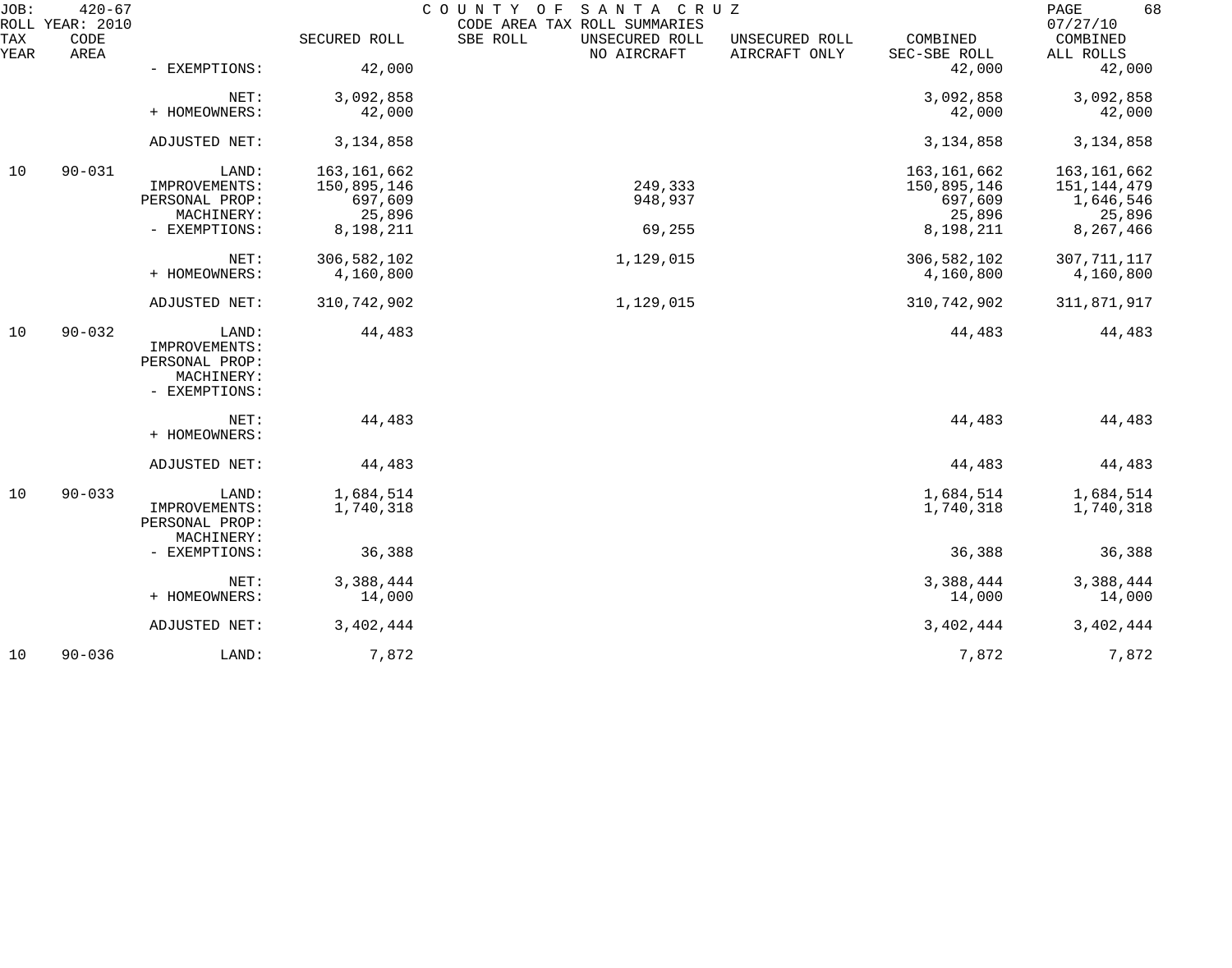| JOB:               | $420 - 67$<br>ROLL YEAR: 2010 |                             |              | COUNTY OF<br>SANTA CRUZ<br>CODE AREA TAX ROLL SUMMARIES |                                 |                          | 69<br>PAGE<br>07/27/10 |
|--------------------|-------------------------------|-----------------------------|--------------|---------------------------------------------------------|---------------------------------|--------------------------|------------------------|
| <b>TAX</b><br>YEAR | CODE<br>AREA                  |                             | SECURED ROLL | SBE ROLL<br>UNSECURED ROLL<br>NO AIRCRAFT               | UNSECURED ROLL<br>AIRCRAFT ONLY | COMBINED<br>SEC-SBE ROLL | COMBINED<br>ALL ROLLS  |
|                    |                               | IMPROVEMENTS:               |              |                                                         |                                 |                          |                        |
|                    |                               | PERSONAL PROP:              |              |                                                         |                                 |                          |                        |
|                    |                               | MACHINERY:                  |              |                                                         |                                 |                          |                        |
|                    |                               | - EXEMPTIONS:               | 325          |                                                         |                                 | 325                      | 325                    |
|                    |                               | NET:<br>+ HOMEOWNERS:       | 7,547        |                                                         |                                 | 7,547                    | 7,547                  |
|                    |                               | ADJUSTED NET:               | 7,547        |                                                         |                                 | 7,547                    | 7,547                  |
| 10                 | $90 - 037$                    | LAND:                       | 39,823,198   |                                                         |                                 | 39,823,198               | 39,823,198             |
|                    |                               | IMPROVEMENTS:               | 38, 321, 081 |                                                         |                                 | 38, 321, 081             | 38, 321, 081           |
|                    |                               | PERSONAL PROP:              |              | 242,871                                                 |                                 |                          | 242,871                |
|                    |                               | MACHINERY:<br>- EXEMPTIONS: | 1,041,776    |                                                         |                                 | 1,041,776                | 1,041,776              |
|                    |                               |                             |              |                                                         |                                 |                          |                        |
|                    |                               | NET:                        | 77,102,503   | 242,871                                                 |                                 | 77,102,503               | 77, 345, 374           |
|                    |                               | + HOMEOWNERS:               | 803,600      |                                                         |                                 | 803,600                  | 803,600                |
|                    |                               | ADJUSTED NET:               | 77,906,103   | 242,871                                                 |                                 | 77,906,103               | 78, 148, 974           |
| 10                 | $90 - 042$                    | LAND:                       | 6,470,674    |                                                         |                                 | 6,470,674                | 6,470,674              |
|                    |                               | IMPROVEMENTS:               | 5,980,099    |                                                         |                                 | 5,980,099                | 5,980,099              |
|                    |                               | PERSONAL PROP:              |              | 8,000                                                   |                                 |                          | 8,000                  |
|                    |                               | MACHINERY:                  |              |                                                         |                                 |                          |                        |
|                    |                               | - EXEMPTIONS:               | 185,111      |                                                         |                                 | 185,111                  | 185,111                |
|                    |                               | NET:                        | 12,265,662   | 8,000                                                   |                                 | 12,265,662               | 12, 273, 662           |
|                    |                               | + HOMEOWNERS:               | 182,000      |                                                         |                                 | 182,000                  | 182,000                |
|                    |                               | ADJUSTED NET:               | 12,447,662   | 8,000                                                   |                                 | 12,447,662               | 12,455,662             |
| 10                 | $90 - 044$                    | LAND:                       | 2,699,220    |                                                         |                                 | 2,699,220                | 2,699,220              |
|                    |                               | IMPROVEMENTS:               | 3,604,784    |                                                         |                                 | 3,604,784                | 3,604,784              |
|                    |                               | PERSONAL PROP:              |              |                                                         |                                 |                          |                        |
|                    |                               | MACHINERY:                  |              |                                                         |                                 |                          |                        |
|                    |                               | - EXEMPTIONS:               | 204,852      |                                                         |                                 | 204,852                  | 204,852                |
|                    |                               | NET:                        | 6,099,152    |                                                         |                                 | 6,099,152                | 6,099,152              |
|                    |                               | + HOMEOWNERS:               | 84,000       |                                                         |                                 | 84,000                   | 84,000                 |
|                    |                               | ADJUSTED NET:               | 6,183,152    |                                                         |                                 | 6,183,152                | 6, 183, 152            |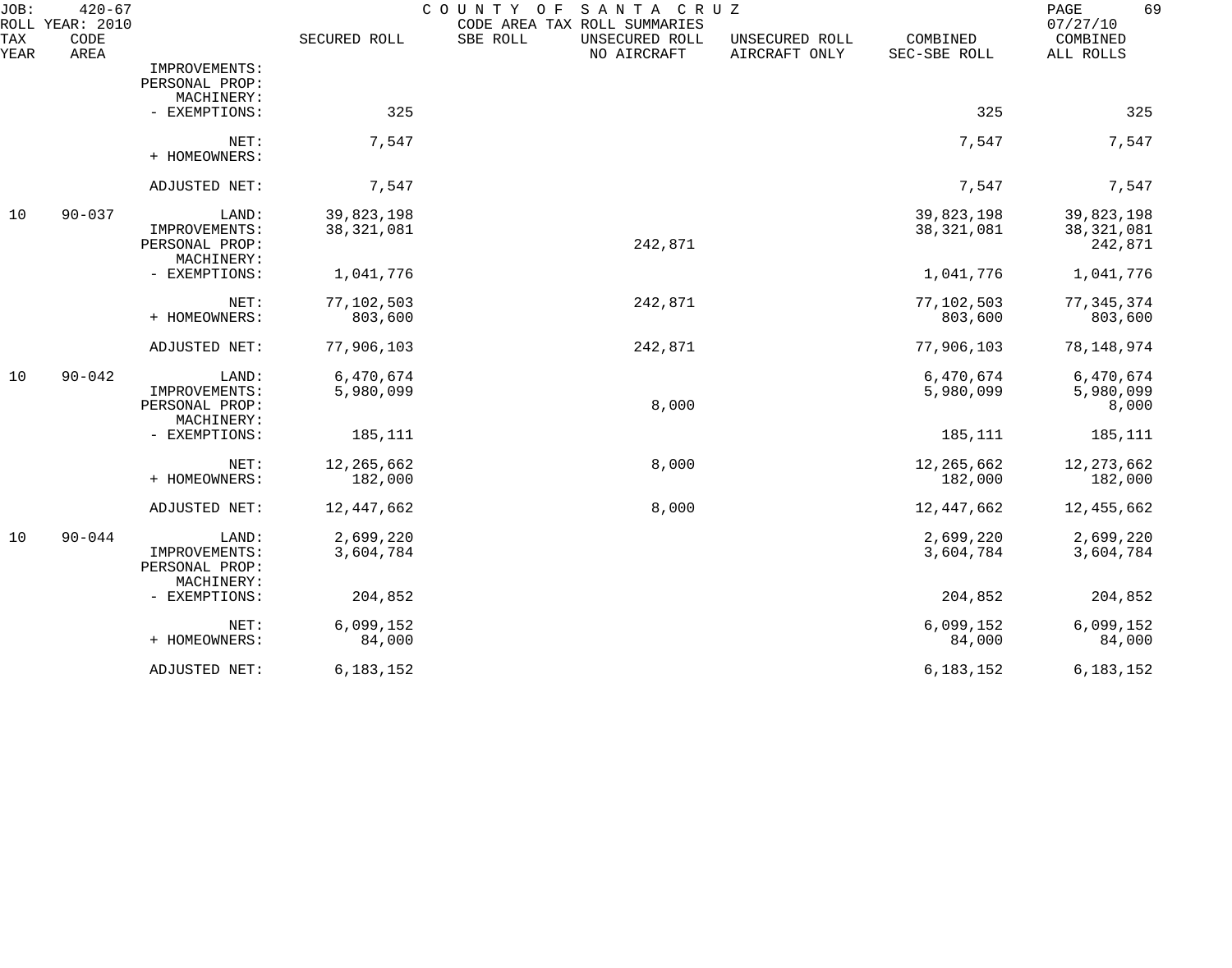| JOB:        | $420 - 67$<br>ROLL YEAR: 2010 |                             |              | COUNTY OF<br>SANTA CRUZ<br>CODE AREA TAX ROLL SUMMARIES |                                 |                          | 70<br>PAGE<br>07/27/10 |
|-------------|-------------------------------|-----------------------------|--------------|---------------------------------------------------------|---------------------------------|--------------------------|------------------------|
| TAX<br>YEAR | CODE<br>AREA                  |                             | SECURED ROLL | SBE ROLL<br>UNSECURED ROLL<br>NO AIRCRAFT               | UNSECURED ROLL<br>AIRCRAFT ONLY | COMBINED<br>SEC-SBE ROLL | COMBINED<br>ALL ROLLS  |
|             |                               |                             | 41, 175, 062 |                                                         |                                 |                          |                        |
| 10          | $90 - 045$                    | LAND:                       |              |                                                         |                                 | 41, 175, 062             | 41, 175, 062           |
|             |                               | IMPROVEMENTS:               | 37,649,029   | 4,399,426                                               |                                 | 37,649,029               | 42,048,455             |
|             |                               | PERSONAL PROP:              |              | 1,362,584                                               |                                 |                          | 1,362,584              |
|             |                               | MACHINERY:                  |              |                                                         |                                 |                          |                        |
|             |                               | - EXEMPTIONS:               | 2,562,370    |                                                         |                                 | 2,562,370                | 2,562,370              |
|             |                               | NET:                        | 76, 261, 721 | 5,762,010                                               |                                 | 76, 261, 721             | 82,023,731             |
|             |                               | + HOMEOWNERS:               | 938,000      |                                                         |                                 | 938,000                  | 938,000                |
|             |                               | ADJUSTED NET:               | 77,199,721   | 5,762,010                                               |                                 | 77,199,721               | 82,961,731             |
| 10          | $90 - 046$                    | LAND:                       | 13,981,478   |                                                         |                                 | 13,981,478               | 13,981,478             |
|             |                               | IMPROVEMENTS:               | 12,996,763   |                                                         |                                 | 12,996,763               | 12,996,763             |
|             |                               | PERSONAL PROP:              | 1,500        | 104,989                                                 |                                 | 1,500                    | 106,489                |
|             |                               | MACHINERY:                  |              |                                                         |                                 |                          |                        |
|             |                               | - EXEMPTIONS:               | 322,249      |                                                         |                                 | 322,249                  | 322,249                |
|             |                               | NET:                        | 26,657,492   | 104,989                                                 |                                 | 26,657,492               | 26,762,481             |
|             |                               | + HOMEOWNERS:               | 315,000      |                                                         |                                 | 315,000                  | 315,000                |
|             |                               | ADJUSTED NET:               | 26,972,492   | 104,989                                                 |                                 | 26,972,492               | 27,077,481             |
| 10          | $90 - 047$                    | LAND:                       | 2,129,138    |                                                         |                                 | 2,129,138                | 2,129,138              |
|             |                               | IMPROVEMENTS:               | 1,631,002    |                                                         |                                 | 1,631,002                | 1,631,002              |
|             |                               | PERSONAL PROP:              |              |                                                         |                                 |                          |                        |
|             |                               | MACHINERY:                  |              |                                                         |                                 |                          |                        |
|             |                               | - EXEMPTIONS:               | 14,983       |                                                         |                                 | 14,983                   | 14,983                 |
|             |                               | NET:                        | 3,745,157    |                                                         |                                 | 3,745,157                | 3,745,157              |
|             |                               | + HOMEOWNERS:               | 14,000       |                                                         |                                 | 14,000                   | 14,000                 |
|             |                               | ADJUSTED NET:               | 3,759,157    |                                                         |                                 | 3,759,157                | 3,759,157              |
| 10          | $90 - 048$                    | LAND:                       | 44,674,778   |                                                         |                                 | 44,674,778               | 44,674,778             |
|             |                               | IMPROVEMENTS:               | 44, 346, 759 |                                                         |                                 | 44, 346, 759             | 44, 346, 759           |
|             |                               | PERSONAL PROP:              | 72,876       | 123,042                                                 |                                 | 72,876                   | 195,918                |
|             |                               | MACHINERY:<br>- EXEMPTIONS: | 6,523,840    |                                                         |                                 | 6,523,840                | 6,523,840              |
|             |                               | NET:                        | 82,570,573   | 123,042                                                 |                                 | 82,570,573               | 82,693,615             |
|             |                               | + HOMEOWNERS:               | 1,204,000    |                                                         |                                 | 1,204,000                | 1,204,000              |
|             |                               | ADJUSTED NET:               | 83, 774, 573 | 123,042                                                 |                                 | 83, 774, 573             | 83,897,615             |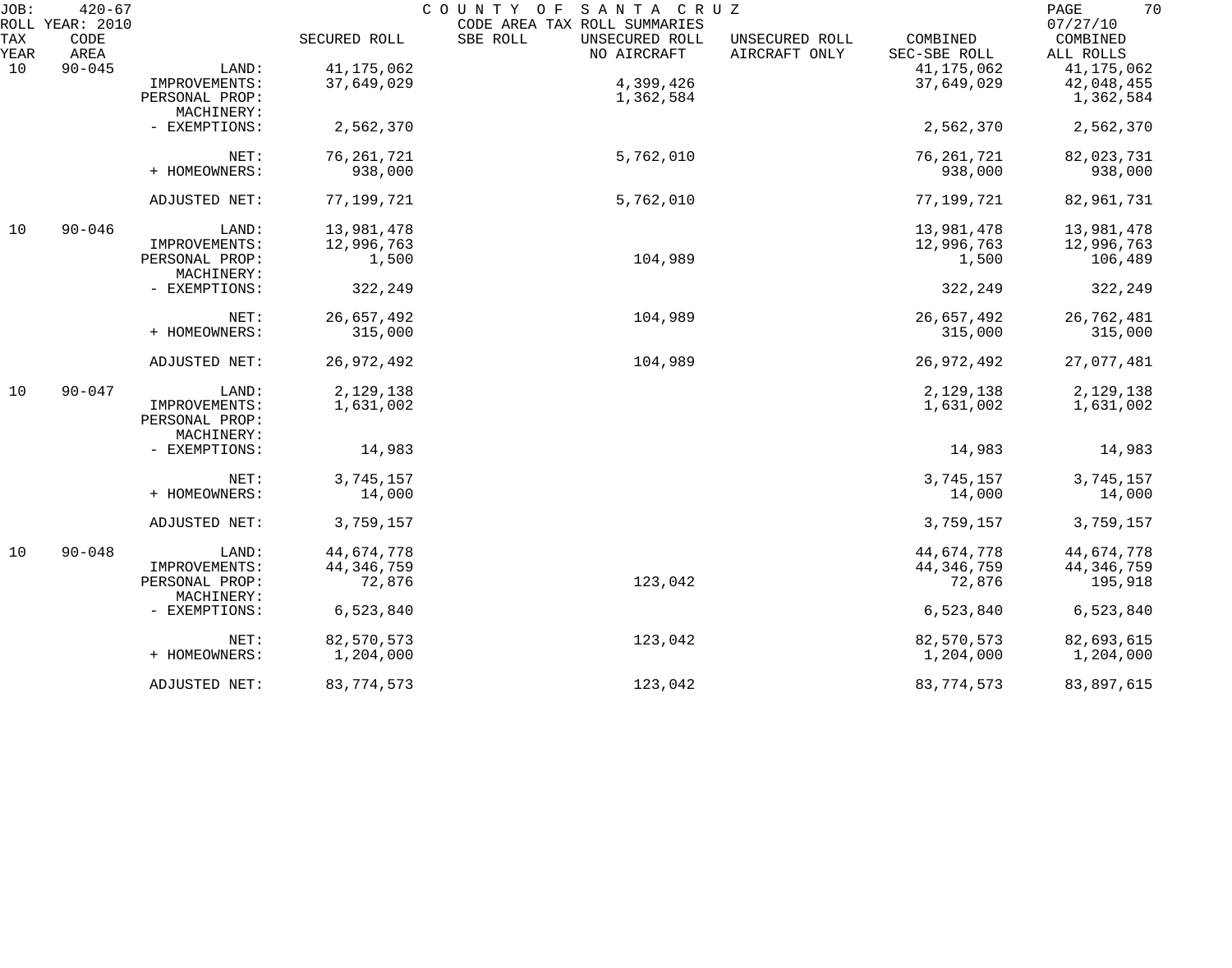| JOB:<br>TAX<br>YEAR | $420 - 67$<br>ROLL YEAR: 2010<br>CODE<br>AREA |                                                                         | SECURED ROLL             | COUNTY OF<br>SBE ROLL | SANTA CRUZ<br>CODE AREA TAX ROLL SUMMARIES<br>UNSECURED ROLL<br>NO AIRCRAFT | UNSECURED ROLL<br>AIRCRAFT ONLY | COMBINED<br>SEC-SBE ROLL | 71<br>PAGE<br>07/27/10<br>COMBINED<br>ALL ROLLS |
|---------------------|-----------------------------------------------|-------------------------------------------------------------------------|--------------------------|-----------------------|-----------------------------------------------------------------------------|---------------------------------|--------------------------|-------------------------------------------------|
| 10                  | $90 - 049$                                    | LAND:<br>IMPROVEMENTS:<br>PERSONAL PROP:<br>MACHINERY:                  | 7,830,533<br>5,950,287   |                       |                                                                             |                                 | 7,830,533<br>5,950,287   | 7,830,533<br>5,950,287                          |
|                     |                                               | - EXEMPTIONS:                                                           | 126,000                  |                       |                                                                             |                                 | 126,000                  | 126,000                                         |
|                     |                                               | NET:<br>+ HOMEOWNERS:                                                   | 13,654,820<br>126,000    |                       |                                                                             |                                 | 13,654,820<br>126,000    | 13,654,820<br>126,000                           |
|                     |                                               | ADJUSTED NET:                                                           | 13,780,820               |                       |                                                                             |                                 | 13,780,820               | 13,780,820                                      |
| 10                  | $90 - 050$                                    | LAND:<br>IMPROVEMENTS:<br>PERSONAL PROP:<br>MACHINERY:                  | 2, 211, 609<br>1,909,997 |                       |                                                                             |                                 | 2,211,609<br>1,909,997   | 2,211,609<br>1,909,997                          |
|                     |                                               | - EXEMPTIONS:                                                           | 49,000                   |                       |                                                                             |                                 | 49,000                   | 49,000                                          |
|                     |                                               | NET:<br>+ HOMEOWNERS:                                                   | 4,072,606<br>49,000      |                       |                                                                             |                                 | 4,072,606<br>49,000      | 4,072,606<br>49,000                             |
|                     |                                               | ADJUSTED NET:                                                           | 4,121,606                |                       |                                                                             |                                 | 4,121,606                | 4,121,606                                       |
| 10                  | $90 - 053$                                    | LAND:<br>IMPROVEMENTS:<br>PERSONAL PROP:<br>MACHINERY:                  | 1,296,397<br>1,140,399   |                       |                                                                             |                                 | 1,296,397<br>1,140,399   | 1,296,397<br>1,140,399                          |
|                     |                                               | - EXEMPTIONS:                                                           | 22,079                   |                       |                                                                             |                                 | 22,079                   | 22,079                                          |
|                     |                                               | NET:<br>+ HOMEOWNERS:                                                   | 2, 414, 717<br>21,000    |                       |                                                                             |                                 | 2, 414, 717<br>21,000    | 2, 414, 717<br>21,000                           |
|                     |                                               | ADJUSTED NET:                                                           | 2,435,717                |                       |                                                                             |                                 | 2, 435, 717              | 2,435,717                                       |
| 10                  | $90 - 055$                                    | LAND:<br>IMPROVEMENTS:<br>PERSONAL PROP:<br>MACHINERY:<br>- EXEMPTIONS: | 78,756<br>287,692        |                       |                                                                             |                                 | 78,756<br>287,692        | 78,756<br>287,692                               |
|                     |                                               | NET:                                                                    | 366,448                  |                       |                                                                             |                                 | 366,448                  | 366,448                                         |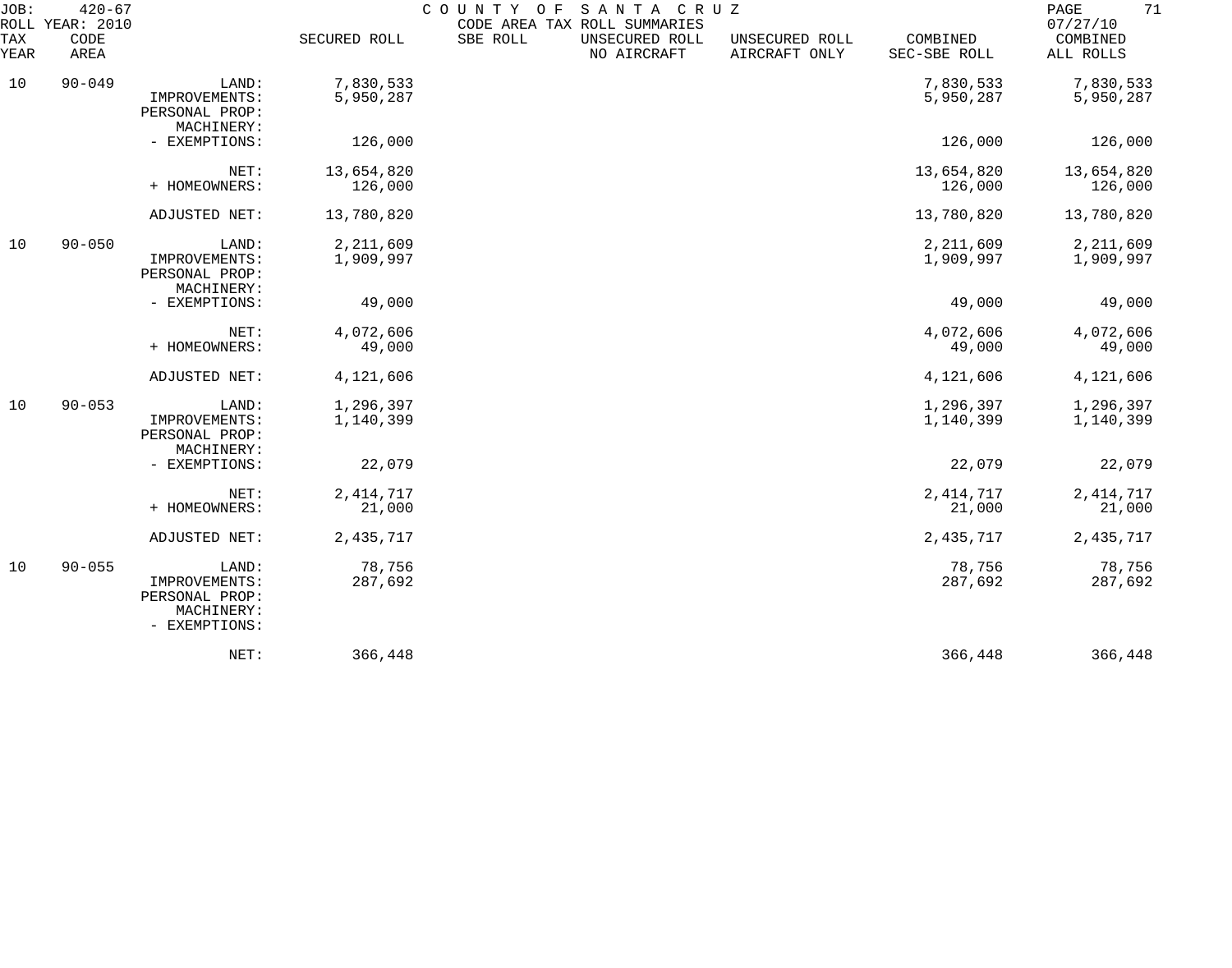| JOB:        | $420 - 67$<br>ROLL YEAR: 2010 |                                                        |                        | COUNTY OF<br>SANTA CRUZ<br>CODE AREA TAX ROLL SUMMARIES |                                 |                          | 72<br>PAGE<br>07/27/10 |
|-------------|-------------------------------|--------------------------------------------------------|------------------------|---------------------------------------------------------|---------------------------------|--------------------------|------------------------|
| TAX<br>YEAR | CODE<br>AREA                  |                                                        | SECURED ROLL           | SBE ROLL<br>UNSECURED ROLL<br>NO AIRCRAFT               | UNSECURED ROLL<br>AIRCRAFT ONLY | COMBINED<br>SEC-SBE ROLL | COMBINED<br>ALL ROLLS  |
|             |                               | + HOMEOWNERS:                                          |                        |                                                         |                                 |                          |                        |
|             |                               | ADJUSTED NET:                                          | 366,448                |                                                         |                                 | 366,448                  | 366,448                |
| 10          | $90 - 057$                    | LAND:<br>IMPROVEMENTS:<br>PERSONAL PROP:<br>MACHINERY: | 5,331,550<br>4,721,305 |                                                         |                                 | 5,331,550<br>4,721,305   | 5,331,550<br>4,721,305 |
|             |                               | - EXEMPTIONS:                                          | 208,799                |                                                         |                                 | 208,799                  | 208,799                |
|             |                               | NET:<br>+ HOMEOWNERS:                                  | 9,844,056<br>203,000   |                                                         |                                 | 9,844,056<br>203,000     | 9,844,056<br>203,000   |
|             |                               | ADJUSTED NET:                                          | 10,047,056             |                                                         |                                 | 10,047,056               | 10,047,056             |
| 10          | $90 - 058$                    | LAND:<br>IMPROVEMENTS:<br>PERSONAL PROP:<br>MACHINERY: | 3,365,701<br>3,722,450 |                                                         |                                 | 3,365,701<br>3,722,450   | 3,365,701<br>3,722,450 |
|             |                               | - EXEMPTIONS:                                          | 185,060                |                                                         |                                 | 185,060                  | 185,060                |
|             |                               | NET:<br>+ HOMEOWNERS:                                  | 6,903,091<br>70,000    |                                                         |                                 | 6,903,091<br>70,000      | 6,903,091<br>70,000    |
|             |                               | ADJUSTED NET:                                          | 6,973,091              |                                                         |                                 | 6,973,091                | 6,973,091              |
| 10          | $90 - 059$                    | LAND:<br>IMPROVEMENTS:<br>PERSONAL PROP:<br>MACHINERY: | 1,931,006<br>1,768,877 |                                                         |                                 | 1,931,006<br>1,768,877   | 1,931,006<br>1,768,877 |
|             |                               | - EXEMPTIONS:                                          | 68,225                 |                                                         |                                 | 68,225                   | 68,225                 |
|             |                               | NET:<br>+ HOMEOWNERS:                                  | 3,631,658<br>56,000    |                                                         |                                 | 3,631,658<br>56,000      | 3,631,658<br>56,000    |
|             |                               | ADJUSTED NET:                                          | 3,687,658              |                                                         |                                 | 3,687,658                | 3,687,658              |
| 10          | $90 - 062$                    | LAND:<br>IMPROVEMENTS:<br>PERSONAL PROP:<br>MACHINERY: | 4,127,871<br>3,016,308 |                                                         |                                 | 4,127,871<br>3,016,308   | 4,127,871<br>3,016,308 |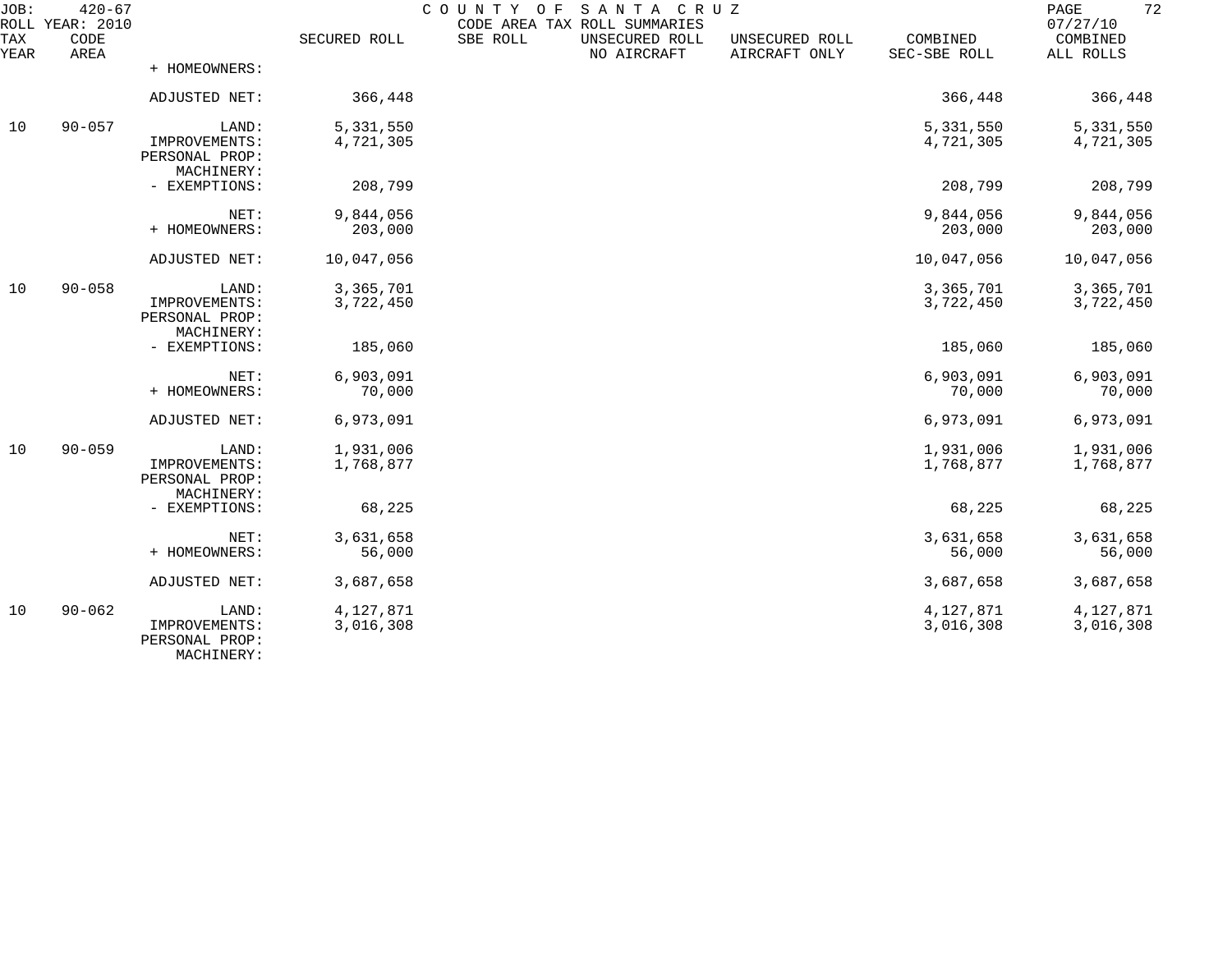| JOB:        | $420 - 67$<br>ROLL YEAR: 2010 |                                               |              | SANTA CRUZ<br>COUNTY<br>O F<br>CODE AREA TAX ROLL SUMMARIES |                                 |                          | 73<br>PAGE<br>07/27/10 |
|-------------|-------------------------------|-----------------------------------------------|--------------|-------------------------------------------------------------|---------------------------------|--------------------------|------------------------|
| TAX<br>YEAR | CODE<br>AREA                  |                                               | SECURED ROLL | SBE ROLL<br>UNSECURED ROLL<br>NO AIRCRAFT                   | UNSECURED ROLL<br>AIRCRAFT ONLY | COMBINED<br>SEC-SBE ROLL | COMBINED<br>ALL ROLLS  |
|             |                               | - EXEMPTIONS:                                 | 49,000       |                                                             |                                 | 49,000                   | 49,000                 |
|             |                               | NET:                                          | 7,095,179    |                                                             |                                 | 7,095,179                | 7,095,179              |
|             |                               | + HOMEOWNERS:                                 | 49,000       |                                                             |                                 | 49,000                   | 49,000                 |
|             |                               | ADJUSTED NET:                                 | 7,144,179    |                                                             |                                 | 7,144,179                | 7,144,179              |
| 10          | $90 - 063$                    | LAND:                                         | 5,962,597    |                                                             |                                 | 5,962,597                | 5,962,597              |
|             |                               | IMPROVEMENTS:                                 | 5,758,611    |                                                             |                                 | 5,758,611                | 5,758,611              |
|             |                               | PERSONAL PROP:<br>MACHINERY:                  | 26,691       | 51,861                                                      |                                 | 26,691                   | 78,552                 |
|             |                               | - EXEMPTIONS:                                 | 140,132      |                                                             |                                 | 140,132                  | 140,132                |
|             |                               | NET:                                          | 11,607,767   | 51,861                                                      |                                 | 11,607,767               | 11,659,628             |
|             |                               | + HOMEOWNERS:                                 | 140,000      |                                                             |                                 | 140,000                  | 140,000                |
|             |                               | ADJUSTED NET:                                 | 11,747,767   | 51,861                                                      |                                 | 11,747,767               | 11,799,628             |
| 10          | $90 - 071$                    | LAND:                                         | 5,393,753    |                                                             |                                 | 5, 393, 753              | 5,393,753              |
|             |                               | IMPROVEMENTS:<br>PERSONAL PROP:<br>MACHINERY: | 3,205,535    |                                                             |                                 | 3,205,535                | 3, 205, 535            |
|             |                               | - EXEMPTIONS:                                 | 145,824      |                                                             |                                 | 145,824                  | 145,824                |
|             |                               | NET:                                          | 8,453,464    |                                                             |                                 | 8,453,464                | 8,453,464              |
|             |                               | + HOMEOWNERS:                                 | 119,000      |                                                             |                                 | 119,000                  | 119,000                |
|             |                               | ADJUSTED NET:                                 | 8,572,464    |                                                             |                                 | 8,572,464                | 8,572,464              |
| 10          | $90 - 072$                    | LAND:                                         | 1,000        |                                                             |                                 | 1,000                    | 1,000                  |
|             |                               | IMPROVEMENTS:<br>PERSONAL PROP:               |              |                                                             |                                 |                          |                        |
|             |                               | MACHINERY:                                    |              |                                                             |                                 |                          |                        |
|             |                               | - EXEMPTIONS:                                 | 1,000        |                                                             |                                 | 1,000                    | 1,000                  |
|             |                               | NET:                                          |              |                                                             |                                 |                          |                        |
|             |                               | + HOMEOWNERS:                                 |              |                                                             |                                 |                          |                        |
|             |                               | ADJUSTED NET:                                 |              |                                                             |                                 |                          |                        |
| 10          | $90 - 073$                    | LAND:                                         | 223,364      |                                                             |                                 | 223,364                  | 223,364                |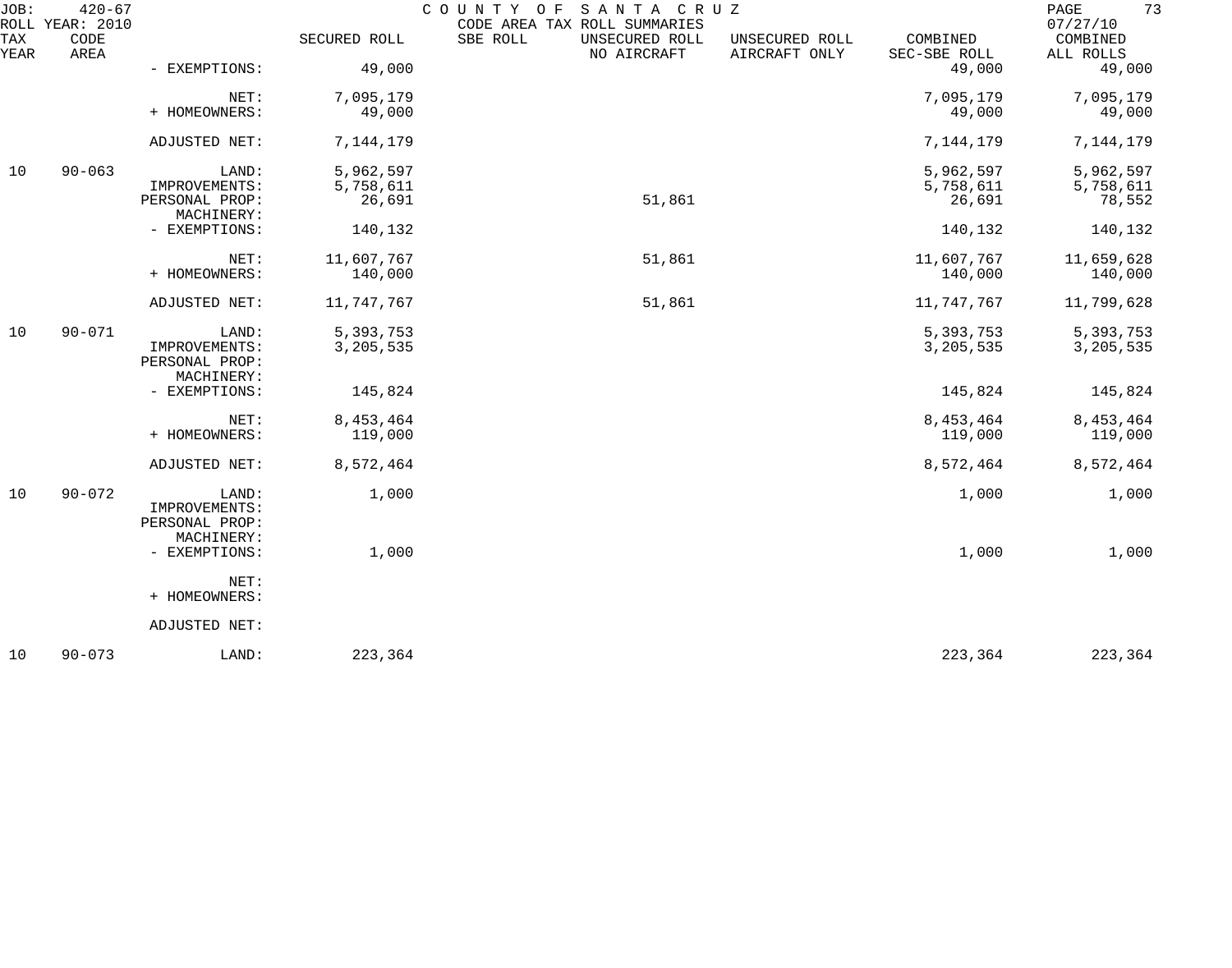| JOB:        | $420 - 67$<br>ROLL YEAR: 2010 |                              |              | COUNTY OF<br>SANTA CRUZ<br>CODE AREA TAX ROLL SUMMARIES |                                 |                          | 74<br>PAGE<br>07/27/10 |
|-------------|-------------------------------|------------------------------|--------------|---------------------------------------------------------|---------------------------------|--------------------------|------------------------|
| TAX<br>YEAR | CODE<br>AREA                  |                              | SECURED ROLL | SBE ROLL<br>UNSECURED ROLL<br>NO AIRCRAFT               | UNSECURED ROLL<br>AIRCRAFT ONLY | COMBINED<br>SEC-SBE ROLL | COMBINED<br>ALL ROLLS  |
|             |                               | IMPROVEMENTS:                |              |                                                         |                                 |                          |                        |
|             |                               | PERSONAL PROP:               |              |                                                         |                                 |                          |                        |
|             |                               | MACHINERY:                   |              |                                                         |                                 |                          |                        |
|             |                               | - EXEMPTIONS:                | 1,058        |                                                         |                                 | 1,058                    | 1,058                  |
|             |                               | NET:                         | 222,306      |                                                         |                                 | 222,306                  | 222,306                |
|             |                               | + HOMEOWNERS:                |              |                                                         |                                 |                          |                        |
|             |                               | ADJUSTED NET:                | 222,306      |                                                         |                                 | 222,306                  | 222,306                |
| 10          | $90 - 100$                    | LAND:                        | 94,772,251   | 14,983                                                  |                                 | 94,772,251               | 94,787,234             |
|             |                               | IMPROVEMENTS:                | 88,571,516   | 15,101                                                  |                                 | 88,571,516               | 88,586,617             |
|             |                               | PERSONAL PROP:<br>MACHINERY: | 98,047       | 467,250                                                 |                                 | 98,047                   | 565,297                |
|             |                               | - EXEMPTIONS:                | 4,133,933    |                                                         |                                 | 4, 133, 933              | 4, 133, 933            |
|             |                               | NET:                         | 179,307,881  | 497,334                                                 |                                 | 179,307,881              | 179,805,215            |
|             |                               | + HOMEOWNERS:                | 2,608,200    |                                                         |                                 | 2,608,200                | 2,608,200              |
|             |                               | ADJUSTED NET:                | 181,916,081  | 497,334                                                 |                                 | 181,916,081              | 182, 413, 415          |
| 10          | $90 - 101$                    | LAND:                        | 147,523,800  |                                                         |                                 | 147,523,800              | 147,523,800            |
|             |                               | IMPROVEMENTS:                | 132,618,642  | 1,071,658                                               |                                 | 132,618,642              | 133,690,300            |
|             |                               | PERSONAL PROP:<br>MACHINERY: | 250,300      | 2, 277, 354                                             |                                 | 250,300                  | 2,527,654              |
|             |                               | - EXEMPTIONS:                | 4,726,071    |                                                         |                                 | 4,726,071                | 4,726,071              |
|             |                               | NET:                         | 275,666,671  | 3,349,012                                               |                                 | 275,666,671              | 279,015,683            |
|             |                               | + HOMEOWNERS:                | 3,033,800    |                                                         |                                 | 3,033,800                | 3,033,800              |
|             |                               | ADJUSTED NET:                | 278,700,471  | 3,349,012                                               |                                 | 278,700,471              | 282,049,483            |
| 10          | $90 - 102$                    | LAND:                        | 7,699,338    |                                                         |                                 | 7,699,338                | 7,699,338              |
|             |                               | IMPROVEMENTS:                | 9,181,748    |                                                         |                                 | 9,181,748                | 9,181,748              |
|             |                               | PERSONAL PROP:               |              | 12,087                                                  |                                 |                          | 12,087                 |
|             |                               | MACHINERY:                   |              |                                                         |                                 |                          |                        |
|             |                               | - EXEMPTIONS:                | 224,529      |                                                         |                                 | 224,529                  | 224,529                |
|             |                               | NET:                         | 16,656,557   | 12,087                                                  |                                 | 16,656,557               | 16,668,644             |
|             |                               | + HOMEOWNERS:                | 224,000      |                                                         |                                 | 224,000                  | 224,000                |
|             |                               | ADJUSTED NET:                | 16,880,557   | 12,087                                                  |                                 | 16,880,557               | 16,892,644             |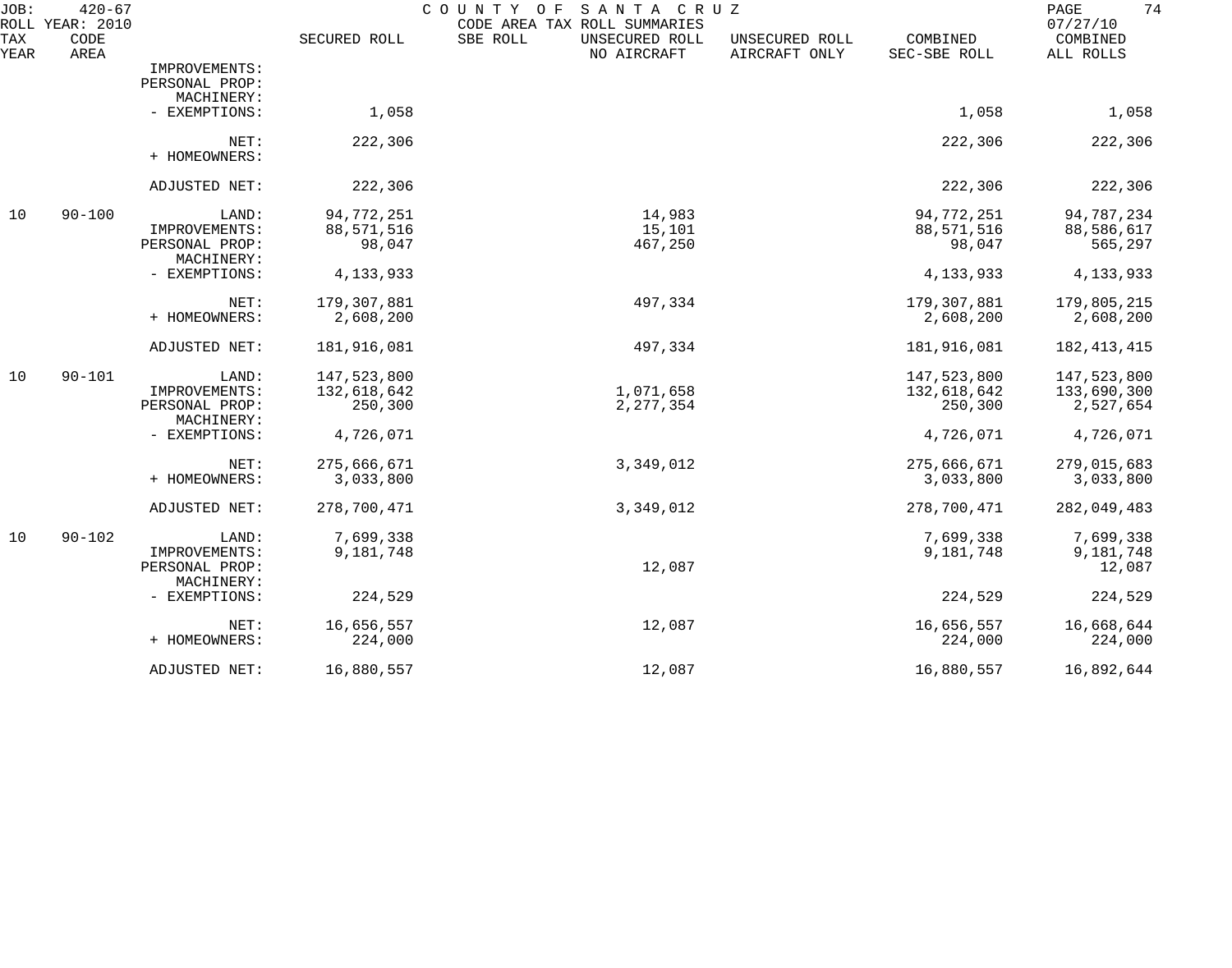| JOB:        | $420 - 67$<br>ROLL YEAR: 2010 |                             |               | COUNTY OF<br>SANTA CRUZ<br>CODE AREA TAX ROLL SUMMARIES |                                 |                          | 75<br>PAGE<br>07/27/10 |
|-------------|-------------------------------|-----------------------------|---------------|---------------------------------------------------------|---------------------------------|--------------------------|------------------------|
| TAX<br>YEAR | CODE<br>AREA                  |                             | SECURED ROLL  | SBE ROLL<br>UNSECURED ROLL<br>NO AIRCRAFT               | UNSECURED ROLL<br>AIRCRAFT ONLY | COMBINED<br>SEC-SBE ROLL | COMBINED<br>ALL ROLLS  |
| 10          | $90 - 103$                    | LAND:                       | 304,997,917   |                                                         |                                 | 304,997,917              | 304,997,917            |
|             |                               | IMPROVEMENTS:               | 257, 431, 927 | 82,197                                                  |                                 | 257, 431, 927            | 257,514,124            |
|             |                               | PERSONAL PROP:              | 618,988       | 705,331                                                 |                                 | 618,988                  | 1,324,319              |
|             |                               | MACHINERY:                  |               |                                                         |                                 |                          |                        |
|             |                               | - EXEMPTIONS:               | 18,391,711    |                                                         |                                 | 18,391,711               | 18,391,711             |
|             |                               | NET:                        | 544,657,121   | 787,528                                                 |                                 | 544,657,121              | 545, 444, 649          |
|             |                               | + HOMEOWNERS:               | 7,880,600     |                                                         |                                 | 7,880,600                | 7,880,600              |
|             |                               | ADJUSTED NET:               | 552, 537, 721 | 787,528                                                 |                                 | 552, 537, 721            | 553, 325, 249          |
| 10          | $90 - 104$                    | LAND:                       | 38,013,075    |                                                         |                                 | 38,013,075               | 38,013,075             |
|             |                               | IMPROVEMENTS:               | 32,993,698    |                                                         |                                 | 32,993,698               | 32,993,698             |
|             |                               | PERSONAL PROP:              |               | 197,249                                                 |                                 |                          | 197,249                |
|             |                               | MACHINERY:                  |               |                                                         |                                 |                          |                        |
|             |                               | - EXEMPTIONS:               | 895,721       |                                                         |                                 | 895,721                  | 895,721                |
|             |                               | NET:                        | 70,111,052    | 197,249                                                 |                                 | 70,111,052               | 70,308,301             |
|             |                               | + HOMEOWNERS:               | 866,600       |                                                         |                                 | 866,600                  | 866,600                |
|             |                               | ADJUSTED NET:               | 70,977,652    | 197,249                                                 |                                 | 70,977,652               | 71,174,901             |
|             |                               |                             |               |                                                         |                                 |                          |                        |
| 10          | $90 - 105$                    | LAND:                       | 1,223,366     |                                                         |                                 | 1,223,366                | 1,223,366              |
|             |                               | IMPROVEMENTS:               | 1,424,788     |                                                         |                                 | 1,424,788                | 1,424,788              |
|             |                               | PERSONAL PROP:              |               | 5,000                                                   |                                 |                          | 5,000                  |
|             |                               | MACHINERY:                  |               |                                                         |                                 |                          |                        |
|             |                               | - EXEMPTIONS:               | 49,804        |                                                         |                                 | 49,804                   | 49,804                 |
|             |                               | NET:                        | 2,598,350     | 5,000                                                   |                                 | 2,598,350                | 2,603,350              |
|             |                               | + HOMEOWNERS:               | 47,600        |                                                         |                                 | 47,600                   | 47,600                 |
|             |                               | ADJUSTED NET:               | 2,645,950     | 5,000                                                   |                                 | 2,645,950                | 2,650,950              |
| 10          | $90 - 106$                    | LAND:                       | 748,860       |                                                         |                                 | 748,860                  | 748,860                |
|             |                               | IMPROVEMENTS:               | 557,300       |                                                         |                                 | 557,300                  | 557,300                |
|             |                               | PERSONAL PROP:              |               |                                                         |                                 |                          |                        |
|             |                               | MACHINERY:<br>- EXEMPTIONS: |               |                                                         |                                 |                          |                        |
|             |                               | NET:                        | 1,306,160     |                                                         |                                 | 1,306,160                | 1,306,160              |
|             |                               | + HOMEOWNERS:               |               |                                                         |                                 |                          |                        |
|             |                               | ADJUSTED NET:               | 1,306,160     |                                                         |                                 | 1,306,160                | 1,306,160              |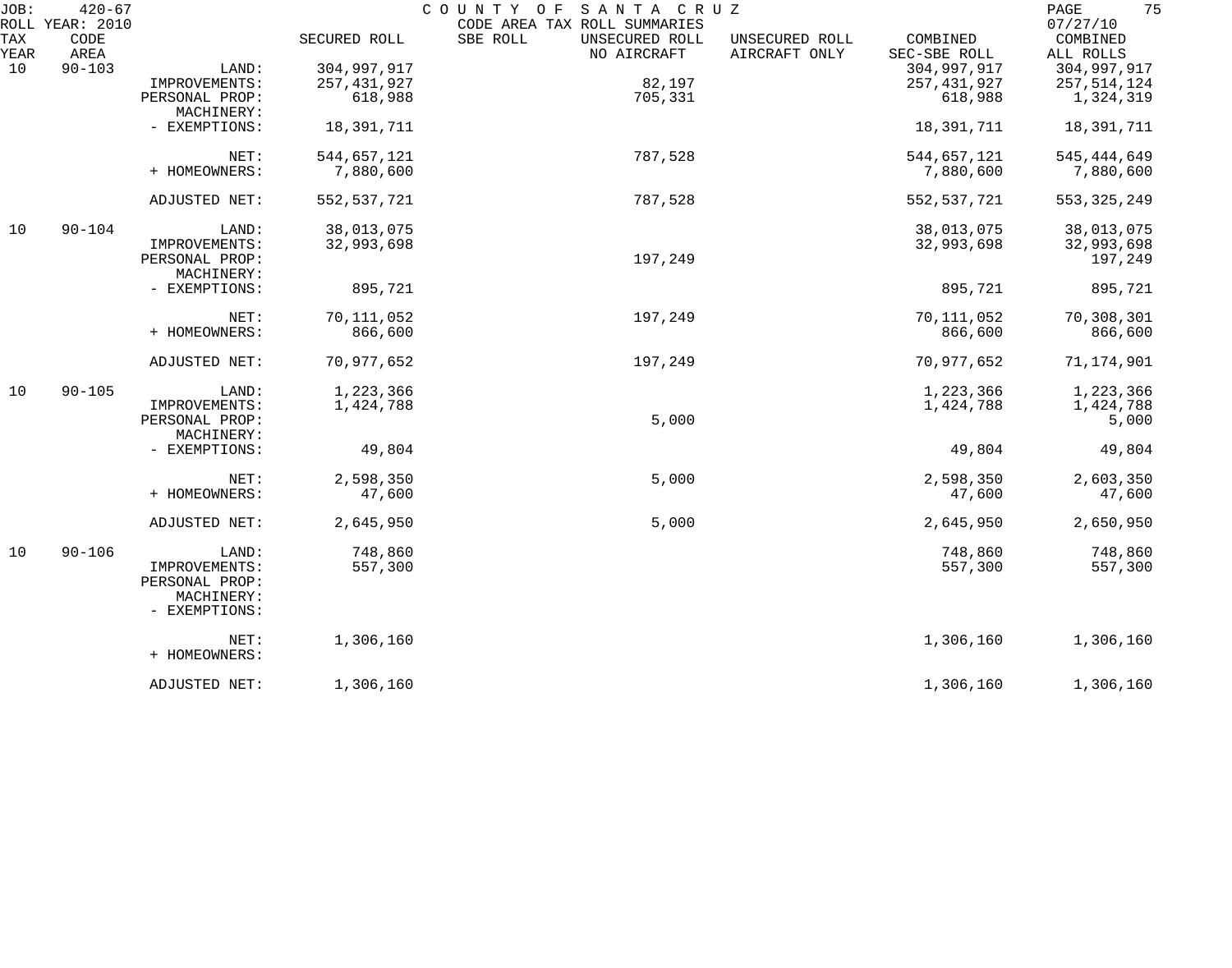| JOB:<br>ROLL       | $420 - 67$<br>YEAR: 2010 |                              |               | COUNTY OF | SANTA CRUZ<br>CODE AREA TAX ROLL SUMMARIES |                                 |                          | 76<br>PAGE<br>07/27/10 |
|--------------------|--------------------------|------------------------------|---------------|-----------|--------------------------------------------|---------------------------------|--------------------------|------------------------|
| <b>TAX</b><br>YEAR | CODE<br>AREA             |                              | SECURED ROLL  | SBE ROLL  | UNSECURED ROLL<br>NO AIRCRAFT              | UNSECURED ROLL<br>AIRCRAFT ONLY | COMBINED<br>SEC-SBE ROLL | COMBINED<br>ALL ROLLS  |
| 10                 | $90 - 107$               | LAND:                        | 86,136,807    | 30,200    |                                            |                                 | 86,167,007               | 86,167,007             |
|                    |                          | IMPROVEMENTS:                | 83, 321, 838  |           | 4,400                                      |                                 | 83, 321, 838             | 83, 326, 238           |
|                    |                          | PERSONAL PROP:<br>MACHINERY: | 56,673        |           | 184,451                                    |                                 | 56,673                   | 241,124                |
|                    |                          | - EXEMPTIONS:                | 4,575,578     |           |                                            |                                 | 4,575,578                | 4,575,578              |
|                    |                          | NET:                         | 164,939,740   | 30,200    | 188,851                                    |                                 | 164,969,940              | 165, 158, 791          |
|                    |                          | + HOMEOWNERS:                | 2,342,200     |           |                                            |                                 | 2,342,200                | 2,342,200              |
|                    |                          | ADJUSTED NET:                | 167,281,940   |           | 188,851                                    |                                 | 167, 312, 140            | 167,500,991            |
| 10                 | $90 - 108$               | LAND:                        | 41,331,288    | 29,200    | 14,983                                     |                                 | 41,360,488               | 41, 375, 471           |
|                    |                          | IMPROVEMENTS:                | 30,902,020    |           | 16,193                                     |                                 | 30,902,020               | 30,918,213             |
|                    |                          | PERSONAL PROP:               | 490,477       |           | 106,160                                    |                                 | 490,477                  | 596,637                |
|                    |                          | MACHINERY:                   | 448,640       |           |                                            |                                 | 448,640                  | 448,640                |
|                    |                          | - EXEMPTIONS:                | 2,127,310     |           |                                            |                                 | 2,127,310                | 2,127,310              |
|                    |                          | NET:                         | 71,045,115    | 29,200    | 137,336                                    |                                 | 71,074,315               | 71, 211, 651           |
|                    |                          | + HOMEOWNERS:                | 798,000       |           |                                            |                                 | 798,000                  | 798,000                |
|                    |                          | ADJUSTED NET:                | 71,843,115    |           | 137,336                                    |                                 | 71,872,315               | 72,009,651             |
| 10                 | $90 - 109$               | LAND:                        | 63,869,809    |           | 10,633                                     |                                 | 63,869,809               | 63,880,442             |
|                    |                          | IMPROVEMENTS:                | 42, 353, 987  |           | 18,022                                     |                                 | 42, 353, 987             | 42, 372, 009           |
|                    |                          | PERSONAL PROP:<br>MACHINERY: | 331,377       |           | 480,287                                    |                                 | 331,377                  | 811,664                |
|                    |                          | - EXEMPTIONS:                | 3,972,474     |           |                                            |                                 | 3,972,474                | 3,972,474              |
|                    |                          | NET:                         | 102,582,699   |           | 508,942                                    |                                 | 102,582,699              | 103,091,641            |
|                    |                          | + HOMEOWNERS:                | 802,200       |           |                                            |                                 | 802,200                  | 802,200                |
|                    |                          | ADJUSTED NET:                | 103, 384, 899 |           | 508,942                                    |                                 | 103, 384, 899            | 103,893,841            |
| 10                 | $90 - 110$               | LAND:                        | 4,993,082     |           |                                            |                                 | 4,993,082                | 4,993,082              |
|                    |                          | IMPROVEMENTS:                | 5,055,330     |           | 724,136                                    |                                 | 5,055,330                | 5,779,466              |
|                    |                          | PERSONAL PROP:<br>MACHINERY: |               |           | 345,823                                    |                                 |                          | 345,823                |
|                    |                          | - EXEMPTIONS:                | 84,000        |           |                                            |                                 | 84,000                   | 84,000                 |
|                    |                          | NET:                         | 9,964,412     |           | 1,069,959                                  |                                 | 9,964,412                | 11,034,371             |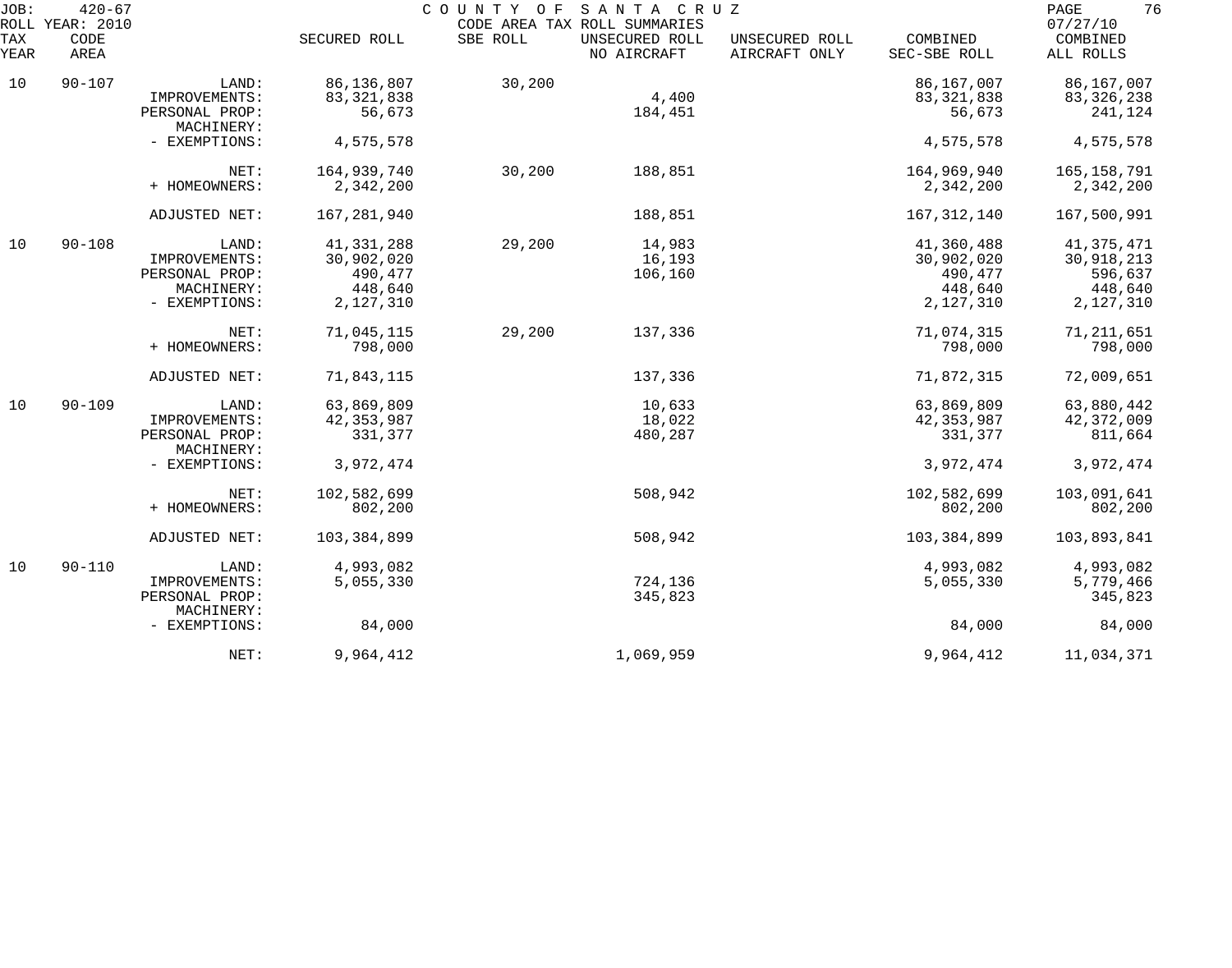| JOB:        | $420 - 67$<br>ROLL YEAR: 2010 |                                               |              | COUNTY OF<br>SANTA CRUZ<br>CODE AREA TAX ROLL SUMMARIES |                                 |                          | 77<br>PAGE<br>07/27/10 |
|-------------|-------------------------------|-----------------------------------------------|--------------|---------------------------------------------------------|---------------------------------|--------------------------|------------------------|
| TAX<br>YEAR | CODE<br>AREA                  |                                               | SECURED ROLL | SBE ROLL<br>UNSECURED ROLL<br>NO AIRCRAFT               | UNSECURED ROLL<br>AIRCRAFT ONLY | COMBINED<br>SEC-SBE ROLL | COMBINED<br>ALL ROLLS  |
|             |                               | + HOMEOWNERS:                                 | 84,000       |                                                         |                                 | 84,000                   | 84,000                 |
|             |                               | ADJUSTED NET:                                 | 10,048,412   | 1,069,959                                               |                                 | 10,048,412               | 11, 118, 371           |
| 10          | $90 - 111$                    | LAND:                                         | 5,803,720    |                                                         |                                 | 5,803,720                | 5,803,720              |
|             |                               | IMPROVEMENTS:<br>PERSONAL PROP:<br>MACHINERY: | 5,899,763    |                                                         |                                 | 5,899,763                | 5,899,763              |
|             |                               | - EXEMPTIONS:                                 | 181,803      |                                                         |                                 | 181,803                  | 181,803                |
|             |                               | NET:                                          | 11,521,680   |                                                         |                                 | 11,521,680               | 11,521,680             |
|             |                               | + HOMEOWNERS:                                 | 175,000      |                                                         |                                 | 175,000                  | 175,000                |
|             |                               | ADJUSTED NET:                                 | 11,696,680   |                                                         |                                 | 11,696,680               | 11,696,680             |
| 10          | $90 - 112$                    | LAND:                                         | 8,267,127    |                                                         |                                 | 8,267,127                | 8,267,127              |
|             |                               | IMPROVEMENTS:                                 | 5,770,503    | 9,500                                                   |                                 | 5,770,503                | 5,780,003              |
|             |                               | PERSONAL PROP:<br>MACHINERY:                  | 2,000        | 54,184                                                  |                                 | 2,000                    | 56,184                 |
|             |                               | - EXEMPTIONS:                                 | 307,772      |                                                         |                                 | 307,772                  | 307,772                |
|             |                               | NET:                                          | 13,731,858   | 63,684                                                  |                                 | 13,731,858               | 13,795,542             |
|             |                               | + HOMEOWNERS:                                 | 189,000      |                                                         |                                 | 189,000                  | 189,000                |
|             |                               | ADJUSTED NET:                                 | 13,920,858   | 63,684                                                  |                                 | 13,920,858               | 13,984,542             |
| 10          | $90 - 113$                    | LAND:                                         | 654          |                                                         |                                 | 654                      | 654                    |
|             |                               | IMPROVEMENTS:                                 |              |                                                         |                                 |                          |                        |
|             |                               | PERSONAL PROP:<br>MACHINERY:                  |              |                                                         |                                 |                          |                        |
|             |                               | - EXEMPTIONS:                                 | 654          |                                                         |                                 | 654                      | 654                    |
|             |                               | NET:                                          |              |                                                         |                                 |                          |                        |
|             |                               | + HOMEOWNERS:                                 |              |                                                         |                                 |                          |                        |
|             |                               | ADJUSTED NET:                                 |              |                                                         |                                 |                          |                        |
| 10          | $90 - 114$                    | LAND:                                         | 2,920,769    |                                                         |                                 | 2,920,769                | 2,920,769              |
|             |                               | IMPROVEMENTS:<br>PERSONAL PROP:               | 1,770,440    |                                                         |                                 | 1,770,440                | 1,770,440              |

MACHINERY: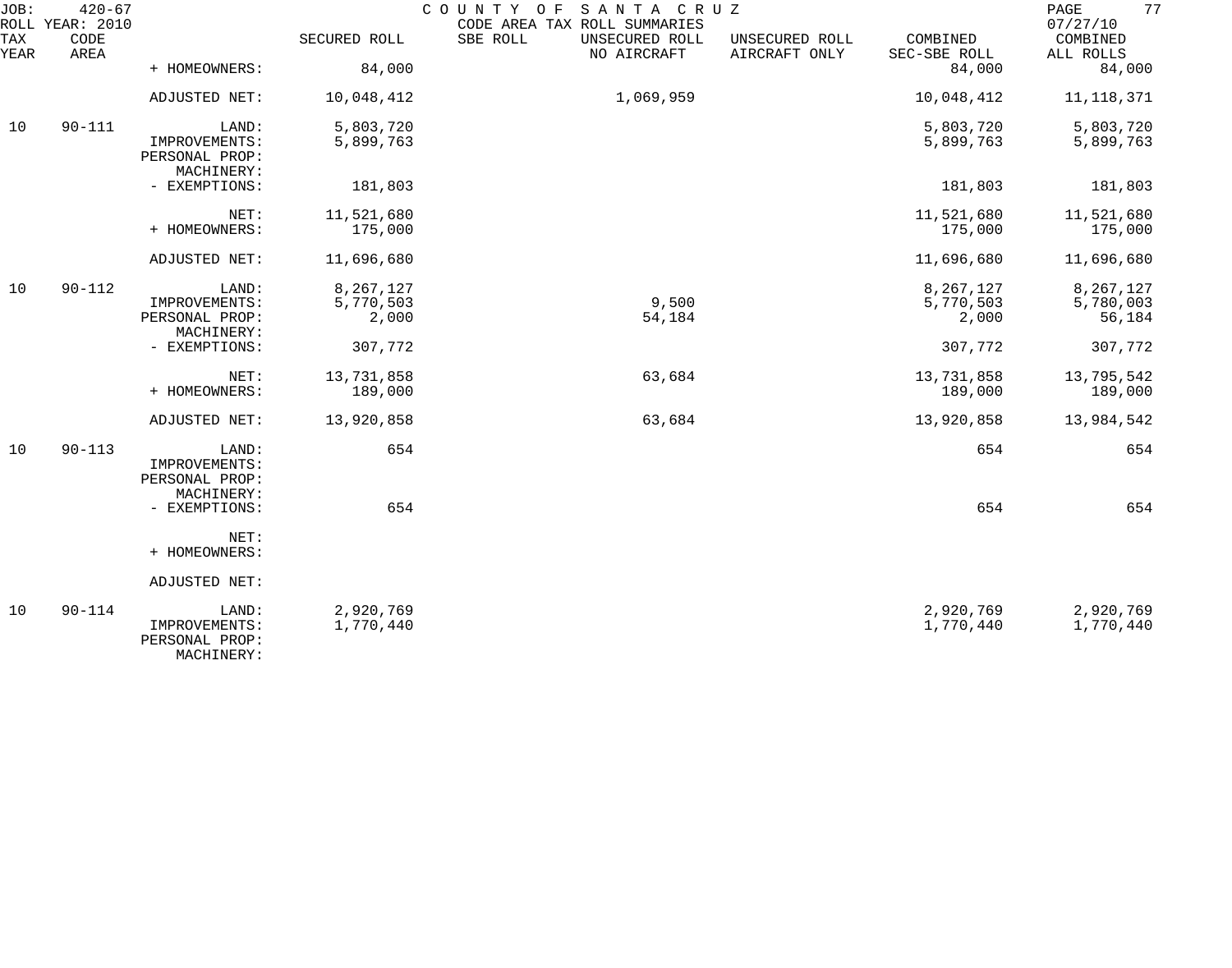| JOB:        | $420 - 67$<br>ROLL YEAR: 2010 |                                               |                    | COUNTY OF<br>SANTA CRUZ<br>CODE AREA TAX ROLL SUMMARIES |                                 |                          | 78<br>PAGE<br>07/27/10 |
|-------------|-------------------------------|-----------------------------------------------|--------------------|---------------------------------------------------------|---------------------------------|--------------------------|------------------------|
| TAX<br>YEAR | CODE<br>AREA                  |                                               | SECURED ROLL       | SBE ROLL<br>UNSECURED ROLL<br>NO AIRCRAFT               | UNSECURED ROLL<br>AIRCRAFT ONLY | COMBINED<br>SEC-SBE ROLL | COMBINED<br>ALL ROLLS  |
|             |                               | - EXEMPTIONS:                                 | 43,535             |                                                         |                                 | 43,535                   | 43,535                 |
|             |                               | NET:                                          | 4,647,674          |                                                         |                                 | 4,647,674                | 4,647,674              |
|             |                               | + HOMEOWNERS:                                 | 42,000             |                                                         |                                 | 42,000                   | 42,000                 |
|             |                               | ADJUSTED NET:                                 | 4,689,674          |                                                         |                                 | 4,689,674                | 4,689,674              |
| 10          | $90 - 115$                    | LAND:                                         | 1,577,336          |                                                         |                                 | 1,577,336                | 1,577,336              |
|             |                               | IMPROVEMENTS:<br>PERSONAL PROP:<br>MACHINERY: | 1,642,309          |                                                         |                                 | 1,642,309                | 1,642,309              |
|             |                               | - EXEMPTIONS:                                 | 80,870             |                                                         |                                 | 80,870                   | 80,870                 |
|             |                               | NET:                                          | 3, 138, 775        |                                                         |                                 | 3, 138, 775              | 3, 138, 775            |
|             |                               | + HOMEOWNERS:                                 | 56,000             |                                                         |                                 | 56,000                   | 56,000                 |
|             |                               | ADJUSTED NET:                                 | 3, 194, 775        |                                                         |                                 | 3, 194, 775              | 3, 194, 775            |
| 10          | $90 - 116$                    | LAND:                                         | 521,311            |                                                         |                                 | 521,311                  | 521,311                |
|             |                               | IMPROVEMENTS:<br>PERSONAL PROP:               | 530,334            | 2,394<br>19,649                                         |                                 | 530,334                  | 532,728<br>19,649      |
|             |                               | MACHINERY:<br>- EXEMPTIONS:                   | 7,000              |                                                         |                                 | 7,000                    | 7,000                  |
|             |                               |                                               |                    |                                                         |                                 |                          |                        |
|             |                               | NET:<br>+ HOMEOWNERS:                         | 1,044,645<br>7,000 | 22,043                                                  |                                 | 1,044,645<br>7,000       | 1,066,688<br>7,000     |
|             |                               | ADJUSTED NET:                                 | 1,051,645          | 22,043                                                  |                                 | 1,051,645                | 1,073,688              |
| 10          | $90 - 117$                    | LAND:                                         | 174,162,500        |                                                         |                                 | 174,162,500              | 174,162,500            |
|             |                               | IMPROVEMENTS:                                 | 140,286,897        | 1,750,050                                               |                                 | 140,286,897              | 142,036,947            |
|             |                               | PERSONAL PROP:<br>MACHINERY:                  | 99,895<br>65,369   | 4,181,851                                               |                                 | 99,895<br>65,369         | 4,281,746<br>65,369    |
|             |                               | - EXEMPTIONS:                                 | 9,231,913          |                                                         |                                 | 9,231,913                | 9,231,913              |
|             |                               | NET:                                          | 305, 382, 748      | 5,931,901                                               |                                 | 305, 382, 748            | 311, 314, 649          |
|             |                               | + HOMEOWNERS:                                 | 3,785,600          |                                                         |                                 | 3,785,600                | 3,785,600              |
|             |                               | ADJUSTED NET:                                 | 309,168,348        | 5,931,901                                               |                                 | 309,168,348              | 315,100,249            |
| 10          | $92 - 003$                    | LAND:                                         | 20,170,955         | 6,651                                                   |                                 | 20,170,955               | 20,177,606             |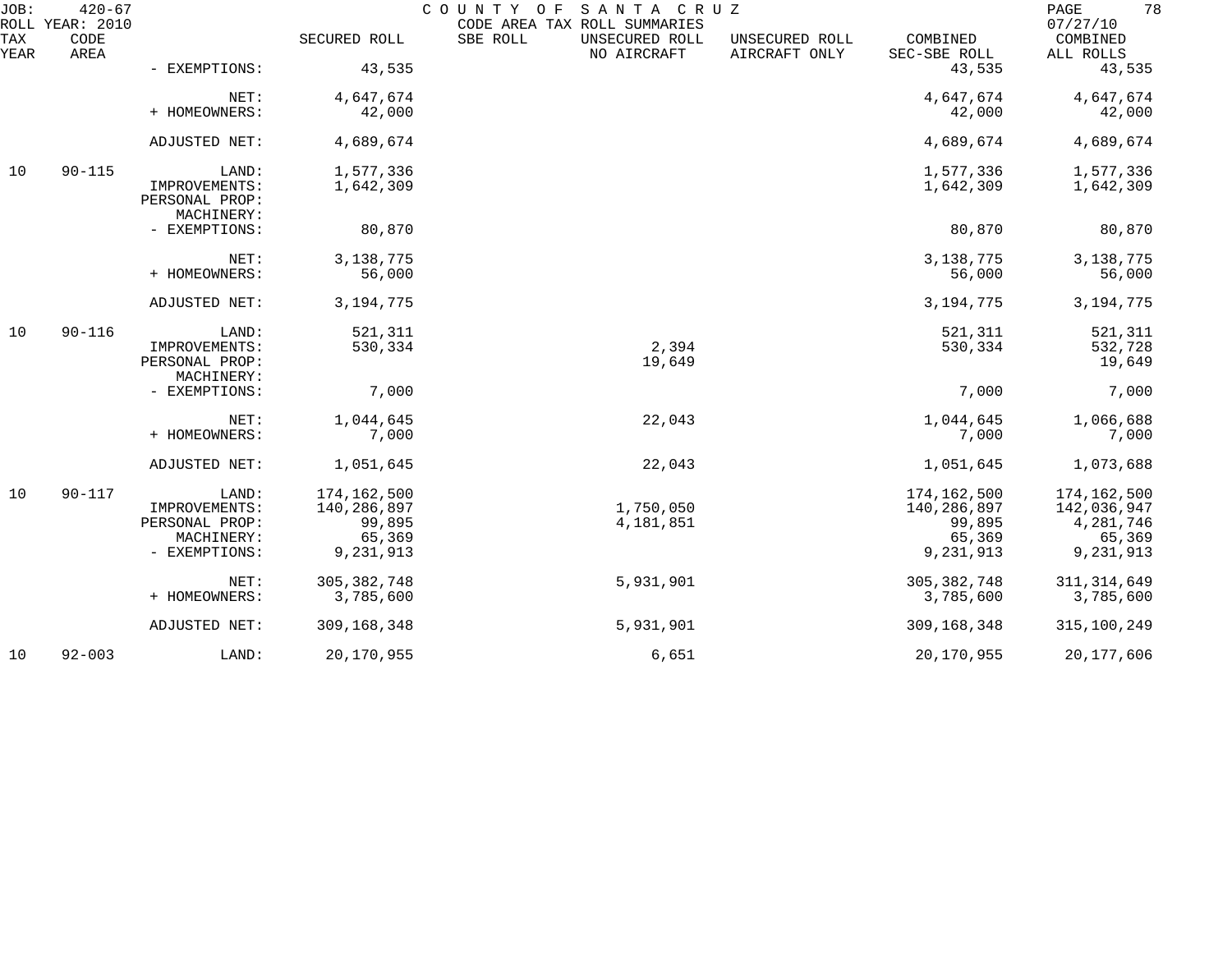| JOB:        | $420 - 67$<br>ROLL YEAR: 2010 |                                          |                                      | COUNTY OF | SANTA CRUZ<br>CODE AREA TAX ROLL SUMMARIES |                                 |                                      | 79<br>PAGE<br>07/27/10                |
|-------------|-------------------------------|------------------------------------------|--------------------------------------|-----------|--------------------------------------------|---------------------------------|--------------------------------------|---------------------------------------|
| TAX<br>YEAR | CODE<br>AREA                  |                                          | SECURED ROLL                         | SBE ROLL  | UNSECURED ROLL<br>NO AIRCRAFT              | UNSECURED ROLL<br>AIRCRAFT ONLY | COMBINED<br>SEC-SBE ROLL             | COMBINED<br>ALL ROLLS                 |
|             |                               | IMPROVEMENTS:<br>PERSONAL PROP:          | 39, 292, 364                         |           | 6,923                                      |                                 | 39, 292, 364                         | 39, 292, 364<br>6,923                 |
|             |                               | MACHINERY:<br>- EXEMPTIONS:              | 1,457,759                            |           |                                            |                                 | 1,457,759                            | 1,457,759                             |
|             |                               | NET:<br>+ HOMEOWNERS:                    | 58,005,560<br>1,224,877              |           | 13,574                                     |                                 | 58,005,560<br>1,224,877              | 58,019,134<br>1,224,877               |
|             |                               | ADJUSTED NET:                            | 59, 230, 437                         |           | 13,574                                     |                                 | 59, 230, 437                         | 59, 244, 011                          |
| 10          | $92 - 004$                    | LAND:<br>IMPROVEMENTS:<br>PERSONAL PROP: | 22, 235, 538<br>13,765,360           | 28,350    | 478,903<br>1,141,427<br>1,078,057          |                                 | 22, 263, 888<br>13,765,360           | 22,742,791<br>14,906,787<br>1,078,057 |
|             |                               | MACHINERY:<br>- EXEMPTIONS:              | 1,218,829                            |           |                                            |                                 | 1,218,829                            | 1,218,829                             |
|             |                               | NET:<br>+ HOMEOWNERS:                    | 34,782,069<br>231,000                | 28,350    | 2,698,387                                  |                                 | 34,810,419<br>231,000                | 37,508,806<br>231,000                 |
|             |                               | ADJUSTED NET:                            | 35,013,069                           |           | 2,698,387                                  |                                 | 35,041,419                           | 37,739,806                            |
| 10          | $92 - 006$                    | LAND:<br>IMPROVEMENTS:<br>PERSONAL PROP: | 53,734,395<br>57, 266, 447<br>29,114 |           | 13,302<br>187,934<br>102,439               |                                 | 53,734,395<br>57, 266, 447<br>29,114 | 53,747,697<br>57, 454, 381<br>131,553 |
|             |                               | MACHINERY:<br>- EXEMPTIONS:              | 1,065,358                            |           | 5,000                                      |                                 | 1,065,358                            | 1,070,358                             |
|             |                               | NET:<br>+ HOMEOWNERS:                    | 109,964,598<br>1,050,000             |           | 298,675                                    |                                 | 109,964,598<br>1,050,000             | 110, 263, 273<br>1,050,000            |
|             |                               | ADJUSTED NET:                            | 111,014,598                          |           | 298,675                                    |                                 | 111,014,598                          | 111, 313, 273                         |
| 10          | $92 - 007$                    | LAND:<br>IMPROVEMENTS:<br>PERSONAL PROP: | 4,617,612<br>5,631,826               | 10,200    | 169,692<br>133,147<br>149,242              |                                 | 4,627,812<br>5,631,826               | 4,797,504<br>5,764,973<br>149,242     |
|             |                               | MACHINERY:<br>- EXEMPTIONS:              | 624,346                              |           |                                            |                                 | 624,346                              | 624,346                               |
|             |                               | NET:<br>+ HOMEOWNERS:                    | 9,625,092<br>91,000                  | 10,200    | 452,081                                    |                                 | 9,635,292<br>91,000                  | 10,087,373<br>91,000                  |
|             |                               | ADJUSTED NET:                            | 9,716,092                            |           | 452,081                                    |                                 | 9,726,292                            | 10,178,373                            |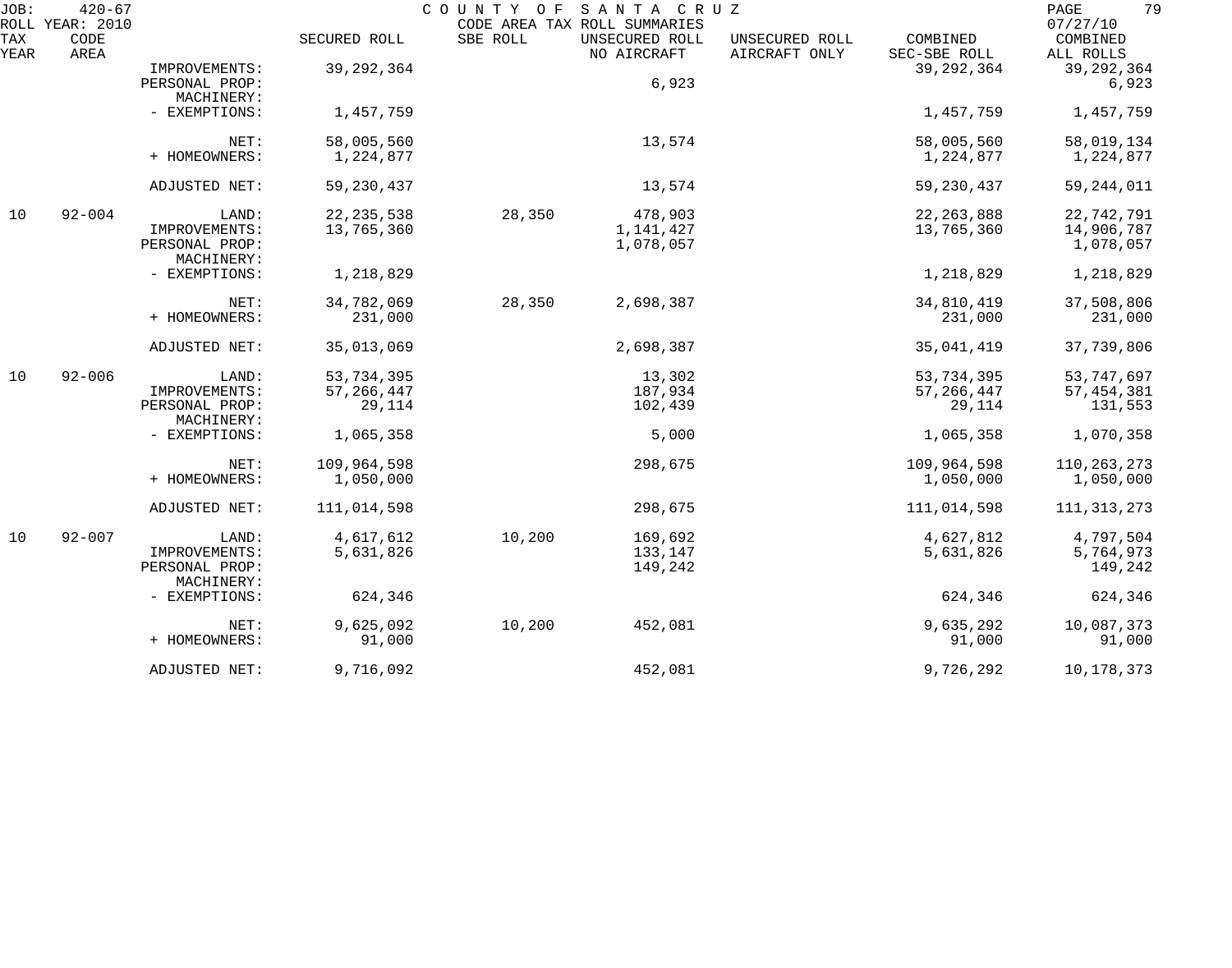| ROLL YEAR: 2010<br>TAX<br>CODE<br>SBE ROLL<br>SECURED ROLL<br>UNSECURED ROLL<br>COMBINED<br>COMBINED<br>UNSECURED ROLL<br>YEAR<br>AREA<br>AIRCRAFT ONLY<br>NO AIRCRAFT<br>SEC-SBE ROLL<br>ALL ROLLS<br>10<br>$92 - 008$<br>14, 333, 750<br>14, 333, 750<br>14,333,750<br>LAND:<br>9,464,993<br>9,464,993<br>9,464,993<br>IMPROVEMENTS:<br>17,388<br>PERSONAL PROP:<br>8,000<br>8,000<br>25,388<br>MACHINERY:<br>- EXEMPTIONS:<br>320,138<br>320,138<br>320,138<br>23,486,605<br>17,388<br>23,486,605<br>23,503,993<br>NET:<br>+ HOMEOWNERS:<br>308,000<br>308,000<br>308,000<br>23,794,605<br>17,388<br>23,794,605<br>ADJUSTED NET:<br>23,811,993<br>1,743,072<br>10<br>$92 - 010$<br>1,743,072<br>1,743,072<br>LAND:<br>IMPROVEMENTS:<br>1,489,355<br>1,489,355<br>1,489,355<br>31,241<br>PERSONAL PROP:<br>31,241<br>MACHINERY:<br>35,000<br>- EXEMPTIONS:<br>35,000<br>35,000<br>3,197,427<br>31,241<br>3,197,427<br>3,228,668<br>NET:<br>+ HOMEOWNERS:<br>35,000<br>35,000<br>3, 232, 427<br>31,241<br>3, 232, 427<br>3,263,668<br>ADJUSTED NET:<br>10<br>$92 - 011$<br>11,546,626<br>11,546,626<br>11,546,626<br>LAND:<br>IMPROVEMENTS:<br>9,868,563<br>9,868,563<br>9,868,563<br>PERSONAL PROP:<br>MACHINERY:<br>232,995<br>232,995<br>232,995<br>- EXEMPTIONS:<br>21, 182, 194<br>21, 182, 194<br>21, 182, 194<br>NET:<br>+ HOMEOWNERS:<br>231,000<br>231,000<br>231,000<br>ADJUSTED NET:<br>21, 413, 194<br>21, 413, 194<br>10<br>$92 - 012$<br>397,632<br>397,632<br>397,632<br>LAND:<br>195,000<br>195,000<br>195,000<br>IMPROVEMENTS:<br>PERSONAL PROP:<br>MACHINERY:<br>132<br>132<br>132<br>- EXEMPTIONS:<br>592,500<br>NET:<br>592,500<br>+ HOMEOWNERS:<br>592,500<br>592,500<br>ADJUSTED NET: | JOB: | $420 - 67$ |  | COUNTY OF SANTA CRUZ         | 80<br>$\mathop{\mathrm{PAGE}}$ |
|--------------------------------------------------------------------------------------------------------------------------------------------------------------------------------------------------------------------------------------------------------------------------------------------------------------------------------------------------------------------------------------------------------------------------------------------------------------------------------------------------------------------------------------------------------------------------------------------------------------------------------------------------------------------------------------------------------------------------------------------------------------------------------------------------------------------------------------------------------------------------------------------------------------------------------------------------------------------------------------------------------------------------------------------------------------------------------------------------------------------------------------------------------------------------------------------------------------------------------------------------------------------------------------------------------------------------------------------------------------------------------------------------------------------------------------------------------------------------------------------------------------------------------------------------------------------------------------------------------------------------------------------------------------------------------------------------------------|------|------------|--|------------------------------|--------------------------------|
|                                                                                                                                                                                                                                                                                                                                                                                                                                                                                                                                                                                                                                                                                                                                                                                                                                                                                                                                                                                                                                                                                                                                                                                                                                                                                                                                                                                                                                                                                                                                                                                                                                                                                                              |      |            |  | CODE AREA TAX ROLL SUMMARIES | 07/27/10                       |
|                                                                                                                                                                                                                                                                                                                                                                                                                                                                                                                                                                                                                                                                                                                                                                                                                                                                                                                                                                                                                                                                                                                                                                                                                                                                                                                                                                                                                                                                                                                                                                                                                                                                                                              |      |            |  |                              |                                |
|                                                                                                                                                                                                                                                                                                                                                                                                                                                                                                                                                                                                                                                                                                                                                                                                                                                                                                                                                                                                                                                                                                                                                                                                                                                                                                                                                                                                                                                                                                                                                                                                                                                                                                              |      |            |  |                              |                                |
|                                                                                                                                                                                                                                                                                                                                                                                                                                                                                                                                                                                                                                                                                                                                                                                                                                                                                                                                                                                                                                                                                                                                                                                                                                                                                                                                                                                                                                                                                                                                                                                                                                                                                                              |      |            |  |                              |                                |
|                                                                                                                                                                                                                                                                                                                                                                                                                                                                                                                                                                                                                                                                                                                                                                                                                                                                                                                                                                                                                                                                                                                                                                                                                                                                                                                                                                                                                                                                                                                                                                                                                                                                                                              |      |            |  |                              |                                |
|                                                                                                                                                                                                                                                                                                                                                                                                                                                                                                                                                                                                                                                                                                                                                                                                                                                                                                                                                                                                                                                                                                                                                                                                                                                                                                                                                                                                                                                                                                                                                                                                                                                                                                              |      |            |  |                              |                                |
|                                                                                                                                                                                                                                                                                                                                                                                                                                                                                                                                                                                                                                                                                                                                                                                                                                                                                                                                                                                                                                                                                                                                                                                                                                                                                                                                                                                                                                                                                                                                                                                                                                                                                                              |      |            |  |                              |                                |
|                                                                                                                                                                                                                                                                                                                                                                                                                                                                                                                                                                                                                                                                                                                                                                                                                                                                                                                                                                                                                                                                                                                                                                                                                                                                                                                                                                                                                                                                                                                                                                                                                                                                                                              |      |            |  |                              |                                |
|                                                                                                                                                                                                                                                                                                                                                                                                                                                                                                                                                                                                                                                                                                                                                                                                                                                                                                                                                                                                                                                                                                                                                                                                                                                                                                                                                                                                                                                                                                                                                                                                                                                                                                              |      |            |  |                              |                                |
|                                                                                                                                                                                                                                                                                                                                                                                                                                                                                                                                                                                                                                                                                                                                                                                                                                                                                                                                                                                                                                                                                                                                                                                                                                                                                                                                                                                                                                                                                                                                                                                                                                                                                                              |      |            |  |                              |                                |
|                                                                                                                                                                                                                                                                                                                                                                                                                                                                                                                                                                                                                                                                                                                                                                                                                                                                                                                                                                                                                                                                                                                                                                                                                                                                                                                                                                                                                                                                                                                                                                                                                                                                                                              |      |            |  |                              |                                |
|                                                                                                                                                                                                                                                                                                                                                                                                                                                                                                                                                                                                                                                                                                                                                                                                                                                                                                                                                                                                                                                                                                                                                                                                                                                                                                                                                                                                                                                                                                                                                                                                                                                                                                              |      |            |  |                              |                                |
|                                                                                                                                                                                                                                                                                                                                                                                                                                                                                                                                                                                                                                                                                                                                                                                                                                                                                                                                                                                                                                                                                                                                                                                                                                                                                                                                                                                                                                                                                                                                                                                                                                                                                                              |      |            |  |                              |                                |
|                                                                                                                                                                                                                                                                                                                                                                                                                                                                                                                                                                                                                                                                                                                                                                                                                                                                                                                                                                                                                                                                                                                                                                                                                                                                                                                                                                                                                                                                                                                                                                                                                                                                                                              |      |            |  |                              |                                |
|                                                                                                                                                                                                                                                                                                                                                                                                                                                                                                                                                                                                                                                                                                                                                                                                                                                                                                                                                                                                                                                                                                                                                                                                                                                                                                                                                                                                                                                                                                                                                                                                                                                                                                              |      |            |  |                              |                                |
|                                                                                                                                                                                                                                                                                                                                                                                                                                                                                                                                                                                                                                                                                                                                                                                                                                                                                                                                                                                                                                                                                                                                                                                                                                                                                                                                                                                                                                                                                                                                                                                                                                                                                                              |      |            |  |                              |                                |
|                                                                                                                                                                                                                                                                                                                                                                                                                                                                                                                                                                                                                                                                                                                                                                                                                                                                                                                                                                                                                                                                                                                                                                                                                                                                                                                                                                                                                                                                                                                                                                                                                                                                                                              |      |            |  |                              |                                |
|                                                                                                                                                                                                                                                                                                                                                                                                                                                                                                                                                                                                                                                                                                                                                                                                                                                                                                                                                                                                                                                                                                                                                                                                                                                                                                                                                                                                                                                                                                                                                                                                                                                                                                              |      |            |  |                              | 35,000                         |
|                                                                                                                                                                                                                                                                                                                                                                                                                                                                                                                                                                                                                                                                                                                                                                                                                                                                                                                                                                                                                                                                                                                                                                                                                                                                                                                                                                                                                                                                                                                                                                                                                                                                                                              |      |            |  |                              |                                |
|                                                                                                                                                                                                                                                                                                                                                                                                                                                                                                                                                                                                                                                                                                                                                                                                                                                                                                                                                                                                                                                                                                                                                                                                                                                                                                                                                                                                                                                                                                                                                                                                                                                                                                              |      |            |  |                              |                                |
|                                                                                                                                                                                                                                                                                                                                                                                                                                                                                                                                                                                                                                                                                                                                                                                                                                                                                                                                                                                                                                                                                                                                                                                                                                                                                                                                                                                                                                                                                                                                                                                                                                                                                                              |      |            |  |                              |                                |
|                                                                                                                                                                                                                                                                                                                                                                                                                                                                                                                                                                                                                                                                                                                                                                                                                                                                                                                                                                                                                                                                                                                                                                                                                                                                                                                                                                                                                                                                                                                                                                                                                                                                                                              |      |            |  |                              |                                |
|                                                                                                                                                                                                                                                                                                                                                                                                                                                                                                                                                                                                                                                                                                                                                                                                                                                                                                                                                                                                                                                                                                                                                                                                                                                                                                                                                                                                                                                                                                                                                                                                                                                                                                              |      |            |  |                              |                                |
|                                                                                                                                                                                                                                                                                                                                                                                                                                                                                                                                                                                                                                                                                                                                                                                                                                                                                                                                                                                                                                                                                                                                                                                                                                                                                                                                                                                                                                                                                                                                                                                                                                                                                                              |      |            |  |                              |                                |
|                                                                                                                                                                                                                                                                                                                                                                                                                                                                                                                                                                                                                                                                                                                                                                                                                                                                                                                                                                                                                                                                                                                                                                                                                                                                                                                                                                                                                                                                                                                                                                                                                                                                                                              |      |            |  |                              |                                |
|                                                                                                                                                                                                                                                                                                                                                                                                                                                                                                                                                                                                                                                                                                                                                                                                                                                                                                                                                                                                                                                                                                                                                                                                                                                                                                                                                                                                                                                                                                                                                                                                                                                                                                              |      |            |  |                              |                                |
|                                                                                                                                                                                                                                                                                                                                                                                                                                                                                                                                                                                                                                                                                                                                                                                                                                                                                                                                                                                                                                                                                                                                                                                                                                                                                                                                                                                                                                                                                                                                                                                                                                                                                                              |      |            |  |                              |                                |
|                                                                                                                                                                                                                                                                                                                                                                                                                                                                                                                                                                                                                                                                                                                                                                                                                                                                                                                                                                                                                                                                                                                                                                                                                                                                                                                                                                                                                                                                                                                                                                                                                                                                                                              |      |            |  |                              |                                |
|                                                                                                                                                                                                                                                                                                                                                                                                                                                                                                                                                                                                                                                                                                                                                                                                                                                                                                                                                                                                                                                                                                                                                                                                                                                                                                                                                                                                                                                                                                                                                                                                                                                                                                              |      |            |  |                              | 21, 413, 194                   |
|                                                                                                                                                                                                                                                                                                                                                                                                                                                                                                                                                                                                                                                                                                                                                                                                                                                                                                                                                                                                                                                                                                                                                                                                                                                                                                                                                                                                                                                                                                                                                                                                                                                                                                              |      |            |  |                              |                                |
|                                                                                                                                                                                                                                                                                                                                                                                                                                                                                                                                                                                                                                                                                                                                                                                                                                                                                                                                                                                                                                                                                                                                                                                                                                                                                                                                                                                                                                                                                                                                                                                                                                                                                                              |      |            |  |                              |                                |
|                                                                                                                                                                                                                                                                                                                                                                                                                                                                                                                                                                                                                                                                                                                                                                                                                                                                                                                                                                                                                                                                                                                                                                                                                                                                                                                                                                                                                                                                                                                                                                                                                                                                                                              |      |            |  |                              |                                |
|                                                                                                                                                                                                                                                                                                                                                                                                                                                                                                                                                                                                                                                                                                                                                                                                                                                                                                                                                                                                                                                                                                                                                                                                                                                                                                                                                                                                                                                                                                                                                                                                                                                                                                              |      |            |  |                              |                                |
|                                                                                                                                                                                                                                                                                                                                                                                                                                                                                                                                                                                                                                                                                                                                                                                                                                                                                                                                                                                                                                                                                                                                                                                                                                                                                                                                                                                                                                                                                                                                                                                                                                                                                                              |      |            |  |                              |                                |
|                                                                                                                                                                                                                                                                                                                                                                                                                                                                                                                                                                                                                                                                                                                                                                                                                                                                                                                                                                                                                                                                                                                                                                                                                                                                                                                                                                                                                                                                                                                                                                                                                                                                                                              |      |            |  |                              |                                |
|                                                                                                                                                                                                                                                                                                                                                                                                                                                                                                                                                                                                                                                                                                                                                                                                                                                                                                                                                                                                                                                                                                                                                                                                                                                                                                                                                                                                                                                                                                                                                                                                                                                                                                              |      |            |  |                              | 592,500                        |
|                                                                                                                                                                                                                                                                                                                                                                                                                                                                                                                                                                                                                                                                                                                                                                                                                                                                                                                                                                                                                                                                                                                                                                                                                                                                                                                                                                                                                                                                                                                                                                                                                                                                                                              |      |            |  |                              |                                |
|                                                                                                                                                                                                                                                                                                                                                                                                                                                                                                                                                                                                                                                                                                                                                                                                                                                                                                                                                                                                                                                                                                                                                                                                                                                                                                                                                                                                                                                                                                                                                                                                                                                                                                              |      |            |  |                              | 592,500                        |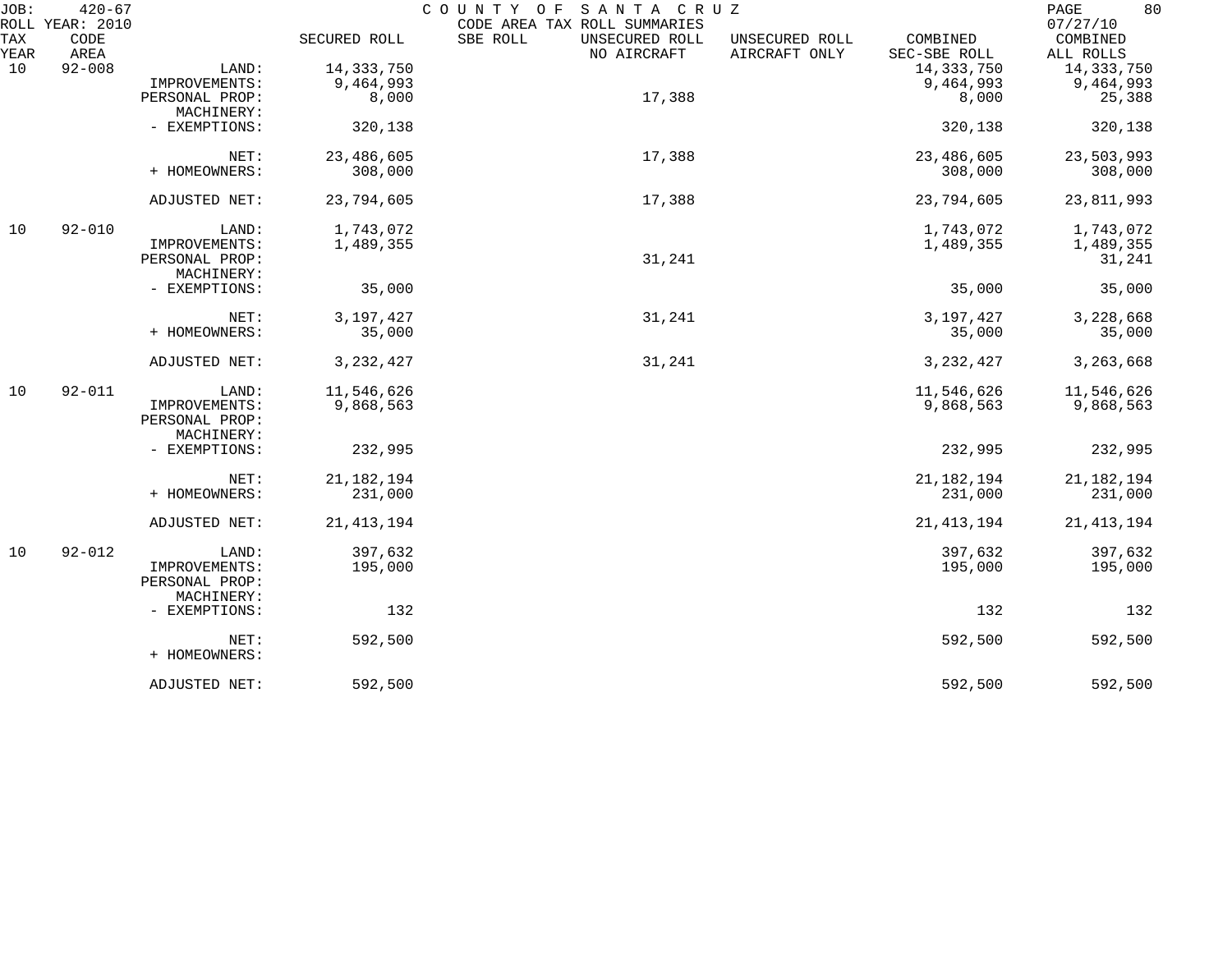| JOB:<br>ROLL       | $420 - 67$<br>YEAR: 2010 |                                                                         |                            | COUNTY OF<br>SANTA CRUZ<br>CODE AREA TAX ROLL SUMMARIES |                                 |                            | 81<br>PAGE<br>07/27/10              |
|--------------------|--------------------------|-------------------------------------------------------------------------|----------------------------|---------------------------------------------------------|---------------------------------|----------------------------|-------------------------------------|
| <b>TAX</b><br>YEAR | CODE<br>AREA             |                                                                         | SECURED ROLL               | SBE ROLL<br>UNSECURED ROLL<br>NO AIRCRAFT               | UNSECURED ROLL<br>AIRCRAFT ONLY | COMBINED<br>SEC-SBE ROLL   | COMBINED<br>ALL ROLLS               |
| 10                 | $92 - 013$               | LAND:<br>IMPROVEMENTS:<br>PERSONAL PROP:<br>MACHINERY:                  | 288,892<br>217,680         |                                                         |                                 | 288,892<br>217,680         | 288,892<br>217,680                  |
|                    |                          | - EXEMPTIONS:                                                           | 7,000                      |                                                         |                                 | 7,000                      | 7,000                               |
|                    |                          | NET:<br>+ HOMEOWNERS:                                                   | 499,572<br>7,000           |                                                         |                                 | 499,572<br>7,000           | 499,572<br>7,000                    |
|                    |                          | ADJUSTED NET:                                                           | 506,572                    |                                                         |                                 | 506,572                    | 506,572                             |
| 10                 | $92 - 014$               | LAND:<br>IMPROVEMENTS:<br>PERSONAL PROP:<br>MACHINERY:                  | 34, 375, 247<br>40,368,801 | 101,684<br>101,684<br>9,575                             |                                 | 34, 375, 247<br>40,368,801 | 34, 476, 931<br>40,470,485<br>9,575 |
|                    |                          | - EXEMPTIONS:                                                           | 203,000                    |                                                         |                                 | 203,000                    | 203,000                             |
|                    |                          | NET:<br>+ HOMEOWNERS:                                                   | 74,541,048<br>203,000      | 212,943                                                 |                                 | 74,541,048<br>203,000      | 74,753,991<br>203,000               |
|                    |                          | ADJUSTED NET:                                                           | 74,744,048                 | 212,943                                                 |                                 | 74,744,048                 | 74,956,991                          |
| 10                 | $94 - 001$               | LAND:<br>IMPROVEMENTS:<br>PERSONAL PROP:<br>MACHINERY:<br>- EXEMPTIONS: |                            |                                                         |                                 |                            |                                     |
|                    |                          | NET:<br>+ HOMEOWNERS:                                                   |                            |                                                         |                                 |                            |                                     |
|                    |                          | ADJUSTED NET:                                                           |                            |                                                         |                                 |                            |                                     |
| 10                 | $94 - 003$               | LAND:<br>IMPROVEMENTS:<br>PERSONAL PROP:<br>MACHINERY:                  | 13,106,491<br>16,705,107   | 24,462                                                  |                                 | 13,106,491<br>16,705,107   | 13,106,491<br>16,705,107<br>24,462  |
|                    |                          | - EXEMPTIONS:                                                           | 285,473                    |                                                         |                                 | 285,473                    | 285,473                             |
|                    |                          | NET:                                                                    | 29,526,125                 | 24,462                                                  |                                 | 29,526,125                 | 29,550,587                          |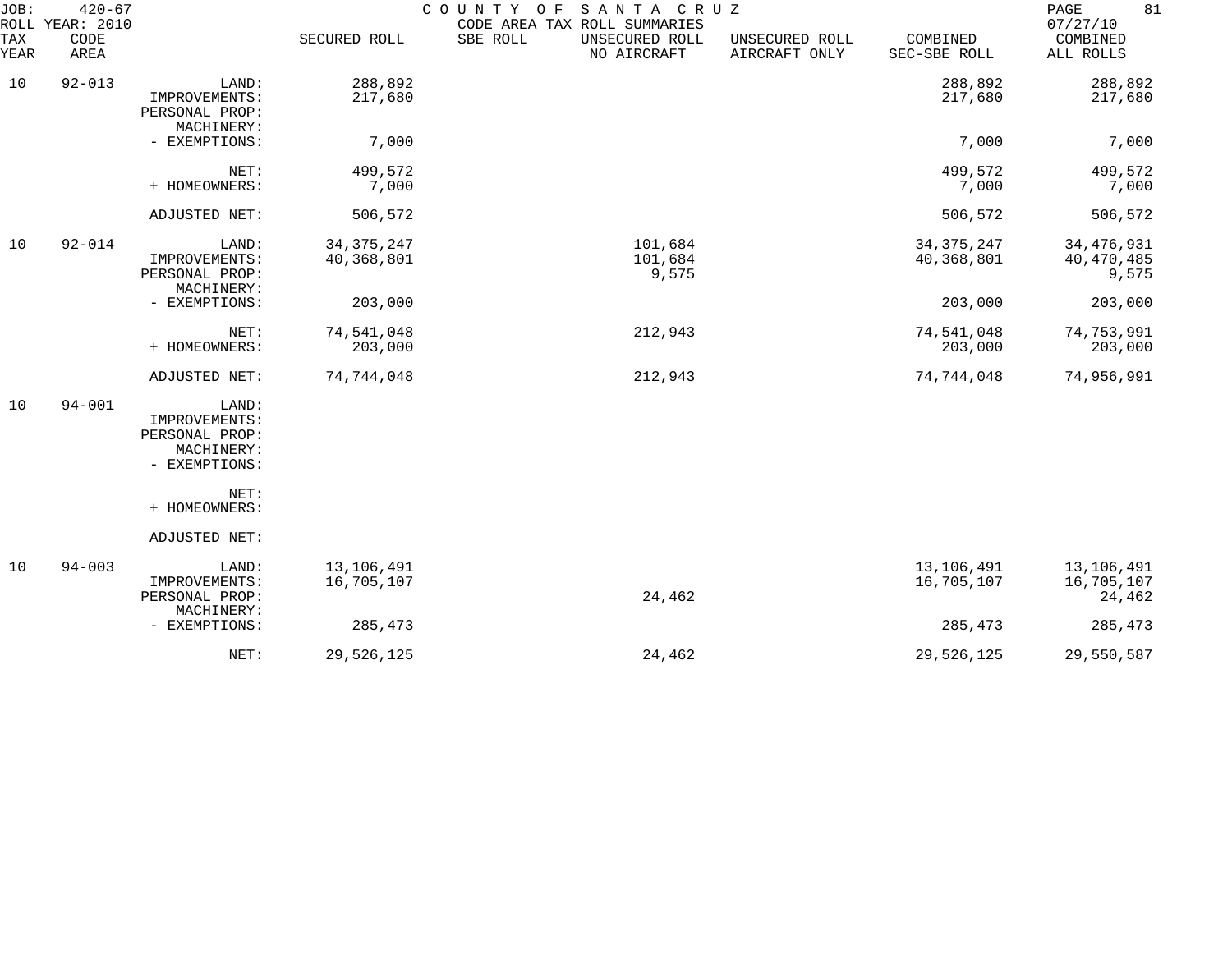| JOB:        | $420 - 67$<br>ROLL YEAR: 2010 |                                                                         |                                                                | COUNTY OF SANTA CRUZ<br>CODE AREA TAX ROLL SUMMARIES |                               |                                 |                                                                | 82<br>PAGE<br>07/27/10                                         |
|-------------|-------------------------------|-------------------------------------------------------------------------|----------------------------------------------------------------|------------------------------------------------------|-------------------------------|---------------------------------|----------------------------------------------------------------|----------------------------------------------------------------|
| TAX<br>YEAR | CODE<br>AREA                  |                                                                         | SECURED ROLL                                                   | SBE ROLL                                             | UNSECURED ROLL<br>NO AIRCRAFT | UNSECURED ROLL<br>AIRCRAFT ONLY | COMBINED<br>SEC-SBE ROLL                                       | COMBINED<br>ALL ROLLS                                          |
|             |                               | + HOMEOWNERS:                                                           | 278,600                                                        |                                                      |                               |                                 | 278,600                                                        | 278,600                                                        |
|             |                               | ADJUSTED NET:                                                           | 29,804,725                                                     |                                                      | 24,462                        |                                 | 29,804,725                                                     | 29,829,187                                                     |
| 10          | $94 - 005$                    | LAND:                                                                   | 13,936,093                                                     |                                                      |                               |                                 | 13,936,093                                                     | 13,936,093                                                     |
|             |                               | IMPROVEMENTS:<br>PERSONAL PROP:<br>MACHINERY:                           | 10,880,397                                                     |                                                      |                               |                                 | 10,880,397                                                     | 10,880,397                                                     |
|             |                               | - EXEMPTIONS:                                                           | 277,163                                                        |                                                      |                               |                                 | 277,163                                                        | 277,163                                                        |
|             |                               | NET:                                                                    | 24,539,327                                                     |                                                      |                               |                                 | 24,539,327                                                     | 24,539,327                                                     |
|             |                               | + HOMEOWNERS:                                                           | 273,000                                                        |                                                      |                               |                                 | 273,000                                                        | 273,000                                                        |
|             |                               | ADJUSTED NET:                                                           | 24,812,327                                                     |                                                      |                               |                                 | 24,812,327                                                     | 24,812,327                                                     |
| 10          | $94 - 008$                    | LAND:<br>IMPROVEMENTS:<br>PERSONAL PROP:                                |                                                                |                                                      |                               |                                 |                                                                |                                                                |
|             |                               | MACHINERY:<br>- EXEMPTIONS:                                             |                                                                |                                                      |                               |                                 |                                                                |                                                                |
|             |                               | NET:<br>+ HOMEOWNERS:                                                   |                                                                |                                                      |                               |                                 |                                                                |                                                                |
|             |                               | ADJUSTED NET:                                                           |                                                                |                                                      |                               |                                 |                                                                |                                                                |
| 10          | $94 - 012$                    | LAND:<br>IMPROVEMENTS:<br>PERSONAL PROP:<br>MACHINERY:<br>- EXEMPTIONS: | 133,587,799<br>114,615,358<br>1,379,026<br>37,228<br>2,328,964 |                                                      | 19,000<br>137,022             |                                 | 133,587,799<br>114,615,358<br>1,379,026<br>37,228<br>2,328,964 | 133,587,799<br>114,634,358<br>1,516,048<br>37,228<br>2,328,964 |
|             |                               | NET:<br>+ HOMEOWNERS:                                                   | 247, 290, 447<br>2,142,000                                     |                                                      | 156,022                       |                                 | 247, 290, 447<br>2,142,000                                     | 247,446,469<br>2,142,000                                       |
|             |                               | ADJUSTED NET:                                                           | 249, 432, 447                                                  |                                                      | 156,022                       |                                 | 249, 432, 447                                                  | 249,588,469                                                    |
| 10          | $94 - 013$                    | LAND:<br>IMPROVEMENTS:<br>PERSONAL PROP:                                | 1,299,391<br>1,390,598                                         |                                                      |                               |                                 | 1,299,391<br>1,390,598                                         | 1,299,391<br>1,390,598                                         |

MACHINERY: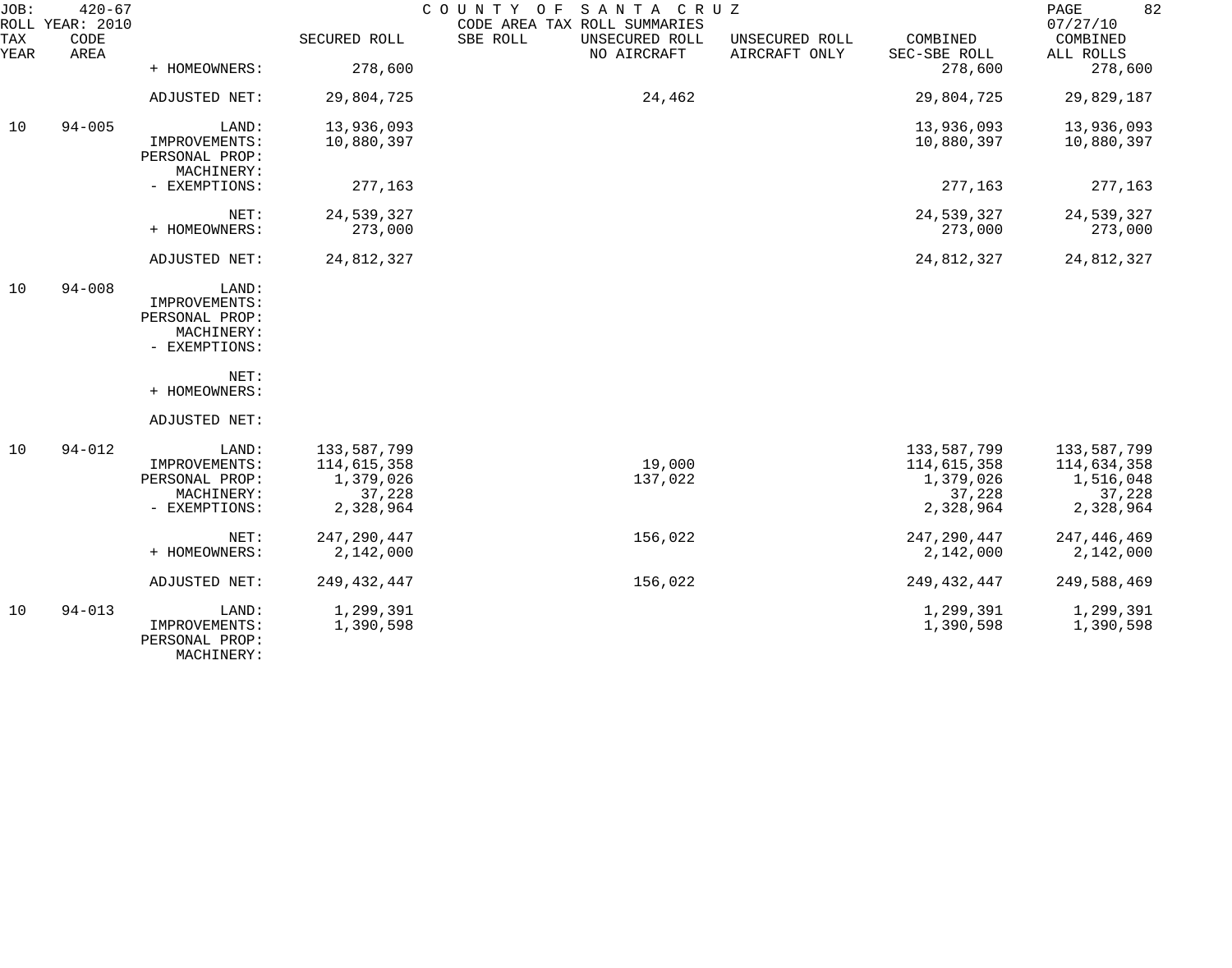| JOB:        | $420 - 67$<br>ROLL YEAR: 2010 |                                                                         |                            | COUNTY OF<br>SANTA CRUZ<br>CODE AREA TAX ROLL SUMMARIES |                                 |                            | 83<br>PAGE<br>07/27/10               |
|-------------|-------------------------------|-------------------------------------------------------------------------|----------------------------|---------------------------------------------------------|---------------------------------|----------------------------|--------------------------------------|
| TAX<br>YEAR | CODE<br>AREA                  |                                                                         | SECURED ROLL               | SBE ROLL<br>UNSECURED ROLL<br>NO AIRCRAFT               | UNSECURED ROLL<br>AIRCRAFT ONLY | COMBINED<br>SEC-SBE ROLL   | COMBINED<br>ALL ROLLS                |
|             |                               | - EXEMPTIONS:                                                           | 14,000                     |                                                         |                                 | 14,000                     | 14,000                               |
|             |                               | NET:<br>+ HOMEOWNERS:                                                   | 2,675,989<br>14,000        |                                                         |                                 | 2,675,989<br>14,000        | 2,675,989<br>14,000                  |
|             |                               | ADJUSTED NET:                                                           | 2,689,989                  |                                                         |                                 | 2,689,989                  | 2,689,989                            |
| 10          | $94 - 015$                    | LAND:<br>IMPROVEMENTS:<br>PERSONAL PROP:<br>MACHINERY:                  | 394,249<br>671,112         |                                                         |                                 | 394,249<br>671,112         | 394,249<br>671,112                   |
|             |                               | - EXEMPTIONS:                                                           | 14,535                     |                                                         |                                 | 14,535                     | 14,535                               |
|             |                               | NET:<br>+ HOMEOWNERS:                                                   | 1,050,826<br>14,000        |                                                         |                                 | 1,050,826<br>14,000        | 1,050,826<br>14,000                  |
|             |                               | ADJUSTED NET:                                                           | 1,064,826                  |                                                         |                                 | 1,064,826                  | 1,064,826                            |
| 10          | $94 - 016$                    | LAND:<br>IMPROVEMENTS:<br>PERSONAL PROP:                                | 20,564,863<br>23, 218, 213 | 37,876                                                  |                                 | 20,564,863<br>23, 218, 213 | 20,564,863<br>23, 218, 213<br>37,876 |
|             |                               | MACHINERY:<br>- EXEMPTIONS:                                             | 454,179                    |                                                         |                                 | 454,179                    | 454,179                              |
|             |                               | NET:<br>+ HOMEOWNERS:                                                   | 43, 328, 897<br>453,600    | 37,876                                                  |                                 | 43, 328, 897<br>453,600    | 43, 366, 773<br>453,600              |
|             |                               | ADJUSTED NET:                                                           | 43,782,497                 | 37,876                                                  |                                 | 43,782,497                 | 43,820,373                           |
| 10          | $94 - 017$                    | LAND:<br>IMPROVEMENTS:<br>PERSONAL PROP:<br>MACHINERY:<br>- EXEMPTIONS: |                            |                                                         |                                 |                            |                                      |
|             |                               | NET:<br>+ HOMEOWNERS:                                                   |                            |                                                         |                                 |                            |                                      |
|             |                               | ADJUSTED NET:                                                           |                            |                                                         |                                 |                            |                                      |
| 10          | $94 - 018$                    | LAND:                                                                   | 353,364                    |                                                         |                                 | 353,364                    | 353,364                              |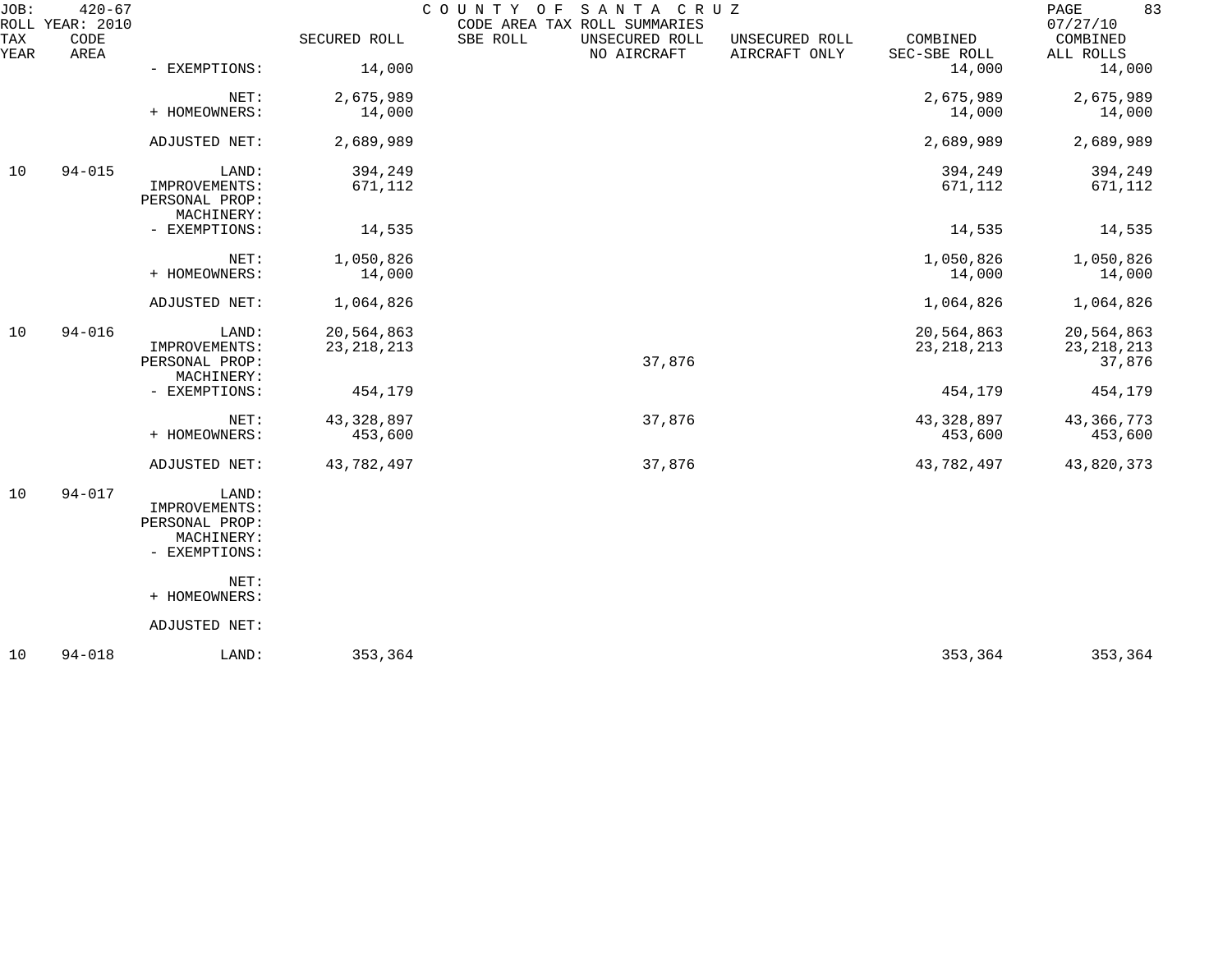| JOB:        | $420 - 67$<br>ROLL YEAR: 2010 |                                                                         |                            | COUNTY OF<br>SANTA CRUZ<br>CODE AREA TAX ROLL SUMMARIES |                                 |                            | 84<br>PAGE<br>07/27/10               |
|-------------|-------------------------------|-------------------------------------------------------------------------|----------------------------|---------------------------------------------------------|---------------------------------|----------------------------|--------------------------------------|
| TAX<br>YEAR | CODE<br>AREA                  |                                                                         | SECURED ROLL               | SBE ROLL<br>UNSECURED ROLL<br>NO AIRCRAFT               | UNSECURED ROLL<br>AIRCRAFT ONLY | COMBINED<br>SEC-SBE ROLL   | COMBINED<br>ALL ROLLS                |
|             |                               | IMPROVEMENTS:<br>PERSONAL PROP:<br>MACHINERY:<br>- EXEMPTIONS:          |                            |                                                         |                                 |                            |                                      |
|             |                               | NET:<br>+ HOMEOWNERS:                                                   | 353,364                    |                                                         |                                 | 353,364                    | 353,364                              |
|             |                               | ADJUSTED NET:                                                           | 353,364                    |                                                         |                                 | 353,364                    | 353,364                              |
| 10          | $94 - 019$                    | LAND:<br>IMPROVEMENTS:<br>PERSONAL PROP:<br>MACHINERY:                  | 2,800,857<br>3,858,742     |                                                         |                                 | 2,800,857<br>3,858,742     | 2,800,857<br>3,858,742               |
|             |                               | - EXEMPTIONS:                                                           | 63,000                     |                                                         |                                 | 63,000                     | 63,000                               |
|             |                               | NET:<br>+ HOMEOWNERS:                                                   | 6,596,599<br>63,000        |                                                         |                                 | 6,596,599<br>63,000        | 6,596,599<br>63,000                  |
|             |                               | ADJUSTED NET:                                                           | 6,659,599                  |                                                         |                                 | 6,659,599                  | 6,659,599                            |
| 10          | $94 - 021$                    | LAND:<br>IMPROVEMENTS:<br>PERSONAL PROP:<br>MACHINERY:<br>- EXEMPTIONS: |                            |                                                         |                                 |                            |                                      |
|             |                               | NET:<br>+ HOMEOWNERS:                                                   |                            |                                                         |                                 |                            |                                      |
|             |                               | ADJUSTED NET:                                                           |                            |                                                         |                                 |                            |                                      |
| 10          | $94 - 026$                    | LAND:<br>IMPROVEMENTS:<br>PERSONAL PROP:<br>MACHINERY:                  | 57, 229, 888<br>55,066,235 | 46,782                                                  |                                 | 57, 229, 888<br>55,066,235 | 57, 229, 888<br>55,066,235<br>46,782 |
|             |                               | - EXEMPTIONS:                                                           | 1,119,489                  |                                                         |                                 | 1,119,489                  | 1,119,489                            |
|             |                               | NET:<br>+ HOMEOWNERS:                                                   | 111, 176, 634<br>1,050,000 | 46,782                                                  |                                 | 111, 176, 634<br>1,050,000 | 111, 223, 416<br>1,050,000           |
|             |                               | ADJUSTED NET:                                                           | 112, 226, 634              | 46,782                                                  |                                 | 112, 226, 634              | 112, 273, 416                        |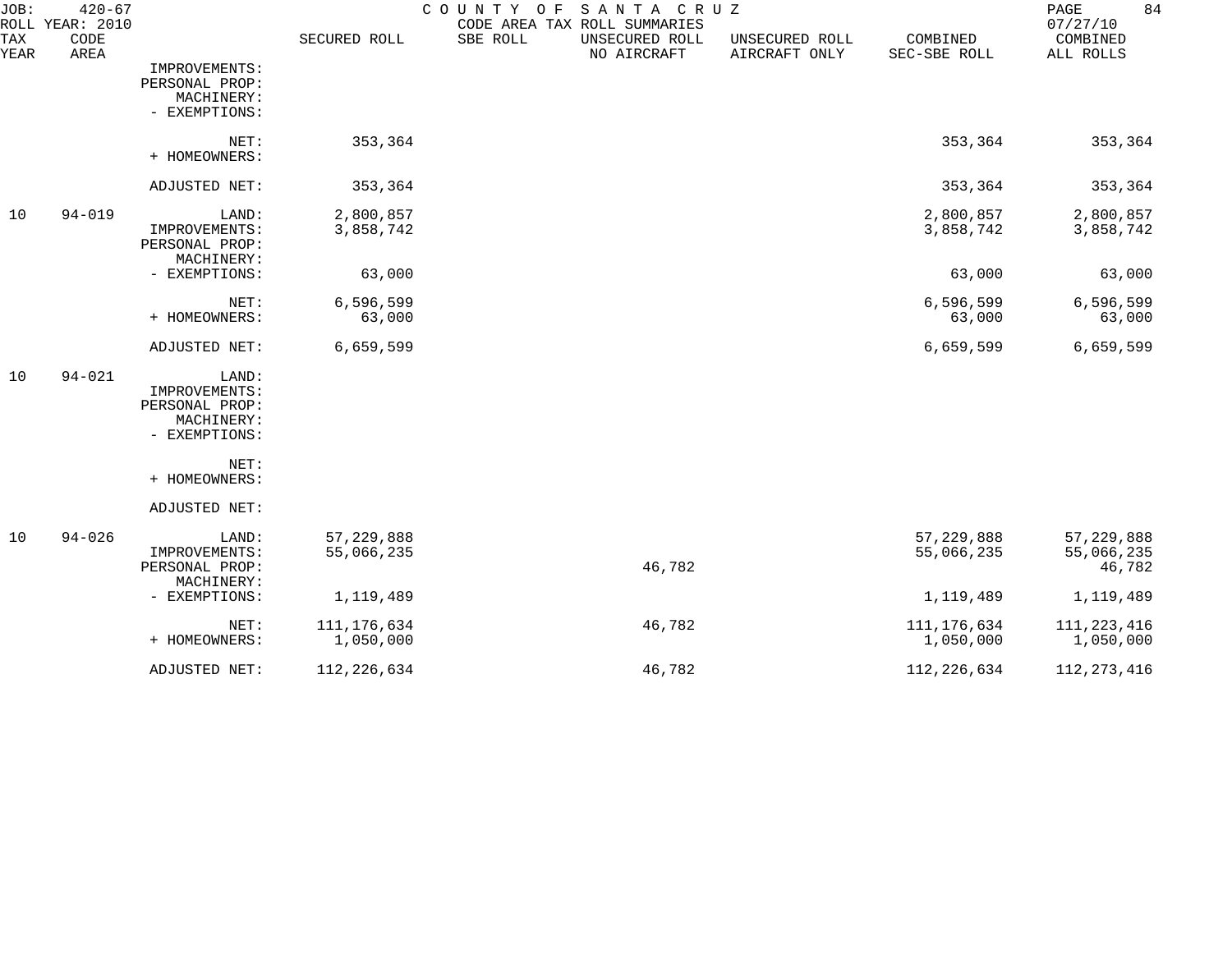| JOB:        | $420 - 67$<br>ROLL YEAR: 2010 |                |              | COUNTY OF<br>SANTA CRUZ<br>CODE AREA TAX ROLL SUMMARIES |                                 |                          | 85<br>PAGE<br>07/27/10 |
|-------------|-------------------------------|----------------|--------------|---------------------------------------------------------|---------------------------------|--------------------------|------------------------|
| TAX<br>YEAR | CODE<br>AREA                  |                | SECURED ROLL | SBE ROLL<br>UNSECURED ROLL<br>NO AIRCRAFT               | UNSECURED ROLL<br>AIRCRAFT ONLY | COMBINED<br>SEC-SBE ROLL | COMBINED<br>ALL ROLLS  |
| 10          | $94 - 028$                    | LAND:          | 66,993       |                                                         |                                 | 66,993                   | 66,993                 |
|             |                               | IMPROVEMENTS:  | 92,268       |                                                         |                                 | 92,268                   | 92,268                 |
|             |                               | PERSONAL PROP: |              |                                                         |                                 |                          |                        |
|             |                               | MACHINERY:     |              |                                                         |                                 |                          |                        |
|             |                               | - EXEMPTIONS:  |              |                                                         |                                 |                          |                        |
|             |                               | NET:           | 159,261      |                                                         |                                 | 159,261                  | 159,261                |
|             |                               | + HOMEOWNERS:  |              |                                                         |                                 |                          |                        |
|             |                               | ADJUSTED NET:  | 159,261      |                                                         |                                 | 159,261                  | 159,261                |
| 10          | $94 - 030$                    | LAND:          | 6,521,374    |                                                         |                                 | 6,521,374                | 6,521,374              |
|             |                               | IMPROVEMENTS:  | 5,314,016    | 575,060                                                 |                                 | 5,314,016                | 5,889,076              |
|             |                               | PERSONAL PROP: |              | 7,992                                                   |                                 |                          | 7,992                  |
|             |                               | MACHINERY:     |              |                                                         |                                 |                          |                        |
|             |                               | - EXEMPTIONS:  | 121,204      |                                                         |                                 | 121,204                  | 121,204                |
|             |                               | NET:           | 11,714,186   | 583,052                                                 |                                 | 11,714,186               | 12, 297, 238           |
|             |                               | + HOMEOWNERS:  | 119,000      |                                                         |                                 | 119,000                  | 119,000                |
|             |                               | ADJUSTED NET:  | 11,833,186   | 583,052                                                 |                                 | 11,833,186               | 12, 416, 238           |
| 10          | $94 - 031$                    | LAND:          | 382,487      |                                                         |                                 | 382,487                  | 382,487                |
|             |                               | IMPROVEMENTS:  | 104,179      |                                                         |                                 | 104,179                  | 104,179                |
|             |                               | PERSONAL PROP: |              |                                                         |                                 |                          |                        |
|             |                               | MACHINERY:     |              |                                                         |                                 |                          |                        |
|             |                               | - EXEMPTIONS:  | 1,110        |                                                         |                                 | 1,110                    | 1,110                  |
|             |                               | NET:           | 485,556      |                                                         |                                 | 485,556                  | 485,556                |
|             |                               | + HOMEOWNERS:  |              |                                                         |                                 |                          |                        |
|             |                               | ADJUSTED NET:  | 485,556      |                                                         |                                 | 485,556                  | 485,556                |
| 10          | $94 - 032$                    | LAND:          | 4,216,881    |                                                         |                                 | 4,216,881                | 4,216,881              |
|             |                               | IMPROVEMENTS:  | 3,065,176    |                                                         |                                 | 3,065,176                | 3,065,176              |
|             |                               | PERSONAL PROP: |              |                                                         |                                 |                          |                        |
|             |                               | MACHINERY:     |              |                                                         |                                 |                          |                        |
|             |                               | - EXEMPTIONS:  | 80,501       |                                                         |                                 | 80,501                   | 80,501                 |
|             |                               | NET:           | 7,201,556    |                                                         |                                 | 7,201,556                | 7,201,556              |
|             |                               | + HOMEOWNERS:  | 56,000       |                                                         |                                 | 56,000                   | 56,000                 |
|             |                               | ADJUSTED NET:  | 7,257,556    |                                                         |                                 | 7,257,556                | 7,257,556              |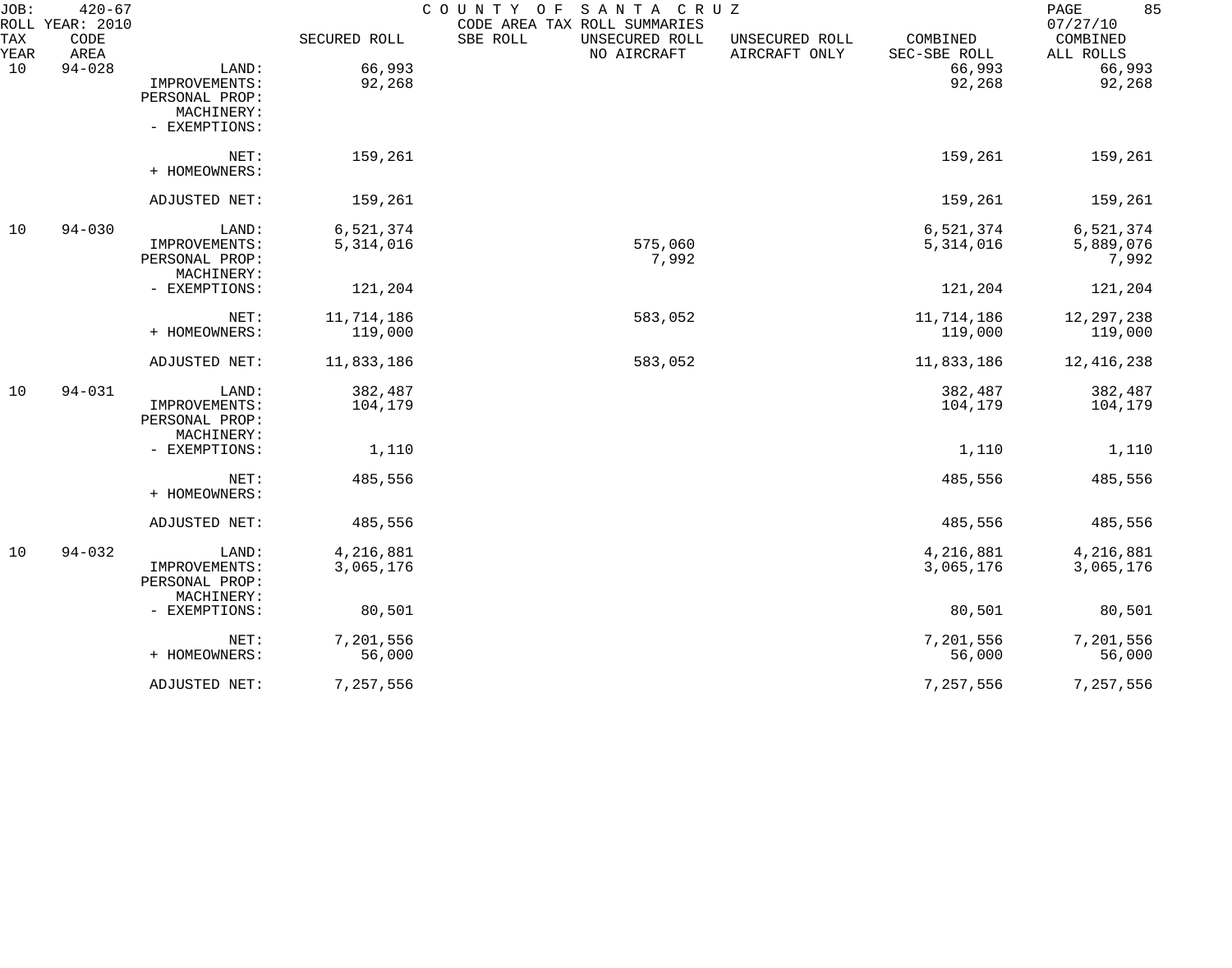| JOB:<br>ROLL | $420 - 67$<br>YEAR: 2010 |                                                                         |                        | COUNTY OF<br>CODE AREA TAX ROLL SUMMARIES | SANTA CRUZ                    |                                 |                          | 86<br>PAGE<br>07/27/10 |
|--------------|--------------------------|-------------------------------------------------------------------------|------------------------|-------------------------------------------|-------------------------------|---------------------------------|--------------------------|------------------------|
| TAX<br>YEAR  | CODE<br>AREA             |                                                                         | SECURED ROLL           | SBE ROLL                                  | UNSECURED ROLL<br>NO AIRCRAFT | UNSECURED ROLL<br>AIRCRAFT ONLY | COMBINED<br>SEC-SBE ROLL | COMBINED<br>ALL ROLLS  |
| 10           | $94 - 040$               | LAND:<br>IMPROVEMENTS:<br>PERSONAL PROP:<br>MACHINERY:<br>- EXEMPTIONS: | 721,370<br>468,513     |                                           |                               |                                 | 721,370<br>468,513       | 721,370<br>468,513     |
|              |                          | NET:<br>+ HOMEOWNERS:                                                   | 1,189,883              |                                           |                               |                                 | 1,189,883                | 1,189,883              |
|              |                          | ADJUSTED NET:                                                           | 1,189,883              |                                           |                               |                                 | 1,189,883                | 1,189,883              |
| 10           | $94 - 041$               | LAND:<br>IMPROVEMENTS:<br>PERSONAL PROP:<br>MACHINERY:                  | 2,792,042<br>2,508,073 |                                           |                               |                                 | 2,792,042<br>2,508,073   | 2,792,042<br>2,508,073 |
|              |                          | - EXEMPTIONS:                                                           | 36,822                 |                                           |                               |                                 | 36,822                   | 36,822                 |
|              |                          | NET:<br>+ HOMEOWNERS:                                                   | 5, 263, 293<br>35,000  |                                           |                               |                                 | 5, 263, 293<br>35,000    | 5, 263, 293<br>35,000  |
|              |                          | ADJUSTED NET:                                                           | 5,298,293              |                                           |                               |                                 | 5,298,293                | 5,298,293              |
| 10           | $94 - 044$               | LAND:<br>IMPROVEMENTS:<br>PERSONAL PROP:<br>MACHINERY:<br>- EXEMPTIONS: | 5,334                  |                                           |                               |                                 | 5,334                    | 5,334                  |
|              |                          | NET:<br>+ HOMEOWNERS:                                                   | 5,334                  |                                           |                               |                                 | 5,334                    | 5,334                  |
|              |                          | ADJUSTED NET:                                                           | 5,334                  |                                           |                               |                                 | 5,334                    | 5,334                  |
| 10           | $94 - 045$               | LAND:<br>IMPROVEMENTS:<br>PERSONAL PROP:<br>MACHINERY:                  | 1,003,291<br>1,174,785 |                                           |                               |                                 | 1,003,291<br>1,174,785   | 1,003,291<br>1,174,785 |
|              |                          | - EXEMPTIONS:                                                           | 14,000                 |                                           |                               |                                 | 14,000                   | 14,000                 |
|              |                          | NET:                                                                    | 2,164,076              |                                           |                               |                                 | 2,164,076                | 2,164,076              |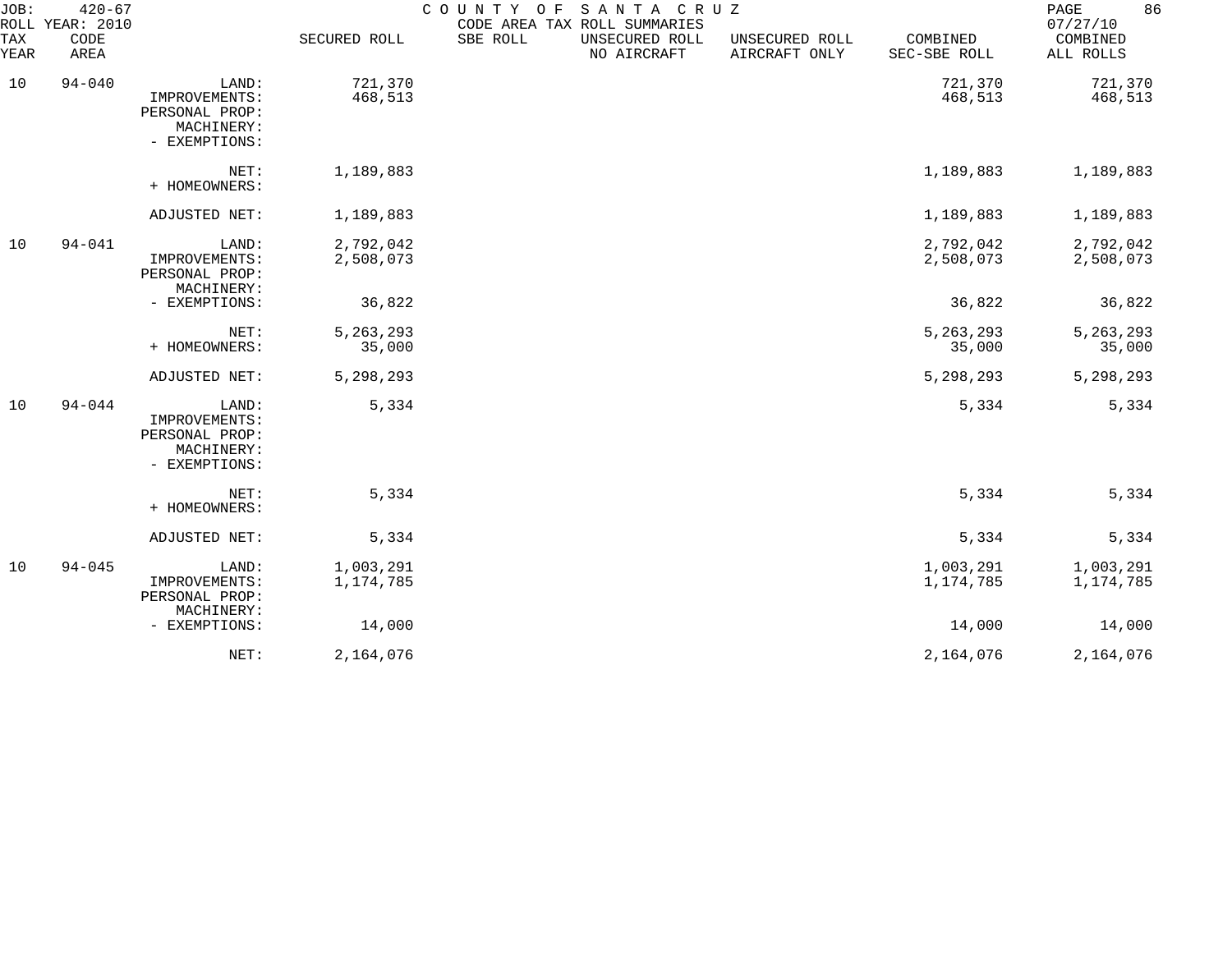| JOB:        | $420 - 67$<br>ROLL YEAR: 2010 |                                               |              | COUNTY OF<br>SANTA CRUZ<br>CODE AREA TAX ROLL SUMMARIES |                                 |                          | 87<br>PAGE<br>07/27/10 |
|-------------|-------------------------------|-----------------------------------------------|--------------|---------------------------------------------------------|---------------------------------|--------------------------|------------------------|
| TAX<br>YEAR | CODE<br>AREA                  |                                               | SECURED ROLL | SBE ROLL<br>UNSECURED ROLL<br>NO AIRCRAFT               | UNSECURED ROLL<br>AIRCRAFT ONLY | COMBINED<br>SEC-SBE ROLL | COMBINED<br>ALL ROLLS  |
|             |                               | + HOMEOWNERS:                                 | 14,000       |                                                         |                                 | 14,000                   | 14,000                 |
|             |                               | ADJUSTED NET:                                 | 2,178,076    |                                                         |                                 | 2,178,076                | 2,178,076              |
| 10          | $94 - 061$                    | LAND:                                         | 3,779,100    |                                                         |                                 | 3,779,100                | 3,779,100              |
|             |                               | IMPROVEMENTS:<br>PERSONAL PROP:<br>MACHINERY: | 3,632,555    | 7,412                                                   |                                 | 3,632,555                | 3,632,555<br>7,412     |
|             |                               | - EXEMPTIONS:                                 | 105,000      |                                                         |                                 | 105,000                  | 105,000                |
|             |                               | NET:                                          | 7,306,655    | 7,412                                                   |                                 | 7,306,655                | 7,314,067              |
|             |                               | + HOMEOWNERS:                                 | 105,000      |                                                         |                                 | 105,000                  | 105,000                |
|             |                               | ADJUSTED NET:                                 | 7,411,655    | 7,412                                                   |                                 | 7,411,655                | 7,419,067              |
| 10          | $94 - 062$                    | LAND:                                         | 3,950,664    |                                                         |                                 | 3,950,664                | 3,950,664              |
|             |                               | IMPROVEMENTS:<br>PERSONAL PROP:<br>MACHINERY: | 3,778,483    |                                                         |                                 | 3,778,483                | 3,778,483              |
|             |                               | - EXEMPTIONS:                                 | 57,191       |                                                         |                                 | 57,191                   | 57,191                 |
|             |                               | NET:                                          | 7,671,956    |                                                         |                                 | 7,671,956                | 7,671,956              |
|             |                               | + HOMEOWNERS:                                 | 56,000       |                                                         |                                 | 56,000                   | 56,000                 |
|             |                               | ADJUSTED NET:                                 | 7,727,956    |                                                         |                                 | 7,727,956                | 7,727,956              |
| 10          | $94 - 063$                    | LAND:                                         | 20,520,687   |                                                         |                                 | 20,520,687               | 20,520,687             |
|             |                               | IMPROVEMENTS:<br>PERSONAL PROP:<br>MACHINERY: | 22, 268, 400 | 28,000                                                  |                                 | 22, 268, 400             | 22, 268, 400<br>28,000 |
|             |                               | - EXEMPTIONS:                                 | 428,213      |                                                         |                                 | 428,213                  | 428,213                |
|             |                               | NET:                                          | 42,360,874   | 28,000                                                  |                                 | 42,360,874               | 42,388,874             |
|             |                               | + HOMEOWNERS:                                 | 427,000      |                                                         |                                 | 427,000                  | 427,000                |
|             |                               | ADJUSTED NET:                                 | 42,787,874   | 28,000                                                  |                                 | 42,787,874               | 42,815,874             |
| 10          | $94 - 064$                    | LAND:                                         | 4,743,124    |                                                         |                                 | 4,743,124                | 4,743,124              |
|             |                               | IMPROVEMENTS:<br>PERSONAL PROP:               | 5, 117, 723  |                                                         |                                 | 5, 117, 723              | 5, 117, 723            |

MACHINERY: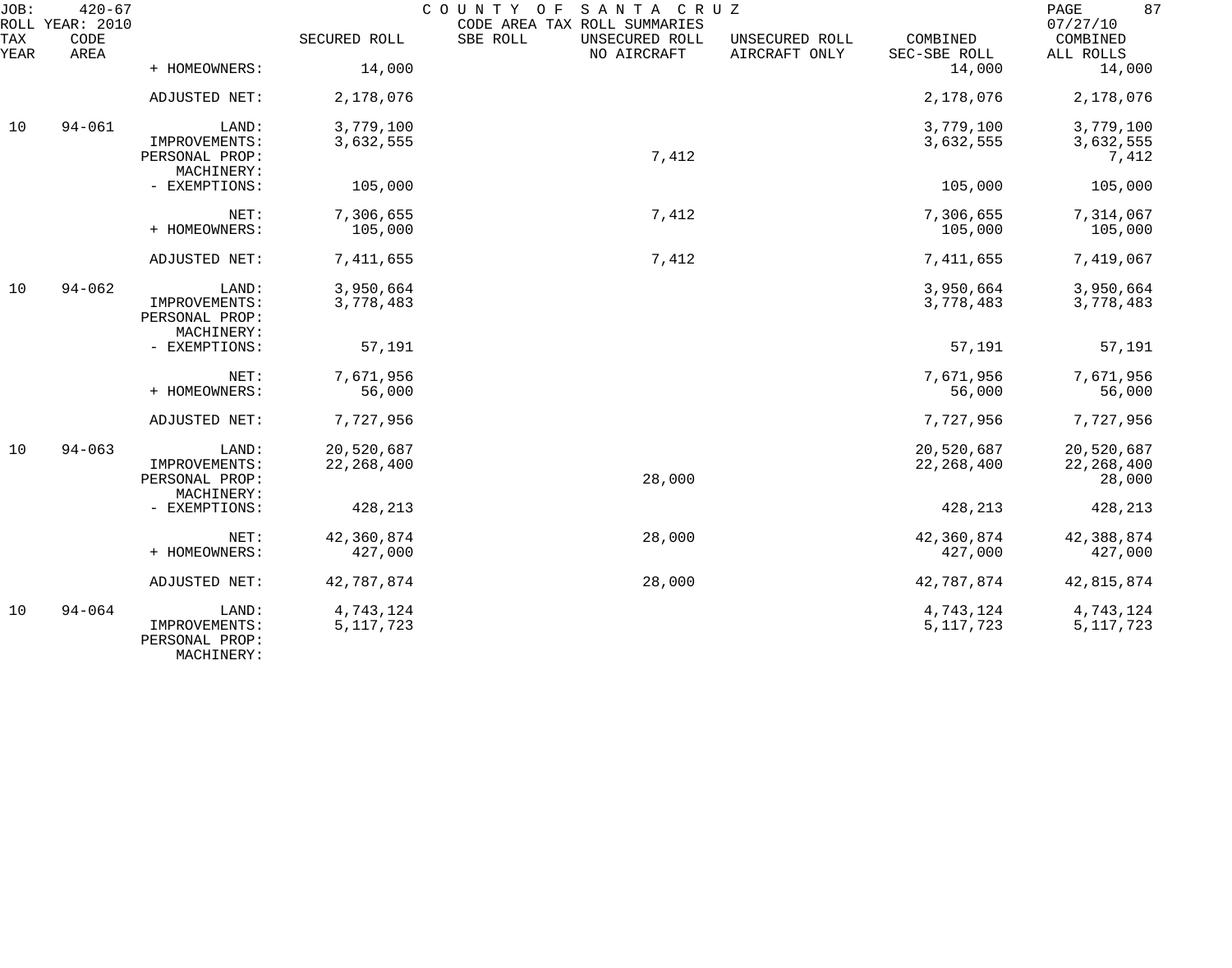| JOB:        | $420 - 67$<br>ROLL YEAR: 2010 |                                 |                  | COUNTY OF | SANTA CRUZ<br>CODE AREA TAX ROLL SUMMARIES |                                 |                          | 88<br>PAGE<br>07/27/10 |
|-------------|-------------------------------|---------------------------------|------------------|-----------|--------------------------------------------|---------------------------------|--------------------------|------------------------|
| TAX<br>YEAR | CODE<br>AREA                  |                                 | SECURED ROLL     | SBE ROLL  | UNSECURED ROLL<br>NO AIRCRAFT              | UNSECURED ROLL<br>AIRCRAFT ONLY | COMBINED<br>SEC-SBE ROLL | COMBINED<br>ALL ROLLS  |
|             |                               | - EXEMPTIONS:                   | 386,605          |           |                                            |                                 | 386,605                  | 386,605                |
|             |                               | NET:                            | 9, 474, 242      |           |                                            |                                 | 9,474,242                | 9, 474, 242            |
|             |                               | + HOMEOWNERS:                   | 84,000           |           |                                            |                                 | 84,000                   | 84,000                 |
|             |                               | ADJUSTED NET:                   | 9,558,242        |           |                                            |                                 | 9,558,242                | 9,558,242              |
| 10          | $94 - 065$                    | LAND:                           | 44,609,100       |           |                                            |                                 | 44,609,100               | 44,609,100             |
|             |                               | IMPROVEMENTS:<br>PERSONAL PROP: | 49,686,511       |           | 383,765                                    |                                 | 49,686,511               | 49,686,511<br>383,765  |
|             |                               | MACHINERY:<br>- EXEMPTIONS:     | 931,300          |           |                                            |                                 | 931,300                  | 931,300                |
|             |                               | NET:                            | 93, 364, 311     |           | 383,765                                    |                                 | 93, 364, 311             | 93,748,076             |
|             |                               | + HOMEOWNERS:                   | 924,000          |           |                                            |                                 | 924,000                  | 924,000                |
|             |                               | ADJUSTED NET:                   | 94, 288, 311     |           | 383,765                                    |                                 | 94, 288, 311             | 94,672,076             |
| 10          | $94 - 066$                    | LAND:                           | 185, 271, 348    | 17,300    |                                            |                                 | 185, 288, 648            | 185, 288, 648          |
|             |                               | IMPROVEMENTS:<br>PERSONAL PROP: | 165,431,546      |           | 103,488                                    |                                 | 165, 431, 546            | 165,535,034            |
|             |                               | MACHINERY:                      | 542,160<br>6,492 |           | 996,933                                    |                                 | 542,160<br>6,492         | 1,539,093<br>6,492     |
|             |                               | - EXEMPTIONS:                   | 18,852,945       |           |                                            |                                 | 18,852,945               | 18,852,945             |
|             |                               | NET:                            | 332,398,601      | 17,300    | 1,100,421                                  |                                 | 332, 415, 901            | 333, 516, 322          |
|             |                               | + HOMEOWNERS:                   | 3,157,000        |           |                                            |                                 | 3,157,000                | 3,157,000              |
|             |                               | ADJUSTED NET:                   | 335, 555, 601    |           | 1,100,421                                  |                                 | 335, 572, 901            | 336, 673, 322          |
| 10          | $94 - 067$                    | LAND:                           | 5,107,354        |           |                                            |                                 | 5,107,354                | 5,107,354              |
|             |                               | IMPROVEMENTS:<br>PERSONAL PROP: | 3,915,891        |           |                                            |                                 | 3,915,891                | 3,915,891              |
|             |                               | MACHINERY:<br>- EXEMPTIONS:     | 50,302           |           |                                            |                                 | 50,302                   | 50,302                 |
|             |                               | NET:                            | 8,972,943        |           |                                            |                                 | 8,972,943                | 8,972,943              |
|             |                               | + HOMEOWNERS:                   | 49,000           |           |                                            |                                 | 49,000                   | 49,000                 |
|             |                               | ADJUSTED NET:                   | 9,021,943        |           |                                            |                                 | 9,021,943                | 9,021,943              |
| 10          | $94 - 068$                    | LAND:                           | 14, 112, 057     |           |                                            |                                 | 14, 112, 057             | 14, 112, 057           |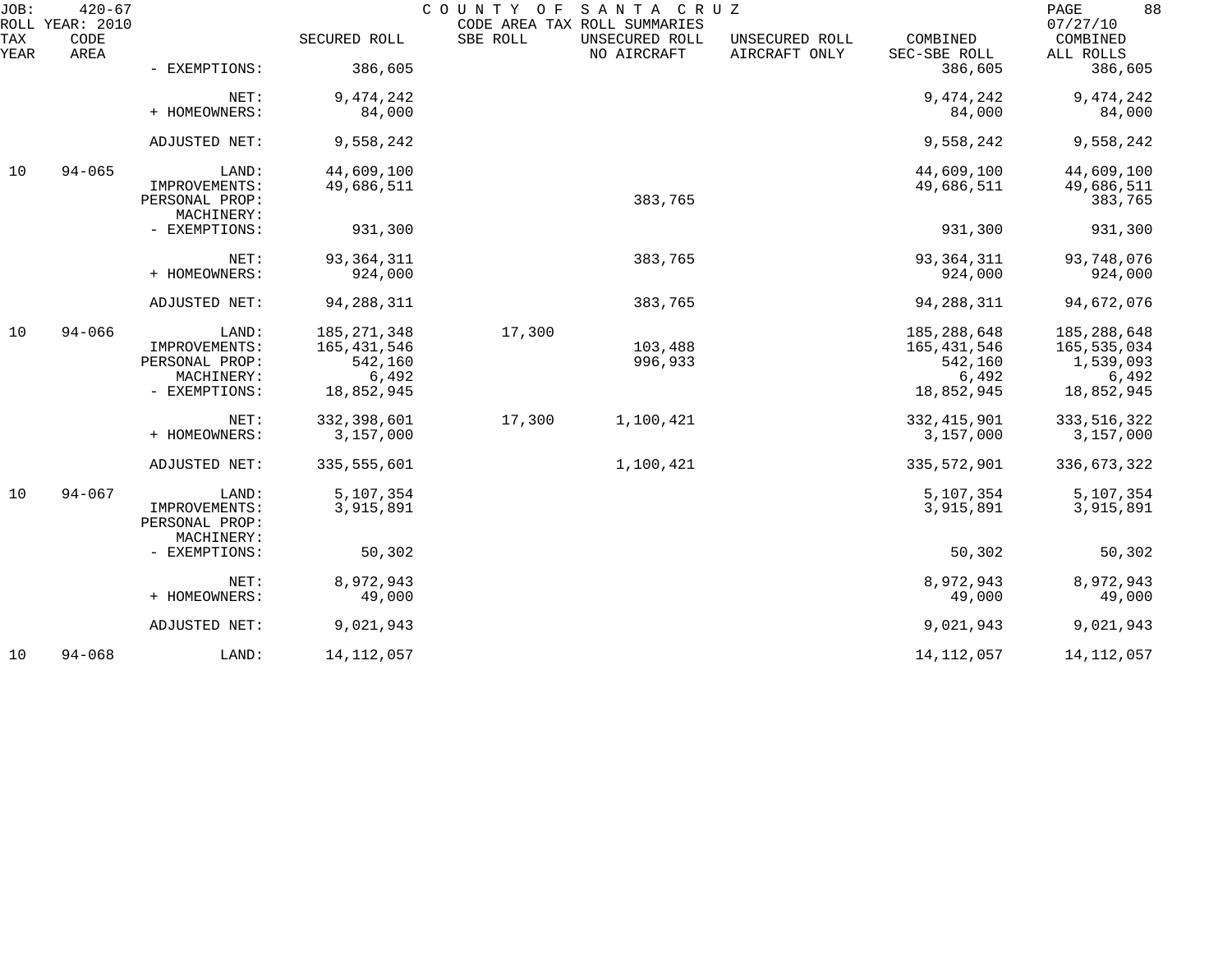| JOB:        | $420 - 67$<br>ROLL YEAR: 2010 |                |              | COUNTY OF<br>SANTA CRUZ<br>CODE AREA TAX ROLL SUMMARIES |                                                             | 89<br>PAGE<br>07/27/10 |
|-------------|-------------------------------|----------------|--------------|---------------------------------------------------------|-------------------------------------------------------------|------------------------|
| TAX<br>YEAR | CODE<br>AREA                  |                | SECURED ROLL | SBE ROLL<br>UNSECURED ROLL<br>NO AIRCRAFT               | COMBINED<br>UNSECURED ROLL<br>AIRCRAFT ONLY<br>SEC-SBE ROLL | COMBINED<br>ALL ROLLS  |
|             |                               | IMPROVEMENTS:  | 18,797,316   |                                                         | 18,797,316                                                  | 18,797,316             |
|             |                               | PERSONAL PROP: |              | 43,414                                                  |                                                             | 43,414                 |
|             |                               | MACHINERY:     |              |                                                         |                                                             |                        |
|             |                               | - EXEMPTIONS:  | 368,584      |                                                         | 368,584                                                     | 368,584                |
|             |                               | NET:           | 32,540,789   | 43,414                                                  | 32,540,789                                                  | 32,584,203             |
|             |                               | + HOMEOWNERS:  | 361,200      |                                                         | 361,200                                                     | 361,200                |
|             |                               | ADJUSTED NET:  | 32,901,989   | 43,414                                                  | 32,901,989                                                  | 32,945,403             |
| 10          | $94 - 069$                    | LAND:          | 2,755        |                                                         | 2,755                                                       | 2,755                  |
|             |                               | IMPROVEMENTS:  |              |                                                         |                                                             |                        |
|             |                               | PERSONAL PROP: |              |                                                         |                                                             |                        |
|             |                               | MACHINERY:     |              |                                                         |                                                             |                        |
|             |                               | - EXEMPTIONS:  | 2,755        |                                                         | 2,755                                                       | 2,755                  |
|             |                               | NET:           |              |                                                         |                                                             |                        |
|             |                               | + HOMEOWNERS:  |              |                                                         |                                                             |                        |
|             |                               | ADJUSTED NET:  |              |                                                         |                                                             |                        |
| 10          | $94 - 070$                    | LAND:          | 24,764,303   |                                                         | 24,764,303                                                  | 24,764,303             |
|             |                               | IMPROVEMENTS:  | 22, 220, 623 |                                                         | 22, 220, 623                                                | 22, 220, 623           |
|             |                               | PERSONAL PROP: |              | 47,094                                                  |                                                             | 47,094                 |
|             |                               | MACHINERY:     |              |                                                         |                                                             |                        |
|             |                               | - EXEMPTIONS:  | 634,936      |                                                         | 634,936                                                     | 634,936                |
|             |                               | NET:           | 46, 349, 990 | 47,094                                                  | 46,349,990                                                  | 46,397,084             |
|             |                               | + HOMEOWNERS:  | 534,800      |                                                         | 534,800                                                     | 534,800                |
|             |                               | ADJUSTED NET:  | 46,884,790   | 47,094                                                  | 46,884,790                                                  | 46,931,884             |
| 10          | $96 - 016$                    | LAND:          | 130,672      |                                                         | 130,672                                                     | 130,672                |
|             |                               | IMPROVEMENTS:  | 147,535      |                                                         | 147,535                                                     | 147,535                |
|             |                               | PERSONAL PROP: |              |                                                         |                                                             |                        |
|             |                               | MACHINERY:     |              |                                                         |                                                             |                        |
|             |                               | - EXEMPTIONS:  | 7,000        |                                                         | 7,000                                                       | 7,000                  |
|             |                               | NET:           | 271,207      |                                                         | 271,207                                                     | 271,207                |
|             |                               | + HOMEOWNERS:  | 7,000        |                                                         | 7,000                                                       | 7,000                  |
|             |                               | ADJUSTED NET:  | 278,207      |                                                         | 278,207                                                     | 278,207                |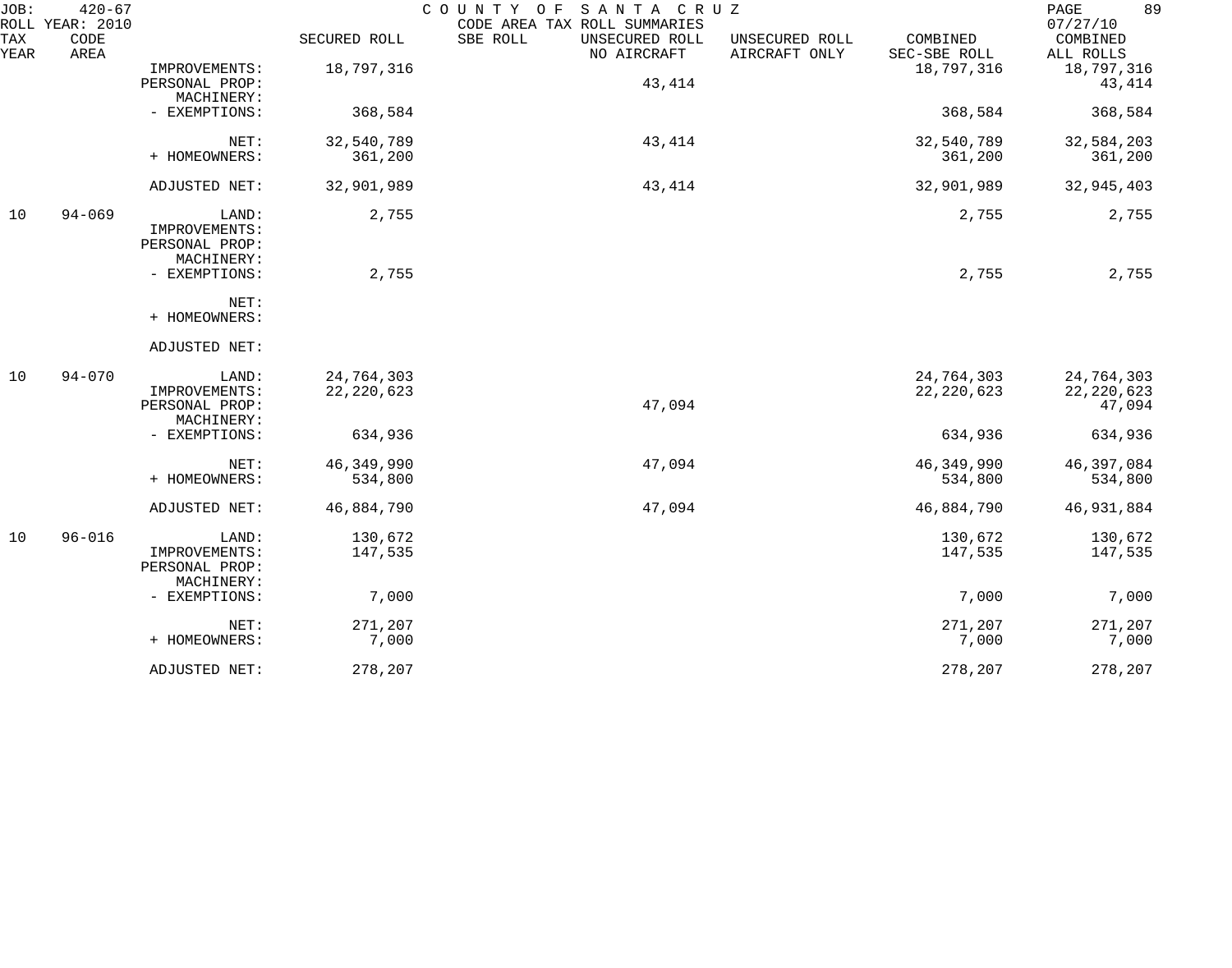| JOB:        | $420 - 67$<br>ROLL YEAR: 2010 |                              |              | COUNTY OF<br>SANTA CRUZ<br>CODE AREA TAX ROLL SUMMARIES                      |                          | 90<br>PAGE<br>07/27/10 |
|-------------|-------------------------------|------------------------------|--------------|------------------------------------------------------------------------------|--------------------------|------------------------|
| TAX<br>YEAR | CODE<br>AREA                  |                              | SECURED ROLL | SBE ROLL<br>UNSECURED ROLL<br>UNSECURED ROLL<br>NO AIRCRAFT<br>AIRCRAFT ONLY | COMBINED<br>SEC-SBE ROLL | COMBINED<br>ALL ROLLS  |
| 10          | $96 - 019$                    | LAND:                        | 21,670,871   |                                                                              | 21,670,871               | 21,670,871             |
|             |                               | IMPROVEMENTS:                | 26,868,124   | 7,831                                                                        | 26,868,124               | 26,875,955             |
|             |                               | PERSONAL PROP:               |              | 50,269                                                                       |                          | 50,269                 |
|             |                               | MACHINERY:                   |              |                                                                              |                          |                        |
|             |                               | - EXEMPTIONS:                | 384,788      |                                                                              | 384,788                  | 384,788                |
|             |                               | NET:                         | 48, 154, 207 | 58,100                                                                       | 48, 154, 207             | 48, 212, 307           |
|             |                               | + HOMEOWNERS:                | 383,600      |                                                                              | 383,600                  | 383,600                |
|             |                               | ADJUSTED NET:                | 48,537,807   | 58,100                                                                       | 48,537,807               | 48,595,907             |
| 10          | $96 - 033$                    | LAND:                        | 1,352        |                                                                              | 1,352                    | 1,352                  |
|             |                               | IMPROVEMENTS:                |              |                                                                              |                          |                        |
|             |                               | PERSONAL PROP:               |              |                                                                              |                          |                        |
|             |                               | MACHINERY:                   |              |                                                                              |                          |                        |
|             |                               | - EXEMPTIONS:                | 1,352        |                                                                              | 1,352                    | 1,352                  |
|             |                               | NET:                         |              |                                                                              |                          |                        |
|             |                               | + HOMEOWNERS:                |              |                                                                              |                          |                        |
|             |                               | ADJUSTED NET:                |              |                                                                              |                          |                        |
| 10          | $96 - 038$                    | LAND:                        | 5,947,906    |                                                                              | 5,947,906                | 5,947,906              |
|             |                               | IMPROVEMENTS:                | 4,404,454    |                                                                              | 4,404,454                | 4, 404, 454            |
|             |                               | PERSONAL PROP:               |              | 42,068                                                                       |                          | 42,068                 |
|             |                               | MACHINERY:                   |              |                                                                              |                          |                        |
|             |                               | - EXEMPTIONS:                | 121,745      |                                                                              | 121,745                  | 121,745                |
|             |                               | NET:                         | 10,230,615   | 42,068                                                                       | 10,230,615               | 10,272,683             |
|             |                               | + HOMEOWNERS:                | 119,000      |                                                                              | 119,000                  | 119,000                |
|             |                               | ADJUSTED NET:                | 10,349,615   | 42,068                                                                       | 10,349,615               | 10,391,683             |
| 10          | $96 - 039$                    | LAND:                        | 19,310,507   |                                                                              | 19,310,507               | 19,310,507             |
|             |                               | IMPROVEMENTS:                | 15, 139, 638 |                                                                              | 15, 139, 638             | 15, 139, 638           |
|             |                               | PERSONAL PROP:<br>MACHINERY: |              | 33,517                                                                       |                          | 33,517                 |
|             |                               | - EXEMPTIONS:                | 373,884      |                                                                              | 373,884                  | 373,884                |
|             |                               | NET:                         | 34,076,261   | 33,517                                                                       | 34,076,261               | 34,109,778             |
|             |                               | + HOMEOWNERS:                | 371,000      |                                                                              | 371,000                  | 371,000                |
|             |                               | ADJUSTED NET:                | 34, 447, 261 | 33,517                                                                       | 34, 447, 261             | 34,480,778             |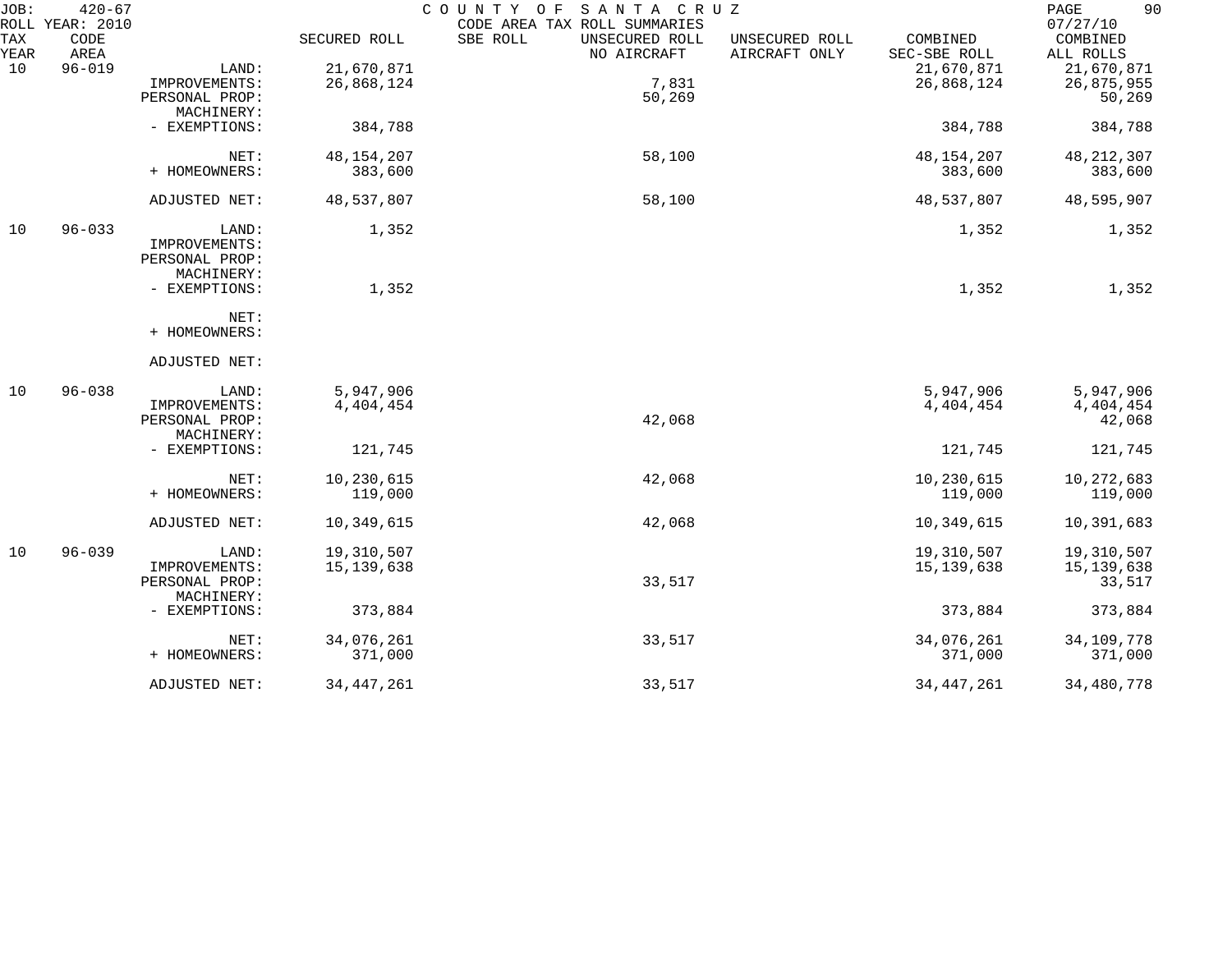| JOB:<br>ROLL | $420 - 67$<br>YEAR: 2010 |                                               |                         | COUNTY<br>O F<br>SANTA CRUZ<br>CODE AREA TAX ROLL SUMMARIES |                                 |                          | 91<br>PAGE<br>07/27/10 |
|--------------|--------------------------|-----------------------------------------------|-------------------------|-------------------------------------------------------------|---------------------------------|--------------------------|------------------------|
| TAX<br>YEAR  | CODE<br>AREA             |                                               | SECURED ROLL            | SBE ROLL<br>UNSECURED ROLL<br>NO AIRCRAFT                   | UNSECURED ROLL<br>AIRCRAFT ONLY | COMBINED<br>SEC-SBE ROLL | COMBINED<br>ALL ROLLS  |
| 10           | $96 - 040$               | LAND:                                         | 1,117,770               |                                                             |                                 | 1,117,770                | 1,117,770              |
|              |                          | IMPROVEMENTS:<br>PERSONAL PROP:<br>MACHINERY: | 749,503                 |                                                             |                                 | 749,503                  | 749,503                |
|              |                          | - EXEMPTIONS:                                 | 14,198                  |                                                             |                                 | 14,198                   | 14,198                 |
|              |                          | NET:                                          | 1,853,075               |                                                             |                                 | 1,853,075                | 1,853,075              |
|              |                          | + HOMEOWNERS:                                 | 14,000                  |                                                             |                                 | 14,000                   | 14,000                 |
|              |                          | ADJUSTED NET:                                 | 1,867,075               |                                                             |                                 | 1,867,075                | 1,867,075              |
| 10           | $96 - 041$               | LAND:                                         | 14, 125, 670            |                                                             |                                 | 14, 125, 670             | 14, 125, 670           |
|              |                          | IMPROVEMENTS:<br>PERSONAL PROP:<br>MACHINERY: | 16,319,938              | 34,093                                                      |                                 | 16,319,938               | 16, 319, 938<br>34,093 |
|              |                          | - EXEMPTIONS:                                 | 262,455                 |                                                             |                                 | 262,455                  | 262,455                |
|              |                          | NET:                                          | 30, 183, 153            | 34,093                                                      |                                 | 30, 183, 153             | 30, 217, 246           |
|              |                          | + HOMEOWNERS:                                 | 259,000                 |                                                             |                                 | 259,000                  | 259,000                |
|              |                          | ADJUSTED NET:                                 | 30, 442, 153            | 34,093                                                      |                                 | 30, 442, 153             | 30, 476, 246           |
| 10           | $96 - 044$               | LAND:                                         | 45,070,790              |                                                             |                                 | 45,070,790               | 45,070,790             |
|              |                          | IMPROVEMENTS:<br>PERSONAL PROP:               | 43, 399, 414<br>159,850 | 79,558<br>304,363                                           |                                 | 43, 399, 414<br>159,850  | 43, 478, 972           |
|              |                          | MACHINERY:                                    |                         |                                                             |                                 |                          | 464,213                |
|              |                          | - EXEMPTIONS:                                 | 6, 240, 056             | 164,845                                                     |                                 | 6,240,056                | 6,404,901              |
|              |                          | NET:                                          | 82,389,998              | 219,076                                                     |                                 | 82,389,998               | 82,609,074             |
|              |                          | + HOMEOWNERS:                                 | 770,000                 |                                                             |                                 | 770,000                  | 770,000                |
|              |                          | ADJUSTED NET:                                 | 83, 159, 998            | 219,076                                                     |                                 | 83, 159, 998             | 83, 379, 074           |
| 10           | $96 - 050$               | LAND:                                         | 2,357,819               |                                                             |                                 | 2,357,819                | 2,357,819              |
|              |                          | IMPROVEMENTS:<br>PERSONAL PROP:<br>MACHINERY: | 1,719,652               | 9,083<br>21,084                                             |                                 | 1,719,652                | 1,728,735<br>21,084    |
|              |                          | - EXEMPTIONS:                                 | 14,651                  | 30,167                                                      |                                 | 14,651                   | 44,818                 |
|              |                          | NET:                                          | 4,062,820               |                                                             |                                 | 4,062,820                | 4,062,820              |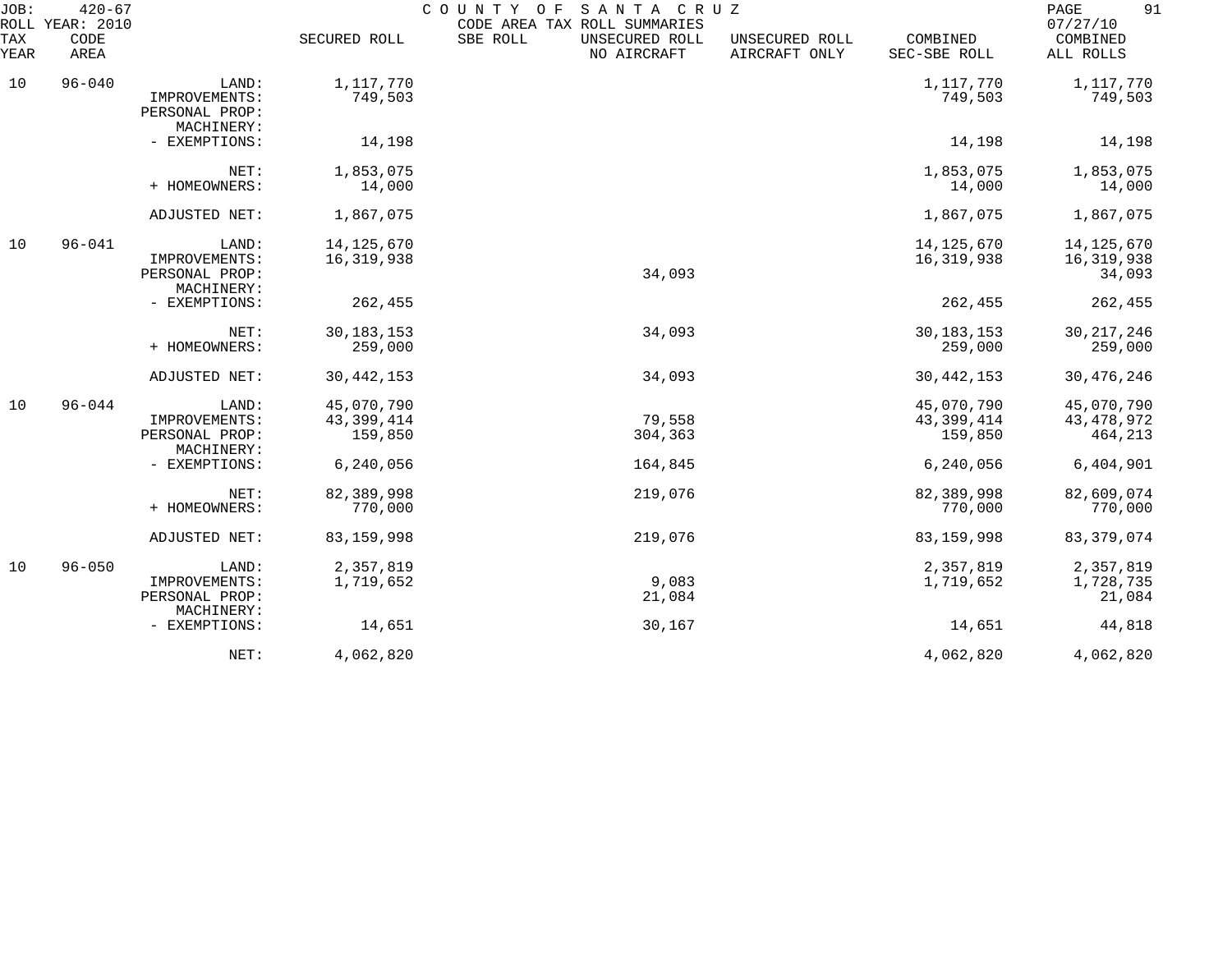| JOB:        | $420 - 67$<br>ROLL YEAR: 2010 |                                                                         |                                 | SANTA CRUZ<br>COUNTY OF<br>CODE AREA TAX ROLL SUMMARIES |                                 |                                 | 92<br>PAGE<br>07/27/10          |
|-------------|-------------------------------|-------------------------------------------------------------------------|---------------------------------|---------------------------------------------------------|---------------------------------|---------------------------------|---------------------------------|
| TAX<br>YEAR | CODE<br>AREA                  |                                                                         | SECURED ROLL                    | SBE ROLL<br>UNSECURED ROLL<br>NO AIRCRAFT               | UNSECURED ROLL<br>AIRCRAFT ONLY | COMBINED<br>SEC-SBE ROLL        | COMBINED<br>ALL ROLLS           |
|             |                               | + HOMEOWNERS:                                                           | 14,000                          |                                                         |                                 | 14,000                          | 14,000                          |
|             |                               | ADJUSTED NET:                                                           | 4,076,820                       |                                                         |                                 | 4,076,820                       | 4,076,820                       |
| 10          | $96 - 057$                    | LAND:                                                                   | 16,895,594                      |                                                         |                                 | 16,895,594                      | 16,895,594                      |
|             |                               | IMPROVEMENTS:<br>PERSONAL PROP:<br>MACHINERY:                           | 15,918,059                      | 5,807                                                   |                                 | 15,918,059                      | 15,918,059<br>5,807             |
|             |                               | - EXEMPTIONS:                                                           | 378,240                         |                                                         |                                 | 378,240                         | 378,240                         |
|             |                               | NET:<br>+ HOMEOWNERS:                                                   | 32, 435, 413<br>376,600         | 5,807                                                   |                                 | 32, 435, 413<br>376,600         | 32, 441, 220<br>376,600         |
|             |                               | ADJUSTED NET:                                                           | 32,812,013                      | 5,807                                                   |                                 | 32,812,013                      | 32,817,820                      |
| 10          | $96 - 059$                    | LAND:<br>IMPROVEMENTS:<br>PERSONAL PROP:<br>MACHINERY:<br>- EXEMPTIONS: |                                 |                                                         |                                 |                                 |                                 |
|             |                               | NET:<br>+ HOMEOWNERS:                                                   |                                 |                                                         |                                 |                                 |                                 |
|             |                               | ADJUSTED NET:                                                           |                                 |                                                         |                                 |                                 |                                 |
| 10          | $96 - 062$                    | LAND:<br>IMPROVEMENTS:<br>PERSONAL PROP:                                | 3,747,521<br>2,344,897          | 6,318                                                   |                                 | 3,747,521<br>2,344,897          | 3,747,521<br>2,344,897<br>6,318 |
|             |                               | MACHINERY:<br>- EXEMPTIONS:                                             | 28,000                          |                                                         |                                 | 28,000                          | 28,000                          |
|             |                               | NET:<br>+ HOMEOWNERS:                                                   | 6,064,418<br>28,000             | 6,318                                                   |                                 | 6,064,418<br>28,000             | 6,070,736<br>28,000             |
|             |                               | ADJUSTED NET:                                                           | 6,092,418                       | 6,318                                                   |                                 | 6,092,418                       | 6,098,736                       |
| 10          | $96 - 064$                    | LAND:<br>IMPROVEMENTS:<br>PERSONAL PROP:<br>MACHINERY:                  | 9,043,572<br>8,012,664<br>4,000 |                                                         |                                 | 9,043,572<br>8,012,664<br>4,000 | 9,043,572<br>8,012,664<br>4,000 |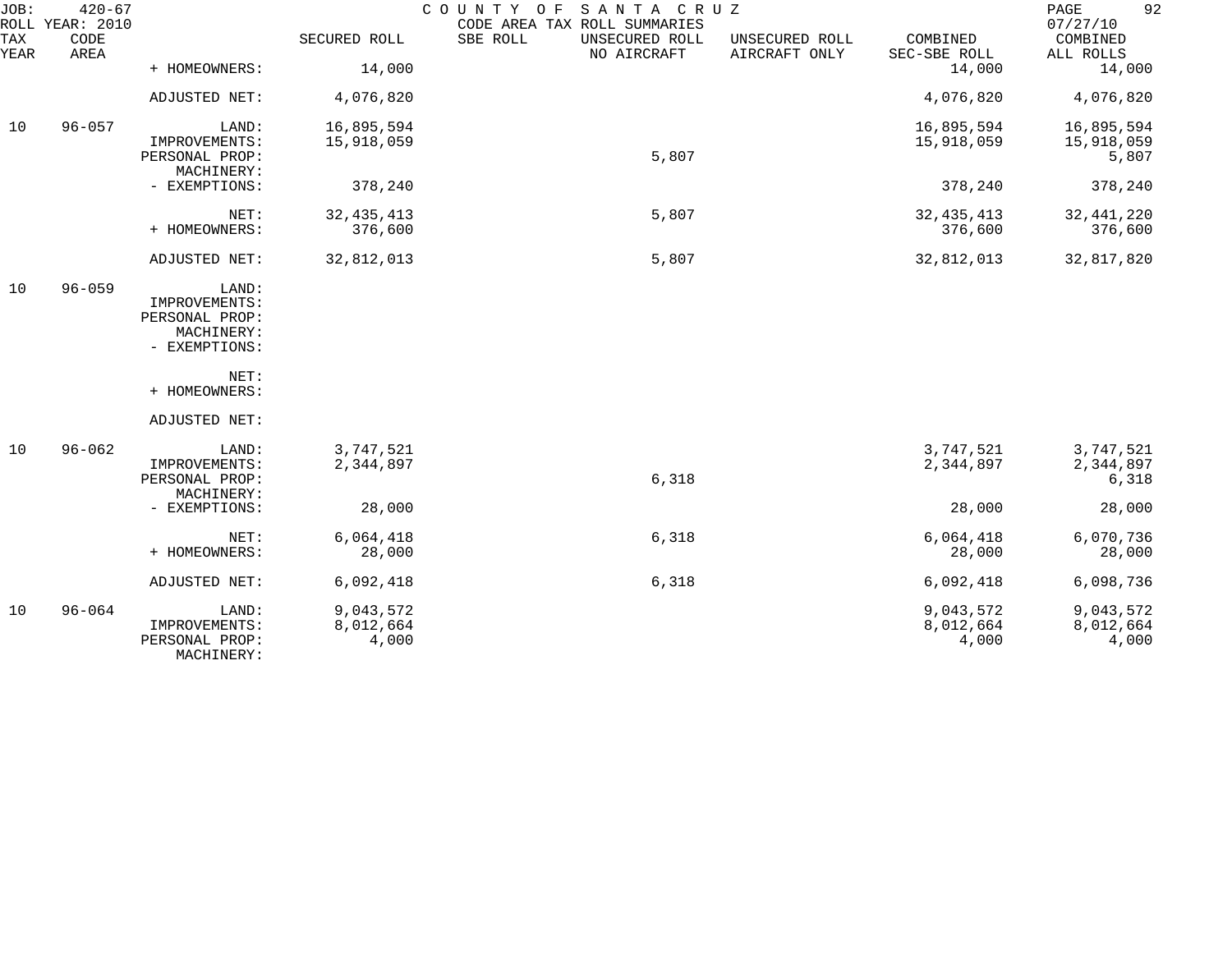| JOB:        | $420 - 67$<br>ROLL YEAR: 2010 |                                 |              | SANTA CRUZ<br>COUNTY OF<br>CODE AREA TAX ROLL SUMMARIES |                                 |                          | 93<br>PAGE<br>07/27/10 |
|-------------|-------------------------------|---------------------------------|--------------|---------------------------------------------------------|---------------------------------|--------------------------|------------------------|
| TAX<br>YEAR | CODE<br>AREA                  |                                 | SECURED ROLL | SBE ROLL<br>UNSECURED ROLL<br>NO AIRCRAFT               | UNSECURED ROLL<br>AIRCRAFT ONLY | COMBINED<br>SEC-SBE ROLL | COMBINED<br>ALL ROLLS  |
|             |                               | - EXEMPTIONS:                   | 170,318      |                                                         |                                 | 170,318                  | 170,318                |
|             |                               | NET:                            | 16,889,918   |                                                         |                                 | 16,889,918               | 16,889,918             |
|             |                               | + HOMEOWNERS:                   | 168,000      |                                                         |                                 | 168,000                  | 168,000                |
|             |                               | ADJUSTED NET:                   | 17,057,918   |                                                         |                                 | 17,057,918               | 17,057,918             |
| 10          | $96 - 068$                    | LAND:                           |              |                                                         |                                 |                          |                        |
|             |                               | IMPROVEMENTS:<br>PERSONAL PROP: |              |                                                         |                                 |                          |                        |
|             |                               | MACHINERY:                      |              |                                                         |                                 |                          |                        |
|             |                               | - EXEMPTIONS:                   |              |                                                         |                                 |                          |                        |
|             |                               | NET:                            |              |                                                         |                                 |                          |                        |
|             |                               | + HOMEOWNERS:                   |              |                                                         |                                 |                          |                        |
|             |                               | ADJUSTED NET:                   |              |                                                         |                                 |                          |                        |
| 10          | $96 - 071$                    | LAND:                           | 54, 485, 951 |                                                         |                                 | 54, 485, 951             | 54, 485, 951           |
|             |                               | IMPROVEMENTS:                   | 46, 911, 188 | 1,456                                                   |                                 | 46, 911, 188             | 46,912,644             |
|             |                               | PERSONAL PROP:<br>MACHINERY:    |              | 160,876                                                 |                                 |                          | 160,876                |
|             |                               | - EXEMPTIONS:                   | 1,934,465    |                                                         |                                 | 1,934,465                | 1,934,465              |
|             |                               | NET:                            | 99, 462, 674 | 162,332                                                 |                                 | 99, 462, 674             | 99,625,006             |
|             |                               | + HOMEOWNERS:                   | 1,579,200    |                                                         |                                 | 1,579,200                | 1,579,200              |
|             |                               | ADJUSTED NET:                   | 101,041,874  | 162,332                                                 |                                 | 101,041,874              | 101,204,206            |
| 10          | $96 - 076$                    | LAND:                           | 39,593,601   |                                                         |                                 | 39,593,601               | 39,593,601             |
|             |                               | IMPROVEMENTS:                   | 34, 311, 943 |                                                         |                                 | 34, 311, 943             | 34, 311, 943           |
|             |                               | PERSONAL PROP:<br>MACHINERY:    |              | 7,331                                                   |                                 |                          | 7,331                  |
|             |                               | - EXEMPTIONS:                   | 1,070,531    |                                                         |                                 | 1,070,531                | 1,070,531              |
|             |                               | NET:                            | 72,835,013   | 7,331                                                   |                                 | 72,835,013               | 72,842,344             |
|             |                               | + HOMEOWNERS:                   | 1,005,200    |                                                         |                                 | 1,005,200                | 1,005,200              |
|             |                               | ADJUSTED NET:                   | 73,840,213   | 7,331                                                   |                                 | 73,840,213               | 73,847,544             |
| 10          | $96 - 078$                    | LAND:                           | 547,803      |                                                         |                                 | 547,803                  | 547,803                |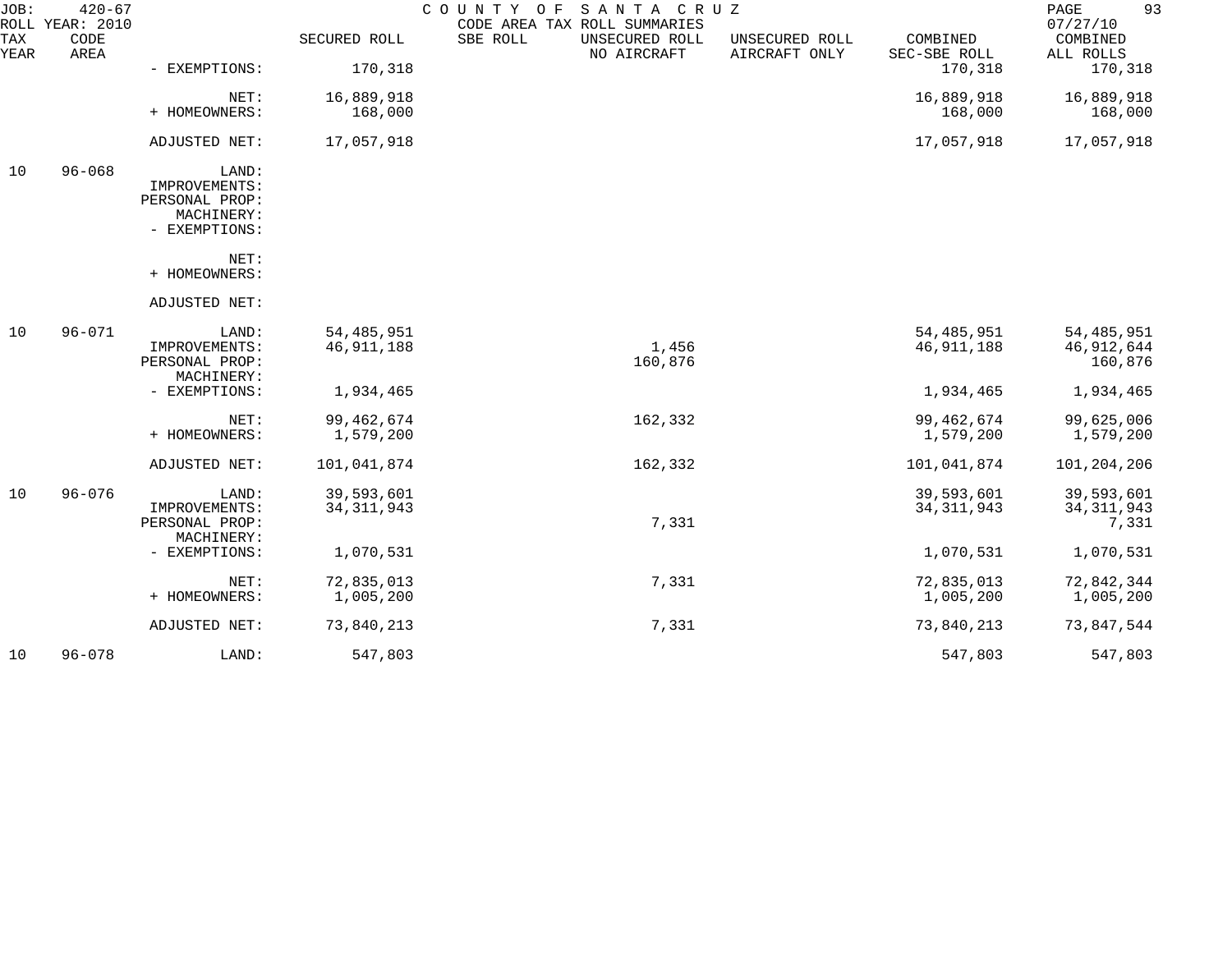| JOB:<br>ROLL | $420 - 67$<br>YEAR: 2010 |                              |               | COUNTY<br>O F | SANTA CRUZ<br>CODE AREA TAX ROLL SUMMARIES |                                 |                          | 94<br>PAGE<br>07/27/10 |
|--------------|--------------------------|------------------------------|---------------|---------------|--------------------------------------------|---------------------------------|--------------------------|------------------------|
| TAX<br>YEAR  | CODE<br>AREA             |                              | SECURED ROLL  | SBE ROLL      | UNSECURED ROLL<br>NO AIRCRAFT              | UNSECURED ROLL<br>AIRCRAFT ONLY | COMBINED<br>SEC-SBE ROLL | COMBINED<br>ALL ROLLS  |
|              |                          | IMPROVEMENTS:                | 58,729        |               |                                            |                                 | 58,729                   | 58,729                 |
|              |                          | PERSONAL PROP:               |               |               |                                            |                                 |                          |                        |
|              |                          | MACHINERY:                   |               |               |                                            |                                 |                          |                        |
|              |                          | - EXEMPTIONS:                | 7,000         |               |                                            |                                 | 7,000                    | 7,000                  |
|              |                          | NET:                         | 599,532       |               |                                            |                                 | 599,532                  | 599,532                |
|              |                          | + HOMEOWNERS:                | 7,000         |               |                                            |                                 | 7,000                    | 7,000                  |
|              |                          | ADJUSTED NET:                | 606,532       |               |                                            |                                 | 606,532                  | 606,532                |
| 10           | $96 - 080$               | LAND:                        | 3, 165, 381   |               |                                            |                                 | 3, 165, 381              | 3, 165, 381            |
|              |                          | IMPROVEMENTS:                | 2,324,274     |               |                                            |                                 | 2,324,274                | 2,324,274              |
|              |                          | PERSONAL PROP:<br>MACHINERY: |               |               |                                            |                                 |                          |                        |
|              |                          | - EXEMPTIONS:                | 63,000        |               |                                            |                                 | 63,000                   | 63,000                 |
|              |                          | NET:                         | 5,426,655     |               |                                            |                                 | 5,426,655                | 5,426,655              |
|              |                          | + HOMEOWNERS:                | 63,000        |               |                                            |                                 | 63,000                   | 63,000                 |
|              |                          | ADJUSTED NET:                | 5,489,655     |               |                                            |                                 | 5,489,655                | 5,489,655              |
| 10           | $96 - 097$               | LAND:                        | 94,418        |               |                                            |                                 | 94,418                   | 94,418                 |
|              |                          | IMPROVEMENTS:                | 119,310       |               |                                            |                                 | 119,310                  | 119,310                |
|              |                          | PERSONAL PROP:               |               |               |                                            |                                 |                          |                        |
|              |                          | MACHINERY:                   |               |               |                                            |                                 |                          |                        |
|              |                          | - EXEMPTIONS:                | 7,000         |               |                                            |                                 | 7,000                    | 7,000                  |
|              |                          | NET:                         | 206,728       |               |                                            |                                 | 206,728                  | 206,728                |
|              |                          | + HOMEOWNERS:                | 7,000         |               |                                            |                                 | 7,000                    | 7,000                  |
|              |                          | ADJUSTED NET:                | 213,728       |               |                                            |                                 | 213,728                  | 213,728                |
| 10           | $96 - 100$               | LAND:                        | 114, 497, 228 |               |                                            |                                 | 114,497,228              | 114, 497, 228          |
|              |                          | IMPROVEMENTS:                | 59, 244, 801  |               | 1,027,081                                  |                                 | 59, 244, 801             | 60, 271, 882           |
|              |                          | PERSONAL PROP:<br>MACHINERY: | 29,728        |               | 1, 211, 177                                |                                 | 29,728                   | 1,240,905              |
|              |                          | - EXEMPTIONS:                | 1,244,560     |               |                                            |                                 | 1,244,560                | 1,244,560              |
|              |                          | NET:                         | 172,527,197   |               | 2,238,258                                  |                                 | 172,527,197              | 174,765,455            |
|              |                          | + HOMEOWNERS:                | 1,153,600     |               |                                            |                                 | 1,153,600                | 1,153,600              |
|              |                          | ADJUSTED NET:                | 173,680,797   |               | 2,238,258                                  |                                 | 173,680,797              | 175,919,055            |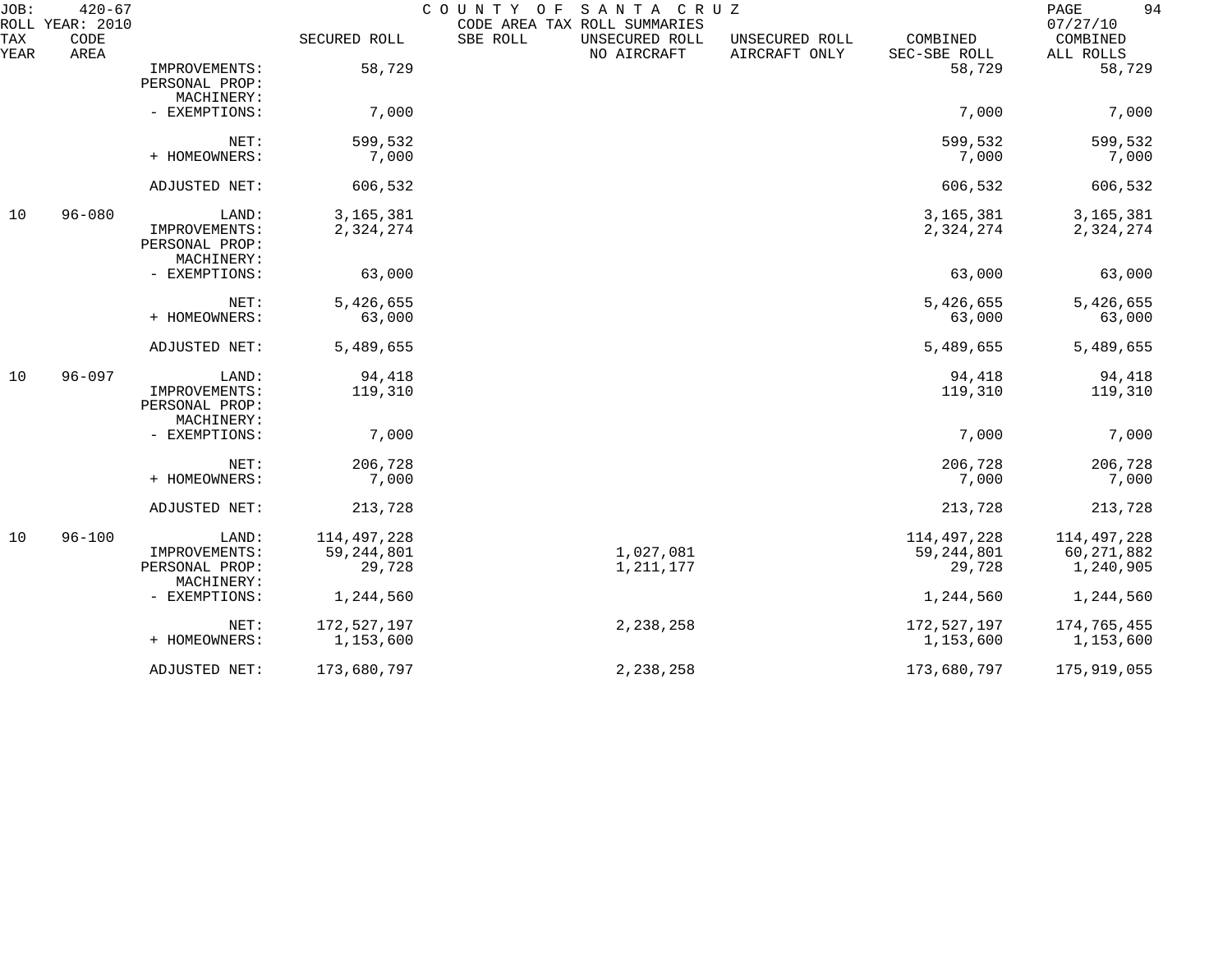| JOB:        | $420 - 67$      |                |               | COUNTY OF<br>SANTA CRUZ                   |                                 |                          | 95<br>PAGE            |
|-------------|-----------------|----------------|---------------|-------------------------------------------|---------------------------------|--------------------------|-----------------------|
|             | ROLL YEAR: 2010 |                |               | CODE AREA TAX ROLL SUMMARIES              |                                 |                          | 07/27/10              |
| TAX<br>YEAR | CODE<br>AREA    |                | SECURED ROLL  | SBE ROLL<br>UNSECURED ROLL<br>NO AIRCRAFT | UNSECURED ROLL<br>AIRCRAFT ONLY | COMBINED<br>SEC-SBE ROLL | COMBINED<br>ALL ROLLS |
| 10          | $96 - 101$      | LAND:          | 412,981,798   | 32,773                                    |                                 | 412,981,798              | 413,014,571           |
|             |                 | IMPROVEMENTS:  | 380,868,039   | 1,857,348                                 |                                 | 380,868,039              | 382,725,387           |
|             |                 | PERSONAL PROP: | 994,126       | 6,308,415                                 |                                 | 994,126                  | 7,302,541             |
|             |                 | MACHINERY:     | 98,551        |                                           |                                 | 98,551                   | 98,551                |
|             |                 |                |               |                                           |                                 |                          |                       |
|             |                 | - EXEMPTIONS:  | 36, 315, 679  | 288,333                                   |                                 | 36, 315, 679             | 36,604,012            |
|             |                 | NET:           | 758,626,835   | 7,910,203                                 |                                 | 758,626,835              | 766,537,038           |
|             |                 | + HOMEOWNERS:  | 8,274,000     |                                           |                                 | 8,274,000                | 8,274,000             |
|             |                 |                |               |                                           |                                 |                          |                       |
|             |                 | ADJUSTED NET:  | 766,900,835   | 7,910,203                                 |                                 | 766,900,835              | 774,811,038           |
| 10          | $96 - 103$      | LAND:          | 376,862,278   | 594,736                                   |                                 | 376,862,278              | 377, 457, 014         |
|             |                 | IMPROVEMENTS:  | 419, 251, 443 | 17,787,699                                |                                 | 419, 251, 443            | 437,039,142           |
|             |                 | PERSONAL PROP: | 35,970,554    | 39,035,039                                |                                 | 35,970,554               | 75,005,593            |
|             |                 | MACHINERY:     | 4,562,653     |                                           |                                 | 4,562,653                | 4,562,653             |
|             |                 | - EXEMPTIONS:  | 155,261,589   | 10,609,640                                |                                 | 155,261,589              | 165,871,229           |
|             |                 |                |               |                                           |                                 |                          |                       |
|             |                 | NET:           | 681, 385, 339 | 46,807,834                                |                                 | 681, 385, 339            | 728, 193, 173         |
|             |                 | + HOMEOWNERS:  | 4,706,800     |                                           |                                 | 4,706,800                | 4,706,800             |
|             |                 | ADJUSTED NET:  | 686,092,139   | 46,807,834                                |                                 | 686,092,139              | 732,899,973           |
| 10          | $96 - 104$      | LAND:          | 9,427,478     |                                           |                                 | 9,427,478                | 9,427,478             |
|             |                 | IMPROVEMENTS:  | 11,610,344    |                                           |                                 | 11,610,344               | 11,610,344            |
|             |                 | PERSONAL PROP: | 40,735        | 1,226,819                                 |                                 | 40,735                   | 1,267,554             |
|             |                 | MACHINERY:     |               |                                           |                                 |                          |                       |
|             |                 | - EXEMPTIONS:  | 2,821,019     |                                           |                                 | 2,821,019                | 2,821,019             |
|             |                 | NET:           | 18, 257, 538  | 1,226,819                                 |                                 | 18, 257, 538             | 19,484,357            |
|             |                 | + HOMEOWNERS:  | 161,000       |                                           |                                 | 161,000                  | 161,000               |
|             |                 |                |               |                                           |                                 |                          |                       |
|             |                 | ADJUSTED NET:  | 18,418,538    | 1,226,819                                 |                                 | 18, 418, 538             | 19,645,357            |
| 10          | $96 - 105$      | LAND:          | 22,014,074    |                                           |                                 | 22,014,074               | 22,014,074            |
|             |                 | IMPROVEMENTS:  | 20,982,033    |                                           |                                 | 20,982,033               | 20,982,033            |
|             |                 | PERSONAL PROP: |               | 31,786                                    |                                 |                          | 31,786                |
|             |                 | MACHINERY:     |               |                                           |                                 |                          |                       |
|             |                 |                | 135,909       |                                           |                                 | 135,909                  | 135,909               |
|             |                 | - EXEMPTIONS:  |               |                                           |                                 |                          |                       |
|             |                 | NET:           | 42,860,198    | 31,786                                    |                                 | 42,860,198               | 42,891,984            |
|             |                 | + HOMEOWNERS:  | 133,000       |                                           |                                 | 133,000                  | 133,000               |
|             |                 | ADJUSTED NET:  | 42,993,198    | 31,786                                    |                                 | 42,993,198               | 43,024,984            |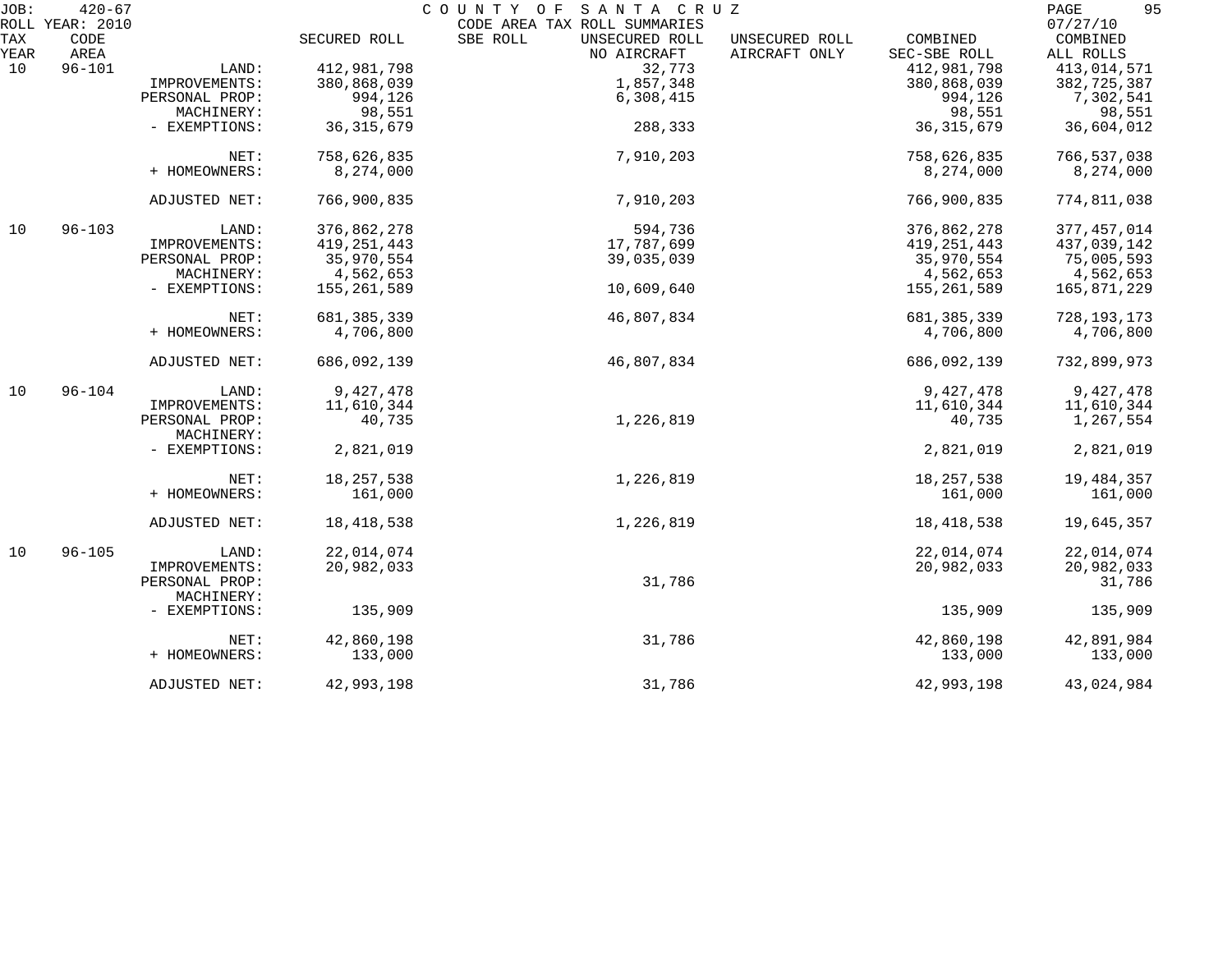| JOB:        | $420 - 67$<br>ROLL YEAR: 2010 |                                               |                      | COUNTY OF<br>SANTA CRUZ<br>CODE AREA TAX ROLL SUMMARIES |                                 |                          | 96<br>PAGE<br>07/27/10 |
|-------------|-------------------------------|-----------------------------------------------|----------------------|---------------------------------------------------------|---------------------------------|--------------------------|------------------------|
| TAX<br>YEAR | CODE<br>AREA                  |                                               | SECURED ROLL         | SBE ROLL<br>UNSECURED ROLL<br>NO AIRCRAFT               | UNSECURED ROLL<br>AIRCRAFT ONLY | COMBINED<br>SEC-SBE ROLL | COMBINED<br>ALL ROLLS  |
| 10          | $96 - 106$                    | LAND:                                         | 21,028,362           |                                                         |                                 | 21,028,362               | 21,028,362             |
|             |                               | IMPROVEMENTS:<br>PERSONAL PROP:<br>MACHINERY: | 21,489,092           |                                                         |                                 | 21,489,092               | 21,489,092             |
|             |                               | - EXEMPTIONS:                                 | 345,704              |                                                         |                                 | 345,704                  | 345,704                |
|             |                               | NET:                                          | 42, 171, 750         |                                                         |                                 | 42, 171, 750             | 42, 171, 750           |
|             |                               | + HOMEOWNERS:                                 | 343,000              |                                                         |                                 | 343,000                  | 343,000                |
|             |                               | ADJUSTED NET:                                 | 42,514,750           |                                                         |                                 | 42,514,750               | 42,514,750             |
| 10          | $96 - 107$                    | LAND:                                         | 38, 365, 214         |                                                         |                                 | 38, 365, 214             | 38, 365, 214           |
|             |                               | IMPROVEMENTS:<br>PERSONAL PROP:<br>MACHINERY: | 23,995,649           | 98,986                                                  |                                 | 23,995,649               | 23,995,649<br>98,986   |
|             |                               | - EXEMPTIONS:                                 | 237,195              |                                                         |                                 | 237,195                  | 237,195                |
|             |                               | NET:                                          | 62, 123, 668         | 98,986                                                  |                                 | 62, 123, 668             | 62, 222, 654           |
|             |                               | + HOMEOWNERS:                                 | 236,600              |                                                         |                                 | 236,600                  | 236,600                |
|             |                               | ADJUSTED NET:                                 | 62,360,268           | 98,986                                                  |                                 | 62,360,268               | 62,459,254             |
| 10          | $96 - 108$                    | LAND:                                         | 14,742,590           |                                                         |                                 | 14,742,590               | 14,742,590             |
|             |                               | IMPROVEMENTS:<br>PERSONAL PROP:<br>MACHINERY: | 9,138,031<br>380,115 | 182,424                                                 |                                 | 9,138,031<br>380,115     | 9,138,031<br>562,539   |
|             |                               | - EXEMPTIONS:                                 | 4,022,673            |                                                         |                                 | 4,022,673                | 4,022,673              |
|             |                               | NET:                                          | 20, 238, 063         | 182,424                                                 |                                 | 20, 238, 063             | 20,420,487             |
|             |                               | + HOMEOWNERS:                                 | 105,000              |                                                         |                                 | 105,000                  | 105,000                |
|             |                               | ADJUSTED NET:                                 | 20, 343, 063         | 182,424                                                 |                                 | 20, 343, 063             | 20,525,487             |
| 10          | $96 - 109$                    | LAND:                                         | 14,071,723           | 6,646                                                   |                                 | 14,071,723               | 14,078,369             |
|             |                               | IMPROVEMENTS:                                 | 21,032,117           | 35,328                                                  |                                 | 21,032,117               | 21,067,445             |
|             |                               | PERSONAL PROP:<br>MACHINERY:                  | 5,401,626            | 5,517                                                   |                                 | 5,401,626                | 5,407,143              |
|             |                               | - EXEMPTIONS:                                 | 159,147              |                                                         |                                 | 159,147                  | 159,147                |
|             |                               | NET:                                          | 40, 346, 319         | 47,491                                                  |                                 | 40, 346, 319             | 40,393,810             |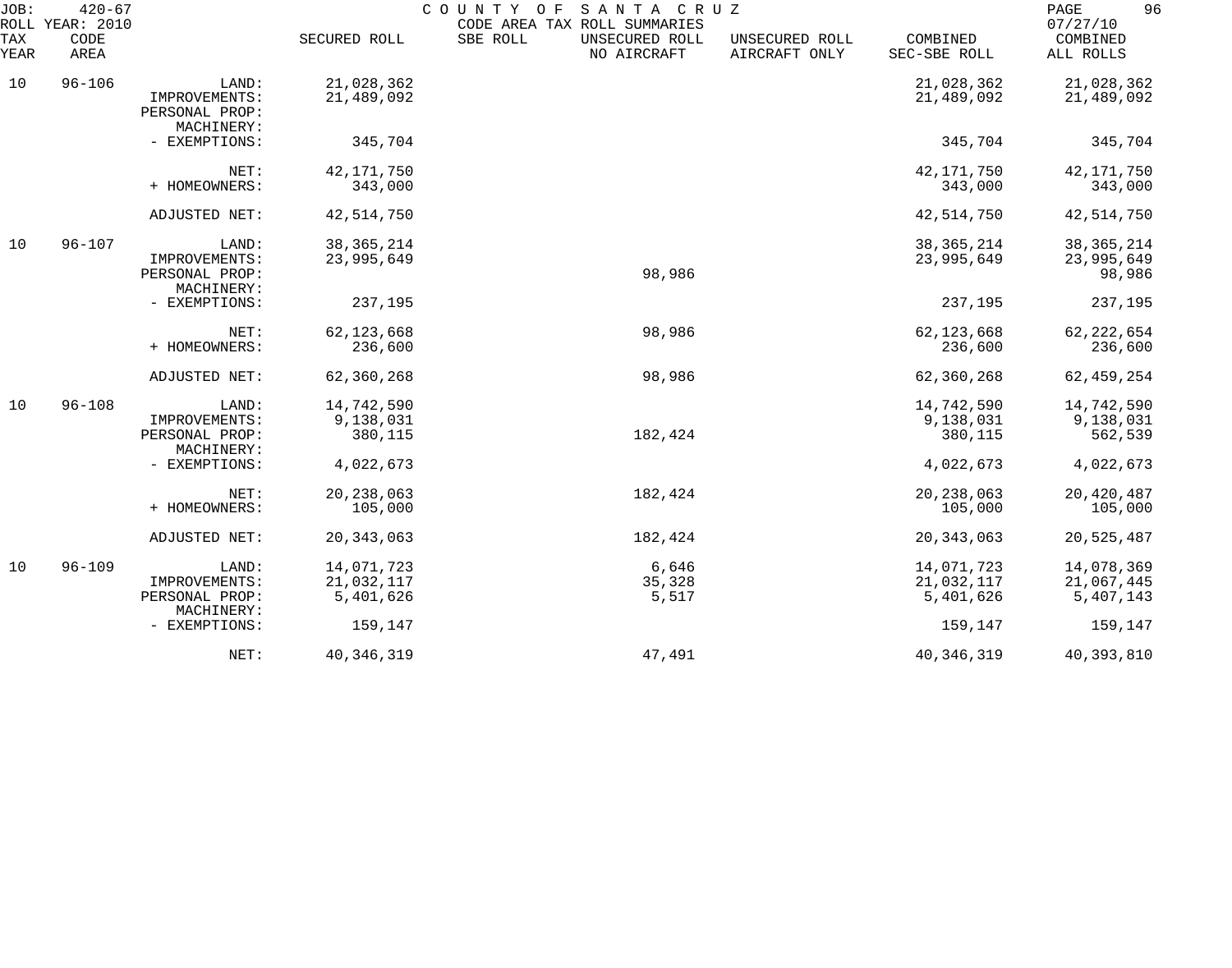| JOB:        | $420 - 67$<br>ROLL YEAR: 2010 | COUNTY OF<br>SANTA CRUZ<br>CODE AREA TAX ROLL SUMMARIES |                        |                                           |                                 |                          | 97<br>$\mathop{\mathtt{PAGE}}$<br>07/27/10 |
|-------------|-------------------------------|---------------------------------------------------------|------------------------|-------------------------------------------|---------------------------------|--------------------------|--------------------------------------------|
| TAX<br>YEAR | CODE<br>AREA                  |                                                         | SECURED ROLL           | SBE ROLL<br>UNSECURED ROLL<br>NO AIRCRAFT | UNSECURED ROLL<br>AIRCRAFT ONLY | COMBINED<br>SEC-SBE ROLL | COMBINED<br>ALL ROLLS                      |
|             |                               | + HOMEOWNERS:                                           | 158,200                |                                           |                                 | 158,200                  | 158,200                                    |
|             |                               | ADJUSTED NET:                                           | 40,504,519             | 47,491                                    |                                 | 40,504,519               | 40,552,010                                 |
| 10          | $96 - 110$                    | LAND:                                                   | 5,001,790              |                                           |                                 | 5,001,790                | 5,001,790                                  |
|             |                               | IMPROVEMENTS:<br>PERSONAL PROP:<br>MACHINERY:           | 3,362,102              | 11,173                                    |                                 | 3,362,102                | 3,362,102<br>11,173                        |
|             |                               | - EXEMPTIONS:                                           | 70,325                 |                                           |                                 | 70,325                   | 70,325                                     |
|             |                               | NET:                                                    | 8,293,567              | 11,173                                    |                                 | 8,293,567                | 8,304,740                                  |
|             |                               | + HOMEOWNERS:                                           | 70,000                 |                                           |                                 | 70,000                   | 70,000                                     |
|             |                               | ADJUSTED NET:                                           | 8,363,567              | 11,173                                    |                                 | 8,363,567                | 8,374,740                                  |
| 10          | $96 - 111$                    | LAND:                                                   | 79,011,175             |                                           |                                 | 79,011,175               | 79,011,175                                 |
|             |                               | IMPROVEMENTS:<br>PERSONAL PROP:                         | 76, 361, 394<br>78,322 | 13,610<br>459,403                         |                                 | 76, 361, 394<br>78,322   | 76,375,004<br>537,725                      |
|             |                               | MACHINERY:                                              |                        |                                           |                                 |                          |                                            |
|             |                               | - EXEMPTIONS:                                           | 1,230,405              |                                           |                                 | 1,230,405                | 1,230,405                                  |
|             |                               | NET:                                                    | 154,220,486            | 473,013                                   |                                 | 154,220,486              | 154,693,499                                |
|             |                               | + HOMEOWNERS:                                           | 1,218,000              |                                           |                                 | 1,218,000                | 1,218,000                                  |
|             |                               | ADJUSTED NET:                                           | 155,438,486            | 473,013                                   |                                 | 155,438,486              | 155,911,499                                |
| 10          | $96 - 112$                    | LAND:                                                   | 16,351,061             |                                           |                                 | 16, 351, 061             | 16,351,061                                 |
|             |                               | IMPROVEMENTS:<br>PERSONAL PROP:                         | 12,766,964             | 85,432                                    |                                 | 12,766,964               | 12,766,964<br>85,432                       |
|             |                               | MACHINERY:                                              |                        |                                           |                                 |                          |                                            |
|             |                               | - EXEMPTIONS:                                           | 718,902                |                                           |                                 | 718,902                  | 718,902                                    |
|             |                               | NET:                                                    | 28, 399, 123           | 85,432                                    |                                 | 28,399,123               | 28, 484, 555                               |
|             |                               | + HOMEOWNERS:                                           | 203,000                |                                           |                                 | 203,000                  | 203,000                                    |
|             |                               | <b>ADJUSTED NET:</b>                                    | 28,602,123             | 85,432                                    |                                 | 28,602,123               | 28,687,555                                 |
| 10          | $96 - 113$                    | LAND:                                                   | 8,318,961              |                                           |                                 | 8,318,961                | 8,318,961                                  |
|             |                               | IMPROVEMENTS:<br>PERSONAL PROP:<br>MACHINERY:           | 7,763,314              | 5,775<br>48,983                           |                                 | 7,763,314                | 7,769,089<br>48,983                        |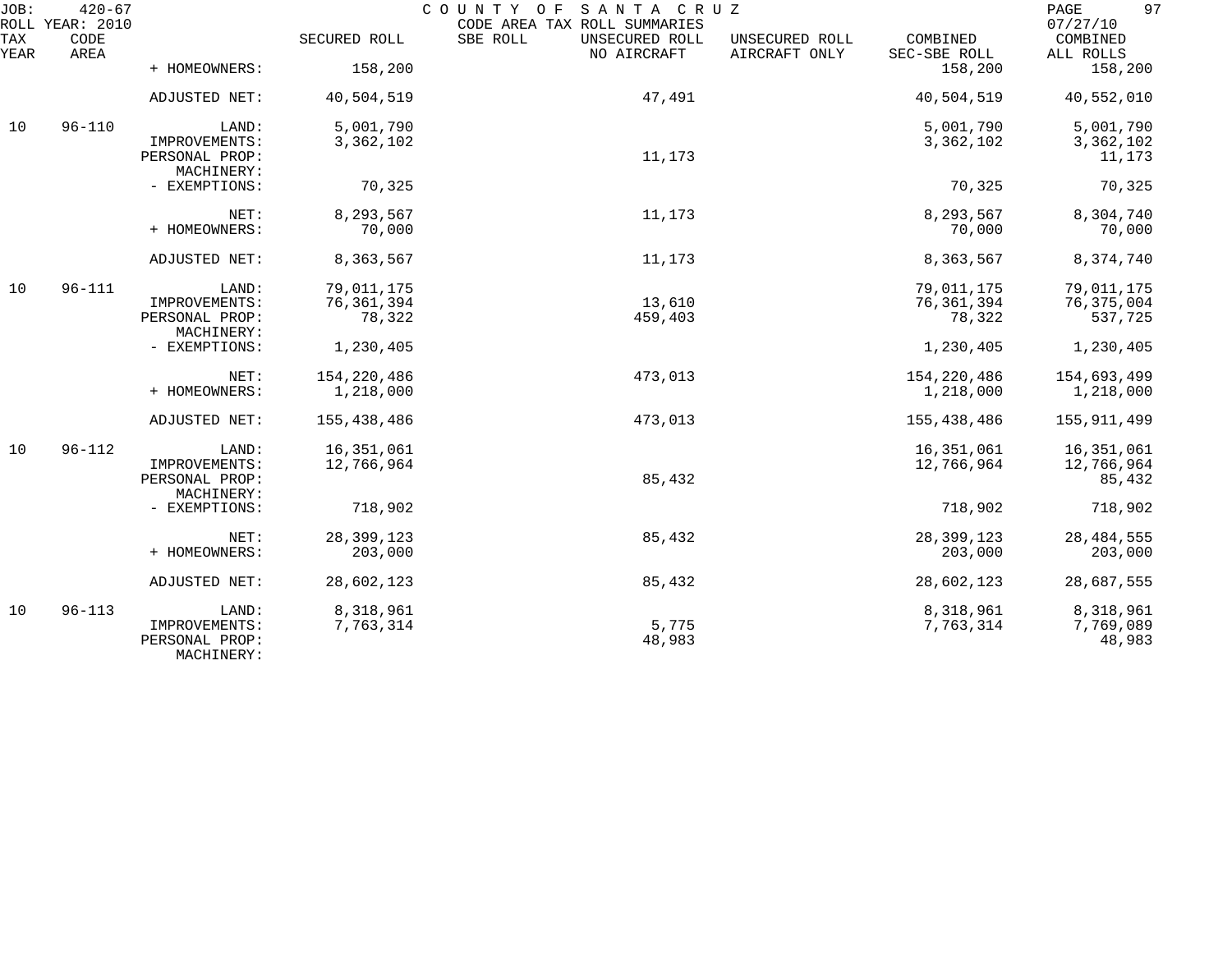| JOB:<br>ROLL | $420 - 67$<br>YEAR: 2010 | COUNTY<br>SANTA<br>C R U Z<br>O F<br>CODE AREA TAX ROLL SUMMARIES       |                        |                                           |                                 |                          | 98<br>PAGE<br>07/27/10 |
|--------------|--------------------------|-------------------------------------------------------------------------|------------------------|-------------------------------------------|---------------------------------|--------------------------|------------------------|
| TAX<br>YEAR  | CODE<br>AREA             |                                                                         | SECURED ROLL           | SBE ROLL<br>UNSECURED ROLL<br>NO AIRCRAFT | UNSECURED ROLL<br>AIRCRAFT ONLY | COMBINED<br>SEC-SBE ROLL | COMBINED<br>ALL ROLLS  |
|              |                          | - EXEMPTIONS:                                                           | 242,592                |                                           |                                 | 242,592                  | 242,592                |
|              |                          | NET:<br>+ HOMEOWNERS:                                                   | 15,839,683<br>70,000   | 54,758                                    |                                 | 15,839,683<br>70,000     | 15,894,441<br>70,000   |
|              |                          | ADJUSTED NET:                                                           | 15,909,683             | 54,758                                    |                                 | 15,909,683               | 15,964,441             |
| 10           | $96 - 114$               | LAND:<br>IMPROVEMENTS:<br>PERSONAL PROP:<br>MACHINERY:                  | 2,316,290<br>2,137,837 |                                           |                                 | 2,316,290<br>2,137,837   | 2,316,290<br>2,137,837 |
|              |                          | - EXEMPTIONS:                                                           | 84,000                 |                                           |                                 | 84,000                   | 84,000                 |
|              |                          | NET:<br>+ HOMEOWNERS:                                                   | 4,370,127<br>84,000    |                                           |                                 | 4,370,127<br>84,000      | 4,370,127<br>84,000    |
|              |                          | ADJUSTED NET:                                                           | 4, 454, 127            |                                           |                                 | 4, 454, 127              | 4, 454, 127            |
| 10           | $96 - 115$               | LAND:<br>IMPROVEMENTS:<br>PERSONAL PROP:<br>MACHINERY:<br>- EXEMPTIONS: | 5,998,402<br>5,341,904 |                                           |                                 | 5,998,402<br>5,341,904   | 5,998,402<br>5,341,904 |
|              |                          | NET:<br>+ HOMEOWNERS:                                                   | 11,340,306             |                                           |                                 | 11,340,306               | 11,340,306             |
|              |                          | ADJUSTED NET:                                                           | 11,340,306             |                                           |                                 | 11,340,306               | 11,340,306             |